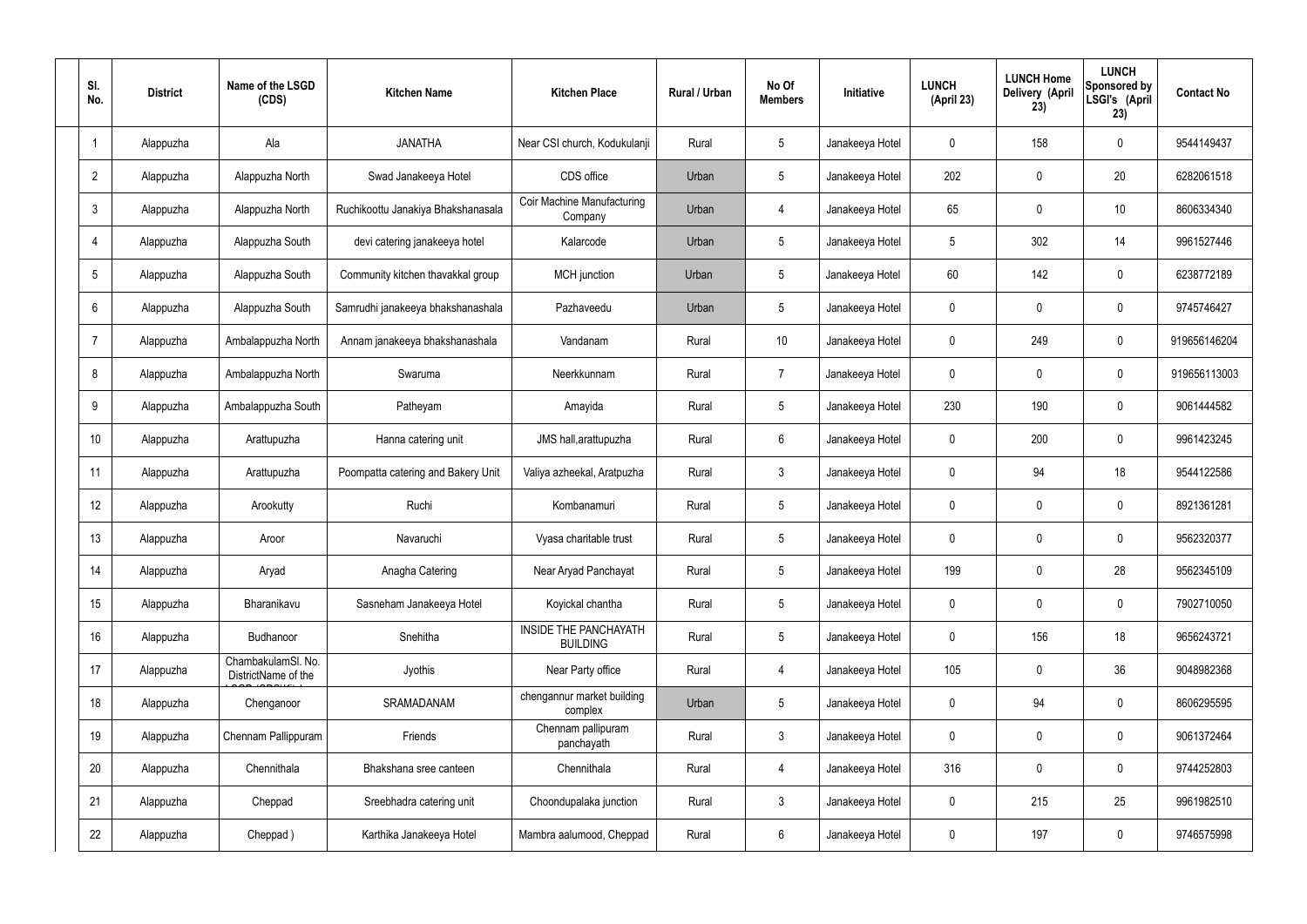|    | SI.<br>No. | <b>District</b> | Name of the LSGD<br>(CDS) | <b>Kitchen Name</b>           | <b>Kitchen Place</b>                    | <b>Rural / Urban</b> | No Of<br><b>Members</b> | Initiative      | <b>LUNCH</b><br>(April 23) | <b>LUNCH Home</b><br><b>Delivery (April</b><br>23) | <b>LUNCH</b><br>Sponsored by<br>LSGI's (April<br>23) | <b>Contact No</b> |
|----|------------|-----------------|---------------------------|-------------------------------|-----------------------------------------|----------------------|-------------------------|-----------------|----------------------------|----------------------------------------------------|------------------------------------------------------|-------------------|
|    | 23         | Alappuzha       | Cheriyanad                | <b>DARSANA</b>                | Near GOLDEN PALACE<br><b>AUDITORIUM</b> | Rural                | 5                       | Janakeeya Hotel | 0                          | 156                                                | $\mathbf 0$                                          | 9747958424        |
|    | 24         | Alappuzha       | Cherthala Municipality    | Santwanam                     | Ward 10                                 | Urban                | 5                       | Janakeeya Hotel | 0                          | 0                                                  | $\mathbf 0$                                          | 8848178001        |
|    | 25         | Alappuzha       | Cherthala Municipality    | NULM canteen                  | Cherthala Municipality                  | Urban                | 5                       | Janakeeya Hotel | 0                          | 0                                                  | $\mathbf 0$                                          | 6282870356        |
|    | 26         | Alappuzha       | Cherthala South           | Kashinandana                  | Cherthala S                             | Rural                | 10                      | Janakeeya Hotel | 0                          | $\mathbf 0$                                        | 25                                                   | 9745940057        |
|    | 27         | Alappuzha       | Cheruthana                | Sreedurga janakeeya hotel     | Near govt HSS aayaparambu               | Rural                | 4                       | Janakeeya Hotel | 207                        | 0                                                  | $\mathbf 0$                                          | 9961178936        |
|    | 28         | Alappuzha       | Chettikulangara           | SREE VINAYAKA JANAKEEYA HOTEL | <b>KARIPUZHA</b>                        | Rural                | $\mathbf{3}$            | Janakeeya Hotel | 125                        | $\mathbf 0$                                        | $\mathbf 0$                                          | 9656810109        |
|    | 29         | Alappuzha       | Chingoli                  | souhridam unit                | karthikappally I p school               | Rural-:-             | $\mathbf{3}$            | Janakeeya Hotel | 0                          | 185                                                | $\mathbf 0$                                          | 7559808470        |
|    | 30         | Alappuzha       | Chunakkara                | Vanitha Canteen               | Chunakkara                              | Rural                | $\mathfrak{Z}$          | Janakeeya Hotel | 0                          | $\mathbf 0$                                        | $\boldsymbol{0}$                                     | 9400509985        |
|    | 31         | Alappuzha       | Devikulangara             | $Thripthi--++$                | Buds school, devikulangara              | Rural                | $\overline{4}$          | Janakeeya Hotel | 0                          | 111                                                | $\boldsymbol{0}$                                     | 9746712528        |
|    | 32         | Alappuzha       | Edathua                   | Theertham-                    | Edathua market                          | Rural                | 3                       | Janakeeya Hotel | 111                        | $\mathbf 0$                                        | $\mathbf 0$                                          | 9544351169        |
|    | 33         | Alappuzha       | Ezhupunna                 | Neethipeedam                  | Eramalloor                              | Rural                | 8                       | Janakeeya Hotel | 0                          | 0                                                  | $\mathbf 0$                                          | 9946790986        |
|    | 34         | Alappuzha       | Harippad                  | Swad------:--:                | A private Hotel's Kitchen               | Urban                | $\overline{4}$          | Janakeeya Hotel | 0                          | $\mathbf 0$                                        | $\boldsymbol{0}$                                     | 9562373933        |
|    | 35         | Alappuzha       | Kadakkarappally           | Soorya                        | Kandamangalam temple<br>auditorium      | Rural                | 5                       | Janakeeya Hotel | 0                          | $\mathbf 0$                                        | $\mathbf 0$                                          | 9895266763        |
|    | 36         | Alappuzha       | Kainakary                 | Sivakashi                     | Near Panchayath                         | Rural                | 5                       | Janakeeya Hotel | 116                        | $\mathbf 0$                                        | $\boldsymbol{0}$                                     | 8111821552        |
|    | 37         | Alappuzha       | Kandalloor                | Annapoorna Hotel              | Near Velanchira junction                | Rural                | $\overline{4}$          | Janakeeya Hotel | 0                          | $\pmb{0}$                                          | $\pmb{0}$                                            | -9747600181       |
|    | 38         | Alappuzha       | Kanjikuzhy                | Santhwanam                    | Opposite NSS college                    | Rural                | 5                       | Janakeeya Hotel | 0                          | $\pmb{0}$                                          | $\pmb{0}$                                            | 9605307328        |
|    | 39         | Alappuzha       | Karthikappally            | Ruchi                         | Community hall                          | Rural                | $6\overline{6}$         | Janakeeya Hotel | 286                        | $\mathbf 0$                                        | $\boldsymbol{0}$                                     | 9747607478        |
|    | 40         | Alappuzha       | Karuvatta                 | Karunya janakeeya hotel       | Near Aashramam junction                 | Rural                | $6\overline{6}$         | Janakeeya Hotel | 652                        | $\pmb{0}$                                          | $\pmb{0}$                                            | 916282508791      |
|    | 41         | Alappuzha       | Kavalam                   | Koottukari Janakeeya Hotel    | <b>Near Permanent Outlet</b>            | Rural                | 5                       | Janakeeya Hotel | 0                          | $\pmb{0}$                                          | $\pmb{0}$                                            | 9744173219        |
|    | 42         | Alappuzha       | Kayamkulam West           | palazhy catering unit         | Kallummood junction                     | Urban                | 5                       | Janakeeya Hotel | 0                          | 228                                                | $\pmb{0}$                                            | 9388819110        |
|    | 43         | Alappuzha       | Kodamthurath              | <b>MATRUSAKTHI</b>            | <b>KUTHIYATHODE</b>                     | Rural                | 5                       | Janakeeya Hotel | 0                          | $\overline{0}$                                     | $\pmb{0}$                                            | 8281687439        |
| ՋQ | 44         | Alappuzha       | Krishnapuram              | Kanivu catering unit          | Near SCB, kappil                        | Rural                | $\overline{4}$          | Janakeeya Hotel | 0                          | $\mathbf 0$                                        | $\pmb{0}$                                            | 9544047480        |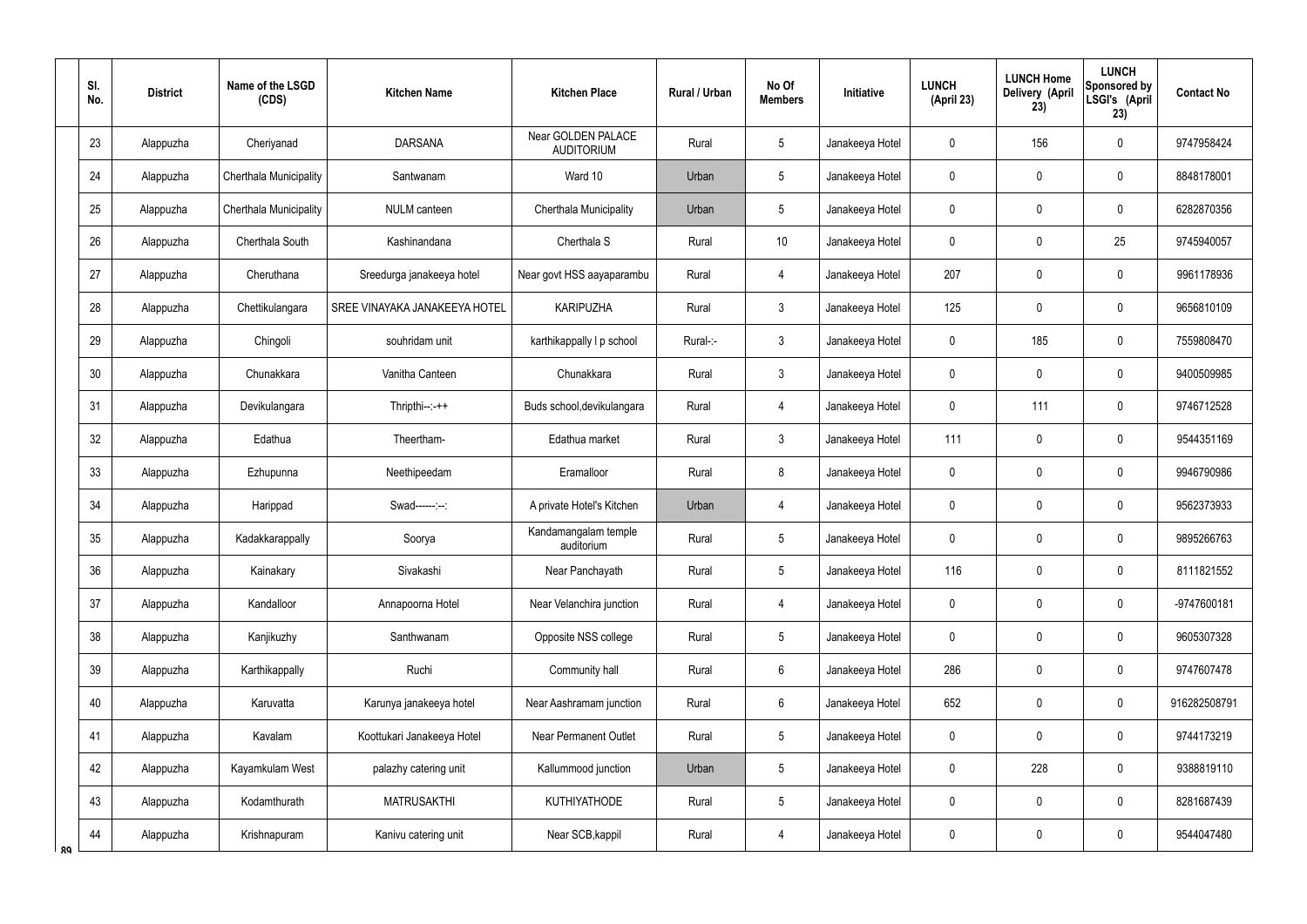|   | SI.<br>No. | <b>District</b> | Name of the LSGD<br>(CDS)   | <b>Kitchen Name</b>             | <b>Kitchen Place</b>                        | Rural / Urban | No Of<br><b>Members</b> | Initiative      | <b>LUNCH</b><br>(April 23) | <b>LUNCH Home</b><br>Delivery (April<br>23) | <b>LUNCH</b><br>Sponsored by<br>LSGI's (April<br>23) | <b>Contact No</b> |
|---|------------|-----------------|-----------------------------|---------------------------------|---------------------------------------------|---------------|-------------------------|-----------------|----------------------------|---------------------------------------------|------------------------------------------------------|-------------------|
| ಾ | 45         | Alappuzha       | Kumarapuram                 | Mahadeva jankeeya hotel         | Near kavarattu temple                       | Rural         | $\mathfrak{Z}$          | Janakeeya Hotel | 757                        | $\mathbf 0$                                 | $\mathbf 0$                                          | 918606736168      |
|   | 46         | Alappuzha       | Kumarapuram                 | Navodhaya janakeeya hotel       | Kumarapuram                                 | Rural         | $\mathbf{3}$            | Janakeeya Hotel | 344                        | $\mathbf 0$                                 | $\mathbf 0$                                          | 9037499871        |
|   | 47         | Alappuzha       | Kuthiyathode                | Ruchi Janakeeya Hotel           | Near kuthiyathode panchayath<br>office      | Rural         | $5\phantom{.0}$         | Janakeeya Hotel | $\mathbf 0$                | 0                                           | $\mathbf 0$                                          | 9249269374        |
|   | 48         | Alappuzha       | Mannanchery                 | Snehitha                        | Panchayat building                          | Rural         | 4                       | Janakeeya Hotel | 56                         | 30                                          | $\mathbf 0$                                          | 9544461740        |
|   | 49         | Alappuzha       | Mannar                      | Snehadhara                      | Kunnathur devasom                           | Rural         | $5\phantom{.0}$         | Janakeeya Hotel | 347                        | $\mathbf 0$                                 | $\mathbf 0$                                          | 9567853570        |
|   | 50         | Alappuzha       | Mararikulam North           | Ruchisree                       | Kanichukulangara                            | Rural         | $5\phantom{.0}$         | Janakeeya Hotel | $\mathbf 0$                | $\mathbf 0$                                 | $\mathbf 0$                                          |                   |
|   | 51         | Alappuzha       | Mararikulam South           | Snehasparsham                   | Kattoor                                     | Rural         | 4                       | Janakeeya Hotel | $\mathbf 0$                | 86                                          | $\mathbf 0$                                          | 9747881642        |
|   | 52         | Alappuzha       | Mavelikkara<br>Thamarakulam | Thripthi Catering               | Thamarakulam                                | Rural         | $5\overline{)}$         | Janakeeya Hotel | $\mathbf 0$                | $\mathbf 0$                                 | $\mathbf 0$                                          | 8281558036        |
|   | 53         | Alappuzha       | Mavelikkara<br>Thekkekara   | Bhai catering                   | Pallarimangalam                             | Rural         | $5\phantom{.0}$         | Janakeeya Hotel | 314                        | $\mathbf 0$                                 | $\mathbf 0$                                          | 9539851155        |
|   | 54         | Alappuzha       | Mavelikkara<br>Thekkekara   | Snehatheeram                    | Kurathikkadu                                | Rural         | $5\overline{)}$         | Janakeeya Hotel | 136                        | $\mathbf 0$                                 | $\mathbf 0$                                          | 9656960190        |
|   | 55         | Alappuzha       | Muhamma                     | <b>SNV Catering</b>             | Near Community Health<br>Centre             | Rural         | $5\phantom{.0}$         | Janakeeya Hotel | 180                        | $\mathbf 0$                                 | $\mathbf 0$                                          | 9605388763        |
|   | 56         | Alappuzha       | Mulakkuzha                  | Snehathanal                     | Mulakkuzha                                  | Rural         | $5\phantom{.0}$         | Janakeeya Hotel | $\mathbf 0$                | 170                                         | $\mathbf 0$                                          | 9037085079        |
|   | 57         | Alappuzha       | Muttar                      | Ruchi Catering Unit             | Panchayat Building                          | Rural         |                         | Janakeeya Hotel | $\pmb{0}$                  | 0                                           | $\mathbf 0$                                          | 9072276826        |
|   | 58         | Alappuzha       | Nedumudy                    | Oruma                           | Champakulam                                 | Rural         | $5\phantom{.0}$         | Janakeeya Hotel | 150                        | $\pmb{0}$                                   | $\mathbf 0$                                          | 9188536147        |
|   | 59         | Alappuzha       | Neelamperoor                | Amrutha Janakeeya Bhakshanasala | Panchayat Building                          | Rural         | $\mathbf{3}$            | Janakeeya Hotel | $\mathbf 0$                | $\pmb{0}$                                   | $\mathbf 0$                                          | 9656167060        |
|   | 60         | Alappuzha       | Nooranad                    | Amma Canteen                    | Inside market place, Noornad                | Rural         | $5\phantom{.0}$         | Janakeeya Hotel | $\pmb{0}$                  | $\mathbf 0$                                 | $\mathbf 0$                                          | 7034377340        |
|   | 61         | Alappuzha       | Palamel                     | Arogya Canteen                  | Panchayat office compound                   | Rural         | $\overline{4}$          | Janakeeya Hotel | $\mathbf 0$                | $\mathbf 0$                                 | $\mathbf 0$                                          | 9497107651        |
|   | 62         | Alappuzha       | Pallippad                   | Annapoorneswari catering unit   | Irattakulangara junction                    | Rural         | $5\phantom{.0}$         | Janakeeya Hotel | 165                        | $\mathbf 0$                                 | $\mathbf 0$                                          | 9562318624        |
|   | 63         | Alappuzha       | Panavally                   | Harikrishnan                    | near nalpatheneswaram<br>temple             | Rural         | $\mathbf{1}$            | Janakeeya Hotel | $\mathbf 0$                | $\pmb{0}$                                   | $\mathbf 0$                                          | 9961774363        |
|   | 64         | Alappuzha       | Pandanad                    | Sreebhadra                      | Muthavazhi                                  | Rural         | $5\phantom{.0}$         | Janakeeya Hotel | $\pmb{0}$                  | 95                                          | $\mathbf 0$                                          | 9947120239        |
|   | 65         | Alappuzha       | Pathiyoor                   | Dakshina catering unit          | Mahalekshmi auditorium,<br>kareelakulangara | Rural         | $5\phantom{.0}$         | Janakeeya Hotel | $\mathbf 0$                | 144                                         | $\mathbf 0$                                          | 9048200655        |
|   | 66         | Alappuzha       | Pattanakkad                 | Aparna                          | Opposite of pattanakkad<br>gramapanchayath  | Rural         | $5\phantom{.0}$         | Janakeeya Hotel | 0                          | $\pmb{0}$                                   | $\mathbf 0$                                          | 9037450634        |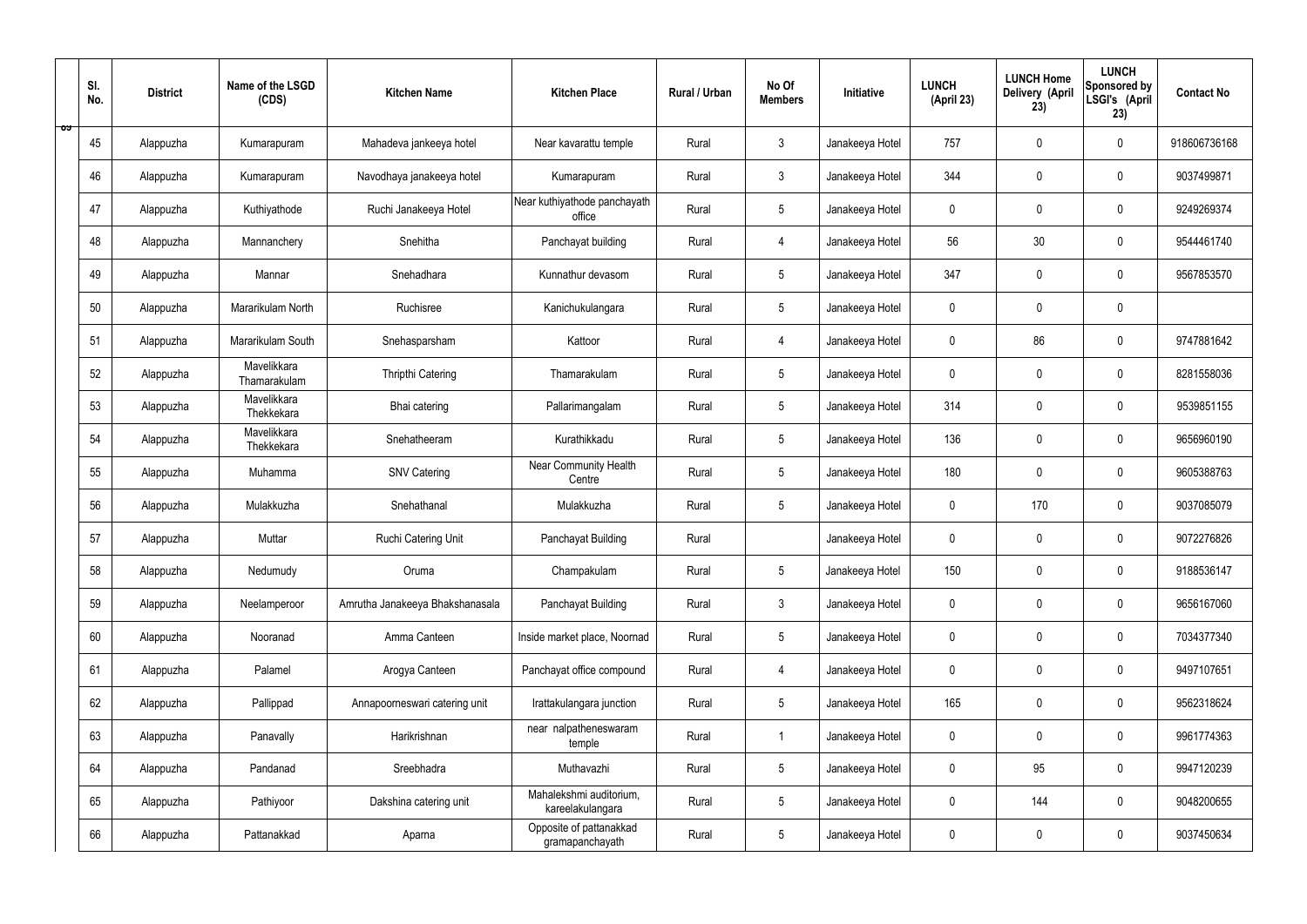| SI.<br>No. | <b>District</b> | Name of the LSGD<br>(CDS) | <b>Kitchen Name</b>         | <b>Kitchen Place</b>                                        | Rural / Urban | No Of<br><b>Members</b> | Initiative      | <b>LUNCH</b><br>(April 23) | <b>LUNCH Home</b><br>Delivery (April<br>23) | <b>LUNCH</b><br>Sponsored by<br>LSGI's (April<br>23) | <b>Contact No</b> |
|------------|-----------------|---------------------------|-----------------------------|-------------------------------------------------------------|---------------|-------------------------|-----------------|----------------------------|---------------------------------------------|------------------------------------------------------|-------------------|
| 67         | Alappuzha       | Perumbalam                | Amritham                    | Near by govt hospital                                       | Rural         | $\overline{4}$          | Janakeeya Hotel | $\mathbf 0$                | $\mathbf 0$                                 | $\pmb{0}$                                            | 8592809257        |
| 68         | Alappuzha       | Pulincunnu                | Nanma Janakeeya Hotel       | Near Krishi Bhavan                                          | Rural         | $5\phantom{.0}$         | Janakeeya Hotel | $\mathbf 0$                | $\mathbf 0$                                 | $\pmb{0}$                                            | 9544752465        |
| 69         | Alappuzha       | Puliyoor                  | <b>UPPUM MULAKUM</b>        | <b>INSIDE PANCHAYATH</b><br>COMPOUND                        | Rural         | $5\phantom{.0}$         | Janakeeya Hotel | $\mathbf 0$                | 224                                         | $\pmb{0}$                                            | 6238836314        |
| 70         | Alappuzha       | Punnapra North            | Annapoorneshwary            | Janajagrithi                                                | Rural         | $\overline{4}$          | Janakeeya Hotel | 63                         | 98                                          | $\pmb{0}$                                            | 8129450136        |
| 71         | Alappuzha       | Punnapra South            | Thripthy janakeeya hotel    | Punnapra south                                              | Rural         | 9                       | Janakeeya Hotel | $\mathbf 0$                | $\mathbf 0$                                 | $\pmb{0}$                                            | 9846179646        |
| 72         | Alappuzha       | Purakad                   | Pulari                      | Purakkad gp                                                 | Rural         | $5\phantom{.0}$         | Janakeeya Hotel | 42                         | 113                                         | $\pmb{0}$                                            | 7034494313        |
| 73         | Alappuzha       | Purakad                   | Thiruvonam catering service | Thottappally                                                | Rural         | $\overline{4}$          | Janakeeya Hotel | $\mathbf 0$                | $\mathbf 0$                                 | $\pmb{0}$                                            |                   |
| 74         | Alappuzha       | Ramankary                 | Kudumbashree Vanitha Hotel  | Ramankary Town, Opposite<br>Judicial First Class Magistrate | Rural         | 4                       | Janakeeya Hotel | $\mathbf 0$                | $\mathbf 0$                                 | $\pmb{0}$                                            | 8281314746        |
| 75         | Alappuzha       | Thaicattussery            | Unarv                       | Thyakattusheri junction                                     | Rural         | 4                       | Janakeeya Hotel | $\mathbf 0$                | $\mathbf 0$                                 | $\pmb{0}$                                            | 9605897567        |
| 76         | Alappuzha       | Thakazhy                  | Thripthi Thakazhy           | <b>GBHSS Thakazhy</b>                                       | Rural         | $6\phantom{.}6$         | Janakeeya Hotel | 133                        | $\mathbf 0$                                 | $\pmb{0}$                                            | 9747405368        |
| 77         | Alappuzha       | Thalavady                 | Snehitha                    | Vellakinar                                                  | Rural         | $5\phantom{.0}$         | Janakeeya Hotel | 80                         | $\pmb{0}$                                   | $\pmb{0}$                                            |                   |
| 78         | Alappuzha       | Thannermukkom             | Patheyam                    | Panchayath office                                           | Rural         | 4                       | Janakeeya Hotel | $\mathbf 0$                | $\mathbf 0$                                 | $\pmb{0}$                                            | 9633933288        |
| 79         | Alappuzha       | Thazhakkara               | Akshaya catering            | Building at glassfactory<br>junction                        | Rural         | 5                       | Janakeeya Hotel | 243                        | $\mathbf 0$                                 | $\mathbf 0$                                          | 9847177930        |
| 80         | Alappuzha       | Thiruvanvandoor           | <b>SREE KRISHNA</b>         | Near pravinkoodu junction,                                  | Rural         | 5 <sub>5</sub>          | Janakeeya Hotel | $\pmb{0}$                  | 140                                         | $\pmb{0}$                                            | 9446627175        |
| 81         | Alappuzha       | Thrikkunnappuzha          | Akshara janakeeya hotel     | KV jetty road                                               | Rural         | 5 <sup>5</sup>          | Janakeeya Hotel | 250                        | $\pmb{0}$                                   | $\mathbf 0$                                          | 918891921223      |
| 82         | Alappuzha       | Thuravoor                 | RUCHI JANAKEEYA HOTEL       | Near alakkaparambu                                          | Rural         | 5 <sup>5</sup>          | Janakeeya Hotel | $\pmb{0}$                  | $\pmb{0}$                                   | $\mathbf 0$                                          | 8157934346        |
| 83         | Alappuzha       | Vallikunnam               | Samthripthi                 | Padayanivattom temple<br>Auditorium                         | Rural         | $\overline{4}$          | Janakeeya Hotel | $\mathbf 0$                | $\pmb{0}$                                   | $\mathbf 0$                                          | 8078962129        |
| 84         | Alappuzha       | Vayalar                   | Five star                   | Near Nagamkulangara Market                                  | Rural         | 5 <sup>5</sup>          | Janakeeya Hotel | $\pmb{0}$                  | $\pmb{0}$                                   | $\mathbf 0$                                          | 8606081847        |
| 85         | Alappuzha       | Veeyapuram                | Swad 2                      | Veeyapuram jn                                               | Rural         | 5 <sup>5</sup>          | Janakeeya Hotel | 552                        | $\pmb{0}$                                   | $\mathbf 0$                                          |                   |
| 86         | Alappuzha       | Veeyapuram                | Karuthal                    | Payippad LPS                                                | Rural         | 5 <sub>5</sub>          | Janakeeya Hotel | 315                        | $\pmb{0}$                                   | $\mathbf 0$                                          | 8606846513        |
| 87         | Alappuzha       | Veliyanad                 | Manus Janakeeya Hotel       | Kurishmoodu, Near Veliyanadu<br>Grama Panchayat             | Rural         | $\mathbf{3}$            | Janakeeya Hotel | $\mathbf 0$                | $\pmb{0}$                                   | $\mathbf 0$                                          | 8086782924        |
| 88         | Alappuzha       | Venmoney                  | Annapoorna                  | Poyka                                                       | Rural         | 5 <sub>5</sub>          | Janakeeya Hotel | 0                          | 185                                         | $\pmb{0}$                                            |                   |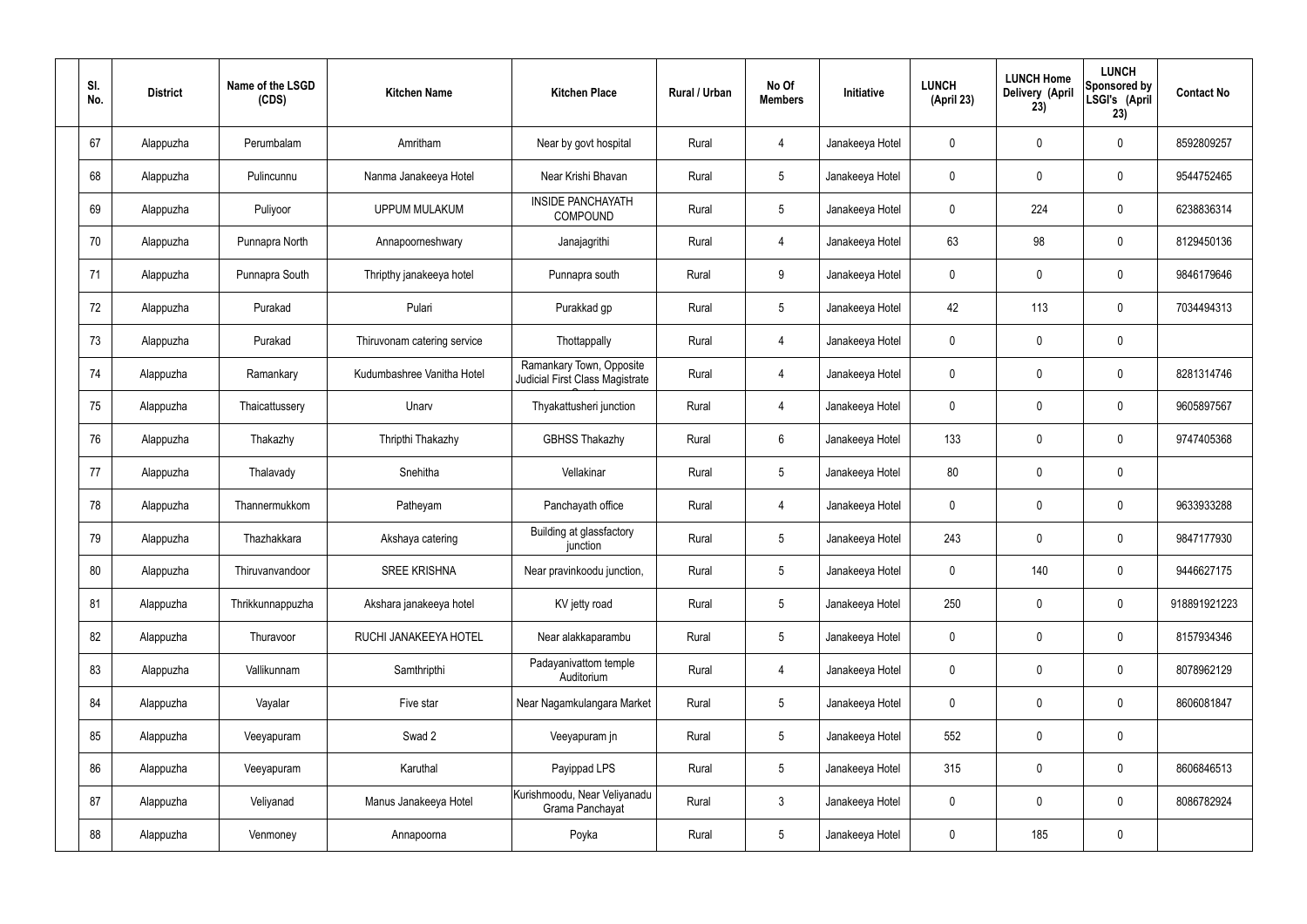|    | SI.<br>No.     | <b>District</b> | Name of the LSGD<br>(CDS) | <b>Kitchen Name</b>              | <b>Kitchen Place</b>         | Rural / Urban | No Of<br><b>Members</b> | Initiative      | <b>LUNCH</b><br>(April 23) | <b>LUNCH Home</b><br>Delivery (April<br>23) | <b>LUNCH</b><br>Sponsored by<br>LSGI's (April<br>23) | <b>Contact No</b> |
|----|----------------|-----------------|---------------------------|----------------------------------|------------------------------|---------------|-------------------------|-----------------|----------------------------|---------------------------------------------|------------------------------------------------------|-------------------|
| 89 |                |                 |                           |                                  |                              |               | 415                     |                 | 6806                       | 3962                                        | 194                                                  |                   |
|    | $\overline{1}$ | Ernakulam       | Aikkaranad                | Subiksha Janakeeya Hotel         | Kolancherry                  | Rural         | 4                       | Janakeeya Hotel | 527                        | 0                                           | $\mathbf 0$                                          | 9074033529        |
|    | $\overline{2}$ | Ernakulam       | Alengade                  | Kasthurba kitchen                | Neerikkode                   | Rural         | $\mathbf{3}$            | Janakeeya Hotel | 91                         | 0                                           | $\mathbf 0$                                          | 9388462558        |
|    | $\mathfrak{Z}$ | Ernakulam       | Alengade                  | Thanima foods                    | Koduvazhanga                 | Rural         | $\mathfrak{Z}$          | Janakeeya Hotel | 73                         | 0                                           | $\mathbf 0$                                          | 9349013322        |
|    | $\overline{4}$ | Ernakulam       | Alengade                  | Mr.Bakers                        | Malikam peedika              | Rural         | $\mathbf{3}$            | Janakeeya Hotel | 10 <sup>°</sup>            | 0                                           | $\mathbf 0$                                          | 9633887779        |
|    | 5              | Ernakulam       | Aluva                     | Ruchi janakeeya hotel            | Aluva                        | Urban         | 4                       | Janakeeya Hotel | 89                         | 0                                           | $\mathbf 0$                                          | 9947236080        |
|    | 6              | Ernakulam       | Amballoor                 | Dhanshree catering               | St.ignatius schools Amballur | Rural         | $5\phantom{.0}$         | Janakeeya Hotel | 115                        | 0                                           | $\mathbf 0$                                          | 8330081552        |
|    | $\overline{7}$ | Ernakulam       | Angamaly                  | Cafe Shree Canteen               | <b>Municipality Canteen</b>  | Urban         | $5\phantom{.0}$         | Janakeeya Hotel | 418                        | 0                                           | $\mathbf 0$                                          | 9656619614        |
|    | 8              | Ernakulam       | Angamaly                  | Cafe Kudumbashree                | T B Junction                 | Urban         | $\mathbf{3}$            | Janakeeya Hotel | 84                         | 0                                           | $\mathbf 0$                                          | 9447924974        |
|    | 9              | Ernakulam       | Arakuzha                  | Ruchi Janakeeya hotel, Arakkuzha | Pandappilly                  | Rural         | $5\phantom{.0}$         | Janakeeya Hotel | 120                        | 0                                           | $\mathbf 0$                                          | 9744864225        |
|    | 10             | Ernakulam       | Assamannoor               | New Life kudumbasree Hotel       | Cherukunnam                  | Rural         | $\mathfrak{Z}$          | Janakeeya Hotel | 0                          | 0                                           | $\boldsymbol{0}$                                     | 9656729450        |
|    | 11             | Ernakulam       | Avoly                     | Janakeeya Hotel, Avoli           | Hostel Junction, Avoli       | Rural         | $\mathbf{3}$            | Janakeeya Hotel | 0                          | 0                                           | $\boldsymbol{0}$                                     | 9847983621        |
|    | 12             | Ernakulam       | Ayavana                   | Keralashree Janakeeya hotel      | Ayavana                      | Rural         | $5\phantom{.0}$         | Janakeeya Hotel | 24                         | 0                                           | $\boldsymbol{0}$                                     | 9744864210        |
|    | 13             | Ernakulam       | Ayyampuzha                | Sneha Janakeeya Hotel            | Ayyamppuzha                  | Rural         | 4                       | Janakeeya Hotel | 0                          | 0                                           | $\mathbf 0$                                          | 8590753551        |
|    | 14             | Ernakulam       | Ayyampuzha                | Five Star Hotel and Catering     | Panchayat Junction           | Rural         | $\overline{4}$          | Janakeeya Hotel | 140                        | 0                                           | $\mathbf 0$                                          | 9744836324        |
|    | 15             | Ernakulam       | Chendamangalam            | Anugraha Kudumbashree hotel      | Vadakkumpuram                | Rural         | $5\phantom{.0}$         | Janakeeya Hotel | 0                          | 0                                           | $\mathbf 0$                                          | 9061419729        |
|    | 16             | Ernakulam       | Chengamanade              | Mythri janakeeya hotel           | Purayar                      | Rural         | $5\phantom{.0}$         | Janakeeya Hotel | 150                        | 0                                           | $\mathbf 0$                                          | 9496818865        |
|    | 17             | Ernakulam       | Cheranalloor              | Chaithanya Janakeeya hotel       | Vishnupuram                  | Rural         | $5\phantom{.0}$         | Janakeeya Hotel | 0                          | 0                                           | $\mathbf 0$                                          | 9747411465        |
|    | 18             | Ernakulam       | Cheranalloor              | Adukkala                         | Chittoor                     | Rural         | $5\phantom{.0}$         | Janakeeya Hotel | 0                          | 0                                           | $\mathbf 0$                                          | 9846423001        |
|    | 19             | Ernakulam       | Chittattukara             | Swadh Janakeeya Hotel            | Neendoor                     | Rural         | $5\phantom{.0}$         | Janakeeya Hotel | 0                          | 0                                           | $\mathbf 0$                                          | 9447812788        |
|    | 20             | Ernakulam       | Choornikkara              | Metro hotel                      | Ambattukavu                  | Rural         | $\mathfrak{Z}$          | Janakeeya Hotel | 303                        | 0                                           | $\mathbf 0$                                          | 9605319455        |
|    | 21             | Ernakulam       | Chottanikkara             | Ahalya Cafe                      | Kottayatthupara              | Rural         | $6\,$                   | Janakeeya Hotel | 70                         | 0                                           | $\boldsymbol{0}$                                     | 9567512337        |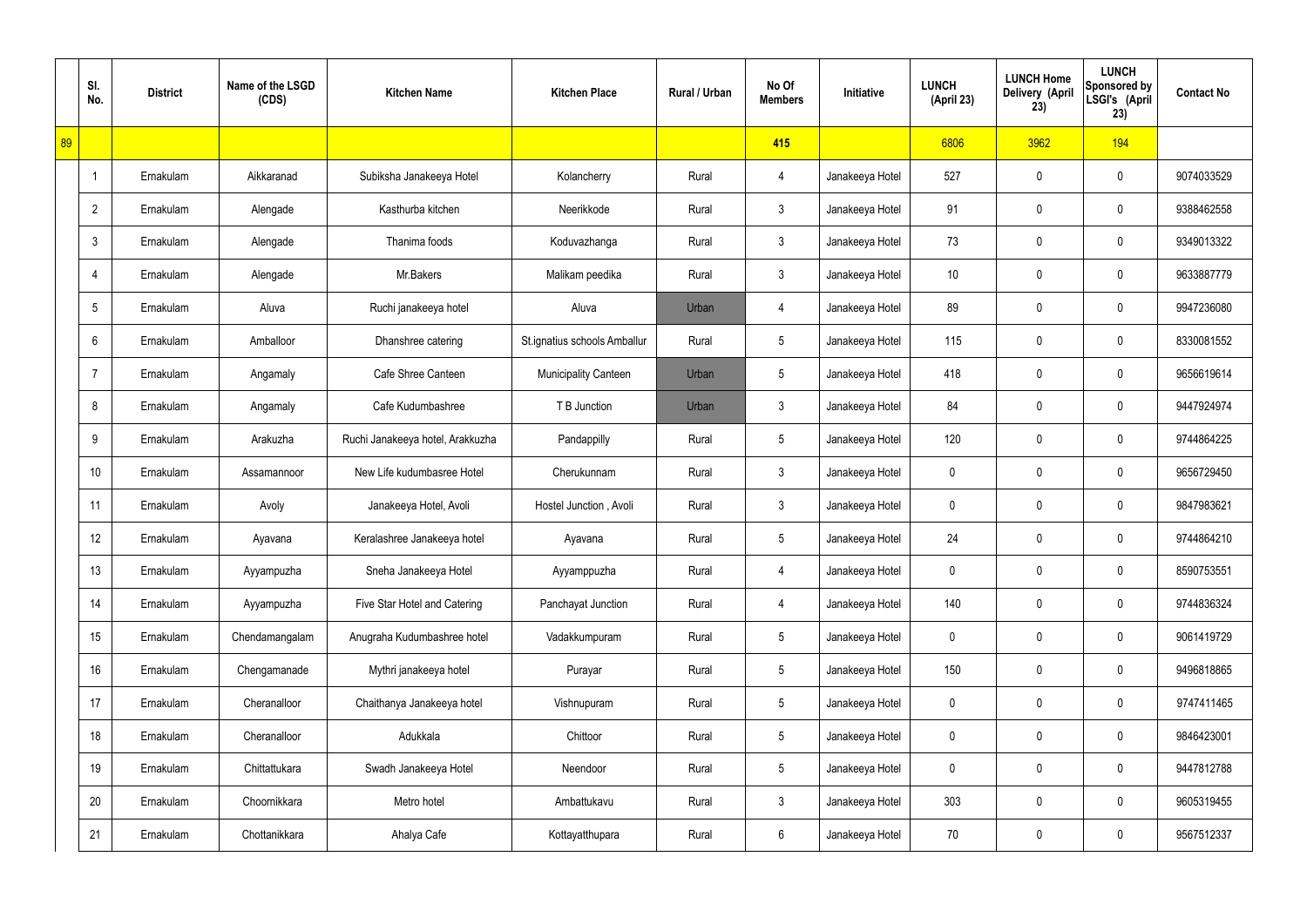| SI.<br>No. | <b>District</b> | Name of the LSGD<br>(CDS) | <b>Kitchen Name</b>                | <b>Kitchen Place</b>                 | Rural / Urban | No Of<br><b>Members</b> | Initiative      | <b>LUNCH</b><br>(April 23) | <b>LUNCH Home</b><br>Delivery (April<br>23) | <b>LUNCH</b><br>Sponsored by<br>LSGI's (April<br>23) | <b>Contact No</b> |
|------------|-----------------|---------------------------|------------------------------------|--------------------------------------|---------------|-------------------------|-----------------|----------------------------|---------------------------------------------|------------------------------------------------------|-------------------|
| 22         | Ernakulam       | Edakkattuvayal            | SANDHVANAM JANAKEEYA HOTEL         | <b>PEPPATHI</b>                      | Rural         | $\mathfrak{Z}$          | Janakeeya Hotel | 0                          | 0                                           | $\mathbf 0$                                          | 9447047980        |
| 23         | Ernakulam       | Edathala                  | Veetiloru oonne                    | Manalimukke                          | Rural         | $\mathbf{3}$            | Janakeeya Hotel | 192                        | 0                                           | $\mathbf 0$                                          |                   |
| 24         | Ernakulam       | Edathala                  | Souhridam Kudumbashree canteen     | Edathala                             | Rural         | $\mathbf{3}$            | Janakeeya Hotel | 260                        | 0                                           | $\mathbf 0$                                          | 7593057378        |
| 25         | Ernakulam       | Edavanakkad               | Royal Hotel                        | Edavanakad                           | Rural         | $\mathbf{3}$            | Janakeeya Hotel | $\mathbf 0$                | 0                                           | $\mathbf 0$                                          | 9446742863        |
| 26         | Ernakulam       | Elanji                    | janakiya hotel elanji              | elanji punjayathu junction           | Rural         | $5\phantom{.0}$         | Janakeeya Hotel | 20                         | 0                                           | $\mathbf 0$                                          | 8921266850        |
| 27         | Ernakulam       | Eloor                     | Nalanandhana janakeeya hotel       | Eloor                                | Urban         | $\mathbf{3}$            | Janakeeya Hotel | 260                        | 0                                           | $\mathbf 0$                                          | 8848524108        |
| 28         | Ernakulam       | Ezhikkara                 | Sree Rajarajeswari Janakeeya Hotel | Ezhikkara                            | Rural         | $5\phantom{.0}$         | Janakeeya Hotel | 145                        | $\boldsymbol{0}$                            | $\mathbf 0$                                          | 7558020438        |
| 29         | Ernakulam       | Kadungalloor              | Snehitha janakeeya hotel           | Kadungalloor                         | Rural         | $\mathbf{3}$            | Janakeeya Hotel | 188                        | 0                                           | $\mathbf 0$                                          | $9.20E + 11$      |
| 30         | Ernakulam       | Kalady                    | Jyothi Vanitha Canteen             | Kalady                               | Rural         | $5\phantom{.0}$         | Janakeeya Hotel | 250                        | $\boldsymbol{0}$                            | $\mathbf 0$                                          | 9544624439        |
| 31         | Ernakulam       | <b>Kalamassery East</b>   | Thanima Janakeeya Hotel            | Kangarappady Medical college<br>Road | Urban         | $\mathbf{3}$            | Janakeeya Hotel | 338                        | 0                                           | $\mathbf 0$                                          | 9745481742        |
| 32         | Ernakulam       | <b>Kalamassery East</b>   | Nanma janakeeya hotel              | HMT, kalammassery                    | Urban         | $\mathbf{3}$            | Janakeeya Hotel | 368                        | 0                                           | $\boldsymbol{0}$                                     | 9061986861        |
| 33         | Ernakulam       | Kalamassery West          | Pulari janakeeya hotel             | Kunamthai                            | Urban         | $\mathfrak{Z}$          | Janakeeya Hotel | 437                        | 0                                           | $\boldsymbol{0}$                                     | 7736594305        |
| 34         | Ernakulam       | Kalamassery West          | Kismath janakeeya hotel            | Vattekkunnam                         | Urban         | $\mathbf{3}$            | Janakeeya Hotel | 290                        | 0                                           | 0                                                    | 9895049873        |
| 35         | Ernakulam       | Kalloorkkad               | Puthuma Janakeeya Hotel            | Kallorkkad                           | Rural         | $\mathbf{3}$            | Janakeeya Hotel | 247                        | $\mathbf 0$                                 | $\mathbf 0$                                          | 7558091353        |
| 36         | Ernakulam       | Kanjoor                   | Ammachiyude Adukkala               | Parappuram                           | Rural         | 3 <sup>1</sup>          | Janakeeya Hotel | 123                        | $\mathbf 0$                                 | $\mathbf 0$                                          | 8547064578        |
| 37         | Ernakulam       | Karukutty                 | Anugraha Janakeeya Hotel           | Pallissery                           | Rural         | $5\phantom{.0}$         | Janakeeya Hotel | 70                         | $\mathbf 0$                                 | $\mathbf 0$                                          | 8943838295        |
| 38         | Ernakulam       | Karumalloor               | Koottayma janakeeya hotel          | Kariyachira                          | Rural         | $\overline{4}$          | Janakeeya Hotel | 101                        | $\mathbf 0$                                 | $\mathbf 0$                                          | 8281548828        |
| 39         | Ernakulam       | Kavalangad                | Five star Janakeeya Hotel          | Nellimattom                          | Rural         | $5\phantom{.0}$         | Janakeeya Hotel | 220                        | $\mathbf 0$                                 | $\mathbf 0$                                          | 9744705648        |
| 40         | Ernakulam       | Keerampara                | Abhaya Janakeeya Hotel             | Punnekkad                            | Rural         | $\overline{4}$          | Janakeeya Hotel | 75                         | $\mathbf 0$                                 | $\mathbf 0$                                          | 9074528135        |
| 41         | Ernakulam       | Keezhmad                  | Sadyalayam janakeeya hotel         | Keezhmad                             | Rural         | $5\phantom{.0}$         | Janakeeya Hotel | $\mathbf 0$                | $\mathbf 0$                                 | $\mathbf 0$                                          | 7012778281        |
| 42         | Ernakulam       | Kochi East                | ANNAPOORNA JANAKEEYA HOTEL         | ALINCHUVADU                          | Urban         | $5\phantom{.0}$         | Janakeeya Hotel | 240                        | 0                                           | $\mathbf 0$                                          | 9567529849        |
| 43         | Ernakulam       | Kochi East                | YUMMEES KITCHEN                    | VADUTHALA                            | Urban         | $5\,$                   | Janakeeya Hotel | 0                          | $\pmb{0}$                                   | $\boldsymbol{0}$                                     | 9497680558        |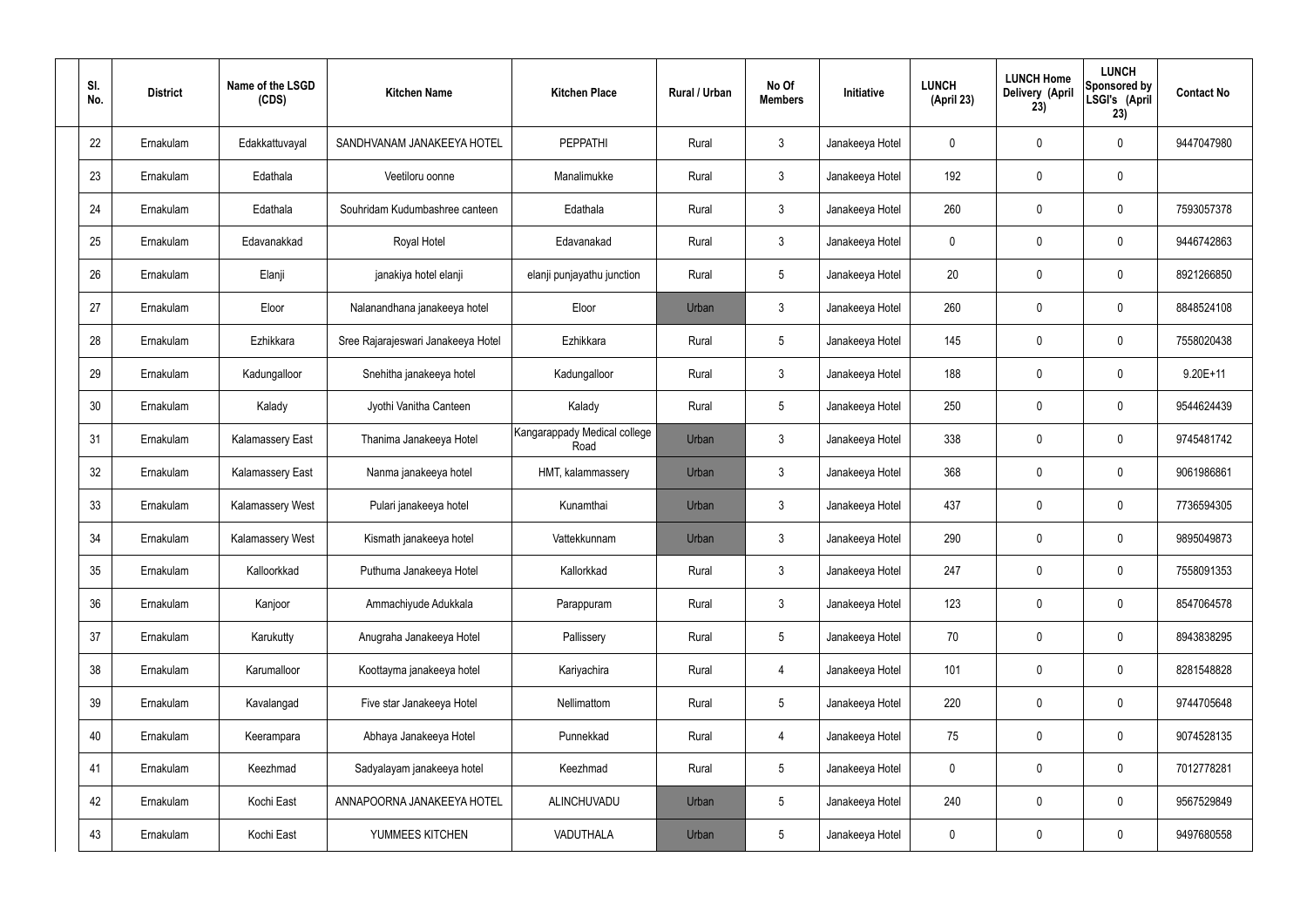|     | SI.<br>No. | <b>District</b> | Name of the LSGD<br>(CDS) | <b>Kitchen Name</b>              | <b>Kitchen Place</b>                      | <b>Rural / Urban</b> | No Of<br><b>Members</b> | Initiative      | <b>LUNCH</b><br>(April 23) | <b>LUNCH Home</b><br>Delivery (April<br>23) | <b>LUNCH</b><br><b>Sponsored by</b><br>LSGI's (April<br>23) | <b>Contact No</b> |
|-----|------------|-----------------|---------------------------|----------------------------------|-------------------------------------------|----------------------|-------------------------|-----------------|----------------------------|---------------------------------------------|-------------------------------------------------------------|-------------------|
|     | 44         | Ernakulam       | Kochi East                | ORUMA KITCHEN                    | <b>PACHALAM</b>                           | Urban                | $\mathbf{3}$            | Janakeeya Hotel | 195                        | 0                                           | $\mathbf 0$                                                 | 9497680558        |
|     | 45         | Ernakulam       | Kochi East                | <b>PONPULARI</b>                 | <b>KEERHI NAGAR,</b><br><b>ELAMAKKARA</b> | Urban                | $\mathfrak{Z}$          | Janakeeya Hotel | 346                        | 0                                           | $\boldsymbol{0}$                                            | 9446607548        |
|     | 46         | Ernakulam       | Kochi East                | <b>RUCHI CATERING</b>            | PUNNACKAL                                 | Urban                | 5                       | Janakeeya Hotel | 318                        | 0                                           | $\mathbf 0$                                                 | 9947080022        |
|     | 47         | Ernakulam       | Kochi East                | Samrudhi @ Kochi                 | Ernakulam North                           | Urban                | 14                      | Janakeeya Hotel | 2104                       | 846                                         | $\pmb{0}$                                                   | 9048609615        |
|     | 48         | Ernakulam       | Kochi South               | NEW AKSHAYA HOTEL                | <b>PONNURUNNI</b>                         | Urban                | 5                       | Janakeeya Hotel | 317                        | 0                                           | $\mathbf 0$                                                 | 8547855284        |
|     | 49         | Ernakulam       | Kochi South               | <b>AMMAS KITCHEN</b>             | <b>THEVARA</b>                            | Urban                | 4                       | Janakeeya Hotel | 0                          | 0                                           | $\mathbf 0$                                                 | 8547855284        |
|     | 50         | Ernakulam       | Kochi South               | <b>FRIENDS</b>                   | <b>MINI PARK</b>                          | Urban                | 5                       | Janakeeya Hotel | 130                        | 0                                           | $\mathbf 0$                                                 | 9567127064        |
|     | 51         | Ernakulam       | Kochi West                | NAMMUDE ADUKKALA                 | <b>ERAVELI COLONY</b>                     | Urban                | 5                       | Janakeeya Hotel | 321                        | 0                                           | $\mathbf 0$                                                 | 9496025576        |
|     | 52         | Ernakulam       | Kochi West                | PUTHUMA KUDUMBASHREE HOTEL       | PALLURUTHY NADA                           | Urban                | 5                       | Janakeeya Hotel | 200                        | 0                                           | $\mathbf 0$                                                 | 9496025576        |
|     | 53         | Ernakulam       | Kochi West                | USHUS KUDUMBASHREE HOTEL         | <b>FORT KOCHI</b>                         | Urban                | $\overline{4}$          | Janakeeya Hotel | 234                        | 0                                           | $\pmb{0}$                                                   | 9847866090        |
|     | 54         | Ernakulam       | Koothattukulam            | Niravu janakeeya hotel           | Near ksrtc bus stand<br>koothattukulam    | Urban                | $\mathfrak{Z}$          | Janakeeya Hotel | 169                        | 0                                           | $\pmb{0}$                                                   | 9656619614        |
|     | 55         | Ernakulam       | Koovappady                | Kaipunyam Janakeeya hotel        | Koovappady                                | Rural                | 5                       | Janakeeya Hotel | 98                         | 0                                           | $\boldsymbol{0}$                                            | 9526628158        |
|     | 56         | Ernakulam       | Kothamangalam             | P.K Janakeeya hotel              | Kothamangalam                             | Urban                | $\mathbf{3}$            | Janakeeya Hotel | 0                          | 0                                           | $\mathbf 0$                                                 | 8156869114        |
|     | 57         | Ernakulam       | Kothamangalam             | Thanima catering unit            | Kothamangalam                             | Urban                | $\mathbf{3}$            | Janakeeya Hotel | 0                          | 0                                           | $\mathbf 0$                                                 | 9846664377        |
| 114 | 58         | Ernakulam       | Kottapady                 | Janakeeya Hotel                  | Kottappady junction                       | Rural                | $\mathbf{3}$            | Janakeeya Hotel | 166                        | 0                                           | $\mathbf 0$                                                 | 9497406993        |
|     | 59         | Ernakulam       | Kottuvally                | Amritha Janakeeya Hotel          | kottuvally                                | Rural                | 5                       | Janakeeya Hotel | 70                         | 0                                           | $\mathbf 0$                                                 | 8590034196        |
|     | 60         | Ernakulam       | Kumbalam                  | JANAKEEYA HOTEL KUMBALAM         | <b>MADAVANA</b>                           | Rural                | 5                       | Janakeeya Hotel | 340                        | 0                                           | $\pmb{0}$                                                   | 9746652717        |
|     | 61         | Ernakulam       | Kumbalangy                | St Antoneys kudumbashree         | OLD POST OFFICE                           | Rural                | $\mathbf{3}$            | Janakeeya Hotel | 140                        | 0                                           | $\pmb{0}$                                                   | 8138860764        |
|     | 62         | Ernakulam       | Kunnathunad               | Thripthi Janakeeya Hotel         | Pallikkara                                | Rural                | 6                       | Janakeeya Hotel | 110                        | 0                                           | $\pmb{0}$                                                   | 9744561425        |
|     | 63         | Ernakulam       | Kunnukara                 | Greenchilly cafe                 | Kunnukara                                 | Rural                | $\mathfrak{Z}$          | Janakeeya Hotel | 35 <sub>5</sub>            | 0                                           | $\pmb{0}$                                                   | 9496852989        |
|     | 64         | Ernakulam       | Kunnukara                 | Thanima canteen                  | North aduvassery                          | Rural                | $5\phantom{.0}$         | Janakeeya Hotel | 104                        | 0                                           | $\pmb{0}$                                                   | 9744200583        |
|     | 65         | Ernakulam       | Kuttampuzha               | Nila kudumbashree janakiya hotel | Mini stadium, vadattupara                 | Rural                | $6\phantom{.0}$         | Janakeeya Hotel | 79                         | 0                                           | $\pmb{0}$                                                   | 9496754018        |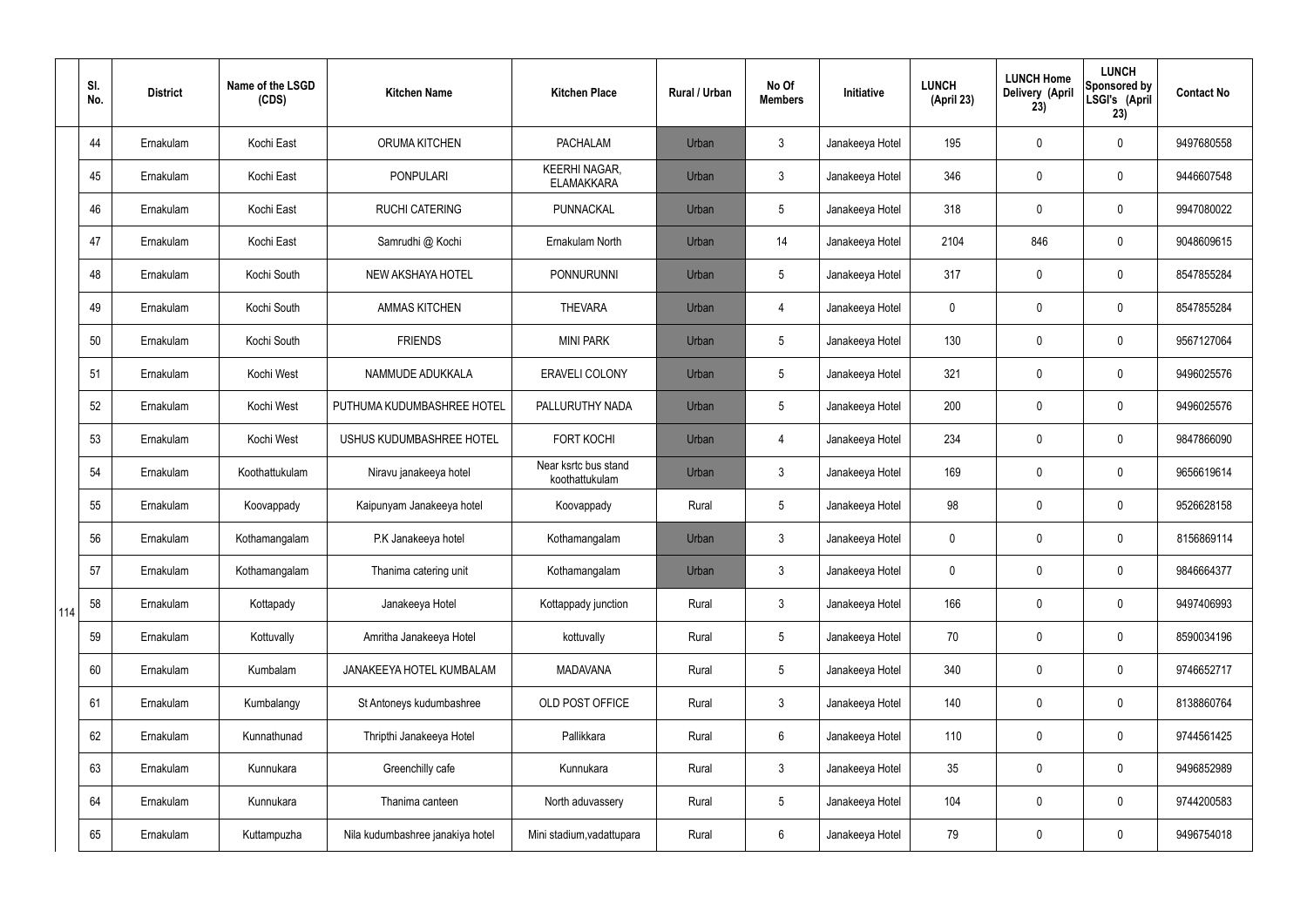| SI.<br>No. | <b>District</b> | Name of the LSGD<br>(CDS) | <b>Kitchen Name</b>            | <b>Kitchen Place</b>        | Rural / Urban | No Of<br><b>Members</b> | Initiative      | <b>LUNCH</b><br>(April 23) | <b>LUNCH Home</b><br>Delivery (April<br>23) | <b>LUNCH</b><br>Sponsored by<br>LSGI's (April<br>23) | <b>Contact No</b> |
|------------|-----------------|---------------------------|--------------------------------|-----------------------------|---------------|-------------------------|-----------------|----------------------------|---------------------------------------------|------------------------------------------------------|-------------------|
| 66         | Ernakulam       | Kuzhippilly               | Janakeeya hotel                | Kuzhupilli                  | Rural         | $\mathbf 0$             | Janakeeya Hotel | 0                          | 0                                           | $\mathbf 0$                                          | 9744631998        |
| 67         | Ernakulam       | Malayattoor               | Whats app Janakeeya Hotel      | Thottuva                    | Rural         | $\mathbf{3}$            | Janakeeya Hotel | 256                        | 0                                           | $\mathbf 0$                                          | 9.19E+11          |
| 68         | Ernakulam       | Malayattoor               | Natturuchi Janakeeya Hotel     | Ettakkadavu                 | Rural         | $\mathbf{3}$            | Janakeeya Hotel | 236                        | 0                                           | $\mathbf 0$                                          | 9745470234        |
| 69         | Ernakulam       | Maneed                    | Coral Island                   | Maneed                      | Rural         | $\overline{4}$          | Janakeeya Hotel | 108                        | 0                                           | $\mathbf 0$                                          | 7012652495        |
| 70         | Ernakulam       | Manjalloor                | Thanima Kudumbashree hotel     | Vazhakkulam                 | Rural         | $5\phantom{.0}$         | Janakeeya Hotel | 302                        | $\boldsymbol{0}$                            | $\mathbf 0$                                          | 7306907918        |
| 71         | Ernakulam       | Manjapra                  | Sara's Kitchen                 | Puthenpalli                 | Rural         | $\mathbf{3}$            | Janakeeya Hotel | $\mathbf 0$                | 0                                           | $\mathbf 0$                                          | 8547392730        |
| 72         | Ernakulam       | Maradu                    | <b>VANITHA HOTEL</b>           | <b>KUNDANNOR JN</b>         | Urban         | $\overline{4}$          | Janakeeya Hotel | $\mathbf 0$                | 0                                           | $\mathbf 0$                                          | 9349505008        |
| 73         | Ernakulam       | Marady                    | Janakeeya hotel, Marady        | Unnakkuppa                  | Rural         | $\overline{4}$          | Janakeeya Hotel | 100                        | 0                                           | $\mathbf 0$                                          | 9947943177        |
| 74         | Ernakulam       | Mazhuvannoor              | Sruthi Janakeeya Hotel         | Valayanchirangara           | Rural         | $\mathbf{3}$            | Janakeeya Hotel | 201                        | $\boldsymbol{0}$                            | $\mathbf 0$                                          | 9747924485        |
| 75         | Ernakulam       | Mookkannoor               | Mammaks Kitchen                | Mookkannoor                 | Rural         | $\mathfrak{Z}$          | Janakeeya Hotel | 198                        | 0                                           | $\mathbf 0$                                          | $9.19E + 11$      |
| 76         | Ernakulam       | Mudakkuzha                | Janakeeya Hotel                | Mudakkuzha                  | Rural         | $\mathbf{3}$            | Janakeeya Hotel | $\mathbf 0$                | 0                                           | $\boldsymbol{0}$                                     | $9.19E + 11$      |
| 77         | Ernakulam       | Mulanthuruthy             | Sulabha                        | karikode, mulanthuruthy     | Rural         | $\mathbf 0$             | Janakeeya Hotel | 217                        | 0                                           | $\boldsymbol{0}$                                     | 9633427553        |
| 78         | Ernakulam       | Mulavukad                 | Kudumbashree Veetile bakshanam | Mulavukad                   | Rural         | $5\phantom{.0}$         | Janakeeya Hotel | 0                          | 68                                          | $\boldsymbol{0}$                                     | 9061339557        |
| 79         | Ernakulam       | Muvattupuzha              | Oottupura                      | Muvattupuzha                | Urban         | 3                       | Janakeeya Hotel | 259                        | $\mathsf{0}$                                | $\pmb{0}$                                            |                   |
| 80         | Ernakulam       | Nayarambalam              | Four star cafe                 | Nayarambalam                | Rural         | $\mathbf{3}$            | Janakeeya Hotel | $\mathbf 0$                | $\mathbf 0$                                 | $\mathbf 0$                                          | 8891755948        |
| 81         | Ernakulam       | Nedumbassery              | Thani Nadan                    | Athani                      | Rural         | $5\phantom{.0}$         | Janakeeya Hotel | 171                        | $\mathbf 0$                                 | $\mathbf 0$                                          | 8138917514        |
| 82         | Ernakulam       | Nellikuzhy                | Janakeeya Hotel                | Nellikkuzhi                 | Rural         | $\mathbf{3}$            | Janakeeya Hotel | $\mathbf 0$                | $\mathbf 0$                                 | $\mathbf 0$                                          | 9562713076        |
| 83         | Ernakulam       | Njarakkal                 | Kripa Catering Unit            | Njarakkal                   | Rural         | $\mathbf{3}$            | Janakeeya Hotel | 97                         | $\mathbf 0$                                 | $\mathbf 0$                                          | 9567534006        |
| 84         | Ernakulam       | Okkal                     | Manna Janakeeya Hotel          | Edavoor                     | Rural         | $\overline{4}$          | Janakeeya Hotel | $\mathbf 0$                | $\mathbf 0$                                 | $\mathbf 0$                                          | 9539507674        |
| 85         | Ernakulam       | Paingottoor               | Janakeeya hotel                | Paingottoor                 | Rural         | $\overline{7}$          | Janakeeya Hotel | $\mathbf 0$                | $\mathbf 0$                                 | $\mathbf 0$                                          | 9656855730        |
| 86         | Ernakulam       | Paipra                    | Nanma Janakeeya Hotel          | Pezhakkappilly              | Rural         | $\mathfrak{Z}$          | Janakeeya Hotel | 176                        | 0                                           | $\mathbf 0$                                          | 9567747725        |
| 87         | Ernakulam       | Pallarimangalam           | Janakeeya Hotel                | Janakeeya Hotel, Koovalloor | Rural         | 4                       | Janakeeya Hotel | 126                        | $\pmb{0}$                                   | $\boldsymbol{0}$                                     | 7025992310        |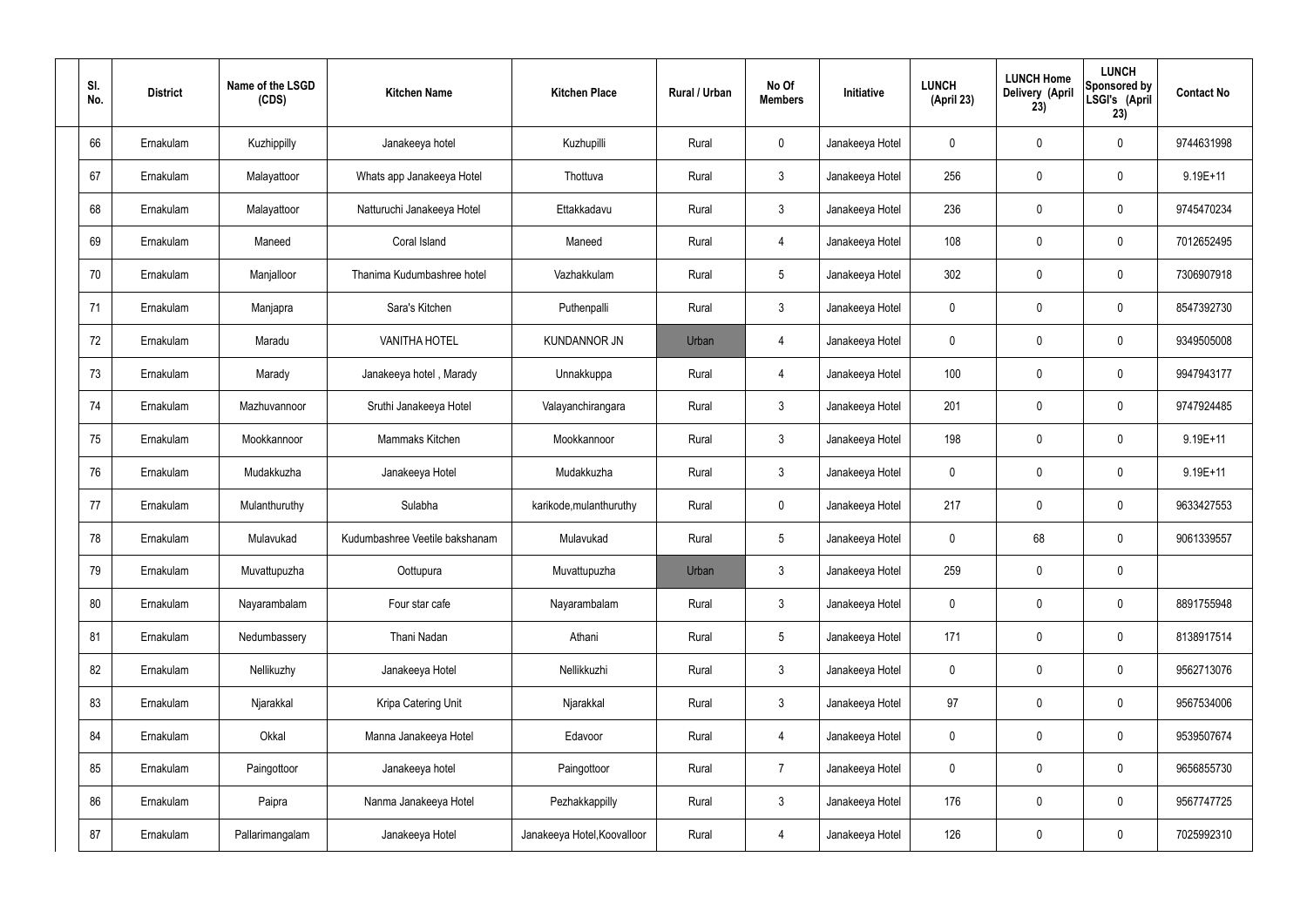| SI.<br>No. | <b>District</b> | Name of the LSGD<br>(CDS) | <b>Kitchen Name</b>                                             | <b>Kitchen Place</b>                        | Rural / Urban | No Of<br><b>Members</b> | Initiative      | <b>LUNCH</b><br>(April 23) | <b>LUNCH Home</b><br>Delivery (April<br>23) | <b>LUNCH</b><br>Sponsored by<br>LSGI's (April<br>23) | <b>Contact No</b> |
|------------|-----------------|---------------------------|-----------------------------------------------------------------|---------------------------------------------|---------------|-------------------------|-----------------|----------------------------|---------------------------------------------|------------------------------------------------------|-------------------|
| 88         | Ernakulam       | Pallipuram                | SANTHWANAM Janakeeyahotel                                       | Pothen valav                                | Rural         | $5\phantom{.0}$         | Janakeeya Hotel | 228                        | $\mathbf 0$                                 | $\mathbf 0$                                          | 9747525176        |
| 89         | Ernakulam       | Pambakkuda                | viswastha catering unit                                         | pambakkuda block punjayathu<br>building     | Rural         | $\overline{4}$          | Janakeeya Hotel | 360                        | 0                                           | $\mathbf 0$                                          | 9946404045        |
| 90         | Ernakulam       | Parakkadave               | Thejus catering unit                                            | Moozhikkulam                                | Rural         | 10 <sup>°</sup>         | Janakeeya Hotel | 94                         | 0                                           | $\mathbf 0$                                          | 9847936303        |
| 91         | Ernakulam       | Paravoor                  | sree vigneswara sc cafe                                         | Govt.boys' HSS, N.Paravur                   | Urban         | 4                       | Janakeeya Hotel | 95                         | 0                                           | $\mathbf 0$                                          |                   |
| 92         | Ernakulam       | Perumbavoor               | <b>JANAKEEYA HOTEL MINI CIVIL</b><br><b>STATION PERUMBAVOOR</b> | <b>CIVIL STATION</b>                        | Urban         | $\mathbf{3}$            | Janakeeya Hotel | 398                        | $\mathbf 0$                                 | $\mathbf 0$                                          | 9847008734        |
| 93         | Ernakulam       | Perumbavoor               | Swath kudumbashree canteen                                      | Perumbavoor                                 | Urban         | $\mathbf{3}$            | Janakeeya Hotel | 304                        | 0                                           | $\mathbf 0$                                          | 9847015470        |
| 94         | Ernakulam       | Perumbayoor               | Janakeeya Hotel                                                 | Kanjirakkad pallippady                      | Urban         | $\mathbf{3}$            | Janakeeya Hotel | 398                        | $\mathbf 0$                                 | $\mathbf 0$                                          | 9847015470        |
| 95         | Ernakulam       | Pindimana                 | Janakeeya hotel                                                 | Muthamkuzhi                                 | Rural         | 4                       | Janakeeya Hotel | 160                        | 0                                           | $\mathbf 0$                                          | 9656297799        |
| 96         | Ernakulam       | Piravam                   | sneha canteen                                                   | municipality building base floor<br>piravom | Urban         | 4                       | Janakeeya Hotel | 200                        | 0                                           | $\mathbf 0$                                          | 8075376906        |
| 97         | Ernakulam       | Pootrikka                 | <b>GRANDMA JANAKEEYA HOTEL</b>                                  | <b>CHOONDI</b>                              | Rural         | $\mathbf{3}$            | Janakeeya Hotel | $\mathbf 0$                | 0                                           | $\mathbf 0$                                          | 9400550287        |
| 98         | Ernakulam       | Pothanikkad               | Taj hotel                                                       | Pothanikkad                                 | Rural         | $\mathbf{3}$            | Janakeeya Hotel | 65                         | $\mathbf 0$                                 | $\mathbf 0$                                          | 9645079573        |
| 99         | Ernakulam       | Puthanvelikkara           | Panjami cafe kudumbashree                                       | Near panjayath office                       | Rural         | $5\phantom{.0}$         | Janakeeya Hotel | 118                        | $\mathbf 0$                                 | $\mathbf 0$                                          | 9645530669        |
| 100        | Ernakulam       | Ramamangalam              | Kalavara janakeeya hotel                                        | ramamngalam                                 | Rural         | 4                       | Janakeeya Hotel | 217                        | $\mathbf 0$                                 | $\mathbf 0$                                          | 9961344346        |
| 101        | Ernakulam       | Rayamangalam              | Arya canteen                                                    | Kuruppampady                                | Rural         | $\mathbf{3}$            | Janakeeya Hotel | 93                         | 0                                           | $\pmb{0}$                                            | 8281825730        |
| 102        | Ernakulam       | Thirumarady               | janakiya hotel thirumarady                                      | edappara jn.                                | Rural         | $\mathbf{3}$            | Janakeeya Hotel | 60                         | $\boldsymbol{0}$                            | $\mathbf 0$                                          | 7594811868        |
| 103        | Ernakulam       | Thiruvaniyoor             | Thanima                                                         | Thiruvaniyoor                               | Rural         | $\mathbf 0$             | Janakeeya Hotel | 105                        | 0                                           | $\mathbf 0$                                          | 9061239698        |
| 104        | Ernakulam       | Thrikkakkara East         | Thanima Janakeeya Hotel                                         | Kakkanad                                    | Urban         | 8                       | Janakeeya Hotel | 0                          | $\boldsymbol{0}$                            | $\mathbf 0$                                          | 9207134763        |
| 105        | Ernakulam       | Thrikkakkara west         | Janakeeya hotel                                                 | Chembumukku                                 | Urban         | $5\,$                   | Janakeeya Hotel | 79                         | 0                                           | $\mathbf 0$                                          | 9496530576        |
| 106        | Ernakulam       | Thrikkakara East          | Kalavara janakeeya hotel                                        | Kusumagiri kakkanadu                        | Urban         | $5\phantom{.0}$         | Janakeeya Hotel | 52                         | 0                                           | $\mathbf 0$                                          | 8921205134        |
| 107        | Ernakulam       | Thuravoor                 | e-grill Janakeeya Hotel                                         | Yudapuram                                   | Rural         | $\overline{4}$          | Janakeeya Hotel | 430                        | $\pmb{0}$                                   | $\mathbf 0$                                          | 9526845935        |
| 108        | Ernakulam       | Tripunithura              | Janakeeya Hotel Tripunithura                                    | Eroor                                       | Urban         | $\mathbf{3}$            | Janakeeya Hotel | 119                        | 0                                           | $\mathbf 0$                                          | 8137977644        |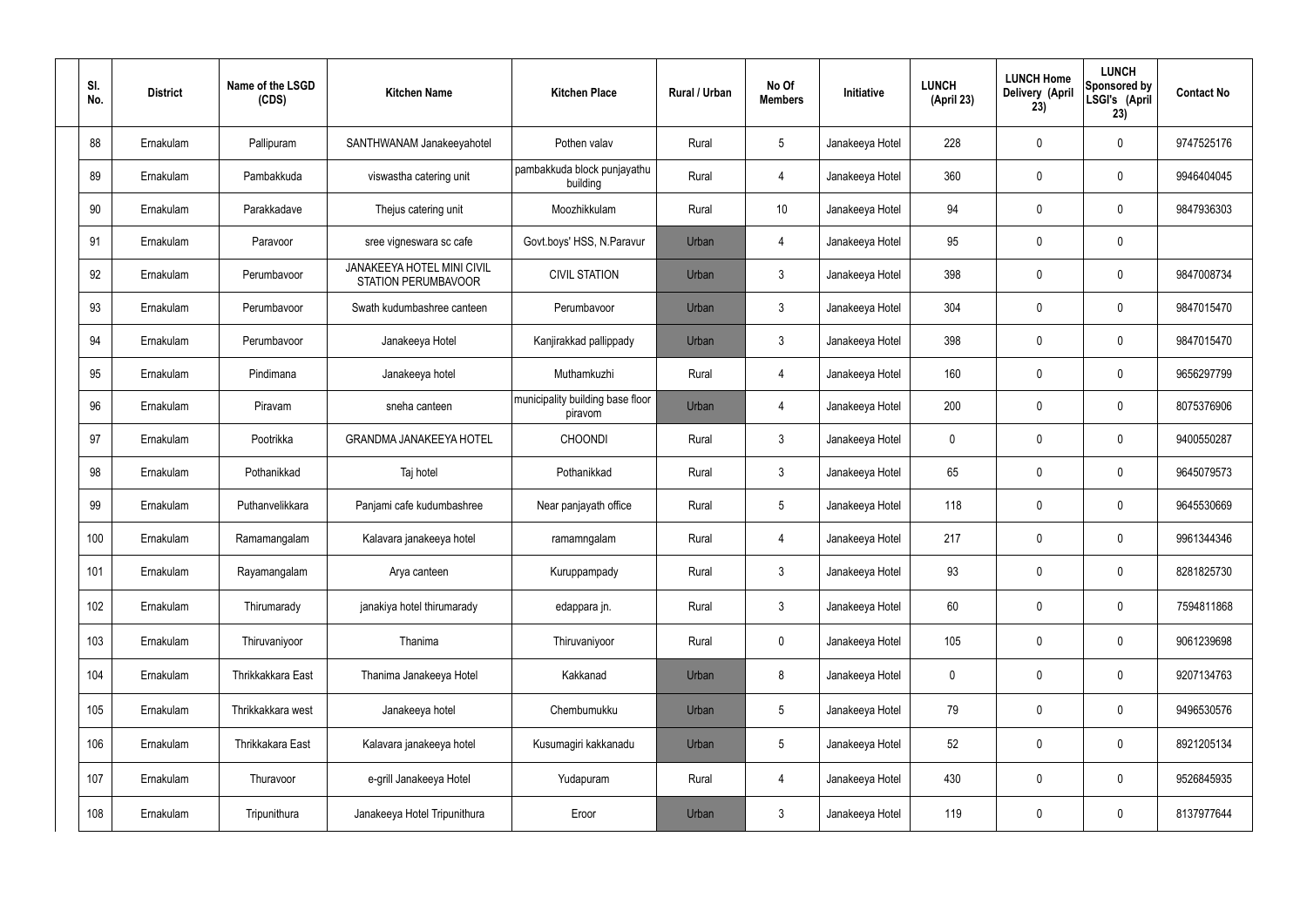|     | SI.<br>No.      | <b>District</b> | Name of the LSGD<br>(CDS) | <b>Kitchen Name</b>                         | <b>Kitchen Place</b>                              | Rural / Urban | No Of<br><b>Members</b> | Initiative      | <b>LUNCH</b><br>(April 23) | <b>LUNCH Home</b><br>Delivery (April<br>23) | <b>LUNCH</b><br><b>Sponsored by</b><br>LSGI's (April<br>23) | <b>Contact No</b> |
|-----|-----------------|-----------------|---------------------------|---------------------------------------------|---------------------------------------------------|---------------|-------------------------|-----------------|----------------------------|---------------------------------------------|-------------------------------------------------------------|-------------------|
|     | 109             | Ernakulam       | Vadakkekkara              | vadakkekkara kudumbasree janakeeya<br>hotel | Madaplathuruth                                    | Rural         | 4                       | Janakeeya Hotel | 0                          | 0                                           | $\pmb{0}$                                                   | 8301806778        |
|     | 110             | Ernakulam       | Vadavukode<br>Puthancruz  | <b>JANAKEEYA HOTEL</b>                      | Puthencruz                                        | Rural         | $\mathfrak{Z}$          | Janakeeya Hotel | 160                        | $\mathbf 0$                                 | $\pmb{0}$                                                   | $9.19E + 11$      |
|     | 111             | Ernakulam       | Valakom                   | Ruchi                                       | Valakom                                           | Rural         | $5\phantom{.0}$         | Janakeeya Hotel | 85                         | 0                                           | $\pmb{0}$                                                   | 9074232700        |
|     | 112             | Ernakulam       | Varapuzha                 | <b>DURGA ACTIVITY</b>                       | <b>CHETTIBHAGAM</b>                               | Rural         | 8                       | Janakeeya Hotel | 136                        | 0                                           | $\mathbf 0$                                                 | 9496160074        |
|     | 113             | Ernakulam       | Vazhakulam                | Three Star Hotel                            | Marampally                                        | Rural         | $\mathfrak{Z}$          | Janakeeya Hotel | 303                        | $\mathbf 0$                                 | $\pmb{0}$                                                   | 6282644893        |
|     | 114             | Ernakulam       | Vengola                   | Janakeeya Hotel                             | Pathipalam                                        | Rural         | $5\phantom{.0}$         | Janakeeya Hotel | 51                         | 0                                           | $\pmb{0}$                                                   | 8137887455        |
|     | 115             | Ernakulam       | Vengoor                   | <b>JANAKEEYA HOTEL</b>                      | Choorathod                                        | Rural         | 4                       | Janakeeya Hotel | $\mathbf 0$                | 0                                           | $\pmb{0}$                                                   | 9656904682        |
| 114 |                 |                 |                           |                                             |                                                   |               | 449                     |                 | 18271                      | 914                                         | $\overline{0}$                                              |                   |
|     | $\overline{1}$  | Idukki          | Adimaly                   | Friends Janakeeya Hotel                     | Adimaly                                           | Rural         | 4                       | Janakeeya Hotel | 146                        |                                             | 0                                                           | 9961635779        |
|     | $\overline{2}$  | Idukki          | Alackode                  | Five Star Canteen                           | Elamdesham Block<br>Panchayath Building, Alakode  | Rural         | $5\phantom{.0}$         | Janakeeya Hotel | $\mathbf 0$                |                                             | 0                                                           | 9961482164        |
|     | $\mathbf{3}$    | Idukki          | Arakkulam                 | Sabhalyam                                   | Moolamattom                                       | Rural         | 4                       | Janakeeya Hotel | 187                        |                                             | 0                                                           | 8848124921        |
|     | 4               | Idukki          | Ayyappancovil             | Maria Janakeeya Hotel                       | Parappu                                           | Rural         | $\mathfrak{Z}$          | Janakeeya Hotel | 95                         |                                             | 0                                                           | 9544622096        |
|     | 5               | Idukki          | Bysonvalley               | Famous Janakiya Hotel                       | Pottankad                                         | Rural         | 4                       | Janakeeya Hotel | 90                         |                                             | 0                                                           | 9744566398        |
|     | $6\phantom{.}6$ | Idukki          | Chakkupallam              | Vanithasree Janakeeya Hotel                 | Anakkara                                          | Rural         | $\mathbf{3}$            | Janakeeya Hotel | 285                        |                                             | 0                                                           | 8075143547        |
|     | $\overline{7}$  | Idukki          | Devikulam                 | Kudumbashree Janakeeya Hotel                | Echo point                                        | Rural         | $\mathbf{3}$            | Janakeeya Hotel | 62                         |                                             | 0                                                           | 8281640208        |
|     | 8               | Idukki          | Edavetty                  | Kudumbashree Janakeeya Hotel                | Edavetty                                          | Rural         | $\mathfrak{Z}$          | Janakeeya Hotel | $\mathbf 0$                |                                             | 0                                                           | 6238694173        |
|     | $9\,$           | Idukki          | Erattayar                 | Vanitha Janakeeya Hotel                     | Erattayar                                         | Rural         | 4                       | Janakeeya Hotel | 125                        |                                             | 0                                                           | 9188166929        |
|     | 10              | Idukki          | Kamakshi                  | Kripa Catering                              | Thankamani                                        | Rural         | $5\phantom{.0}$         | Janakeeya Hotel | 210                        |                                             | 0                                                           | 9544021398        |
|     | 11              | Idukki          | Kanchiyar                 | Swadh Janakeeya Hotel                       | Kanchiyar                                         | Rural         | $5\phantom{.0}$         | Janakeeya Hotel | 128                        |                                             | 0                                                           | 8606856496        |
|     | 12              | Idukki          | Kanjikkuzhi               | Samarppanam                                 | Kanjikkuzhi                                       | Rural         | 4                       | Janakeeya Hotel | 132                        |                                             |                                                             | 9447169262        |
|     | 13              | Idukki          | Kanthaloor                | Morningstar Janakeeya Hotel                 | Sahayagiri complex, near<br>Kanthalloor Bus stand | Rural         | 4                       | Janakeeya Hotel | 170                        |                                             | 0                                                           | 9447941632        |
|     | 14              | ldukki          | Karimannoor               | Rujiya Catering Unit                        | Karimannoor                                       | Rural         | $\overline{5}$          | Janakeeya Hotel | 81                         |                                             | 0                                                           | 9497454952        |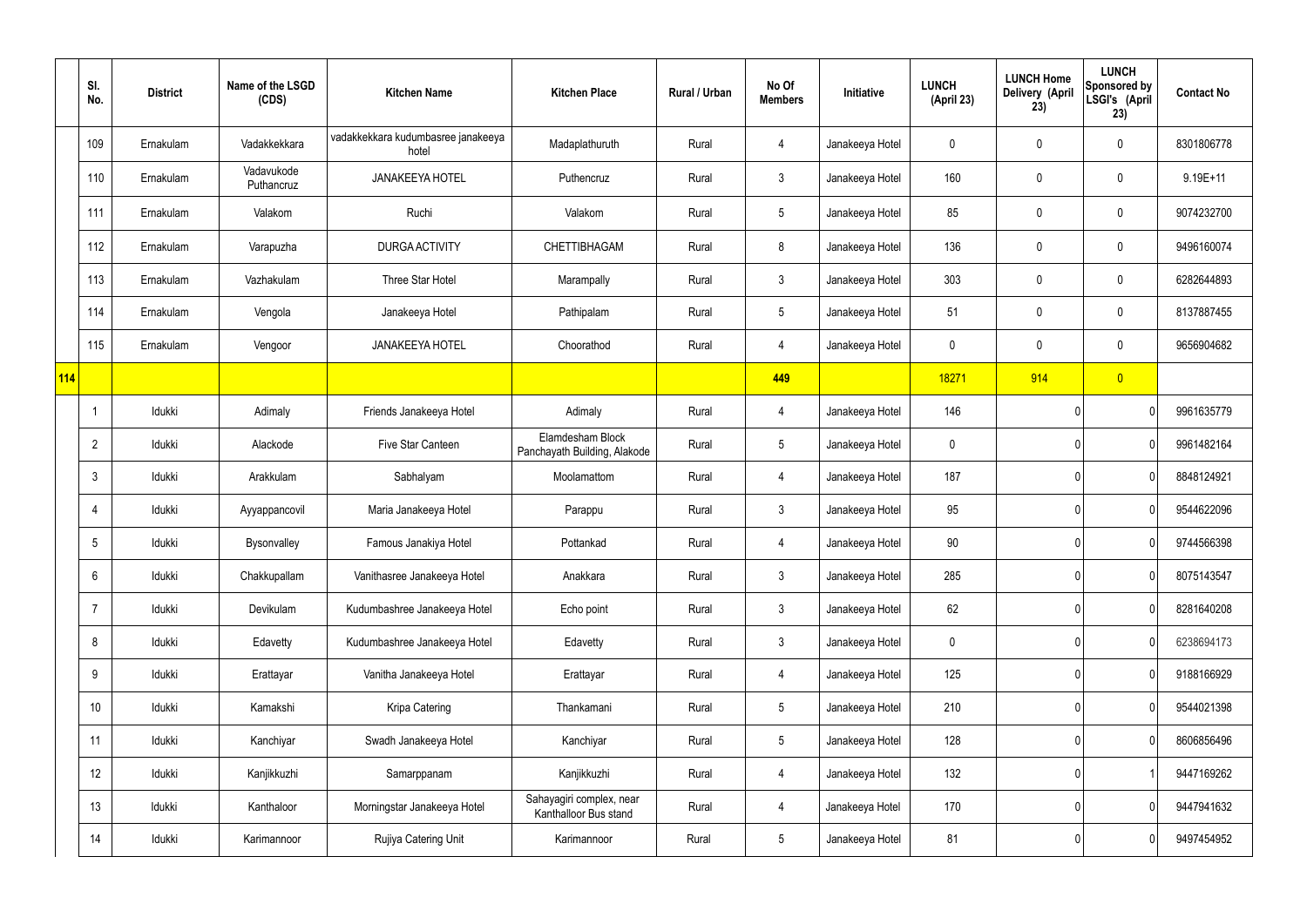|    | SI.<br>No. | <b>District</b> | Name of the LSGD<br>(CDS) | <b>Kitchen Name</b>                | <b>Kitchen Place</b>          | <b>Rural / Urban</b> | No Of<br><b>Members</b> | Initiative      | <b>LUNCH</b><br>(April 23) | <b>LUNCH Home</b><br>Delivery (April<br>23) | <b>LUNCH</b><br>Sponsored by<br>LSGI's (April<br>23) | <b>Contact No</b> |
|----|------------|-----------------|---------------------------|------------------------------------|-------------------------------|----------------------|-------------------------|-----------------|----------------------------|---------------------------------------------|------------------------------------------------------|-------------------|
|    | 15         | Idukki          | Karunapuram               | Karuna Hotel                       | Panchayathu complex           | Rural                | 4                       | Janakeeya Hotel | 206                        |                                             | 0                                                    | 9961152820        |
|    | 16         | Idukki          | Kattappana                | Karunya Janakeeya Hotel            | Kattappana                    | Urban                | 5                       | Janakeeya Hotel | 285                        |                                             | 0                                                    | 9497684477        |
|    | 17         | Idukki          | Kodikkulam                | Kulirma Janakiya Hotel             | Kodikkulam                    | Rural                | 6                       | Janakeeya Hotel | 32                         |                                             | 0                                                    | 9605111852        |
|    | 18         | Idukki          | Kokkayar                  | Sevana Janakeeya hotel             | 35th Mile                     | Rural                | 3                       | Janakeeya Hotel | 22                         |                                             | 0                                                    | 9562067674        |
|    | 19         | Idukki          | Konnathadi                | Friends Janakeeya Hotel            | Panickankudi                  | Rural                | 6                       | Janakeeya Hotel | 0                          |                                             | 0                                                    | 9544048878        |
|    | 20         | Idukki          | Konnathadi                | Janapriya Janakeeya Hotel          | Konnathadi                    | Rural                | 3                       | Janakeeya Hotel | 155                        |                                             | 0                                                    | 9895147074        |
|    | 21         | Idukki          | Kudayathoor               | Kudumbashree Janakeeya Hotel       | Kanjar                        | Rural                | $\mathbf{3}$            | Janakeeya Hotel | 98                         |                                             | 0                                                    | 9526762560        |
|    | 22         | Idukki          | Kumaramangalam            | Kumaramangalam Janakeeya Hotel     | Kumaramangalam                | Rural                | 4                       | Janakeeya Hotel | 160                        |                                             | 0                                                    | 9745633509        |
|    | 23         | Idukki          | Kumili                    | Ruchi Hotel                        | Kumili                        | Rural                | 4                       | Janakeeya Hotel | 0                          |                                             | 0                                                    | 9447980637        |
|    | 24         | Idukki          | Manakkadu                 | Vanitha Hotel                      | Chittoor                      | Rural                | $\mathbf{3}$            | Janakeeya Hotel | 300                        |                                             | 0                                                    | 8330097933        |
| 50 | 25         | Idukki          | Mankulam                  | Jeevanam Catering Janakeeya Hotel  | Panchayathu Building          | Rural                | 4                       | Janakeeya Hotel | 123                        |                                             | 0                                                    | 9495060505        |
|    | 26         | Idukki          | Mankulam                  | Happy Janakéeya Hotel              | Aanakkulam                    | Rural                | 3                       | Janakeeya Hotel | 65                         |                                             | 0                                                    | 9496251027        |
|    | 27         | Idukki          | Marayoor                  | Malabar food court Janakeeya Hotel | Marayoor Near IDCB bank       | Rural                | 4                       | Janakeeya Hotel | 212                        |                                             | 0                                                    | 9446925610        |
|    | 28         | Idukki          | Mariyapuram               | Anaswara Hotel & Catering          | Idukki                        | Rural                | 4                       | Janakeeya Hotel | 150                        |                                             | 3                                                    | 9526329438        |
|    | 29         | Idukki          | Munnar                    | Annapoorna catering                | Lorry stand, old munnar       | Rural                | 5 <sub>5</sub>          | Janakeeya Hotel | 293                        |                                             | 0                                                    | 8281009478        |
|    | 30         | Idukki          | Muttom                    | Nila Janakeeya Hotel               | Muttom                        | Rural                | $\mathbf{3}$            | Janakeeya hotel | 235                        |                                             | 0                                                    | 9961104818        |
|    | 31         | Idukki          | Nedumkandam               | Annus catering                     | Nedumkandam<br>Kizhakkekavala | Rural                | 4                       | Janakeeya Hotel | 210                        |                                             | 0                                                    | 9747458576        |
|    | 32         | Idukki          | Pallivasal                | <b>Blessing Janakeeya Hotel</b>    | Pallivasal                    | Rural                | 4                       | Janakeeya Hotel | 126                        |                                             | 0                                                    | 9947981574        |
|    | 33         | Idukki          | Pampadumpara              | Thripthy Janakeeya Hotel           | Pampadumpara                  | Rural                | $\mathbf{3}$            | Janakeeya Hotel | 189                        |                                             | 0                                                    | 9207150558        |
|    | 34         | Idukki          | Peermedu                  | Thripthy Janakeeya Hotel           | Peermedu                      | Rural                | $3\phantom{.0}$         | Janakeeya Hotel | 85                         |                                             | 0                                                    | 9633311267        |
|    | 35         | Idukki          | Peruvanthanam             | Janakeeya Hotel                    | Peruvanthanam                 | Rural                | $5\phantom{.0}$         | Janakeeya Hotel | 37                         |                                             | 0                                                    | 9562274720        |
|    | 36         | Idukki          | Purappuzha                | Ammas Janakeeya Hotel              | Purappuzha                    | Rural                | $\mathfrak{Z}$          | Janakeeya Hotel | 45                         |                                             | 0                                                    | 9744954032        |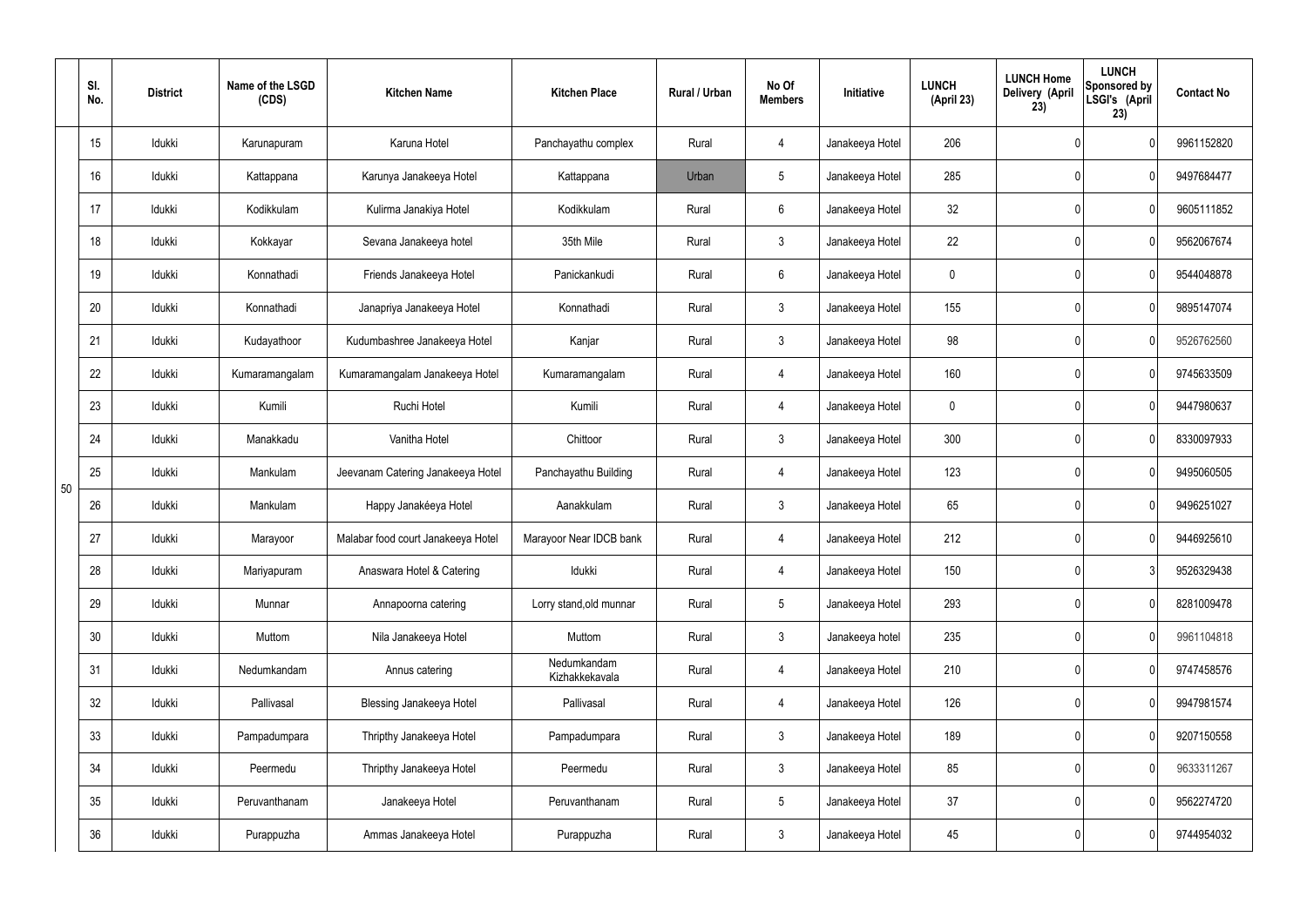|    | SI.<br>No.      | <b>District</b> | Name of the LSGD<br>(CDS) | <b>Kitchen Name</b>                       | <b>Kitchen Place</b>                      | Rural / Urban | No Of<br><b>Members</b> | Initiative      | <b>LUNCH</b><br>(April 23) | <b>LUNCH Home</b><br>Delivery (April<br>23) | <b>LUNCH</b><br>Sponsored by<br>LSGI's (April<br>23) | <b>Contact No</b> |
|----|-----------------|-----------------|---------------------------|-------------------------------------------|-------------------------------------------|---------------|-------------------------|-----------------|----------------------------|---------------------------------------------|------------------------------------------------------|-------------------|
|    | 37              | Idukki          | Rajakkadu                 | Janakeeya Hotel                           | Rajakkadu Town                            | Rural         | $\mathbf{3}$            | Janakeeya Hotel | 449                        |                                             | $\mathbf{0}$                                         | 9446766999        |
|    | 38              | Idukki          | Rajakumari                | Aiswarya Vanitha Restaurent               | Rajakumari South                          | Rural         | $\overline{4}$          | Janakeeya Hotel | 295                        |                                             | $\mathbf{0}$                                         | 9526570410        |
|    | 39              | Idukki          | Santhanpara               | Janakeeya Hotel                           | Santhanpara                               | Rural         | 4                       | Janakeeya Hotel | 180                        |                                             | $\mathbf{0}$                                         | 9526174553        |
|    | 40              | Idukki          | Senapathy                 | Ammoose Hotel                             | Mangathotty                               | Rural         | $\mathbf{3}$            | Janakeeya Hotel | $\mathbf 0$                |                                             | $\mathbf{0}$                                         | 9539396626        |
|    | 41              | Idukki          | Udumbannoor               | Kudumbashree Janakeeya Hotel              | Udumbannor                                | Rural         | $\mathbf{3}$            | Janakeeya Hotel | 276                        |                                             | $\overline{0}$                                       | 9633678438        |
|    | 42              | Idukki          | Upputhara                 | Samarppitha Janakeeya hotel               | Upputhara                                 | Rural         | $5\phantom{.0}$         | Janakeeya Hotel | 106                        |                                             | $\mathbf{0}$                                         | 9526590710        |
|    | 43              | Idukki          | Vandanmedu                | Dharshana Janakeeya Hotel                 | Vandanmedu                                | Rural         | 4                       | Janakeeya Hotel | 110                        |                                             | $\mathbf{0}$                                         | 9744038737        |
|    | 44              | Idukki          | Vandiperiyar              | Vandiperiyar Janakeeya Hotel              | Vandiperiyar                              | Rural         | $5\phantom{.0}$         | Janakeeya Hotel | 154                        |                                             | $\overline{0}$                                       | 8086863254        |
|    | 45              | Idukki          | Vannappuram               | Souhrudham Janakeeya Hotel                | Vannappuram                               | Rural         | $5\phantom{.0}$         | Janakeeya Hotel | 55                         |                                             | $\overline{0}$                                       | 8113054492        |
|    | 46              | Idukki          | Vathikudy                 | Mahima                                    | Murickassery                              | Rural         | $\mathbf{3}$            | Janakeeya Hotel | 190                        |                                             | $\overline{0}$                                       | 8289945652        |
|    | 47              | Idukki          | Vattavada                 | Vattavada Kudumbashree Janakeeya<br>Hotel | Keekkara, Kovilur                         | Rural         | $\overline{4}$          | Janakeeya Hotel | 223                        |                                             | $\overline{0}$                                       | 9497790469        |
|    | 48              | Idukki          | Vazhathoppu               | Grahalakshmi Hotel & Catering             | Cheruthoni                                | Rural         | $\overline{4}$          | Janakeeya Hotel | 168                        |                                             | $\overline{2}$                                       | 9496178884        |
|    | 49              | Idukki          | Vellathooval              | Flowers Janakeeya Hotel                   | Vellathooval                              | Rural         | 4                       | Janakeeya Hotel | 54                         |                                             | $\overline{0}$                                       | 9961419892        |
|    | 50              | Idukki          | Velliyamattam             | Padhayam Kudumbashree Janakeeya<br>Hotel  | Velliyamattam                             | Rural         | $\overline{4}$          | Janakeeya Hotel | 46                         |                                             | $\overline{0}$                                       | 7902854627        |
| 50 |                 |                 |                           |                                           |                                           |               | 197                     |                 | 7045                       |                                             | $6 \mid$                                             |                   |
|    |                 | Kannur          | Maloor                    | Maloor Janakeeya Hotel                    | Thrikandaripoyil, PO-<br>Thrikandaripoyil | Rural         | $\mathbf{3}$            | Janakeeya Hotel | 150                        | $\pmb{0}$                                   | $\mathbf 0$                                          | 9656132294        |
|    | $\overline{2}$  | Kannur          | Kolachery                 | Janakeeya Hotel                           | Kolachery Paramba, PO-<br>Kolacheri       | Rural         | $5\overline{)}$         | Janakeeya Hotel | 302                        | $\pmb{0}$                                   | $6\phantom{.}6$                                      | 9895324699        |
|    | $\mathfrak{Z}$  | Kannur          | Pinarayi                  | Janakeeya hotel, Pinarayi                 | Pinarayi                                  | Rural         | $6\overline{6}$         | Janakeeya Hotel | 194                        | $\pmb{0}$                                   | $\mathbf 0$                                          | 9447215211        |
|    | 4               | Kannur          | Muzhakunnu                | Thripthy Janakeeya Hotel                  | Kakkayangad, Muzhakkunnu                  | Rural         | $5\phantom{.0}$         | Janakeeya Hotel | 272                        | $\pmb{0}$                                   | $\overline{2}$                                       | 9526047538        |
|    | $5\phantom{.0}$ | Kannur          | Chapparappadavu           | Kudumbasree janakeeya hotel               | Near village office,<br>Chapparappadav    | Rural         | $\mathbf{3}$            | Janakeeya Hotel | 127                        | $\pmb{0}$                                   | $\mathbf 0$                                          | 9605413324        |
|    | $6\phantom{.}$  | Kannur          | Iritty                    | Roopasree Kudumbashree hotel              | Koolichembra                              | Urban         | 8                       | Janakeeya Hotel | $\mathbf 0$                | $\pmb{0}$                                   | $\mathbf 0$                                          | 8589921533        |
|    | $\overline{7}$  | Kannur          | Dharmadam                 | Dharmadam Janakeeya hotel                 | Near Andalloor kav,<br>Dharmadam          | Rural         | $3\overline{3}$         | Janakeeya Hotel | 103                        | $\pmb{0}$                                   | $\boldsymbol{0}$                                     | 9526975778        |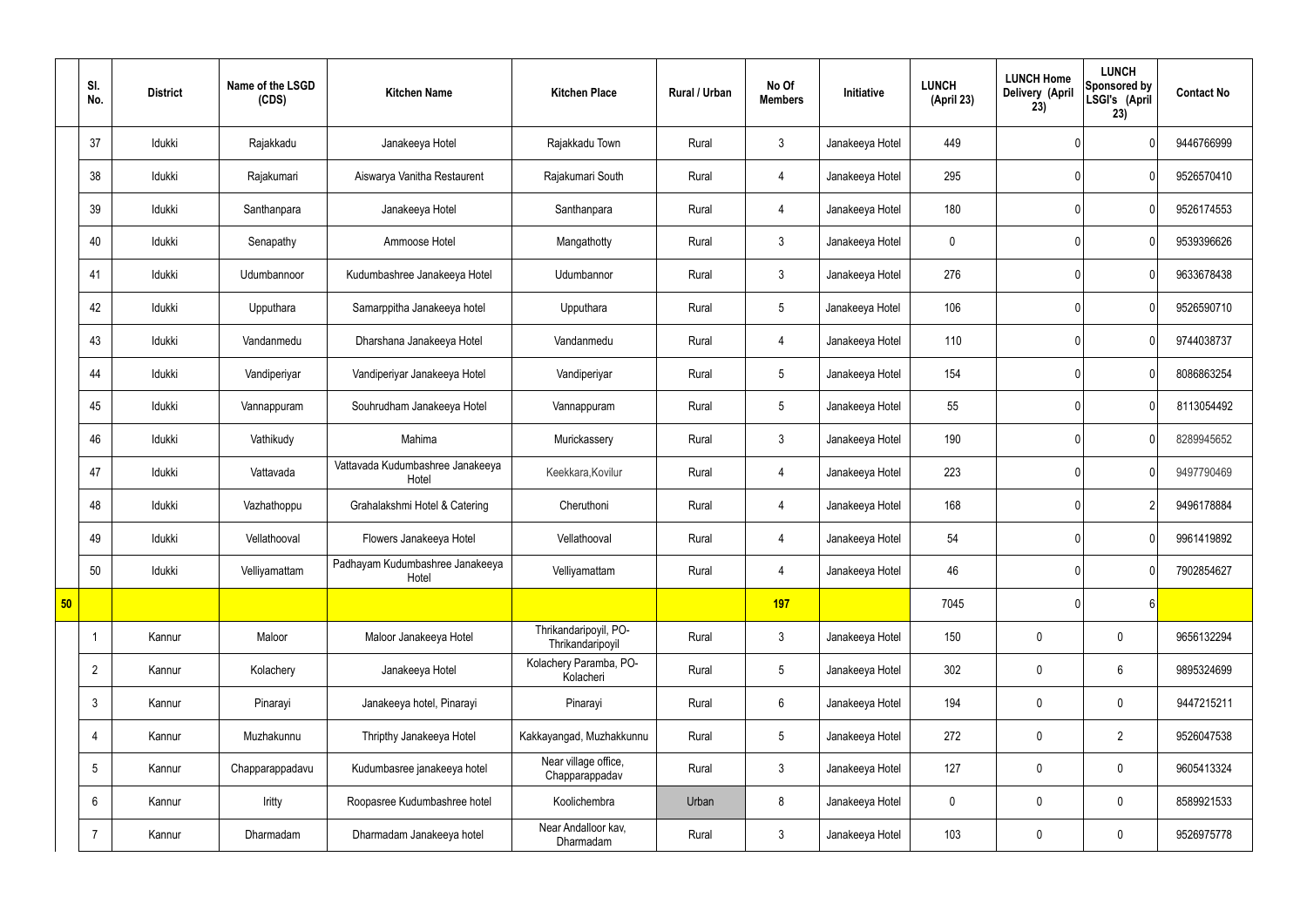| SI.<br>No. | <b>District</b> | Name of the LSGD<br>(CDS)   | <b>Kitchen Name</b>                                | <b>Kitchen Place</b>                           | Rural / Urban | No Of<br><b>Members</b> | Initiative      | <b>LUNCH</b><br>(April 23) | <b>LUNCH Home</b><br>Delivery (April<br>23) | <b>LUNCH</b><br>Sponsored by<br>LSGI's (April<br>23) | <b>Contact No</b> |
|------------|-----------------|-----------------------------|----------------------------------------------------|------------------------------------------------|---------------|-------------------------|-----------------|----------------------------|---------------------------------------------|------------------------------------------------------|-------------------|
| 8          | Kannur          | Peralassery                 | Janakeeya Hotel                                    | Peralassery Town, PO -<br>Mundallur            | Rural         | 9                       | Janakeeya Hotel | 435                        | 0                                           | $\mathbf 0$                                          | 70256213909       |
| 9          | Kannur          | Kadannappalli<br>Panappuzha | Kudumbasree janakeeya hotel                        | Chanthappura                                   | Rural         | $\overline{4}$          | Janakeeya Hotel | 137                        | 0                                           | $\mathbf 0$                                          | 9961089935        |
| 10         | Kannur          | Anthur                      | Janakeeya hotel                                    | Dharmasala                                     | Urban         | $5\phantom{.0}$         | Janakeeya Hotel | 272                        | 0                                           | $\mathbf 0$                                          | 9544138650        |
| 11         | Kannur          | Cheruthazham                | Janakeeya Hotel (Thripthi<br>Kudumbashree Canteen) | Pilathara                                      | Rural         | $\mathbf{3}$            | Janakeeya Hotel | 166                        | 0                                           | $\mathbf 0$                                          | 9947540361        |
| 12         | Kannur          | Peravoor                    | Kudumbashree Janakeeya Hotel                       | Peravoor Bus stand, Peravoor<br>P <sub>O</sub> | Rural         | $\mathbf{3}$            | Janakeeya Hotel | 195                        | 0                                           | $\mathbf 0$                                          | 9947567857        |
| 13         | Kannur          | Kalliassery                 | Janakeeya Hotel                                    | Irinav Road, Payyattam, PO-<br>Irinav          | Rural         | $\overline{4}$          | Janakeeya Hotel | 241                        | 0                                           | $\mathbf 0$                                          | 8848330570        |
| 14         | Kannur          | Panniyannur                 | Janakeeya Hotel                                    | Panoor Block office compound                   | Rural         | $6\phantom{.}6$         | Janakeeya Hotel | 271                        | 0                                           | $\mathbf 0$                                          | 9447449875        |
| 15         | Kannur          | Kannapuram                  | Janakeeya Hotel                                    | Chynaclay road, Kannapuram                     | Rural         | $5\phantom{.0}$         | Janakeeya Hotel | 146                        | 0                                           | $\overline{2}$                                       | 8089127045        |
| 16         | Kannur          | Sreekandapuram              | Janakeeya Hotel                                    | Sreekandapuram, near bus<br>stand              | Urban         | $5\phantom{.0}$         | Janakeeya Hotel | 226                        | 0                                           | $\mathbf 0$                                          | 7591948757        |
| 17         | Kannur          | Thalasseri                  | Janakeeya Hotel                                    | New bus stand, Thalasseri                      | Urban         | $6\phantom{.}6$         | Janakeeya Hotel | 497                        | 0                                           | $\mathbf 0$                                          | 9446263864        |
| 18         | Kannur          | Chokli                      | Janakeeya Hotel                                    | Olavilam, Chokli                               | Rural         | $5\,$                   | Janakeeya Hotel | 111                        | $\boldsymbol{0}$                            | $\mathbf 0$                                          | 9846892821        |
| 19         | Kannur          | Udayagiri                   | Janakeeya Hotel                                    | Karthikapuram                                  | Rural         | 4                       | Janakeeya Hotel | 276                        | 0                                           | $\mathbf 0$                                          | 9562375342        |
| 20         | Kannur          | Karivellur Peralam          | Janakeeya Hotel                                    | Panchayah building,<br>Onakkunnu               | Rural         | 4                       | Janakeeya Hotel | 209                        | 0                                           | 0                                                    | 7025519714        |
| 21         | Kannur          | Muzhappilangad              | Janakeeya Hotel                                    | Near FCI godown,<br>Muzhappilangad             | Rural         | $5\phantom{.0}$         | Janakeeya Hotel | 192                        | 0                                           | $\mathbf 0$                                          | 7306005267        |
| 22         | Kannur          | Narath                      | Janakeeya Hotel                                    | Janakeeya Hotel, Kambil,<br>Narath             | Rural         | $\overline{7}$          | Janakeeya Hotel | 132                        | 0                                           | $\overline{2}$                                       | 9747441162        |
| 23         | Kannur          | Payyannur                   | Janakeeya Hotel                                    | Municipality compoud,<br>Payyannur             | Urban         | $\mathbf{3}$            | Janakeeya Hotel | 248                        | 0                                           | $\mathbf 0$                                          | 9526620805        |
| 24         | Kannur          | Kangol Alappadamba          | Janakeeya Hotel                                    | Mathil, Near Kangol<br>Alappadamba Panchayath  | Rural         | $\overline{4}$          | Janakeeya Hotel | 89                         | 0                                           | $\mathbf 0$                                          | 9495296142        |
| 25         | Kannur          | Naduvil                     | Janakeeya Hotel                                    | Panchayath compound,<br>Naduvil town           | Rural         | $\overline{4}$          | Janakeeya Hotel | 180                        | 0                                           | $\mathbf 0$                                          | 7902902490        |
| 26         | Kannur          | Koothuparamba               | Janakeeya Hotel                                    | Manghad Vayal, Near HSS<br>Koothuparamba, PO-  | Urban         | 8                       | Janakeeya Hotel | 325                        | 0                                           | $\mathbf 0$                                          | 9645608253        |
| 27         | Kannur          | Kuttiatoor                  | Janakeeya Hotel                                    | Near Panchayath office,<br>Chattukappara       | Rural         | $5\phantom{.0}$         | Janakeeya Hotel | 62                         | 0                                           | $\mathbf 0$                                          | 9544644195        |
| 28         | Kannur          | Kathirur                    | Janakeeya Hotel                                    | Panchayath office building,<br>Kathirur        | Rural         | $5\phantom{.0}$         | Janakeeya Hotel | 560                        | 0                                           | $\mathbf 0$                                          | 8129404833        |
| 29         | Kannur          | Panoor                      | Janakeeya Hotel                                    | Elangode, Panoor                               | Urban         | $5\phantom{.0}$         | Janakeeya Hotel | 198                        | $\pmb{0}$                                   | $\boldsymbol{0}$                                     | 9605852157        |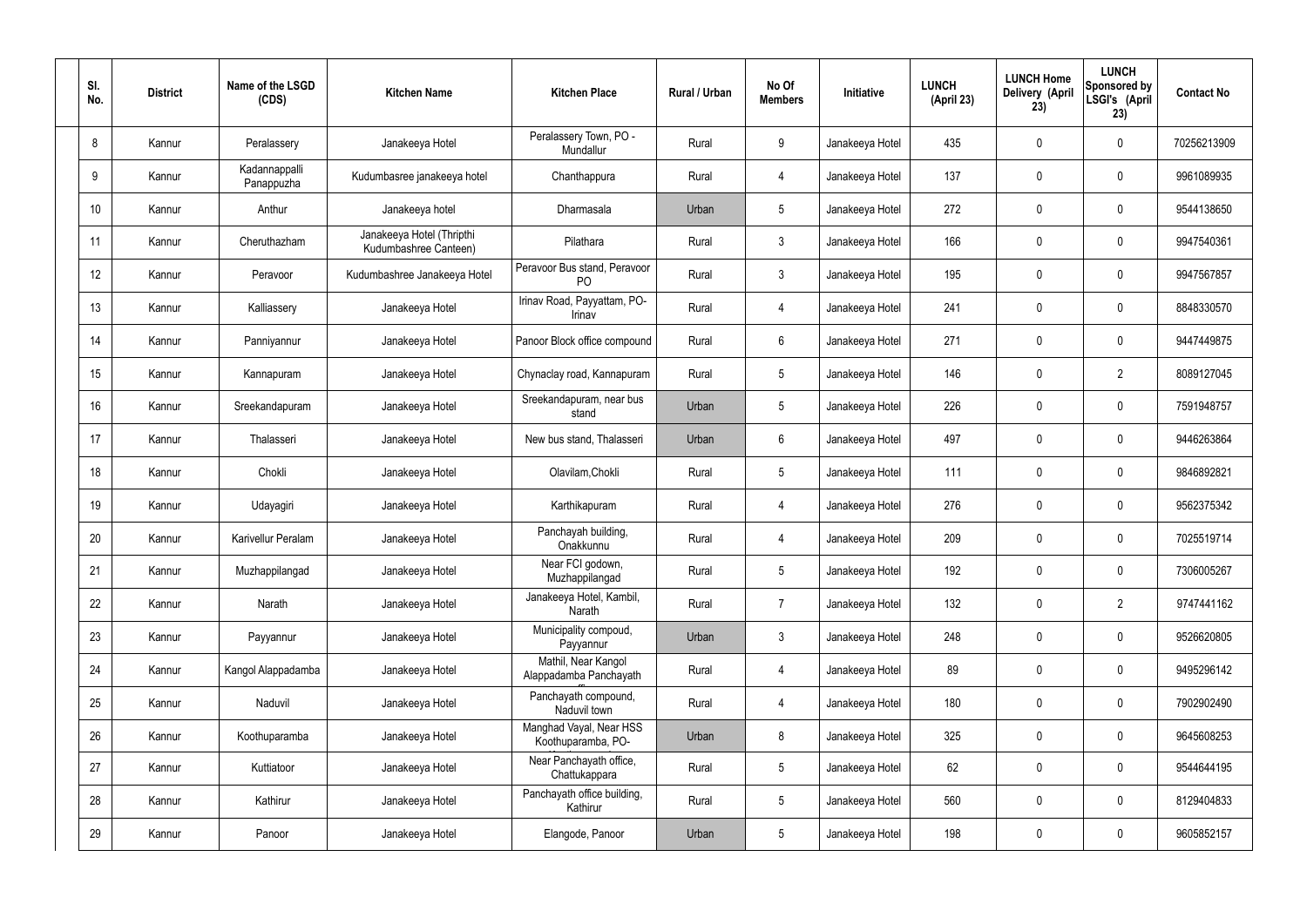|    | SI.<br>No. | <b>District</b> | Name of the LSGD<br>(CDS) | <b>Kitchen Name</b> | <b>Kitchen Place</b>                                           | Rural / Urban | No Of<br><b>Members</b> | Initiative      | <b>LUNCH</b><br>(April 23) | <b>LUNCH Home</b><br>Delivery (April<br>23) | <b>LUNCH</b><br><b>Sponsored by</b><br>LSGI's (April<br>23) | <b>Contact No</b> |
|----|------------|-----------------|---------------------------|---------------------|----------------------------------------------------------------|---------------|-------------------------|-----------------|----------------------------|---------------------------------------------|-------------------------------------------------------------|-------------------|
|    | 30         | Kannur          | Chirakkal                 | Janakeeya Hotel     | Chirakkal weavers,<br>Puthiyatheru                             | Rural         | $5\phantom{.0}$         | Janakeeya Hotel | 296                        | 0                                           | $\mathbf 0$                                                 | 9895854873        |
|    | 31         | Kannur          | Eranjoli                  | Janakeeya Hotel     | Near Thalassery RTO office,<br>Chungam                         | Rural         | $5\phantom{.0}$         | Janakeeya Hotel | 211                        | $\mathbf 0$                                 | $\overline{0}$                                              | 9656368808        |
|    | 32         | Kannur          | Payam                     | Janakeeya Hotel     | Near Panchayath office,<br>Madathil                            | Rural         | 4                       | Janakeeya Hotel | 188                        | $\mathbf 0$                                 | $\mathbf 0$                                                 | 9496554678        |
|    | 33         | Kannur          | Eramam Kuttoor            | Janakeeya Hotel     | Mathamangalam, Near CDS<br>office                              | Rural         | $\overline{4}$          | Janakeeya Hotel | 122                        | $\mathbf 0$                                 | $\overline{0}$                                              | 9562473576        |
|    | 34         | Kannur          | Ramanthally               | Janakeeya hotel     | Ramanthally                                                    | Rural         | 4                       | Janakeeya Hotel | 220                        | $\mathbf 0$                                 | $\mathbf 0$                                                 | 9496705429        |
|    | 35         | Kannur          | Thripangottur             | Janakeeya Hotel     | Kallikkandy, Thripangottur                                     | Rural         | $\mathbf{3}$            | Janakeeya Hotel | $\mathbf 0$                | $\mathbf 0$                                 | $\overline{0}$                                              | 9495191659        |
|    | 36         | Kannur          | Madayi                    | Janakeeya Hotel     | Eripuram, Near Vrindhavan<br>Residency, PO Pazhayangadi        | Rural         | $\mathbf{3}$            | Janakeeya Hotel | 131                        | $\pmb{0}$                                   |                                                             | 7561006271        |
|    | 37         | Kannur          | Kelakam                   | Janakeeya Hotel     | Kelakam PO                                                     | Rural         | $\mathbf{3}$            | Janakeeya Hotel | 155                        | 0                                           | $\mathbf 0$                                                 | 8113866296        |
|    | 38         | Kannur          | Kurumathoor               | Janakeeya Hotel     | Near GVHSS, Kurumathoor                                        | Rural         | $\mathbf{3}$            | Janakeeya Hotel | 119                        | $\mathbf 0$                                 | $\mathbf 0$                                                 | 9633816470        |
|    | 39         | Kannur          | Peringome Vayakkara       | Janakeeya Hotel     | Peringome, Near Police station                                 | Rural         | $5\overline{)}$         | Janakeeya Hotel | 125                        | 0                                           | $\mathbf 0$                                                 | 9961413726        |
|    | 40         | Kannur          | Munderi                   | Janakeeya Hotel     | Kanjirode Karakkadu, Munderi                                   | Rural         | 4                       | Janakeeya Hotel | 406                        | 0                                           | $\mathbf 0$                                                 | 8547609196        |
|    | 41         | Kannur          | Anjarakandy               | Janakeeya Hotel     | Panayatham Paramba,<br>Anjarankandy                            | Rural         | $\overline{4}$          | Janakeeya Hotel | 146                        | 0                                           | $\overline{0}$                                              | 9496900755        |
| 91 | 42         | Kannur          | Ayyankkunnu               | Janakeeya Hotel     | Ayyankunnu Panchayth<br>Anghadikkadavu                         | Rural         | 4                       | Janakeeya Hotel | 192                        | 0                                           | 0                                                           | 9946734976        |
|    | 43         | Kannur          | Padiyoor                  | Janakeeya Hotel     | Padiyoor PO                                                    | Rural         | $\overline{4}$          | Janakeeya Hotel | 50                         | 0                                           | $\mathbf 0$                                                 | 9539028498        |
|    | 44         | Kannur          | Ezhome                    | Janakeeya Hotel     | Pazhayangadi bus stand,<br>Ezhom                               | Rural         | $5\phantom{.0}$         | Janakeeya Hotel | 223                        | 0                                           | $\mathbf 0$                                                 | 8086910862        |
|    | 45         | Kannur          | Koodali                   | Janakeeya Hotel     | Near Koodali Panchayath<br>Office, Kololam, PO -<br>Edavannoor | Rural         | $\overline{4}$          | Janakeeya Hotel | 124                        | $\pmb{0}$                                   | $\mathbf 0$                                                 | 9526524230        |
|    | 46         | Kannur          | Pappinisseri              | Janakeeya Hotel     | Near EMS Smaraka Govt.<br>Higher secondary school,             | Rural         | 4                       | Janakeeya Hotel | 192                        | $\pmb{0}$                                   | $\mathbf 0$                                                 | 9605727307        |
|    | 47         | Kannur          | Mattannur                 | Janakeeya Hotel     | Near Municipality office,<br>Mattannur                         | Urban         | $5\phantom{.0}$         | Janakeeya Hotel | 426                        | 0                                           | $\mathbf 0$                                                 | 7510706897        |
|    | 48         | Kannur          | Chenghalayi               | Janakeeya Hotel     | Valakai, Chenghalayi                                           | Rural         | $\mathbf{3}$            | Janakeeya Hotel | 238                        | $\pmb{0}$                                   | $\mathbf 0$                                                 | 8547696233        |
|    | 49         | Kannur          | Pattiam                   | Janakeeya Hotel     | Cheruvancheri PO,<br>Cheruvancheri                             | Rural         | $\overline{4}$          | Janakeeya Hotel | 221                        | 0                                           | $\mathbf 0$                                                 | 7025025275        |
|    | 50         | Kannur          | Thaliparamba              | Janakeeya Hotel     | Municipality compoud,<br>Thaliparamba                          | Urban         | 4                       | Janakeeya Hotel | $\pmb{0}$                  | 0                                           | $\boldsymbol{0}$                                            | 8547849019        |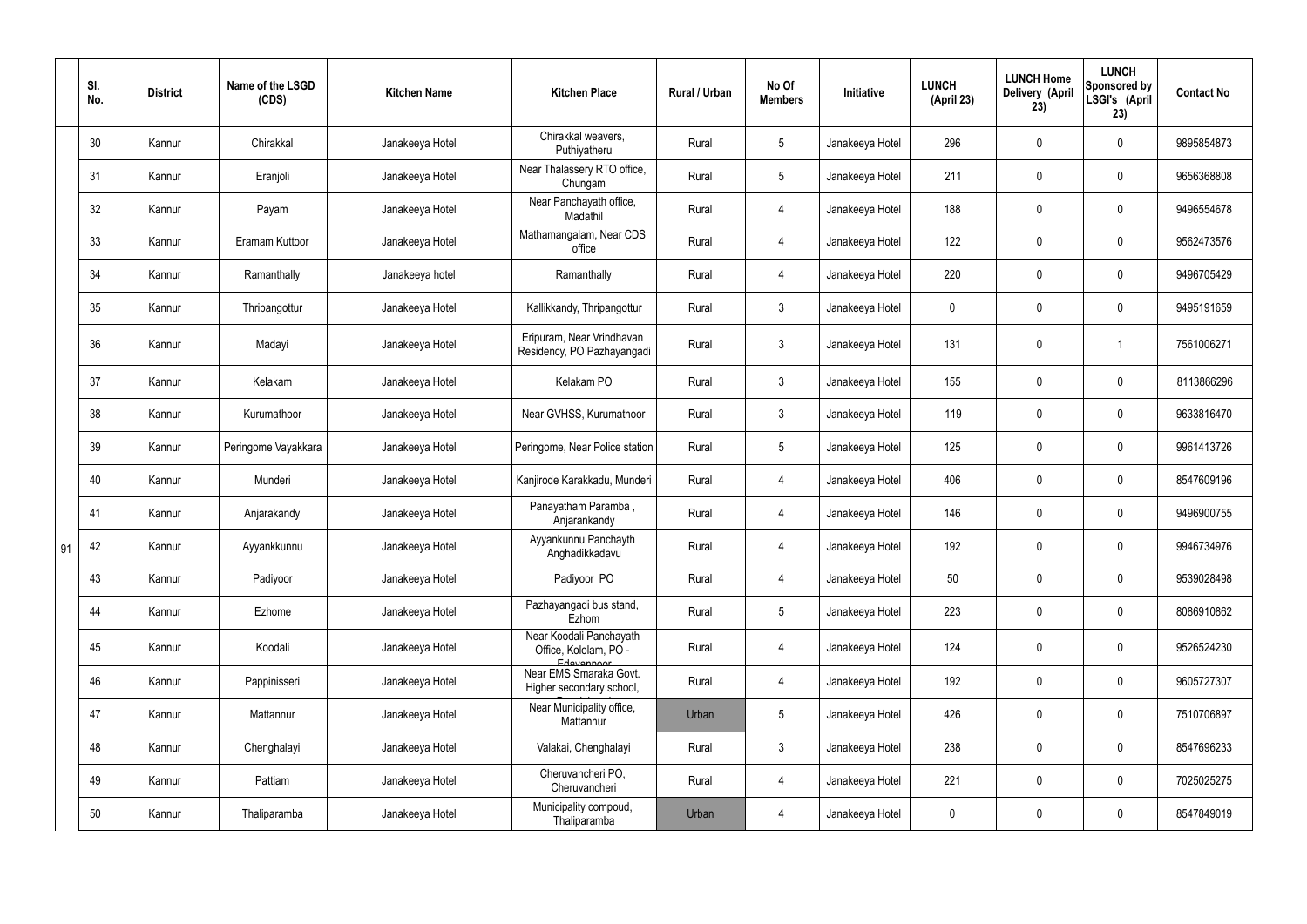| SI.<br>No. | <b>District</b> | Name of the LSGD<br>(CDS) | <b>Kitchen Name</b>                          | <b>Kitchen Place</b>                                    | Rural / Urban | No Of<br><b>Members</b> | Initiative      | <b>LUNCH</b><br>(April 23) | <b>LUNCH Home</b><br>Delivery (April<br>23) | <b>LUNCH</b><br>Sponsored by<br>LSGI's (April<br>23) | <b>Contact No</b> |
|------------|-----------------|---------------------------|----------------------------------------------|---------------------------------------------------------|---------------|-------------------------|-----------------|----------------------------|---------------------------------------------|------------------------------------------------------|-------------------|
| 51         | Kannur          | Payyavoor                 | Janakeeya Hotel                              | Payyavoor - PO, Payyavoor                               | Rural         | $5\overline{)}$         | Janakeeya Hotel | 293                        | 0                                           | $\mathbf 0$                                          | 9495311608        |
| 52         | Kannur          | Kottiyoor                 | Janakeeya Hotel                              | Neendunokki, Kottiyoor - PO                             | Rural         | $5\phantom{.0}$         | Janakeeya Hotel | 135                        | 0                                           | $\mathbf 0$                                          | 6282565854        |
| 53         | Kannur          | Kunnothparamba            | Janakeeya Hotel                              | Kunnothparamba PO,<br>Kunnothparamba                    | Rural         | $\mathbf{3}$            | Janakeeya Hotel | 330                        | 0                                           | $\mathbf 0$                                          | 8156840487        |
| 54         | Kannur          | Pariyaram                 | Janakeeya Hotel                              | Near Panchayath Office,<br>Chithappile poyil, Pariyaram | Rural         | 4                       | Janakeeya Hotel | 149                        | 0                                           | $\mathbf 0$                                          | 9744385083        |
| 55         | Kannur          | Kunjimangalam             | Janakeeya Hotel                              | Old Post office building,<br>Andamkovil, Kunjimangalam  | Rural         | 4                       | Janakeeya Hotel | 146                        | $\mathbf 0$                                 | $\mathbf 0$                                          | 9526981326        |
| 56         | Kannur          | Thillenkeri               | Janakeeya Hotel                              | Thekkam poyil, Near Uliyil<br>Town                      | Rural         | $\mathbf{3}$            | Janakeeya Hotel | 244                        | 0                                           | $\overline{2}$                                       | 9745059451        |
| 57         | Kannur          | Chittariparamba           | Janakeeya Hotel                              | Poovathinkeezhil, PO-<br>Chittariparamba                | Rural         | $6\overline{6}$         | Janakeeya Hotel | 185                        | 0                                           | $\mathbf 0$                                          | 8943506825        |
| 58         | Kannur          | Mayyil                    | Janakeeya Hotel                              | Near Mayyil Panchayath office,<br>Mayyil                | Rural         | $\overline{4}$          | Janakeeya Hotel | 161                        | 0                                           | $\mathbf 0$                                          | 9526072638        |
| 59         | Kannur          | Cherukunnu                | Janakeeya Hotel                              | Pallichal, PO - Cherukunnu,<br>Pin -670301              | Rural         | 4                       | Janakeeya Hotel | 177                        | 0                                           | $\mathbf 0$                                          | 8547361298        |
| 60         | Kannur          | Aaralam                   | Janakeeya Hotel                              | Athikkal, PO - Keezhpally                               | Rural         | $5\overline{)}$         | Janakeeya Hotel | 201                        | 0                                           | $\mathbf 0$                                          | 9961285762        |
| 61         | Kannur          | Alakkode                  | Janakeeya Hotel                              | Therthally, Therthally PO,<br>Alakkode                  | Rural         | $5\overline{)}$         | Janakeeya Hotel | 218                        | 0                                           | $\mathbf 0$                                          | 8547045070        |
| 62         | Kannur          | Malappattam               | Janakeeya Hotel                              | Near Malappattam<br>panchayath, Malappattam             | Rural         | $\mathbf{3}$            | Janakeeya Hotel | 159                        | 0                                           | $\overline{0}$                                       | 9400571842        |
| 63         | Kannur          | Kanichar                  | Janakeeya Hotel                              | Kanichar PO, Kanichar                                   | Rural         | 3                       | Janakeeya Hotel | 184                        | 0                                           | 0                                                    | 9526167667        |
| 64         | Kannur          | Mokeri                    | Kudumbashree Janakeeya Hotel,<br>Mokeri      | Vallangad, Mokeri                                       | Rural         | $5\overline{)}$         | Janakeeya Hotel | $\pmb{0}$                  | 0                                           | $\mathbf 0$                                          | 9947037223        |
| 65         | Kannur          | Anjarakandy 2             | Kudumbashree Janakeeya Hotel,<br>Anjarakandy | Kavinmoola, Anjarakandy                                 | Rural         | $5\phantom{.0}$         | Janakeeya Hotel | 172                        | 0                                           | $\mathbf 0$                                          | 9446657510        |
| 66         | Kannur          | Newmahi                   | Kudumbashree Janakeeya Hotel                 | Newmahi bridge, Newmahi                                 | Rural         | $\mathbf{3}$            | Janakeeya Hotel | 0\$                        | 0\$                                         | 0\$                                                  | 9946056862        |
| 67         | Kannur          | Keezhallur                | Janakeeya Hotel                              | Kummanam, Elambara                                      | Rural         | $\mathbf{3}$            | Janakeeya Hotel | 178                        | 0                                           | $\mathbf 0$                                          | 9947648580        |
| 68         | Kannur          | Chembilode                | Janakeeya hotel                              | Chakkarakal bus stand,<br>mowanchery                    | Rural         | $5\phantom{.0}$         | Janakeeya Hotel | 533                        | 0                                           | $\mathbf 0$                                          | 9847951631        |
| 69         | Kannur          | vengad                    | Janakeeya hotel                              | mambaram                                                | Rural         | $6\phantom{.}6$         | Janakeeya Hotel | 178                        | 0                                           | $\mathbf 0$                                          | 7902970902        |
| 70         | Kannur          | Azhikode                  | Janakeeya hotel                              | vankulathvayayal                                        | Rural         | 4                       | Janakeeya Hotel | 162                        | 0                                           | $\mathbf 0$                                          | 9895910633        |
| 71         | Kannur          | Kolayad                   | Janakeeya hotel                              | kolayad                                                 | rural         | $\mathbf{3}$            | janakeeya hotel | 155                        | 0                                           | $\boldsymbol{0}$                                     | 8592065431        |
| 72         | Kannur          | valapattanam              | janakeeya hotel                              | mill road, valapattanam                                 | rural         | $\mathbf{3}$            | janakeeya hotel | $\pmb{0}$                  | 0                                           | $\boldsymbol{0}$                                     | 9061345312        |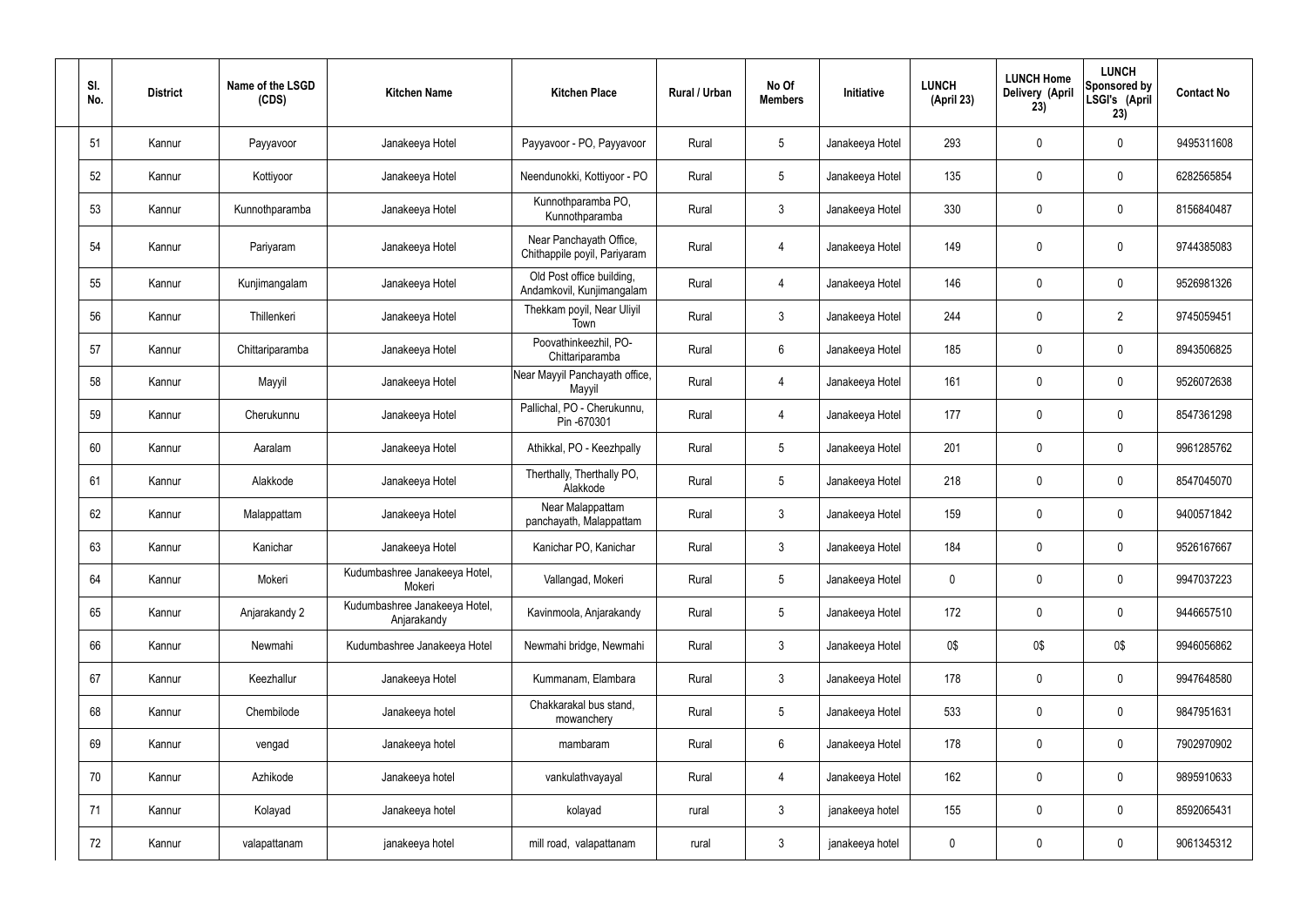|    | SI.<br>No.     | <b>District</b> | Name of the LSGD<br>(CDS) | <b>Kitchen Name</b>        | <b>Kitchen Place</b>                                        | <b>Rural / Urban</b> | No Of<br><b>Members</b> | Initiative      | <b>LUNCH</b><br>(April 23) | <b>LUNCH Home</b><br>Delivery (April<br>23) | <b>LUNCH</b><br>Sponsored by<br>LSGI's (April<br>23) | <b>Contact No</b> |
|----|----------------|-----------------|---------------------------|----------------------------|-------------------------------------------------------------|----------------------|-------------------------|-----------------|----------------------------|---------------------------------------------|------------------------------------------------------|-------------------|
|    | 73             | Kannur          | Anthur 2                  | annapoorna janakeeya hotel | paliyath valapp, po morazha                                 | urban                | 3                       | janakeeya hotel | 138                        | $\mathbf 0$                                 | $\mathbf 0$                                          | 9526183004        |
|    | 74             | Kannur          | payyannur 2               | janakeeya hotel            | kaniyeri, po vellur                                         | urban                | $\mathbf{3}$            | janakeeya hotel | 54                         | $\mathbf 0$                                 | $\mathbf 0$                                          | 8301817232        |
|    | 75             | Kannur          | cherupuzha                | janakeeya hotel            | near panjayath office,<br>cherupuzha, 670511                | rural                | 4                       | janakeeya hotel | 354                        | $\mathbf 0$                                 | $\mathbf 0$                                          | 8547114024        |
|    | 76             | Kannur          | Eruvessy                  | Janakeeya hotel            | Panchayath office road,<br>Chemberi                         | Rural                | 4                       | Janakeeya hotel | 252                        | $\mathbf 0$                                 | $\mathbf 0$                                          | 9544893463        |
|    | 77             | Kannur          | Pattuvam                  | Janakeeya Hotel            | Near Pattuvam panchayath<br>office, Pattuvam                | Rural                | 5                       | Janakeeya hotel | 169                        | $\mathbf 0$                                 | $\mathbf 0$                                          | 9539731430        |
|    | 78             | Kannur          | Mangattidom               | Janakeeya Hotel            | Kaitheri idam, Nirmalagiri PO,<br>Mangattidom               | Rural                | $\overline{7}$          | Janakeeya hotel | 158                        | $\mathbf 0$                                 | $\mathbf 0$                                          | 9207253934        |
|    | 79             | Kannur          | Panoor                    | Janakeeya Hotel            | Thundayi peedika, Pukkom,<br>Panoor PO                      | Urban                | 5                       | Janakeeya hotel | 202                        | $\mathbf 0$                                 | $\mathbf 0$                                          | 9605852157        |
|    | 80             | Kannur          | Kottayam                  | Janakeeya hotel            | Kottayam malabar, Kottayam<br>panchayath building, Kottayam | Rural                | 5                       | Janakeeya hotel | 162                        | $\mathbf 0$                                 | $\mathbf 0$                                          | 9656672187        |
|    | 81             | Kannur          | Ulikkal                   | Janakeeya hotel            | Vattiyam thodu (po) Mattara,<br>Ulikkal, 670705             | Rural                | 5                       | Janakeeya hotel | 62                         | $\mathbf 0$                                 | $\mathbf 0$                                          | 8086777517        |
|    | 82             | Kannur          | Kadambur                  | Janakeeya hotel            | Kadachira, Kadambur                                         | Rural                | 5                       | Janakeeya hotel | 157                        | $\mathbf 0$                                 | $\mathbf 0$                                          | 9847178332        |
|    | 83             | Kannur          | Irikkoor                  | Janakeeya hotel            | Peruvalathuparambu, PO -<br>Irikkoor                        | Rural                | $\overline{4}$          | Janakeeya hotel | 87                         | $\mathbf 0$                                 | $\mathbf 0$                                          | 9746864255        |
|    | 84             | Kannur          | Mattool                   | Janakeeya hotel            | Mattool central, Mattool                                    | Rural                | 5                       | Janakeeya hotel | $\boldsymbol{0}$           | $\mathbf 0$                                 | $\mathbf 0$                                          | 9895321842        |
|    | 85             | Kannur          | Thalasseri -2             | Janakeeya hotel            | Thalayi harbour, Thalasseri                                 | Urban                | 5                       | Janakeeya hotel | 258                        | $\mathbf 0$                                 | $\mathbf 0$                                          | 9605745402        |
|    | 86             | Kannur          | Kannur                    | Janakeeya hotel            | Pallipoyil division, Kannur<br>corporation                  | Urban                | $\mathfrak{Z}$          | Janakeeya hotel | 158                        | $\pmb{0}$                                   | $\mathbf 0$                                          | 9745243643        |
|    | 87             | Kannur          | Ulikkal                   | Janakeeya hotel            | Manikkadavu PO,<br>Manikkadadavu - 670705                   | Rural                | 5                       | Janakeeya hotel | 238                        | $\pmb{0}$                                   | $\mathbf 0$                                          | 8547972988        |
|    | 88             | Kannur          | payam                     | Janakeeya hotel            | vallithod, Kiliyanthara po<br>670706                        | Rural                | 5                       | Janakeeya Hotel | 284                        | $\pmb{0}$                                   | $\mathbf 0$                                          | 8848760234        |
|    | 89             | Kannur          | Naduvil                   | Janakeeya Hotel            | karuvanchal                                                 | Rural                | $6\overline{6}$         | janakeeya hotel | 205                        | $\pmb{0}$                                   | $\mathbf 0$                                          | 9495191934        |
|    | 90             | Kannur          | Mattanur-2                | Janakeeya Hotel            | Uruvachal                                                   | Urban                |                         | Janakeeya Hotel | 226                        | $\pmb{0}$                                   | $\mathbf 0$                                          | 9400477400        |
|    | 91             | Kannur          | Peringome -2              | Janakeeya Hotel            | Padiyottuchal                                               | Rural                | $5\overline{)}$         | Janakeeya Hotel | 121                        | $\pmb{0}$                                   | $\mathbf 0$                                          |                   |
| 91 |                |                 |                           |                            |                                                             |                      | 396                     |                 | 17225                      | $\pmb{0}$                                   | 15                                                   |                   |
|    |                | kasaragod       | kayyur cheemeni           | janakeeya hotel cheemeni   | cheemeni                                                    | Rural                | 4                       | janakeeya hotel | 180                        |                                             |                                                      |                   |
|    | $\overline{2}$ | Kasaragod       | Pilicode                  | Janakeeya Hotel, Pilicode  | Kalikkadavu                                                 | Rural                | 4                       | Janakeeya Hotel | 186                        | $\pmb{0}$                                   | $\mathbf 0$                                          | 9944087661        |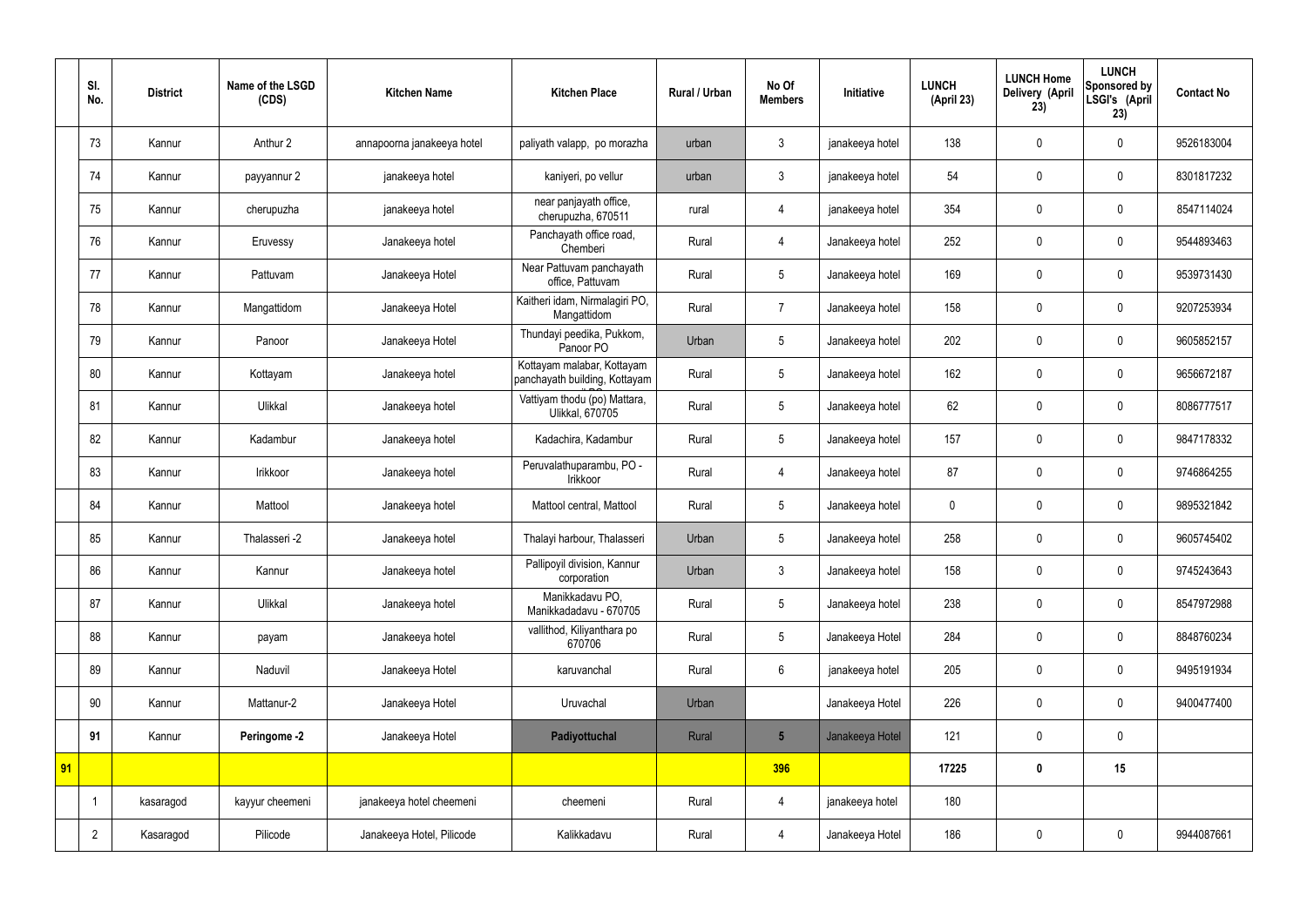| SI.<br>No.      | <b>District</b> | Name of the LSGD<br>(CDS) | <b>Kitchen Name</b>             | <b>Kitchen Place</b>  | <b>Rural / Urban</b> | No Of<br><b>Members</b> | Initiative      | <b>LUNCH</b><br>(April 23) | <b>LUNCH Home</b><br>Delivery (April<br>23) | <b>LUNCH</b><br>Sponsored by<br>LSGI's (April<br>23) | <b>Contact No</b> |
|-----------------|-----------------|---------------------------|---------------------------------|-----------------------|----------------------|-------------------------|-----------------|----------------------------|---------------------------------------------|------------------------------------------------------|-------------------|
| $\mathbf{3}$    | Kasaragod       | Kodom belur               | janakeeya hotel kalichanadukkam | Kalichanadukkam       | Rural                | $\overline{4}$          | Janakeeya Hotel | 125                        | $\mathbf 0$                                 | $\mathbf 0$                                          | 9562820280        |
| $\overline{4}$  | Kasaragod       | Chemnad                   | Oruma janakeeya hotel           | Koliyadkam            | Rural                | $5\phantom{.0}$         | Janakeeya Hotel | 260                        | $\mathbf 0$                                 | $\mathbf 0$                                          | 9567660603        |
| $5\phantom{.0}$ | Kasaragod       | Trikarpur                 | Janakeeya Hotel                 | Trikaripur            | Rural                | $5\phantom{.0}$         | Janakeeya Hotel | 280                        | $\mathbf 0$                                 | $\mathbf 0$                                          | 8086392698        |
| 6               | Kasaragod       | Panathady                 | janakeeya hotel panthoor        | Panathoor             | Rural                | $\overline{4}$          | Janakeeya Hotel | 89                         | $\mathbf 0$                                 | $\mathbf 0$                                          | 8943109804        |
| 7               | Kasaragod       | West eleri                | Thripthi Janakeeya hotel        | Bheemanadi            | Rural                | $\overline{4}$          | Janakeeya Hotel | 263                        | $\mathbf 0$                                 | $\mathbf 0$                                          | 9497847040        |
| 8               | Kasaragod       | Madikai                   | Salkara Janakeeya hotel         | Madikai               | Rural                | $\mathbf{3}$            | Janakeeya Hotel | 145                        | $\pmb{0}$                                   | $\mathbf 0$                                          | 8281850733        |
| 9               | Kasaragod       | Valiyaparamba             | Janakeeya hotel                 | Valiyaparamba         | Rural                | $\mathbf{3}$            | Janakeeya Hotel | 65                         | $\mathbf 0$                                 | $\mathbf 0$                                          | 9745962447        |
| 10 <sup>°</sup> | Kasaragod       | Ajanur                    | Janakeeya hotel                 | Vellikkoth            | Rural                | $\mathbf{3}$            | Janakeeya Hotel | 319                        | $\mathbf 0$                                 | $\mathbf 0$                                          | 7558068272        |
| 11              | Kasaragod       | Badiadka                  | Janakeeya hotel                 | Badiadka              | Rural                | $\overline{4}$          | Janakeeya Hotel | 120                        | $\pmb{0}$                                   | $\mathbf 0$                                          | 9539359291        |
| 12              | Kasaragod       | Kuttikkol                 | Janakeeya hotel                 | Kuttikkol             | Rural                | $\overline{4}$          | Janakeeya Hotel | 101                        | $\mathbf 0$                                 | $\mathbf 0$                                          | 8547062480        |
| 13              | Kasaragod       | Delampadi                 | Janakeeya hotel                 | Delampadi             | Rural                | $\overline{4}$          | Janakeeya hotel | 93                         | $\pmb{0}$                                   | $\mathbf 0$                                          | 9496702505        |
| 14              | Kasaragod       | Meenja                    | Janakeeya hotel                 | Miyapadav             | Rural                | 4                       | Janakeeya Hotel | 78                         | $\mathbf 0$                                 | $\mathbf 0$                                          | 9497161960        |
| 15              | Kasaragod       | Puthige                   | Janakeeya hotel                 | Puthige               | Rural                | 3 <sup>1</sup>          | Janakeeya hotel | 0                          | $\mathbf 0$                                 | $\mathbf 0$                                          | 8592071686        |
| 16              | Kasaragod       | Bedaduka                  | Janakeeya hotel                 | Kundamkuzhi           | Rural                | $\mathbf{3}$            | Janakeeya hotel | 130                        | $\pmb{0}$                                   | $\mathbf 0$                                          | 8281092860        |
| 17              | Kasaragod       | muliyar                   | Janakeeya Hotel                 | Bovikanam             | Rural                | 9                       | Janakeeya Hotel | 189                        | $\pmb{0}$                                   | $\mathbf 0$                                          | 7034632654        |
| 18              | Kasaragod       | Pallikara                 | Janakeeya Hotel                 | Pallikara             | Rural                | $\overline{4}$          | Janakeeya Hotel | 210                        | $\pmb{0}$                                   | $\mathbf 0$                                          | 7034016505        |
| 19              | Kasaragod       | Kinanoor karinthalam      | Janakeeya Hotel                 | Parappa               | Rural                | $5\phantom{.0}$         | Janakeeya hotel | 225                        | $\pmb{0}$                                   | $\mathbf 0$                                          | 9526063885        |
| 20              | Kasaragod       | Nileswaram                | Janakeeya Hotel                 | Nileswaram market     | Urban                | 5                       | Janakeeya hotel | 290                        | $\pmb{0}$                                   | $\mathbf 0$                                          | 6235177323        |
| 21              | Kasaragod       | Kanhangad 1               | Janakeeya hotel                 | Kanhangad town        | Urban                | 5                       | Janakeeya hotel | \$439                      | $\pmb{0}$                                   | $\mathbf 0$                                          | 8111858204        |
| 22              | Kasaragod       | Kanhangad 1               | Janakeeya hotel                 | Nr.Mini civil station | Urban                | $\mathbf{3}$            | Janakeeya hotel | $\mathbf 0$                | 125                                         | $\mathbf 0$                                          | 9495561250        |
| 23              | Kasaragod       | Paivalige                 | Janakeeya hotel                 | Paivalige             | Rural                | $\overline{4}$          | Janakeeya hotel | 52                         | $\pmb{0}$                                   | $\mathbf 0$                                          | 7356491447        |
| 24              | Kasaragod       | Manjeswaram               | Janakeeya Hotel                 | Manjeswaram           | Rural                | 4                       | Janakeeya Hotel | 92                         | $\pmb{0}$                                   | $\mathbf 0$                                          | 9562867549        |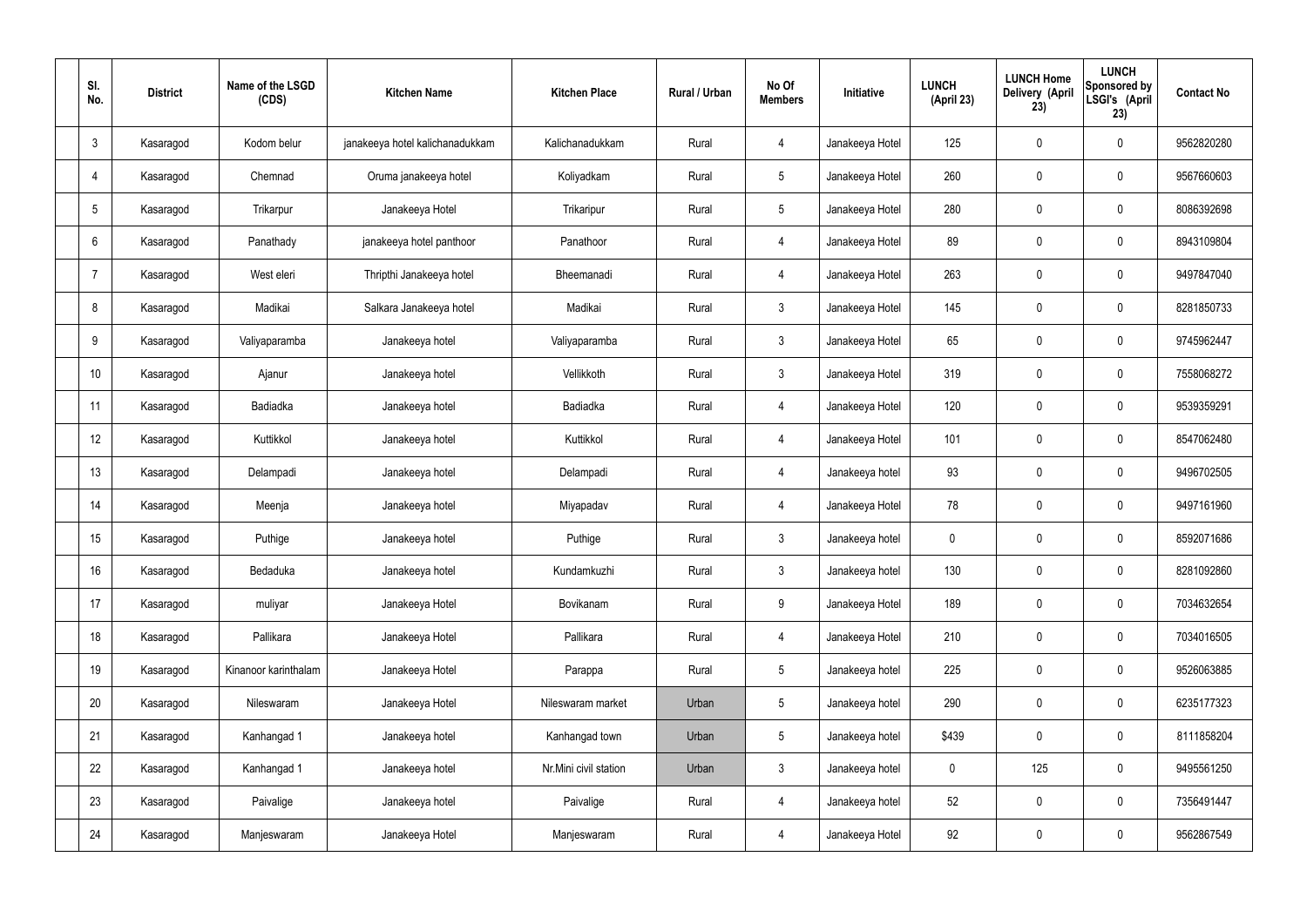|    | SI.<br>No. | <b>District</b> | Name of the LSGD<br>(CDS) | <b>Kitchen Name</b>     | <b>Kitchen Place</b> | <b>Rural / Urban</b> | No Of<br><b>Members</b> | Initiative      | <b>LUNCH</b><br>(April 23) | <b>LUNCH Home</b><br>Delivery (April<br>23) | <b>LUNCH</b><br>Sponsored by<br>LSGI's (April<br>23) | <b>Contact No</b> |
|----|------------|-----------------|---------------------------|-------------------------|----------------------|----------------------|-------------------------|-----------------|----------------------------|---------------------------------------------|------------------------------------------------------|-------------------|
|    | 25         | Kasaragod       | Kanhangad 2               | Janakeeya Hotel         | Kottrachal           | Urban                | 3                       | Janakeeya Hotel | 164                        | $\pmb{0}$                                   | $\mathbf 0$                                          | 7025961094        |
|    | 26         | Kasaragod       | Cheruvathur               | Janakeeya hotel         | Kavumchira           | Rural                | 5                       | Janakeeya Hotel | 195                        | $\pmb{0}$                                   | $\pmb{0}$                                            | 9562358039        |
|    | 27         | Kasaragod       | Padne                     | Janakeeya Hotel         | Nadakkavu            | Rural                | $\mathfrak{Z}$          | Janakeeya Hotel | 214                        | $\pmb{0}$                                   | $\mathbf 0$                                          | 9744087661        |
|    | 28         | Kasaragod       | Kasaragod                 | Janakeeya Hotel         | Kasaragod            | Urban                | 4                       | Janakeeya Hotel | 180                        | $\pmb{0}$                                   | $\pmb{0}$                                            | 9633400269        |
|    | 29         | Kasarkode       | Pallikkara                | Janakeeya Hotel         | Perladukkam          | Rural                | $\overline{4}$          | Janakeeya Hotel | 257                        | $\mathbf 0$                                 | $\mathbf 0$                                          | 9544582935        |
|    | 30         | Kasargode       | Kumbala                   | Janakeeya Hotel         | Kumbala              | Rural                | $\mathbf{3}$            | Janakeeya Hotel | $\mathbf 0$                | $\mathbf 0$                                 | $\mathbf 0$                                          | 7012142329        |
|    | 31         | Kasargode       | Karadka                   | Janakeeya Hotel         | Mulleria             | Rural                | $\overline{7}$          | Janakeeya Hotel | 80                         | $\mathbf 0$                                 | $\mathbf 0$                                          | 8281395910        |
|    | 32         | Kasaragode      | Vorkady                   | Janakeeya Hotel         | Vorkady              | Rural                | $\mathbf{3}$            | Janakeeya Hotel | $\mathbf 0$                | $\mathbf 0$                                 | $\pmb{0}$                                            | 8547223339        |
|    | 33         | Kasaragode      | Balal                     | Janakeeya hotel         | Balal                | Rural                | $\mathfrak{Z}$          | Janakeeya hotel | 116                        | $\pmb{0}$                                   | $\mathbf 0$                                          | 7510839676        |
|    | 34         | Kasaragod       | Nileswaram                | mahima janakeeya hotel  | kanichira            | urban                | $\overline{4}$          | janakeeya hotel | 167                        | $\mathbf 0$                                 | $\mathbf 0$                                          | 8590121681        |
|    | 35         | Kasaragode      | Kallar                    | janakeeya hotel         | kallar               | rural                | $\overline{4}$          | janakeeya hotel | 176                        | $\pmb{0}$                                   | $\mathbf 0$                                          | 9562820280        |
|    | 36         | Kasaragode      | Mangalpady                | janakeeya hotel         | mangalpady           | rural                | $\overline{4}$          | janakeeya hotel | $\mathbf 0$                | $\pmb{0}$                                   | $\pmb{0}$                                            | 9633488309        |
|    | 37         | kasaragod       | Uduma                     | granma janakeeya hotel  | palakkunnu           | Rural                | $\overline{4}$          | janakeeya hotel | 321                        | $\mathbf 0$                                 | $\mathbf 0$                                          | 8129957159        |
|    | 38         | Kasaragod       | pullur periya             | Salkara Janakeeya hotel | periya               | Rural                | $5\phantom{.0}$         | janakeeya hotel | 286                        | $\pmb{0}$                                   | $\pmb{0}$                                            | 8547309266        |
|    | 39         | kasaragod       | kumbadaje                 | janakeeya hotel         | kumbadaje            | Rural                | 3 <sup>1</sup>          | janakeeya hotel | 28                         | $\mathbf 0$                                 | $\pmb{0}$                                            | 8593848698        |
|    | 40         | Kasaragod       | Chengala                  | Janakeeya Hotel         | Cherkkala            | Rural                | 3 <sup>1</sup>          | Janakeeya Hotel | 71                         | $\mathbf 0$                                 | $\pmb{0}$                                            |                   |
|    | 41         | kasaragod       | East eleri                | janakeeya hotel         | east eleri           | Rural                | 3 <sup>1</sup>          | janakeeya hotel | 129                        | $\mathbf 0$                                 | $\pmb{0}$                                            |                   |
|    | 42         | kasaragod       | karadka                   | janakeeya hotel         | karmam thody         | Rural                | 10                      | janakeeya hotel | 60                         | $\mathbf 0$                                 | $\pmb{0}$                                            |                   |
|    | 43         | kasargod        | madhur                    | janakeeya hotel         | madhur               | Rural                |                         | janakeeya hotel | 170                        |                                             |                                                      |                   |
|    | 44         | kasargod        | Cheruvathur               | janakeeya hotel         | cheruvathur          | Rural                |                         | janakeeya hotel | 223                        |                                             |                                                      |                   |
| 43 |            |                 |                           |                         |                      |                      | 175                     |                 | 6768                       | $\pmb{0}$                                   | $\pmb{0}$                                            |                   |
|    |            | Kollam          | Chathannur                | Memsahib                | Sheemaaty junction   | Rural                | $5\overline{)}$         | Janakeeya Hotel | 268                        | $\boldsymbol{0}$                            | $\pmb{0}$                                            | 9446246685        |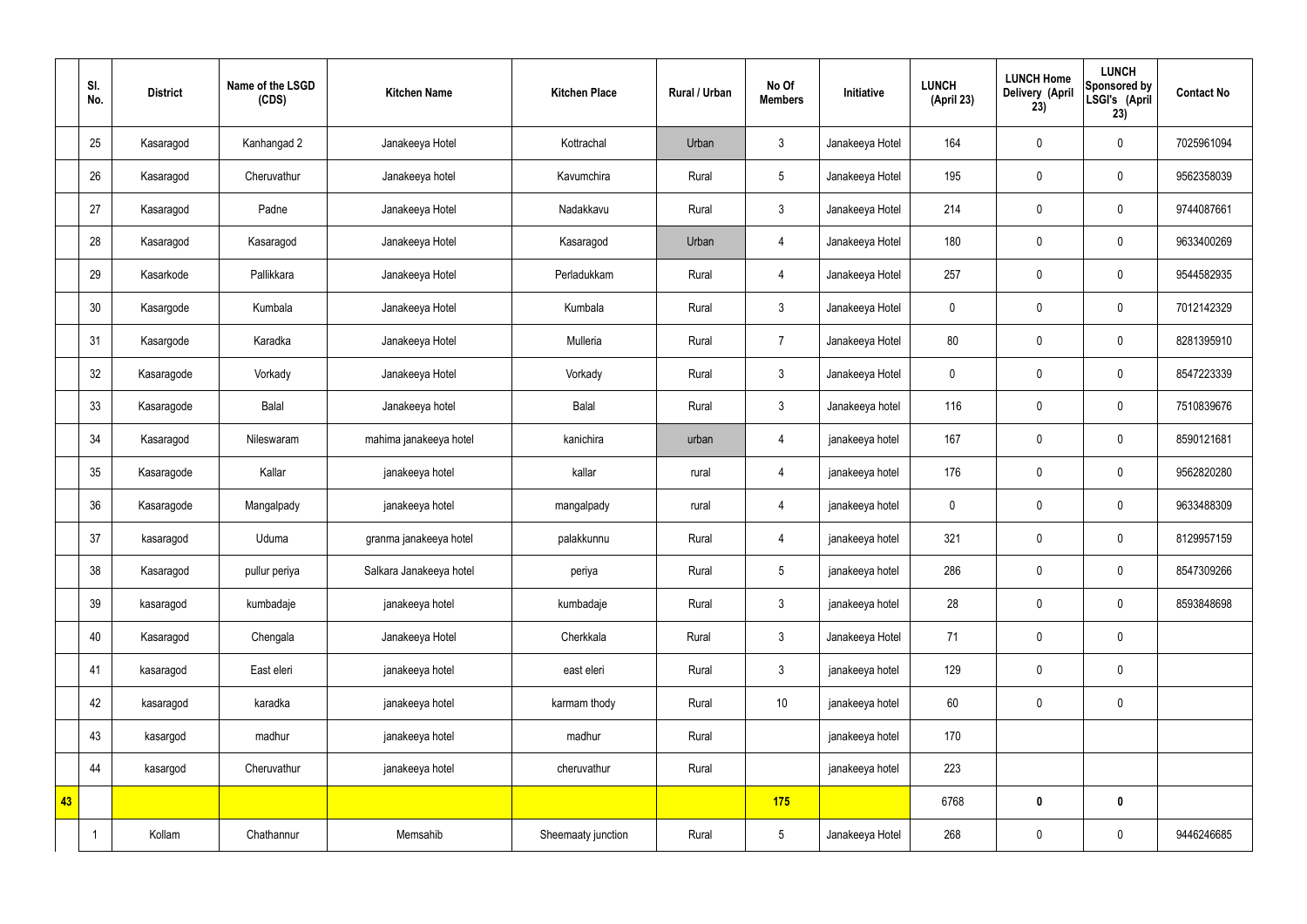| SI.<br>No.     | <b>District</b> | Name of the LSGD<br>(CDS) | <b>Kitchen Name</b>              | <b>Kitchen Place</b>                 | Rural / Urban | No Of<br><b>Members</b> | Initiative      | <b>LUNCH</b><br>(April 23) | <b>LUNCH Home</b><br>Delivery (April<br>23) | <b>LUNCH</b><br>Sponsored by<br>LSGI's (April<br>23) | <b>Contact No</b> |
|----------------|-----------------|---------------------------|----------------------------------|--------------------------------------|---------------|-------------------------|-----------------|----------------------------|---------------------------------------------|------------------------------------------------------|-------------------|
| $\overline{2}$ | Kollam          | Melila                    | <b>Atham Unit</b>                | Melila                               | Rural         | $\overline{7}$          | Janakeeya Hotel | 267                        | $\mathbf 0$                                 | $\mathbf 0$                                          | 9961178040        |
| 3              | Kollam          | Kulakkada                 | Ruchi Snacks & Catering Unit     | Poovattoor                           | Rural         | $\overline{4}$          | Janakeeya Hotel | 189                        | $\mathbf 0$                                 | $\mathbf 0$                                          | 7907941183        |
| $\overline{4}$ | Kollam          | Ittiva                    | Nanma Janakeeya hotel            | Kattampally                          | Rural         | $5\overline{)}$         | Janakeeya Hotel | 0                          | $\mathbf 0$                                 | $\mathbf 0$                                          | 9809171887        |
| 5              | Kollam          | Sooranad North            | Nanma catering unit              | Sooranadu higher secondary<br>school | Rural         | $5\overline{)}$         | Janakeeya Hotel | 221                        | $\mathbf 0$                                 | $\mathbf 0$                                          | 9846082469        |
| 6              | Kollam          | Clappana                  | Bismi catering                   | Palakulangara                        | Rural         | $5\overline{)}$         | Janakeeya Hotel | 0                          | $\mathbf 0$                                 | $\mathbf 0$                                          | 9847901413        |
| $\overline{7}$ | Kollam          | Mayyanad                  | Krishnas Janakeeya hotel         | Eravipuram                           | Rural         | $\mathbf{3}$            | Janakeeya Hotel | 191                        | $\mathbf 0$                                 | $\mathbf 0$                                          | 9656477455        |
| 8              | Kollam          | Mayyanad                  | Souhridha Janakeeya hotel        | Pattarumukku,                        | Rural         | 9                       | Janakeeya Hotel | 438                        | $\mathbf 0$                                 | $\mathbf 0$                                          | 7902645448        |
| 9              | Kollam          | Kulasekharapuram          | adi sakthi                       | Puthentheruvu.                       | Rural         | $5\overline{)}$         | Janakeeya Hotel | 206                        | $\mathbf 0$                                 | $\mathbf 0$                                          | 9656890790        |
| 10             | Kollam          | Thekkumbhagam             | Krishna hotel                    | Nadakavu junction                    | Rural         | $\overline{4}$          | Janakeeya Hotel | 42                         | $\mathbf 0$                                 | $\mathbf 0$                                          | 9961070031        |
| 11             | Kollam          | Oachira                   | Parabhramam catering             | near oachira , ITI canteen,          | Rural         | 4                       | Janakeeya Hotel | 0                          | $\mathbf 0$                                 | $\mathbf 0$                                          | 9562283927        |
| 12             | Kollam          | Thodiyoor                 | Samridhi activity group          | Lpschool thodiyoor                   | Rural         | $5\overline{)}$         | Janakeeya Hotel | 25                         | 0                                           | $\mathbf 0$                                          | 9895703572        |
| 13             | Kollam          | Thrikkovilvattom          | Murari catering, janakeeya hotel | Mukhathala                           | Rural         | 4                       | Janakeeya Hotel | 212                        | $\mathbf 0$                                 | $\mathbf 0$                                          | 9847072544        |
| 14             | Kollam          | Sasthamcotta              | Sreedurgha catering              | Jemini hotel sasthamcotta            | Rural         | $\overline{7}$          | Janakeeya Hotel | 265                        | 0                                           | $\mathbf 0$                                          | 9744368496        |
| 15             | Kollam          | Kollam                    | Athulya catering                 | Thirumullavaram                      | Urban         | $\overline{4}$          | Janakeeya Hotel | 468                        | $\mathbf 0$                                 | $\mathbf 0$                                          | 9048646080        |
| 16             | Kollam          | West Kallada              | Keerthi catering                 | Karalimukku                          | Rural         | $5\phantom{.0}$         | Janakeeya Hotel | 162                        | 0                                           | $\mathbf 0$                                          | 9605206907        |
| 17             | Kollam          | Thazhava                  | Pavizham                         | Karutheri junction                   | Rural         | $5\overline{)}$         | Janakeeya Hotel | 0                          | 0                                           | $\mathbf 0$                                          | 8086704216        |
| 18             | Kollam          | Kollam                    | Niravu catering                  | Chinnakkada                          | Urban         | $5\overline{)}$         | Janakeeya Hotel | 638                        | 0                                           | $\mathbf 0$                                          | 9633073613        |
| 19             | Kollam          | Perinad                   | janakeeya Bhakshanashala         | Panchayat canteen                    | Rural         | $5\overline{)}$         | Janakeeya Hotel | 127                        | 0                                           | $\mathbf 0$                                          | 9526402667        |
| 20             | Kollam          | Kundara                   | Ammu Catering unit               | Mulavana LP school                   | Rural         | $\overline{4}$          | Janakeeya Hotel | 162                        | 0                                           | $\mathbf 0$                                          | 9633518572        |
| 21             | Kollam          | Neduvathur                | Pooja hotel                      | Thevalappuram                        | Rural         | $\mathbf{3}$            | Janakeeya Hotel | 65                         | 0                                           | $\mathbf 0$                                          | 9745376675        |
| 22             | Kollam          | Punalur                   | Jyothi Catering                  | Punalur                              | Urban         | $\overline{4}$          | Janakeeya Hotel | 220                        | 0                                           | $\mathbf 0$                                          | 9961249345        |
| 23             | Kollam          | Punalur                   | Mahima Catering                  | Punalur                              | Urban         | $5\phantom{.0}$         | Janakeeya Hotel | 275                        | 0                                           | $\overline{0}$                                       | 9496112957        |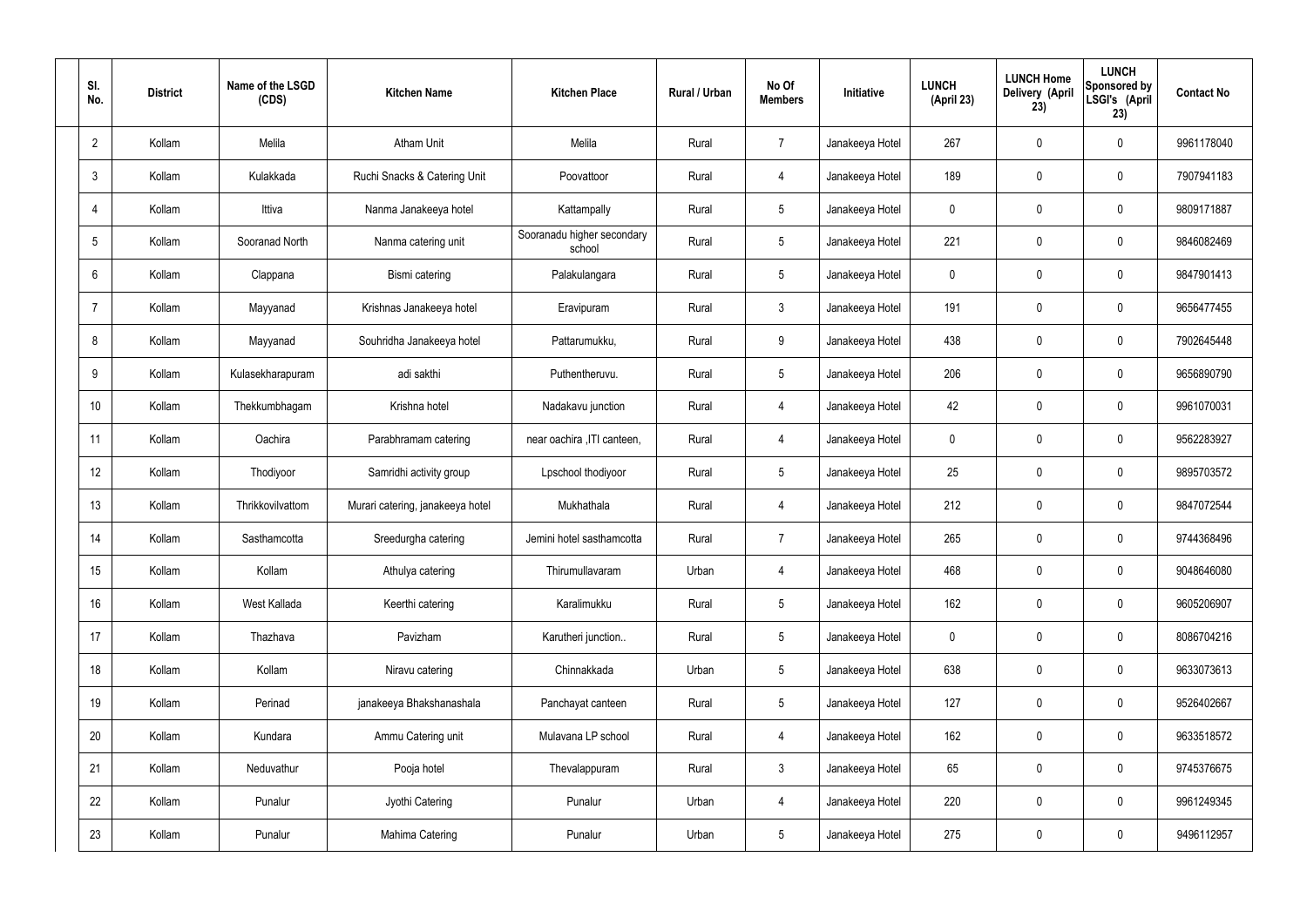|    | SI.<br>No. | <b>District</b> | Name of the LSGD<br>(CDS) | <b>Kitchen Name</b>      | <b>Kitchen Place</b>              | Rural / Urban | No Of<br><b>Members</b> | Initiative      | <b>LUNCH</b><br>(April 23) | <b>LUNCH Home</b><br>Delivery (April<br>23) | <b>LUNCH</b><br>Sponsored by<br>LSGI's (April<br>23) | <b>Contact No</b> |
|----|------------|-----------------|---------------------------|--------------------------|-----------------------------------|---------------|-------------------------|-----------------|----------------------------|---------------------------------------------|------------------------------------------------------|-------------------|
|    | 24         | Kollam          | Punalur                   | Safalyam Catering        | Punalur                           | Urban         | $5\overline{)}$         | Janakeeya Hotel | 351                        | $\mathbf 0$                                 | $\mathbf 0$                                          | 9495476197        |
|    | 25         | Kollam          | Thrikkaruva               | Janakeeya Bhakshanashala | Thinavila Junction Kanjaveli      | Rural         | 4                       | Janakeeya Hotel | 83                         | $\mathbf 0$                                 | $\mathbf 0$                                          | 9645069880        |
|    | 26         | Kollam          | Chithara                  | AKG Janakeeya Hotel      | Kizhakkumbagom                    | Rural         | $5\overline{)}$         | Janakeeya Hotel | 117                        | $\mathbf 0$                                 | $\mathbf 0$                                          | 9495701987        |
|    | 27         | Kollam          | South Paravur             | Kshree janakeeya hotel   | Busstand , paravur                | Urban         | $5\phantom{.0}$         | Janakeeya Hotel | 148                        | $\mathbf 0$                                 | $\mathbf 0$                                          | 8606179380        |
|    | 28         | Kollam          | Mynagappally              | Anugraha hotel           | Kadappa                           | Rural         | $5\overline{)}$         | Janakeeya Hotel | 237                        | $\mathbf 0$                                 | $\mathbf 0$                                          | 9995085705        |
|    | 29         | Kollam          | Mandrothuruthu            | Janakeeya Bhakshanashala | Thoombummukham                    | Rural         | $\overline{4}$          | Janakeeya Hotel | 162                        | $\mathbf 0$                                 | $\mathbf 0$                                          | 9526648057        |
|    | 30         | Kollam          | Karungappally             | Bagya catering           | Muncipality                       | Urban         | 4                       | Janakeeya Hotel | $\mathbf 0$                | $\mathbf 0$                                 | $\mathbf 0$                                          | 9947702130        |
|    | 31         | Kollam          | Kollam East               | Bharathlekshmi           | Vadakkevila                       | Urban         | $\mathbf{3}$            | Janakeeya Hotel | 728                        | $\mathbf 0$                                 | $\mathbf 0$                                          | 9744300901        |
|    | 32         | Kollam          | Chavara                   | Harisree janakeya hotel  | Panchayath                        | Rural         | $\mathbf{3}$            | Janakeeya Hotel | $\mathbf 0$                | 0                                           | $\mathbf 0$                                          | 9995166343        |
|    | 33         | Kollam          | Pavithreswaram            | Kairali                  | Pavithreswaram                    | Rural         | 4                       | Janakeeya Hotel | 227                        | $\mathbf 0$                                 | $\mathbf 0$                                          | 9605836414        |
|    | 34         | Kollam          | Veliyam                   | Kantharees               | Panchayathu building              | Rural         | $5\overline{)}$         | Janakeeya Hotel | 145                        | 0                                           | $\mathbf 0$                                          | 9562111715        |
|    | 35         | Kollam          | Velinalloor               | Quality Janakeeya hotel  | Alummod, Velinalloor              | Rural         | 4                       | Janakeeya Hotel | 112                        | $\mathbf 0$                                 | $\mathbf 0$                                          | 9605896303        |
|    | 36         | Kollam          | Elamadu                   | Swaruma janakeeya hotel  | Near cooperative bank,<br>Elamadu | Rural         | $\mathbf{3}$            | Janakeeya Hotel | 221                        | $\mathbf 0$                                 |                                                      | 8129611321        |
|    | 37         | Kollam          | Kadakkal                  | Nanma janakeeya hotel    | Kadakkal                          | Rural         | 4                       | Janakeeya Hotel | 270                        | $\pmb{0}$                                   | $\mathbf 0$                                          | 9847936390        |
|    | 38         | Kollam          | Perayam                   | Janakeeya hotel          | Onambalam                         | Rural         | $\overline{4}$          | Janakeeya Hotel | $\mathbf 0$                | $\pmb{0}$                                   | $\mathbf 0$                                          | 9446855866        |
| 80 | 39         | Kollam          | Ezhukone                  | Ezhukone janakeeya hotel | Near panchayathu office           | Rural         | $5\overline{)}$         | Janakeeya Hotel | 212                        | 0                                           | $\mathbf 0$                                          | 8086757275        |
|    | 40         | Kollam          | Adichanalloor             | Ruchikkoottu             | Mylakkaadu                        | Rural         | $\overline{4}$          | Janakeeya Hotel | 84                         | $\pmb{0}$                                   | $\mathbf 0$                                          | 8136954461        |
|    | 41         | Kollam          | Poruvazhi                 | Amma janakeeya hotel     | Poruvaxhy                         | Rural         | $5\overline{)}$         | Janakeeya Hotel | 227                        | 0                                           | $\mathbf 0$                                          | 9656421272        |
|    | 42         | Kollam          | Nilamel                   | Vanitha Janakeeya Hotel  | Nilamel                           | Rural         | $\overline{4}$          | Janakeeya Hotel | 100                        | $\pmb{0}$                                   | $\mathbf 0$                                          | 9447407264        |
|    | 43         | Kollam          | Panmana                   | SV janakeeya hotel       | Kollaka CN junction               | Rural         | 3                       | Janakeeya Hotel | 180                        | 0                                           | $\mathbf 0$                                          | 8113020216        |
|    | 44         | Kollam          | Ummannoor                 | Thanal                   | Nellikunnam                       | Rural         | $\overline{4}$          | Janakeeya Hotel | 212                        | 0                                           | $\mathbf 0$                                          | 9656194614        |
|    | 45         | Kollam          | Kulathupuzha              | Karunya Janakeeya Hotel  | Thinkal karikkam                  | Rural         | 4                       | Janakeeya Hotel | 162                        | $\pmb{0}$                                   | $\boldsymbol{0}$                                     | 9048034267        |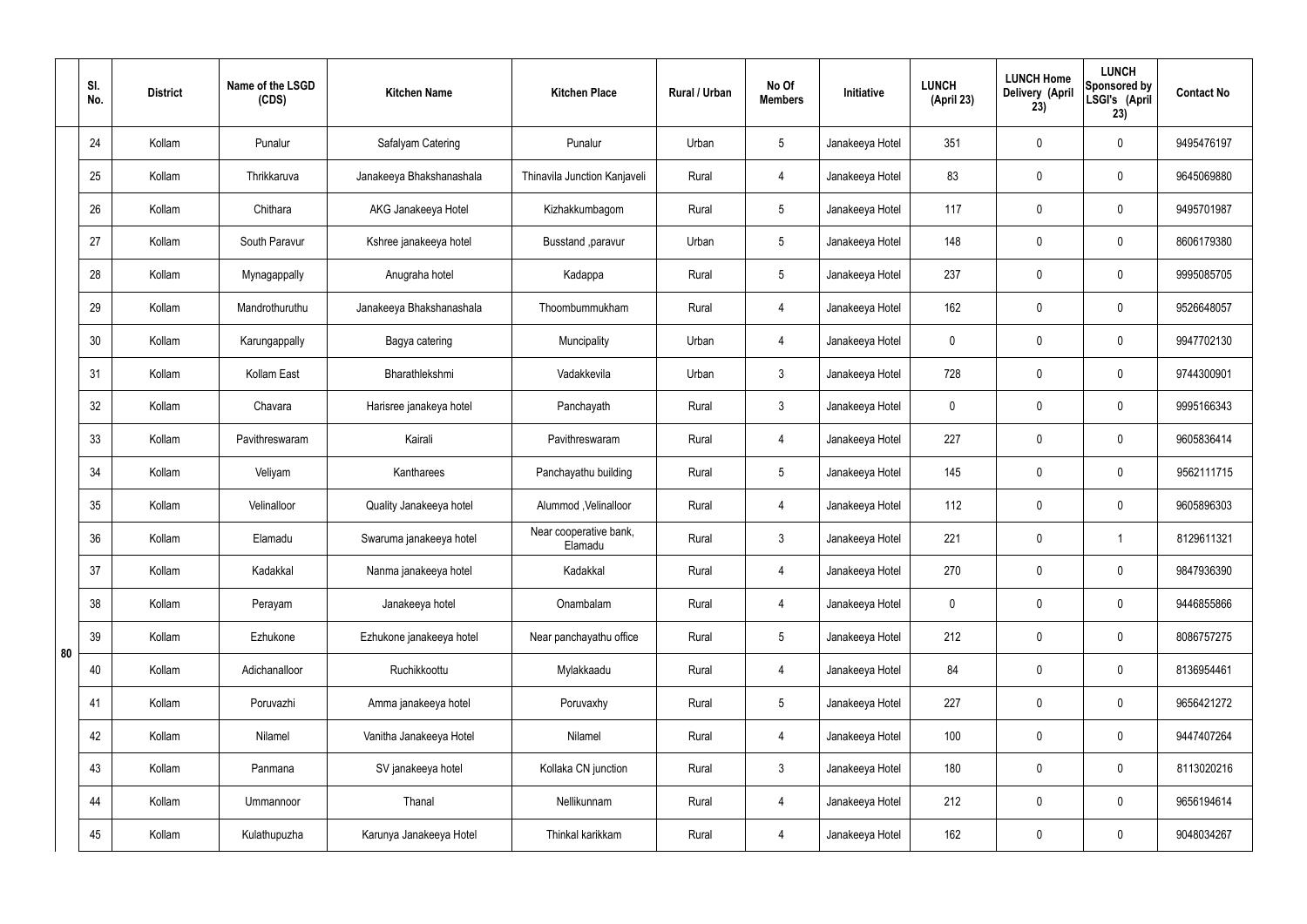| SI.<br>No. | <b>District</b> | Name of the LSGD<br>(CDS) | <b>Kitchen Name</b>                              | <b>Kitchen Place</b>                                 | Rural / Urban | No Of<br><b>Members</b> | Initiative      | <b>LUNCH</b><br>(April 23) | <b>LUNCH Home</b><br>Delivery (April<br>23) | <b>LUNCH</b><br>Sponsored by<br>LSGI's (April<br>23) | <b>Contact No</b> |
|------------|-----------------|---------------------------|--------------------------------------------------|------------------------------------------------------|---------------|-------------------------|-----------------|----------------------------|---------------------------------------------|------------------------------------------------------|-------------------|
| 46         | Kollam          | Kareepra                  | Kareepra janakeeya hotel                         | Panchayathu office junction                          | Rural         | $5\phantom{.0}$         | Janakeeya Hotel | 50                         | 0                                           | $\mathbf 0$                                          | 9656783244        |
| 47         | Kollam          | Piravanthur               | Thanima catering unit                            | Piravanthoor                                         | Rural         | $5\phantom{.0}$         | Janakeeya Hotel | 25                         | 0                                           | $\mathbf 0$                                          | 9207907284        |
| 48         | Kollam          | Karavaloor                | Sreelekshmi Janakeeya Hotel                      | Karavalur                                            | Rural         | $5\phantom{.0}$         | Janakeeya Hotel | 183                        | 0                                           | $\mathbf 0$                                          | 9745719860        |
| 49         | Kollam          | Alayaman                  | Sreelakam Janakeeya Hotel                        | Karukone                                             | Rural         | $\overline{4}$          | Janakeeya Hotel | 178                        | 0                                           | $\mathbf 0$                                          | 8592858448        |
| 50         | Kollam          | Kottarakkara              | Ruchi                                            | Kottarakkara christuraj hospital<br>hospital canteen | Urban         | $5\phantom{.0}$         | Janakeeya Hotel | 232                        | 0                                           | $\mathbf 0$                                          | 9447997809        |
| 51         | Kollam          | Chirakkara                | Bhoomika Jh                                      | Bhajanamadam mukku                                   | Rural         | $5\phantom{.0}$         | Janakeeya Hotel | $\mathbf 0$                | 0                                           | $\mathbf 0$                                          | 9567024263        |
| 52         | Kollam          | Kalluvathukkal            | Deepam Jh                                        | Parippally                                           | Rural         | $\overline{4}$          | Janakeeya Hotel | $\mathbf 0$                | 0                                           | $\mathbf 0$                                          | 8593984144        |
| 53         | Kollam          | Chirakkara                | Niram Jh                                         | Vadakkemukku ,chirakkara                             | Rural         | $\overline{4}$          | Janakeeya Hotel | 172                        | 0                                           | $\mathbf 0$                                          | 9847286593        |
| 54         | Kollam          | Velinalloor               | Mathrika janakeeya hotel                         | Govt PHC canteen                                     | Rural         | 4                       | Janakeeya Hotel | 108                        | $\boldsymbol{0}$                            | $\mathbf 0$                                          | 7592859804        |
| 55         | Kollam          | East Kallada              | kudumbashree janakeeya hotel                     | marthandapuram                                       | Rural         | $5\phantom{.0}$         | Janakeeya Hotel | 243                        | 0                                           | $\mathbf 0$                                          | 9746964557        |
| 56         | Kollam          | Anchal                    | Malu janakeeya hotel                             | Anchal, Town ward                                    | Rural         | $\mathbf{3}$            | Janakeeya Hotel | 295                        | 0                                           | $\boldsymbol{0}$                                     | 9656920091        |
| 57         | Kollam          | Kummil                    | Sreebhadra janakeeya hotel                       | Thachonam                                            | Rural         | $\mathfrak{Z}$          | Janakeeya Hotel | $\mathbf 0$                | 0                                           | $\boldsymbol{0}$                                     | 9846327312        |
| 58         | Kollam          | Yeroor                    | Oottupura janakeeya hotel                        | yeroor                                               | Rural         | $6\phantom{.}$          | Janakeeya Hotel | 186                        | 0                                           | 0                                                    | 9526031467        |
| 59         | Kollam          | Nedumpana                 | Samthripthy janakeeya hotel                      | Pallimon                                             | Rural         | $\overline{4}$          | Janakeeya Hotel | $\mathbf 0$                | $\mathbf 0$                                 | $\mathbf 0$                                          | 9539780119        |
| 60         | Kollam          | Kollam                    | Ishwarya janakeeya hotel                         | Near collectorate, Thevally<br>division              | Urban         | $\mathbf{3}$            | Janakeeya Hotel | 294                        | $\mathbf 0$                                 | $\mathbf 0$                                          | 8848893882        |
| 61         | Kollam          | Edamulakkal               | Sahya janakeeya hotel                            | Edamulackal                                          | Rural         | 4                       | Janakeeya Hotel | 149                        | $\mathbf 0$                                 | $\mathbf 0$                                          | 7025532998        |
| 62         | Kollam          | Mylom                     | Amrutha                                          | Inchakkadu                                           | Rural         | $5\phantom{.0}$         | Janakeeya Hotel | 165                        | $\mathbf 0$                                 | $\mathbf 0$                                          | 9539780965        |
| 63         | Kollam          | Thevalakkara              | Kerala Janakeeya Hotel                           | Thevalakkara                                         | Rural         | $\mathbf{3}$            | Janakeeya Hotel | 30 <sup>°</sup>            | 0                                           | $\mathbf 0$                                          | 9847291089        |
| 64         | Kollam          | Thalavoor                 | Kudumbasheree Nadan<br>Bhakshanashala            | Pidavoor                                             | Rural         | 4                       | Janakeeya Hotel | 114                        | $\mathbf 0$                                 | $\mathbf 0$                                          | 9747324839        |
| 65         | Kollam          | Vilakkudy                 | vadhanam                                         | <b>KUNNICODU</b>                                     | Rural         | $5\phantom{.0}$         | Janakeeya Hotel | 123                        | $\mathbf 0$                                 | $\mathbf 0$                                          | 9526354689        |
| 66         | Kollam          | Poothakkulam              | Avani catering                                   | Poothakkulam gp                                      | Rural         | 4                       | Janakeeya Hotel | 87                         | 0                                           | $\mathbf 0$                                          | 9562782082        |
| 67         | Kollam          | Pathanapuram              | Pathanapuram Grama Panchayath<br>Janakeeya Hotel | Pathanapuram                                         | Rural         | 4                       | Janakeeya Hotel | 56                         | 0                                           | $\boldsymbol{0}$                                     | 9061291033        |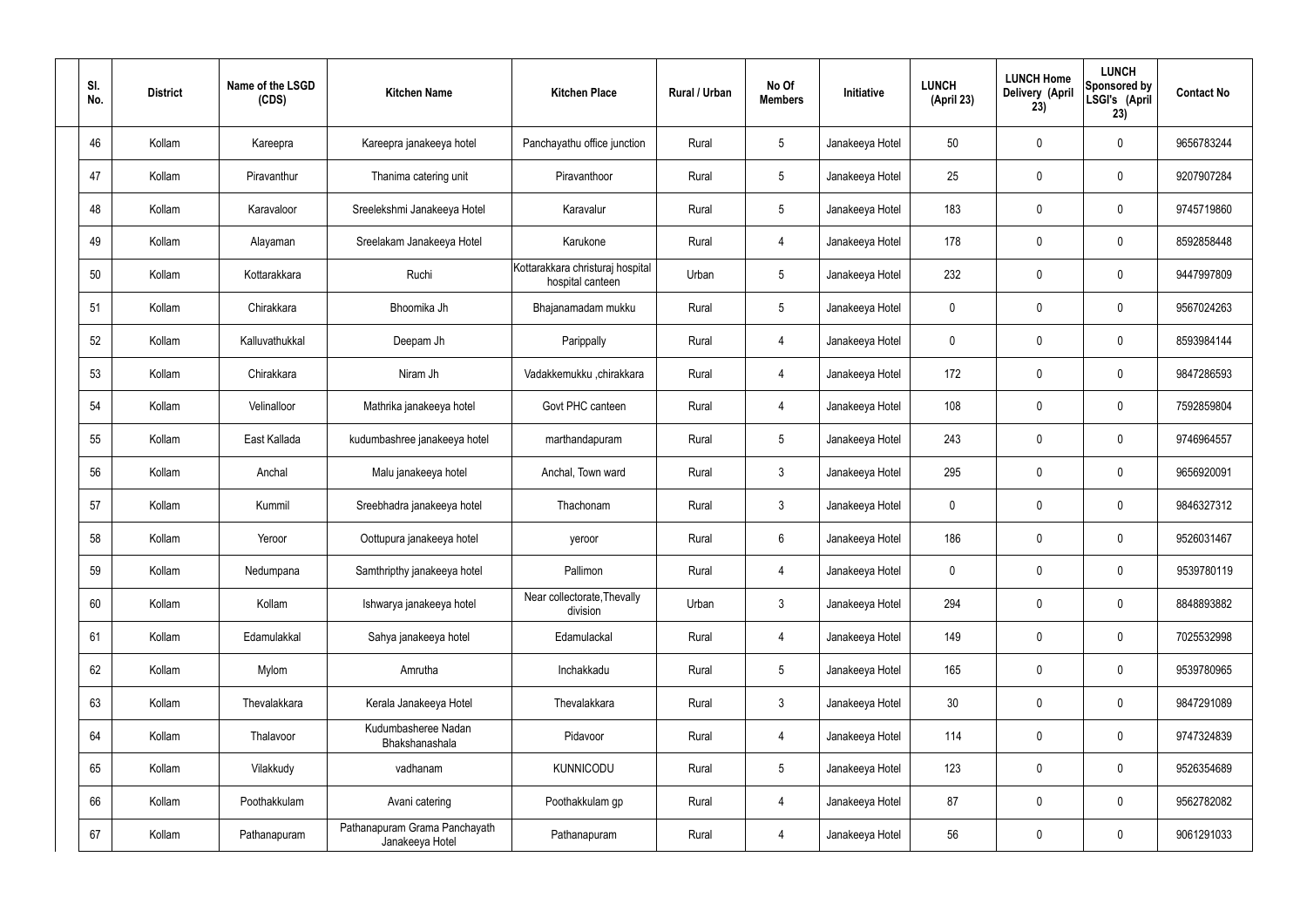|    | SI.<br>No.      | <b>District</b> | Name of the LSGD<br>(CDS) | <b>Kitchen Name</b>        | <b>Kitchen Place</b>      | <b>Rural / Urban</b> | No Of<br><b>Members</b> | Initiative      | <b>LUNCH</b><br>(April 23) | <b>LUNCH Home</b><br>Delivery (April<br>23) | <b>LUNCH</b><br>Sponsored by<br>LSGI's (April<br>23) | <b>Contact No</b> |
|----|-----------------|-----------------|---------------------------|----------------------------|---------------------------|----------------------|-------------------------|-----------------|----------------------------|---------------------------------------------|------------------------------------------------------|-------------------|
|    | 68              | Kollam          | Chadayamangalam           | Real janakeeya hotel       | Chadayamangalam           | Rural                | $\mathbf{3}$            | Janakeeya Hotel | 81                         | $\mathbf 0$                                 | $\mathbf 0$                                          | 9562123039        |
|    | 69              | Kollam          | Elampalloor               | Kalavara janakeeya hotel   | Ashupathri mukku, Kundara | Rural                | $5\overline{)}$         | Janakeeya Hotel | 624                        | $\mathbf 0$                                 | $\mathbf 0$                                          | 8943182967        |
|    | 70              | Kollam          | Kottamkara                | Ishwarya janakeeya hotel   | Keralapuram               | Rural                | $5\phantom{.0}$         | Janakeeya Hotel | $\mathbf 0$                | $\mathbf 0$                                 | $\mathbf 0$                                          | 9747765979        |
|    | 71              | Kollam          | Vettikavala               | Nanma                      | Vettikkavala              | Rural                | $\mathbf{3}$            | Janakeeya Hotel | 186                        | $\mathbf 0$                                 | $\mathbf 0$                                          | 9645070430        |
|    | 72              | Kollam          | Pooyappally               | Anaswara janakeeya hotel   | Maruthamanpally           | Rural                | $5\phantom{.0}$         | Janakeeya Hotel | 65                         | $\mathbf 0$                                 | $\mathbf 0$                                          | 9947289476        |
|    | 73              | Kollam          | Thenmala                  | Nanma janakeeya hotel      | Thenmala                  | Rural                | 4                       | Janakeeya Hotel | 195                        | $\mathbf 0$                                 | $\mathbf 0$                                          | 9446274943        |
|    | 74              | Kollam          | Pattazhi                  | Suprabhatham Catering Unit | pattazhy                  | Rural                | $\overline{4}$          | Janakeeya Hotel | 75                         | $\mathbf 0$                                 | $\mathbf 0$                                          | 9495195796        |
|    | 75              | Kollam          | Neendakara                | Darshana Janakeeya Hotel   | Puthenthura Junction      | Rural                | $\mathbf{3}$            | Janakeeya Hotel | 265                        | $\mathbf 0$                                 | $\mathbf 0$                                          | 9633106463        |
|    | 76              | Kollam          | Clappana                  | Vijayasree                 | Near alumpeedika junction | Rural                | $5\overline{)}$         | Janakeeya Hotel | 305                        | $\mathbf 0$                                 | $\mathbf 0$                                          | 9567797660        |
|    | 77              | Kollam          | Sooranad South            | Akshaya janakeeya hotel    | Patharam                  | Rural                | 4                       | Janakeeya Hotel | 278                        | $\mathbf 0$                                 | $\mathbf 0$                                          | 9746919825        |
|    | 78              | Kollam          | Edamulakkal               | Deepam janakeeya hotel     | Edamulackal               | Rural                | $\mathbf{3}$            | Janakeeya Hotel | 272                        | $\mathbf 0$                                 | $\mathbf 0$                                          | 9400684494        |
|    | 79              | Kollam          | Aryankavu                 | Sevana janakeeya hotel     | Kazhuthurutty             | Rural                | $\mathbf{3}$            | Janakeeya Hotel | 184                        | $\mathbf 0$                                 | $\mathbf 0$                                          | 8921381398        |
|    | 80              | Kollam          | Pattazhi Vadakkekara      | Annapoorna                 | Kaduvathode               | Rural                | 4                       | Janakeeya Hotel | 56                         | 0                                           | $\mathbf 0$                                          | 7561013776        |
|    | 81              | Kollam          | Kulasekharapuram          | Vinayaka                   | Puthiyakav                | Rural                | $\overline{4}$          | Janakeeya Hotel | 476                        | $\mathbf 0$                                 | $\mathbf 0$                                          | 9947499053        |
|    | 82              | Kollam          | Kunnathur                 | sudha's Janakeeya Hotel    | kunnathur                 | Rural                | $6\phantom{.}6$         | Janakeeya Hotel | 265                        | $\mathbf 0$                                 | $\mathbf 0$                                          | 9496270029        |
| 82 |                 |                 |                           |                            |                           |                      | 358                     |                 | 14436                      | $\bullet$                                   | $\overline{1}$                                       |                   |
|    | -1              | Kottayam        | Akalakkunnam              | Navaruchi                  | Chengalam                 | Rural                | $5\phantom{.0}$         | Janakeeya Hotel | 138                        | $\mathbf 0$                                 | $\mathbf 0$                                          | 9188362235        |
|    | $\overline{2}$  | kottayam        | Akalakunnam               | Janakeeya Hotel            | Akalakunnam               | Rural                | $5\phantom{.0}$         | Janakeeya Hotel | 197                        | $\pmb{0}$                                   | $\mathbf 0$                                          | 8086245950        |
|    | $\mathbf{3}$    | Kottayam        | Arpookkara                | Niravu                     | <b>Medical College</b>    | Rural                | 8                       | Janakeeya Hotel | 200                        | $\pmb{0}$                                   | $\mathbf 0$                                          | 9744719092        |
|    | 4               | Kottayam        | Arpookkara                | Ruchi Janakeeya Hotel      | Kaippuzha mutt            | Rural                | $\overline{4}$          | Janakeeya Hotel | 150                        | $\pmb{0}$                                   | $\mathbf 0$                                          | 9847147156        |
|    | $5\phantom{.0}$ | Kottayam        | Athirampuzha              | Hannas                     | Mannanam                  | Rural                | 4                       | Janakeeya Hotel | 86                         | $\pmb{0}$                                   | $\mathbf 0$                                          | 9496136682        |
|    | 6               | Kottayam        | Ayarkunnam                | Panchami Unit              | Near PHC Ayarkunnam       | Rural                | $5\phantom{.0}$         | Janakeeya Hotel | $\boldsymbol{0}$           | $\pmb{0}$                                   | $\boldsymbol{0}$                                     | 9744560994        |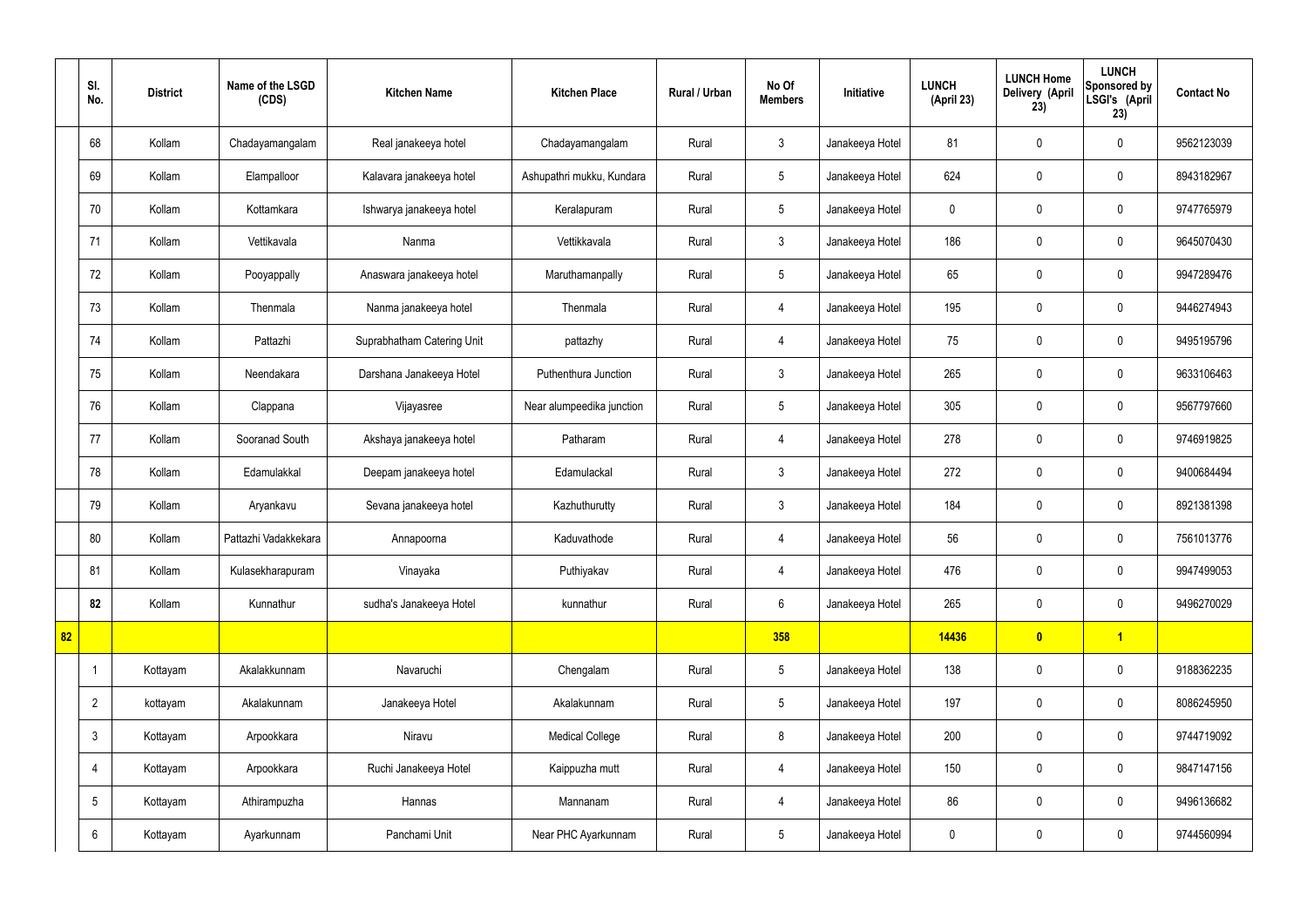| SI.<br>No.     | <b>District</b> | Name of the LSGD<br>(CDS) | <b>Kitchen Name</b>             | <b>Kitchen Place</b>                   | Rural / Urban | No Of<br><b>Members</b> | <b>Initiative</b> | <b>LUNCH</b><br>(April 23) | <b>LUNCH Home</b><br>Delivery (April<br>23) | <b>LUNCH</b><br>Sponsored by<br>LSGI's (April<br>23) | <b>Contact No</b> |
|----------------|-----------------|---------------------------|---------------------------------|----------------------------------------|---------------|-------------------------|-------------------|----------------------------|---------------------------------------------|------------------------------------------------------|-------------------|
| $\overline{7}$ | Kottayam        | Aymanam                   | Bisiya                          | Aymanam panchayath hall                | Rural         | $\mathbf{3}$            | Janakeeya Hotel   | 15                         | $\mathbf 0$                                 | $\mathbf 0$                                          | 9544560606        |
| 8              | Kottayam        | Bharananganam             | Kudumbshree nadan bhakshanasala | Bharananganam                          | Rural         | $\mathbf{3}$            | Janakeeya Hotel   | 168                        | $\mathbf 0$                                 | $\mathbf 0$                                          | 8113827680        |
| 9              | Kottayam        | Changanassery             | Janakeeya Hotel                 | Near Railway station                   | Urban         | $\mathbf{3}$            | Janakeeya Hotel   | 185                        | $\mathbf 0$                                 | $\mathbf 0$                                          | 7560866821        |
| 10             | Kottayam        | Chemp                     | Thanima                         | Chemp                                  | Rural         | $\overline{4}$          | Janakeeya Hotel   | $\mathbf 0$                | 0                                           | $\mathbf 0$                                          | 9809940907        |
| 11             | Kottayam        | Chirakkadav               | <b>Udaya Catering Unit</b>      | Mahatma Gandhi Town Hall,<br>Ponkunnam | Rural         | $5\phantom{.0}$         | Janakeeya Hotel   | 118                        | $\mathbf 0$                                 | $\mathbf 0$                                          | 6282479410        |
| 12             | Kottayam        | Chirakkadav               | Sargam                          | Thekkethu Kavala                       | Rural         | $\mathbf{3}$            | Janakeeya Hotel   | 52                         | 0                                           | $\mathbf 0$                                          | 9656087110        |
| 13             | Kottayam        | Elikulam                  | Janakeeya Hotel Elikkulam       | Manchakuzhy                            | Rural         | $\mathbf{3}$            | Janakeeya Hotel   | 96                         | $\mathbf 0$                                 | $\mathbf 0$                                          | 9074768314        |
| 14             | Kottayam        | Erumeli                   | Janakeeya Hotel Erumeli         | Erumeli                                | Rural         | $\overline{4}$          | Janakeeya Hotel   | 98                         | 0                                           | $\mathbf 0$                                          | 8078201554        |
| 15             | Kottayam        | Ettumanoor                | Gramashree cafe kudumbasree     | Nandanam auditorium,<br>Ettumanoor     | Urban         | $5\phantom{.0}$         | Janakeeya Hotel   | 165                        | $\mathbf 0$                                 | $\mathbf 0$                                          | 9847334071        |
| 16             | Kottayam        | Kadanad                   | Thanal catering                 | Kadanad                                | Rural         | $5\phantom{.0}$         | Janakeeya Hotel   | 75                         | 0                                           | $\mathbf 0$                                          | 9048099040        |
| 17             | Kottayam        | Kadaplamattam             | Salt &pepper                    | Near Kadaplamattom CDS                 | Rural         | 4                       | Janakeeya Hotel   | 39                         | 0                                           | $\mathbf 0$                                          | 9645400860        |
| 18             | Kottayam        | Kadaplamattam             | Kadaplamattam Janakeeya Hotel   | Vayala                                 | Rural         | 4                       | Janakeeya Hotel   | 83                         | 64                                          | $\mathbf 0$                                          | 9446804954        |
| 19             | Kottayam        | Kaduthuruthy              | Janakeeya Hotel                 | Panchayath premise                     | Rural         | $6\phantom{.}6$         | Janakeeya Hotel   | 238                        | 0                                           | $\mathbf 0$                                          | 9847166464        |
| 20             | Kottayam        | Kallara                   | Vasuki Janakeeya hotel          | Kallara                                | Rural         | $\mathbf{3}$            | Janakeeya Hotel   | 120                        | $\mathbf 0$                                 | $\mathbf 0$                                          | 9846103478        |
| 21             | Kottayam        | Kanakkari                 | Jesus                           | Pattithanam                            | Rural         | $5\overline{)}$         | Janakeeya Hotel   | 151                        | 0                                           | $\mathbf 0$                                          | 9447192439        |
| 22             | Kottayam        | Kangazha                  | Sulabha                         | Pathanadu                              | Rural         | $5\overline{)}$         | Janakeeya Hotel   | 84                         | 0                                           | $\mathbf 0$                                          | 9847438293        |
| 23             | Kottayam        | Kanjirapally              | Vanitha canteen                 | Panchayath premise                     | Rural         | $\mathfrak{Z}$          | Janakeeya Hotel   | 114                        | 0                                           | $\mathbf 0$                                          | 9605391868        |
| 24             | Kottayam        | Karoor                    | Unarvu janakeeya hotel          | Valavoor                               | Rural         | $5\phantom{.0}$         | Janakeeya Hotel   | 159                        | 0                                           | $\mathbf 0$                                          | 8304903250        |
| 25             | Kottayam        | Karukachal                | Sukrutham Catering Unit         | Karukachal                             | Rural         | $5\phantom{.0}$         | Janakeeya Hotel   | 45                         | 0                                           | $\mathbf 0$                                          | 9847766843        |
| 26             | Kottayam        | Kidangoor                 | Janakeeya hotel                 | Kidangoor Panchayath                   | Rural         | $\mathfrak{Z}$          | Janakeeya Hotel   | 120                        | 0                                           | $\mathbf 0$                                          | 9048080292        |
| 27             | Kottayam        | Kooroppada                | Achus Janakeeya Hotel           | Panchayath                             | Rural         | $\mathfrak{Z}$          | Janakeeya Hotel   | 120                        | 0                                           | $\mathbf 0$                                          | 9778121989        |
| 28             | Kottayam        | Koottickal                | Janakeeya hotel                 | Koottickal                             | Rural         | $5\,$                   | Janakeeya Hotel   | 141                        | 0                                           | $\mathbf 0$                                          | 9645219929        |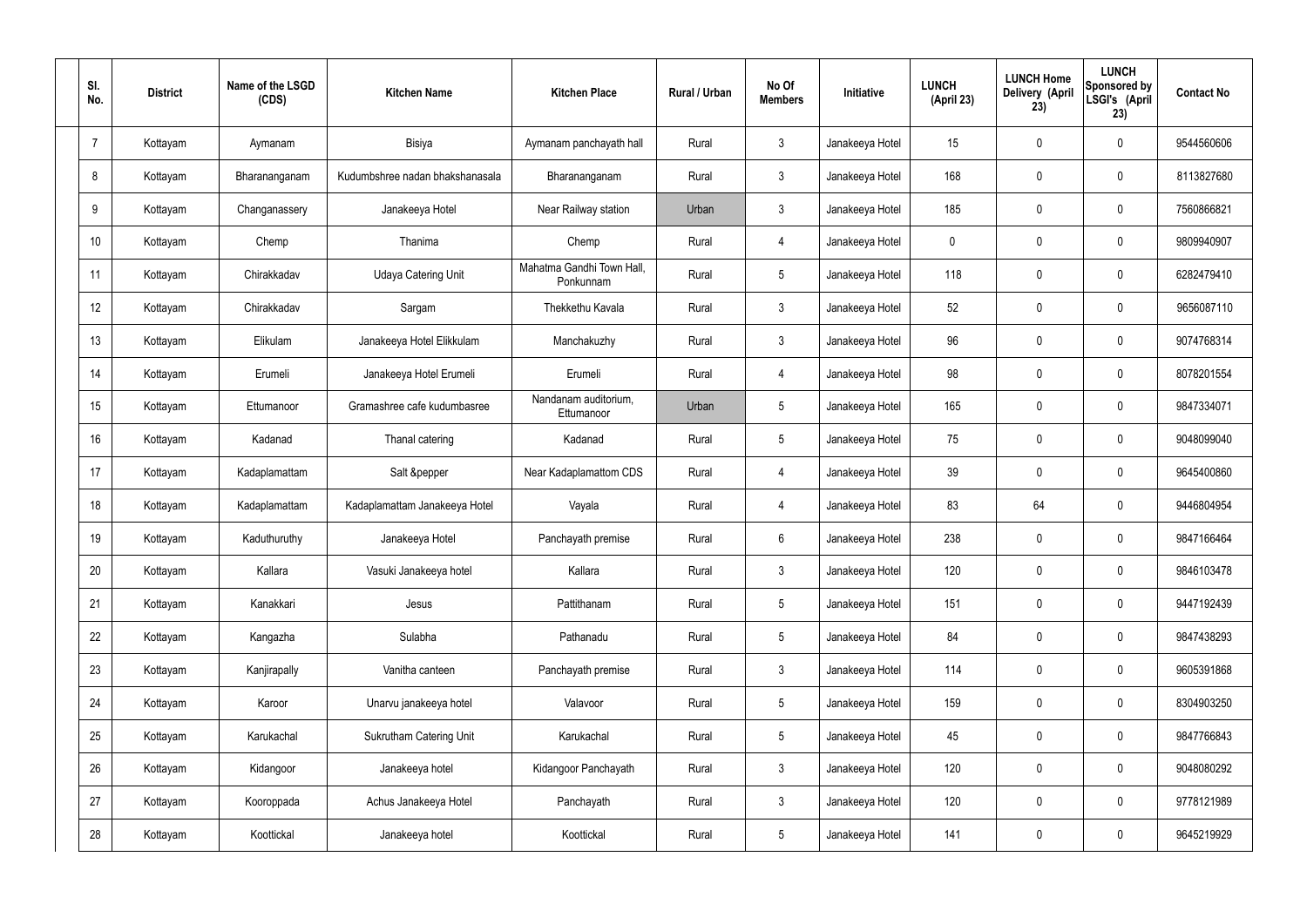|    | SI.<br>No. | <b>District</b> | Name of the LSGD<br>(CDS) | <b>Kitchen Name</b>             | <b>Kitchen Place</b>           | Rural / Urban | No Of<br><b>Members</b> | Initiative      | <b>LUNCH</b><br>(April 23) | <b>LUNCH Home</b><br>Delivery (April<br>23) | <b>LUNCH</b><br>Sponsored by<br>LSGI's (April<br>23) | <b>Contact No</b> |
|----|------------|-----------------|---------------------------|---------------------------------|--------------------------------|---------------|-------------------------|-----------------|----------------------------|---------------------------------------------|------------------------------------------------------|-------------------|
|    | 29         | Kottayam        | Koruthodu                 | Koruthodu Janakeeya Hotel       | Koruthodu                      | Rural         | $6\overline{6}$         | Janakeeya Hotel | 136                        | $\mathbf 0$                                 | $\mathbf 0$                                          | 7510770418        |
|    | 30         | Kottayam        | KottayamNorth             | Alfa Canteen                    | Municipality Kottayam          | Urban         | $5\phantom{.0}$         | Janakeeya Hotel | 145                        | $\mathbf 0$                                 | $\mathbf 0$                                          | 9846571923        |
|    | 31         | Kottayam        | KottayamNorth             | Kerala cafe janakeeya hotel     | Choottuveli                    | Urban         | $\mathbf{3}$            | Janakeeya Hotel | 96                         | $\mathbf 0$                                 | $\mathbf 0$                                          | 8129337294        |
|    | 32         | Kottayam        | KottayamNorth             | Maria Janakeeya Hotel           | Chungam                        | Urban         | $5\phantom{.0}$         | Janakeeya Hotel | 238                        | $\mathbf 0$                                 | $\mathbf 0$                                          | 9744843928        |
|    | 33         | Kottayam        | Kuravilangadu             | kudumbashree janakeeya hotel    | kuravilangady by pass junction | Rural         | $5\phantom{.0}$         | Janakeeya Hotel | 260                        | $\mathbf 0$                                 | $\mathbf 0$                                          | 7559022364        |
|    | 34         | Kottayam        | Kurichi                   | <b>Swad Catering</b>            | Cheruvelippadi                 | Rural         | $\overline{4}$          | Janakeeya Hotel | 109                        | $\mathbf 0$                                 | $\mathbf 0$                                          | 9847891917        |
|    | 35         | Kottayam        | Madappally                | SR catering                     | Mammoodu                       | Rural         | $\mathbf{3}$            | Janakeeya Hotel | $\mathbf 0$                | $\mathbf 0$                                 | $\mathbf 0$                                          | 9747702203        |
|    | 36         | Kottayam        | Manimala                  | Vanitha canteen                 | Manimala                       | Rural         | $\mathbf{3}$            | Janakeeya Hotel | 41                         | $\mathbf 0$                                 | $\mathbf 0$                                          | 9946318069        |
|    | 37         | Kottayam        | Manjoor                   | Oruma catering unit             | Kuruppanthara                  | Rural         | $5\phantom{.0}$         | Janakeeya Hotel | 186                        | 70                                          | $\mathbf 0$                                          | 9349189590        |
|    | 38         | Kottayam        | Marangattupilly           | Marangattupilly Janakeeya Hotel | Marangattupilly                | Rural         | 4                       | Janakeeya Hotel | 142                        | $\mathbf 0$                                 | $\mathbf 0$                                          | 9544416772        |
|    | 39         | Kottayam        | Maravanthuruth            | Changathi                       | Maravanthuruth                 | Rural         | 4                       | Janakeeya Hotel | 62                         | 0                                           | $\mathbf 0$                                          | 9744598169        |
|    | 40         | Kottayam        | Meenachil                 | Akshaya Janakeeya hotel         | Idamattam                      | Rural         | 4                       | Janakeeya Hotel | 123                        | $\mathbf 0$                                 | $\overline{2}$                                       | 9747190979        |
|    | 41         | Kottayam        | Meenachil                 | Archana janakeeya Hotel         | Paika                          | Rural         | $5\overline{)}$         | Janakeeya Hotel | 185                        | $\mathbf 0$                                 | $\mathbf 0$                                          | 9048759539        |
| 82 | 42         | Kottayam        | Meenadom                  | Nainus                          | Meenadom                       | Rural         | $\mathbf{3}$            | Janakeeya Hotel | 96                         | $\pmb{0}$                                   | $\mathbf 0$                                          | 9539752801        |
|    | 43         | Kottayam        | Melukavu                  | Seenayi Cafe centre             | Melukavumattam                 | Rural         | $5\overline{)}$         | Janakeeya Hotel | $\mathbf 0$                | $\pmb{0}$                                   | $\mathbf 0$                                          | 9744546703        |
|    | 44         | Kottayam        | Moonnilav                 | Aiswarya                        | Moonnilav                      | Rural         | 3                       | Janakeeya Hotel | 189                        | 0                                           | $\mathbf 0$                                          | 8281227689        |
|    | 45         | Kottayam        | Mulakkulam                | Janakeeya Hotel                 | Moorkkattilpadi                | Rural         | $\overline{4}$          | Janakeeya Hotel | 96                         | 0                                           | $\mathbf 0$                                          | 9747856382        |
|    | 46         | Kottayam        | Mundakkayam               | Janakeeya Hotel Mundakkayam     | Mundakkayam                    | Rural         | $6\overline{6}$         | Janakeeya Hotel | 123                        | 0                                           | $\mathbf 0$                                          | 9495314979        |
|    | 47         | Kottayam        | Nedumkunnam               | Nanma Kudumbashree Unit         | Nedumkunnam                    | Rural         | $5\phantom{.0}$         | Janakeeya Hotel | 38                         | 0                                           | $\overline{2}$                                       | 7306791612        |
|    | 48         | Kottayam        | Neendoor                  | Gruhasree ME Unit               | Panchayath                     | Rural         | $\mathbf{3}$            | Janakeeya Hotel | 75                         | 0                                           | $\mathbf 0$                                          | 9847756958        |
|    | 49         | Kottayam        | Njeezhoor                 | Annapoorna Janakeeya Hotel      | Panchayath                     | Rural         | $\overline{4}$          | Janakeeya Hotel | 92                         | 0                                           | $\mathbf 0$                                          | 9745246839        |
|    | 50         | Kottayam        | Pala                      | Angel Janakeeya Hotel           | Pala Municipality              | Urban         | 4                       | Janakeeya Hotel | 198                        | 0                                           | $\overline{0}$                                       | 9745963125        |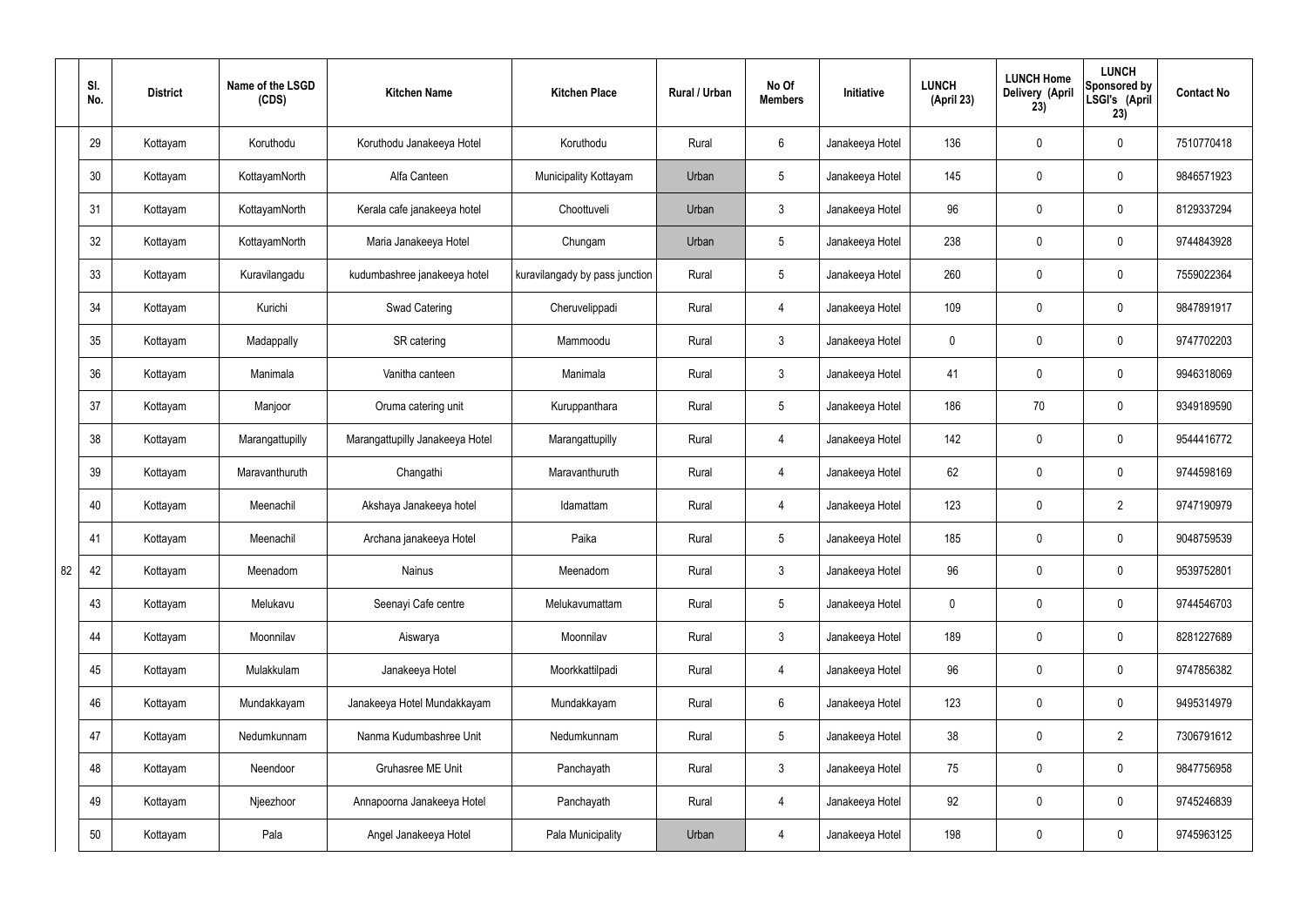| SI.<br>No. |    | <b>District</b> | Name of the LSGD<br>(CDS) | <b>Kitchen Name</b>          | <b>Kitchen Place</b>     | Rural / Urban | No Of<br><b>Members</b> | Initiative      | <b>LUNCH</b><br>(April 23) | <b>LUNCH Home</b><br><b>Delivery (April</b><br>23) | <b>LUNCH</b><br>Sponsored by<br>LSGI's (April<br>23) | <b>Contact No</b> |
|------------|----|-----------------|---------------------------|------------------------------|--------------------------|---------------|-------------------------|-----------------|----------------------------|----------------------------------------------------|------------------------------------------------------|-------------------|
| 51         |    | Kottayam        | Pala                      | Harithasree catering         | Chethimattam             | Urban         | $5\phantom{.0}$         | Janakeeya Hotel | 231                        | $\mathbf 0$                                        | $\mathbf 0$                                          | 9895154240        |
| 52         |    | Kottayam        | Pallickathodu             | Sangeetha                    | Pallickathodu Bus stand  | Rural         | $\mathbf{3}$            | Janakeeya Hotel | 108                        | $\mathbf 0$                                        | $\mathbf 0$                                          | 9633814381        |
| 53         |    | Kottayam        | Pampady                   | Thrupthi                     | Pampady Town             | Rural         | $5\overline{)}$         | Janakeeya Hotel | 0                          | $\mathbf 0$                                        | $\mathbf 0$                                          | 9633013622        |
| 54         |    | Kottayam        | Panachikkadu              | Ruchi Canteen                | Paruthumpara             | Rural         | $5\phantom{.0}$         | Janakeeya Hotel | 106                        | $\mathbf 0$                                        | $\mathbf 0$                                          | 9656411494        |
| 55         |    | Kottayam        | Parathodu                 | Janakeeya Hotel Parathodu    | Panchayath               | Rural         | 4                       | Janakeeya Hotel | 187                        | $\boldsymbol{0}$                                   | $\mathbf 0$                                          | 7907455541        |
| 56         |    | Kottayam        | Paippadu                  | Thejus                       | Paippadu                 | Rural         | $5\overline{)}$         | Janakeeya Hotel | 278                        | $\mathbf 0$                                        | $\pmb{0}$                                            | 7034621426        |
| 57         |    | Kottayam        | Poonjar                   | Haritham                     | Poonjar                  | Rural         | $5\overline{)}$         | Janakeeya Hotel | 109                        | $\boldsymbol{0}$                                   | $\mathbf 0$                                          | 9495235348        |
| 58         |    | Kottayam        | poonjar south             | Sowbhagya Janakeeya Hotel    | poonjar south            | Rural         | $\overline{4}$          | Janakeeya Hotel | 197                        | $\mathbf 0$                                        | $\mathbf 0$                                          | 9495151799        |
| 59         |    | Kottayam        | Puthuppalli               | Ammaveedu                    | Puthuppally bus stand    | Rural         | $5\phantom{.0}$         | Janakeeya Hotel | 144                        | $\mathbf 0$                                        | $\mathbf 0$                                          | 9947156548        |
| 60         |    | Kottayam        | Ramapuram                 | Ruchi                        | Ramapuram                | Rural         | $\overline{4}$          | Janakeeya Hotel | 160                        | 37                                                 | $\mathbf 0$                                          | 9495107277        |
| 61         |    | Kottayam        | T.V.Puram                 | Vijaya Janakeeya Hotel       | TV Puram                 | Rural         | $\mathbf{3}$            | Janakeeya Hotel | $\mathbf 0$                | $\boldsymbol{0}$                                   | $\mathbf 0$                                          | 9847614136        |
| 62         |    | Kottayam        | Teekkoy                   | Kairali                      | Vagamattom, Kallambhagam | Rural         | $\mathbf{3}$            | Janakeeya Hotel | 187                        | 0                                                  | $\mathbf 0$                                          | 7025702768        |
| 63         |    | Kottayam        | Thalanad                  | Nanma                        | Muttambhagam Kavala      | Rural         | $\mathbf{3}$            | Janakeeya Hotel | $\mathbf 0$                | $\mathbf 0$                                        | $\mathbf 0$                                          | 9961289547        |
| 64         |    | Kottayam        | Thalappalam               | Ameya                        | Thalappalam              | Rural         | $\overline{4}$          | Janakeeya Hotel | 168                        | $\mathbf 0$                                        | $\mathbf 0$                                          | 7025932626        |
| 65         |    | Kottayam        | Thalayolaparambu          | kudumbashree janakeeya hotel | Thalayolaparambu         | Rural         | $\mathbf{3}$            | Janakeeya Hotel | 93                         | $\mathbf 0$                                        | $\pmb{0}$                                            | 7994830570        |
|            | 66 | Kottayam        | Thidanadu                 | Janani                       | Chemmlamattam            | Rural         | $6\overline{6}$         | Janakeeya Hotel | 175                        | $\mathbf 0$                                        | 0\$                                                  | 9562695545        |
| 67         |    | Kottayam        | Thidanadu                 | Krishna                      | Near Panchayath          | Rural         | $\overline{4}$          | Janakeeya Hotel | 203                        | $\pmb{0}$                                          | $\mathbf 0$                                          | 9605565960        |
| 68         |    | Kottayam        | Thiruvarppu               | Sreeparvathy food products   | Illickal                 | Rural         | $\mathbf{3}$            | Janakeeya Hotel | $\mathbf 0$                | $\mathbf 0$                                        | $\pmb{0}$                                            | 9747289846        |
| 69         |    | Kottayam        | Thrikkodithanam           | Swanthanam                   | Thrikkodithanam          | Rural         | $5\overline{)}$         | Janakeeya Hotel | 81                         | $\mathbf 0$                                        | $\pmb{0}$                                            | 7902729237        |
| 70         |    | Kottayam        | Udayanapuram              | Uppum Mulakum                | Nerekadavu               | Rural         | $\mathbf{3}$            | Janakeeya Hotel | 62                         | $\mathbf 0$                                        | $\mathbf 0$                                          | 8111850728        |
| 71         |    | Kottayam        | Udayanapuram              | Aiswarya Activity Group      | Vaikom Block Panchayath  | Rural         | $5\phantom{.0}$         | Janakeeya Hotel | 98                         | $\mathbf 0$                                        | $\pmb{0}$                                            | 9847437286        |
|            | 72 | Kottayam        | Uzhavoor                  | Uzhavoor Janakeeya Hotel     | Uzhavoor Town            | Rural         | $8\,$                   | Janakeeya Hotel | 291                        | $\pmb{0}$                                          | $\pmb{0}$                                            | 9746074266        |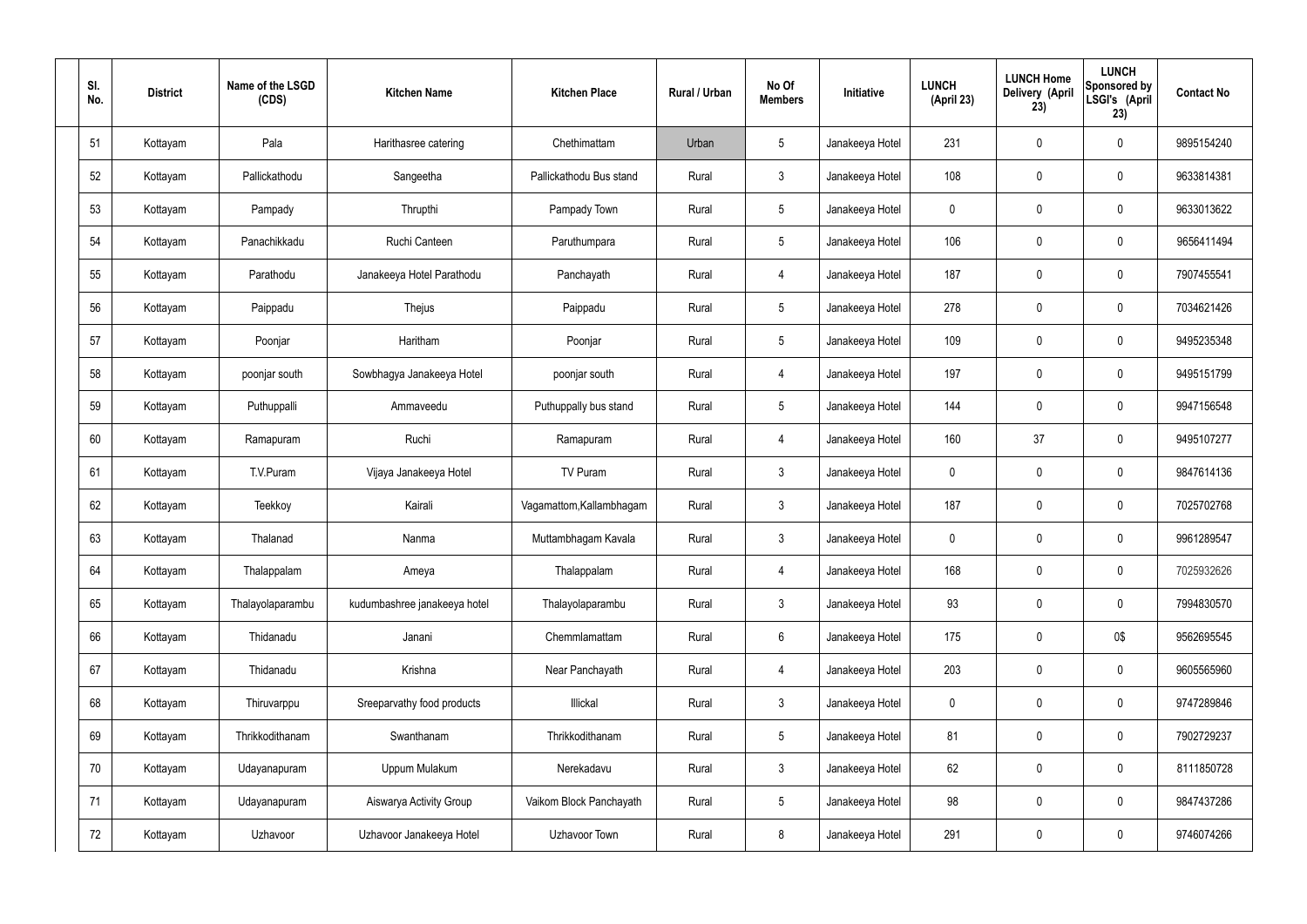|    | SI.<br>No.      | <b>District</b> | Name of the LSGD<br>(CDS) | <b>Kitchen Name</b>                                      | <b>Kitchen Place</b>                        | Rural / Urban | No Of<br><b>Members</b> | Initiative      | <b>LUNCH</b><br>(April 23) | <b>LUNCH Home</b><br><b>Delivery (April</b><br>23) | <b>LUNCH</b><br>Sponsored by<br>LSGI's (April<br>23) | <b>Contact No</b> |
|----|-----------------|-----------------|---------------------------|----------------------------------------------------------|---------------------------------------------|---------------|-------------------------|-----------------|----------------------------|----------------------------------------------------|------------------------------------------------------|-------------------|
|    | 73              | Kottayam        | Vaikom                    | <b>Chanees Eats</b>                                      | Chalapparambu                               | Urban         | 4                       | Janakeeya Hotel | 87                         | $\mathbf 0$                                        | $\mathbf 0$                                          | 9446467389        |
|    | 74              | Kottayam        | Vakathanam                | Padheyam                                                 | Njaliakuzhi                                 | Rural         | $6\overline{6}$         | Janakeeya Hotel | 281                        | $\mathbf 0$                                        | $\mathbf 0$                                          | 9495010073        |
|    | 75              | Kottayam        | Vazhappally               | Udayam                                                   | Vazhappally                                 | Rural         | $\overline{4}$          | Janakeeya Hotel | 337                        | $\mathbf 0$                                        | $\mathbf 0$                                          | 9562267564        |
|    | 76              | Kottayam        | Vazhoor                   | Kudumbashree Canteen Unit At<br>Vazhoor Grama Panchayath | Vazhoor Grama Panchayath<br><b>Building</b> | Rural         | $5\phantom{.0}$         | Janakeeya Hotel | 100                        | $\mathbf 0$                                        | $\mathbf 0$                                          | 9544717796        |
|    | 77              | Kottayam        | Vazhoor                   | New India                                                | Nedumavu                                    | Rural         | $\mathbf{3}$            | Janakeeya Hotel | $\mathbf 0$                | $\mathbf 0$                                        | $\mathbf 0$                                          | 9744581242        |
|    | 78              | Kottayam        | Vechoor                   | Treeland Annapoorna                                      | <b>Bund Road</b>                            | Rural         | $\mathbf{3}$            | Janakeeya Hotel | $\mathbf 0$                | $\mathbf 0$                                        | $\mathbf 0$                                          | 8606814487        |
|    | 79              | Kottayam        | Veliyannoor               | Thanima foods                                            | Veliyannoor                                 | Rural         | $\mathbf{3}$            | Janakeeya Hotel | 144                        | $\mathbf 0$                                        | $\mathbf 0$                                          | 9744392147        |
|    | 80              | Kottayam        | Vellavoor                 | Uppum Mulakum Janakeeya Hotel                            | Panchayath premise                          | Rural         | $5\phantom{.0}$         | Janakeeya Hotel | 201                        | $\mathbf 0$                                        | $\mathbf 0$                                          | 9188317288        |
|    | 81              | Kottayam        | Velloor                   | Puzhayoram catering                                      | Near Velloor cds office                     | Rural         | $\overline{4}$          | Janakeeya Hotel | 196                        | $\mathbf 0$                                        | $\mathbf 0$                                          | 9895522286        |
|    | 82              | Kottayam        | Vijayapuram               | Niravu                                                   | Iranjal                                     | Rural         | $\mathbf{3}$            | Janakeeya Hotel | 307                        | $\mathbf 0$                                        | $\mathbf 0$                                          | 9495245895        |
|    | 83              | Kottayam        | Vijayapuram               | Renown Janakeeya Hotel                                   | Vadavathoor                                 | Rural         | 5                       |                 | 96                         | $\pmb{0}$                                          | $\mathbf 0$                                          | 8606536302        |
| 82 |                 |                 |                           |                                                          |                                             |               | 336                     |                 | 97                         | $\mathbf 0$                                        | $\mathbf 0$                                          |                   |
|    |                 |                 |                           |                                                          |                                             |               |                         |                 | 10511                      | 171                                                | 4                                                    |                   |
|    |                 | Kozhikode       | Balussery                 | Unarvu Janakeeya Hotel                                   | Balussery                                   | Rural         | 5 <sub>5</sub>          | Janakeeya Hotel | 165                        | $\pmb{0}$                                          | $\mathbf 0$                                          | 95440 03929       |
|    | $\overline{2}$  | Kozhikode       | Panangad                  | Kairali Janakeeya Hotel                                  | Balussery mukku at KK<br>hospital           | Rural         | $\mathbf{3}$            | Janakeeya Hotel | 379                        | $\pmb{0}$                                          | $\mathbf 0$                                          | 97450 85782       |
|    | $\mathbf{3}$    | Kozhikode       | Koorachundu               | Swad Nirmmal Janakeeya hotel                             | Koorachundu                                 | Rural         | $\overline{4}$          | Janakeeya Hotel | 280                        | $\pmb{0}$                                          | $\mathbf 0$                                          | 94967 07886       |
|    | 4               | Kozhikode       | Koorachundu               | Koottayma Janakeeya Hotel                                | Kallanode                                   | Rural         | $5\phantom{.0}$         | Janakeeya Hotel | 347                        | $\pmb{0}$                                          | $\mathbf 0$                                          | 94967 26850       |
|    | $5\phantom{.0}$ | Kozhikode       | Kottur                    | Kudumbashree Janakeeya Hotel Kottur                      | Kottur                                      | Rural         | $10$                    | Janakeeya Hotel | 89                         | $\pmb{0}$                                          | $\mathbf 0$                                          | 97456 72101       |
|    | 6               | Kozhikode       | Naduvannur                | Naduvannur Janakeeya Hotel                               | Naduvannur                                  | Rural         | $5\phantom{.0}$         | Janakeeya Hotel | 233                        | $\pmb{0}$                                          | $\mathbf 0$                                          | 8592-031802       |
|    | $\overline{7}$  | Kozhikode       | Naduvannur                | FriendsJanakeeya Hotel                                   | Anjolimukku                                 | Rural         | $\mathbf{3}$            | Janakeeya Hotel | 308                        | $\pmb{0}$                                          | $\mathbf 0$                                          | 9995947043        |
|    | 8               | Kozhikode       | Ulliyeri                  | Ruchi Janakeeya Hotel                                    | Ulliyeri                                    | Rural         | 4                       | Janakeeya Hotel | 218                        | $\pmb{0}$                                          | $\mathbf 0$                                          | 89434 06681       |
|    | 9               | Kozhikode       | Unnikulam                 | Swad Janakeeya Hotel                                     | Ekarool Kaappil Road                        | Rural         | $\mathbf{3}$            | Janakeeya Hotel | 575                        | $\pmb{0}$                                          | $\boldsymbol{0}$                                     | 85475 75474       |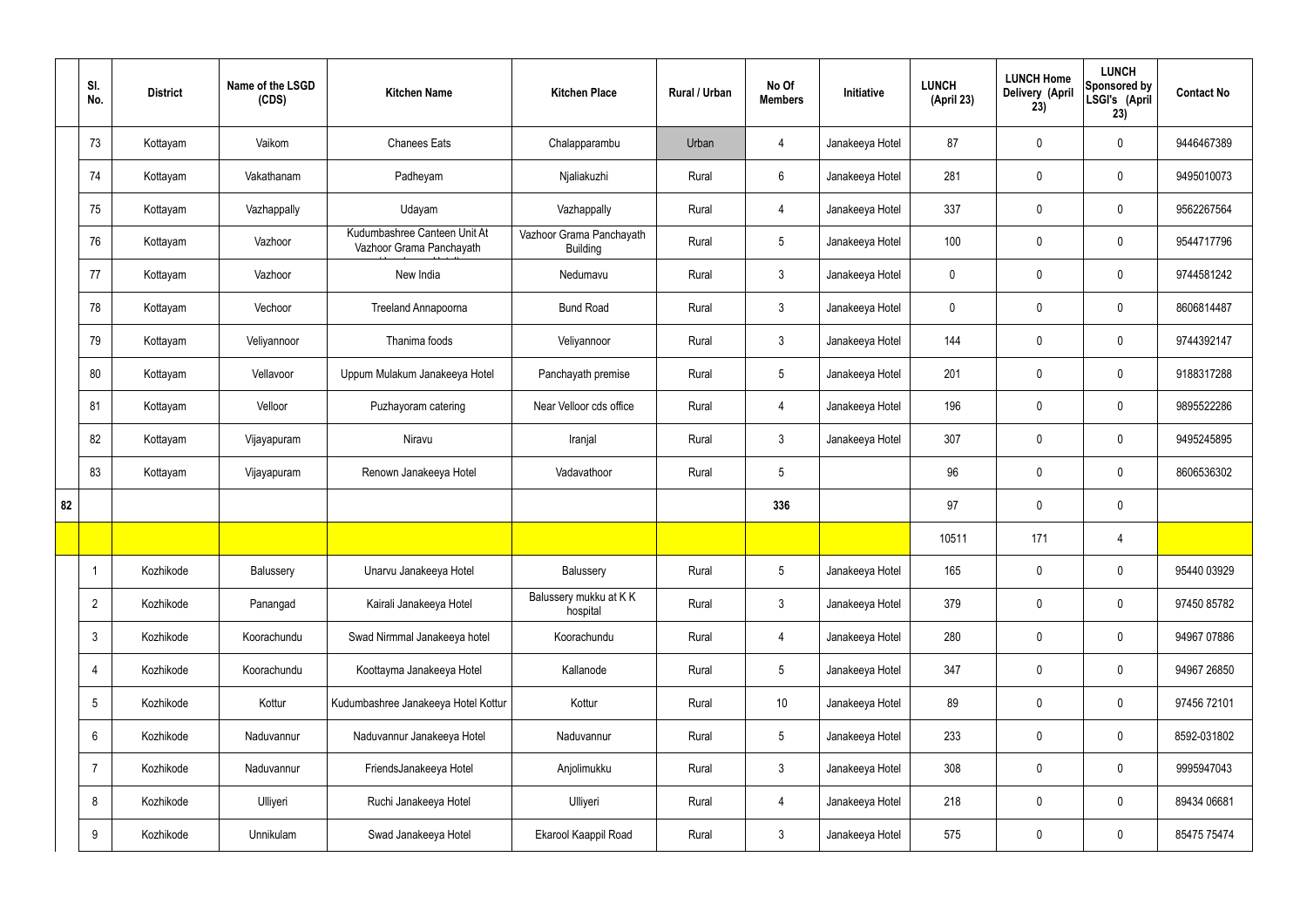| SI.<br>No. | <b>District</b> | Name of the LSGD<br>(CDS) | <b>Kitchen Name</b>            | <b>Kitchen Place</b>                  | Rural / Urban | No Of<br><b>Members</b> | <b>Initiative</b> | <b>LUNCH</b><br>(April 23) | <b>LUNCH Home</b><br>Delivery (April<br>23) | <b>LUNCH</b><br>Sponsored by<br>LSGI's (April<br>23) | <b>Contact No</b> |
|------------|-----------------|---------------------------|--------------------------------|---------------------------------------|---------------|-------------------------|-------------------|----------------------------|---------------------------------------------|------------------------------------------------------|-------------------|
| 10         | Kozhikode       | Unnikulam                 | Chaithanya Janakeeya Hotel     | Opposite unnikulam<br>gramapanchayath | Rural         | $\mathbf{3}$            | Janakeeya Hotel   | 586                        | $\mathbf 0$                                 | $\mathbf 0$                                          | 87141 31460       |
| 11         | Kozhikode       | Nanminda                  | Akshaya vanitha hotel          | Nanminda panchayath building          | Rural         | $5\phantom{.0}$         | Janakeeya Hotel   | 143                        | 0                                           | $\mathbf 0$                                          | 9961184212        |
| 12         | Kozhikode       | Thalakkulathur            | Thalakkulathur Janakeeya Hotel | Parambath                             | Rural         | $5\phantom{.0}$         | Janakeeya Hotel   | 195                        | 0                                           | $\mathbf 0$                                          | 7593067511        |
| 13         | Kozhikode       | Kakkodi                   | Kakkodi Janakeeya Hotel        | Kakkodi Bazar                         | Rural         | $\overline{7}$          | Janakeeya Hotel   | 228                        | 0                                           | $\mathbf 0$                                          | 8943123615        |
| 14         | Kozhikode       | Chelannur                 | Oottupura Janakeeya Hotel      | Ambalathukulangara                    | Rural         | $\overline{7}$          | Janakeeya Hotel   | 170                        | 0                                           | $\overline{2}$                                       | 9846010528        |
| 15         | Kozhikode       | Narikkuni                 | Amma Janakeeya Hotel           | Narikkuni                             | Rural         | 4                       | Janakeeya Hotel   | 117                        | 0                                           | $\mathbf 0$                                          | 9645606562        |
| 16         | Kozhikode       | Kakkoor                   | Janakeeya Hotel Kakkoor        | Kakkoor                               | Rural         | $5\phantom{.0}$         | Janakeeya Hotel   | 120                        | $\mathbf 0$                                 | $\mathbf 0$                                          | 8592050112        |
| 17         | Kozhikode       | Koduvally                 | Sadhya Janakeeya Hotel         | G M L P School, Koduvally             | Urban         | $5\phantom{.0}$         | Janakeeya Hotel   | 359                        | 0                                           | $\mathbf 0$                                          | 8593898831        |
| 18         | Kozhikode       | Koduvally                 | KKN Janakeeya Hotel Koduvally  | Nellamkandi                           | Urban         | $\mathbf{3}$            | Janakeeya Hotel   | $\mathbf 0$                | 0                                           | $\mathbf 0$                                          | 9847650894        |
| 19         | Kozhikode       | Koduvally                 | Swad Janakeeya Hotel           | Manipuram                             | Urban         | $5\phantom{.0}$         | Janakeeya Hotel   | 377                        | 0                                           | $\mathbf 0$                                          | 9946991995        |
| 20         | Kozhikode       | Madavoor                  | Madavoor Janakeeya Hotel       | Near madavoor panchayath              | Rural         | $5\phantom{.0}$         | Janakeeya Hotel   | 86                         | 0                                           | $\mathbf 0$                                          | 8547590842        |
| 21         | Kozhikode       | Omasseri                  | Annapoornna Janakeeya Hotel    | Omasseri                              | Rural         | 4                       | Janakeeya Hotel   | 270                        | 0                                           | $\mathbf 0$                                          | 9605102599        |
| 22         | Kozhikode       | Puthuppadi                | Ruchi Janakeeya Hotel          | Puthupadi                             | Rural         | $5\phantom{.0}$         | Janakeeya Hotel   | 258                        | 0                                           | 0                                                    | 7909113114        |
| 23         | Kozhikode       | Kizhakkoth                | Swad Janakeeya Hotel           | Mariveettilthazham                    | Rural         | $\overline{4}$          | Janakeeya Hotel   | 70                         | $\mathbf 0$                                 | $\mathbf 0$                                          | 9847086665        |
| 24         | Kozhikode       | Thamarassery              | Pavithram Janakeeya hotel      | Thamarassery old stand                | Rural         | $6\overline{6}$         | Janakeeya Hotel   | 323                        | $\mathbf 0$                                 | $\mathbf 0$                                          | 9048389661        |
| 25         | Kozhikode       | Kodenchery                | Kairali Janakeeya Hotel        | Kodenchery                            | Rural         | $\overline{4}$          | Janakeeya Hotel   | 156                        | 0                                           | $\mathbf 0$                                          | 9446037829        |
| 26         | Kozhikode       | Koodaranji                | Ruchikkoot Janakeeya Hotel     | Koodaranji                            | Rural         | $6\overline{6}$         | Janakeeya Hotel   | 197                        | 0                                           | $\mathbf 0$                                          | 9496439278        |
| 27         | Kozhikode       | Thiruvambadi              | Pulari Janakeeya Hotel         | Thondimmal                            | Rural         | $5\phantom{.0}$         | Janakeeya Hotel   | 153                        | 0                                           | $\mathbf 0$                                          | 7034264232        |
| 28         | Kozhikode       | Kattippara                | Ruchi Janakeeya Hotel          | Chamal                                | Rural         | $6\,$                   | Janakeeya Hotel   | $\mathbf 0$                | 0                                           | $\mathbf 0$                                          | 7591974045        |
| 29         | Kozhikode       | Koyilandy North           | Naveena canteen                | Near new bus stand                    | Urban         | $\overline{7}$          | Janakeeya Hotel   | 551                        | 0                                           | $5\phantom{.0}$                                      | 9544185262        |
| 30         | Kozhikode       | Koyilandy North           | Kulirma Janakeeya Hotel        | Near Kollamchira                      | Urban         | 10 <sup>°</sup>         | Janakeeya Hotel   | 360                        | 0                                           | $\mathbf 1$                                          | 8943191728        |
| 31         | Kozhikode       | Koyilandi South           | Snehadeepam Janakeeya Hotel    | Muthambi                              | Urban         | $6\,$                   | Janakeeya Hotel   | 125                        | 0                                           |                                                      | 9188198658        |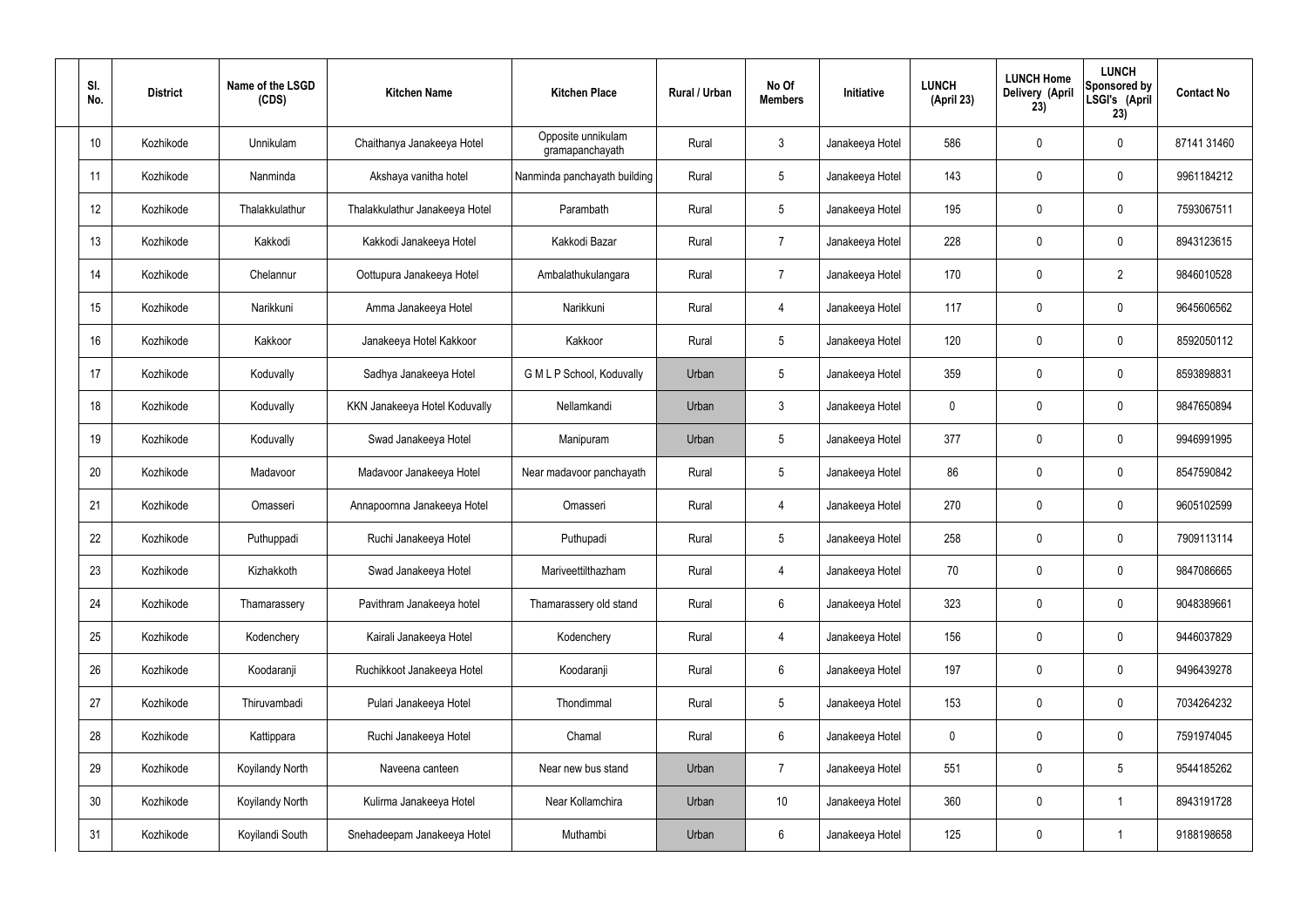| SI.<br>No. | <b>District</b> | Name of the LSGD<br>(CDS) | <b>Kitchen Name</b>         | <b>Kitchen Place</b>                        | <b>Rural / Urban</b> | No Of<br><b>Members</b> | Initiative      | <b>LUNCH</b><br>(April 23) | <b>LUNCH Home</b><br>Delivery (April<br>23) | <b>LUNCH</b><br>Sponsored by<br>LSGI's (April<br>23) | <b>Contact No</b> |
|------------|-----------------|---------------------------|-----------------------------|---------------------------------------------|----------------------|-------------------------|-----------------|----------------------------|---------------------------------------------|------------------------------------------------------|-------------------|
| 32         | Kozhikode       | Koyilandi South           | Sanam Janakeeya Hotel       | Koyilandi Market                            | Urban                | $\mathbf{3}$            | Janakeeya Hotel | 261                        | 0                                           | $\mathbf 0$                                          | 9544185262        |
| 33         | Kozhikode       | Chengottukavu             | Amma Janakeeya Hotel        | Edakkulam                                   | Rural                | $5\phantom{.0}$         | Janakeeya Hotel | 105                        | 0                                           | $\pmb{0}$                                            | 9048235785        |
| 34         | Kozhikode       | Atholi                    | Atholi Janakeeya Hotel      | Kodassery                                   | Rural                | $\overline{4}$          | Janakeeya Hotel | $\mathbf 0$                | 0                                           | $\mathbf 0$                                          | 9072499251        |
| 35         | Kozhikode       | Moodadi                   | Ruchi Janakeeya Hotel       | Moodadi                                     | Rural                | $5\phantom{.0}$         | Janakeeya Hotel | 285                        | 0                                           | $\mathbf 0$                                          | 8281226403        |
| 36         | Kozhikode       | Chemancheri               | Annapoornna Janakeeya Hotel | Pookkad                                     | Rural                | $5\phantom{.0}$         | Janakeeya Hotel | 188                        | 0                                           | $\mathbf 0$                                          | 9048235785        |
| 37         | Kozhikode       | Arikkulam                 | Thanima Janakeeya Hotel     | Kurudimukku                                 | Rural                | $\overline{4}$          | Janakeeya Hotel | 186                        | 0                                           | $\pmb{0}$                                            | 9645137125        |
| 38         | Kozhikode       | Arikkulam                 | Ruchiyidam Janakeeya Hotel  | Arikkulam                                   | Rural                | $\overline{4}$          | Janakeeya Hotel | 81                         | 0                                           | $\mathbf 0$                                          | 9048410803        |
| 39         | Kozhikode       | Kozhikode Central.        | Ruchikkoott                 | <b>District Veterinary Hospital</b>         | Urban                | $\mathbf{3}$            | Janakeeya Hotel | 679                        | 250                                         | $\mathbf 0$                                          | 7025774213        |
| 40         | Kozhikode       | Kozhikode Central         | Sneha Ruchikkoott           | Mankavu                                     | Urban                | $\overline{4}$          | Janakeeya Hotel | 320                        | 44                                          | $\mathbf 0$                                          | 8921995031        |
| 41         | Kozhikode       | Kozhikode Central         | Tripthi Janakeeya Hotel     | Near AMLP School,<br>Moozhikkal             | Urban                | $\mathbf{3}$            | Janakeeya Hotel | 534                        | 119                                         | $\mathbf 0$                                          | 8129200288        |
| 42         | Kozhikode       | Kozhikode Central         | New Ganesh                  | Kovoor, near library                        | Urban                | $5\phantom{.0}$         | Janakeeya Hotel | 960                        | 0                                           | $\boldsymbol{0}$                                     | 9349123701        |
| 43         | Kozhikode       | Kozhikode Central         | Ruchippura Janakeeya Hotel  | Near Focus mall, New bus<br>stand Kozhikode | Urban                | $\mathbf{3}$            | Janakeeya Hotel | 1160                       | 0                                           | $\boldsymbol{0}$                                     | 9605602806        |
| 44         | Kozhikode       | Kozhikode Central         | Souparnika Janakeeya Hotel  | Medical college near chest<br>hospital      | Urban                | $6\phantom{.}$          | Janakeeya Hotel | 426                        | 60                                          | 0                                                    | 8281709784        |
| 45         | Kozhikode       | Kozhikode North           | Udayam kudumbasree canteen  | Thadambattuthazham                          | Urban                | $5\phantom{.0}$         | Janakeeya Hotel | 500                        | $\mathbf 0$                                 | $\mathbf 0$                                          | 7736850096        |
| 46         | Kozhikode       | Kozhikode North           | Ruchi                       | Elathoor, Chettikulam                       | Urban                | $\overline{4}$          | Janakeeya Hotel | 304                        | $\mathbf 0$                                 | $\mathbf 0$                                          | 9947743713        |
| 47         | Kozhikode       | Kozhikode North           | Tasty Janakeeya Hotel       | Butt road                                   | Urban                | $5\phantom{.0}$         | Janakeeya Hotel | 620                        | 65                                          | $\mathbf 0$                                          | 9074462795        |
| 48         | Kozhikode       | Kozhikode North           | Oruma                       | Eranjikkal                                  | Urban                | $\overline{4}$          | Janakeeya Hotel | 408                        | 21                                          | $\mathbf 0$                                          | 9497754632        |
| 49         | Kozhikode       | Feroke                    | Ruchi vanitha mess          | <b>Feroke Muncipality</b>                   | Urban                | $\overline{7}$          | Janakeeya Hotel | 283                        | 0                                           | $\mathbf 0$                                          | 9544468026        |
| 50         | Kozhikode       | Feroke                    | Mithra Janakeeya Hotel      | Ambalangadi                                 | Urban                | $5\phantom{.0}$         | Janakeeya Hotel | 361                        | 0                                           | $\mathbf 0$                                          | 9847657229        |
| 51         | Kozhikode       | Feroke                    | Chemmeen Janakeeya Hotel    | Karuvanthuruthi                             | Urban                | $\overline{4}$          | Janakeeya Hotel | 321                        | 0                                           | $\mathbf 0$                                          | 9747265293        |
| 52         | Kozhikode       | Ramanattukara             | Tasty catering unit         | Ramanattukara                               | Urban                | $6\,$                   | Janakeeya Hotel | 599                        | 0                                           | $\mathbf 0$                                          | 9961004004        |
| 53         | Kozhikode       | KozhikodeSouth            | Ushass cattering            | Meenchantha school                          | Urban                | $5\,$                   | Janakeeya Hotel | 587                        | $\pmb{0}$                                   | $\boldsymbol{0}$                                     | 9645629224        |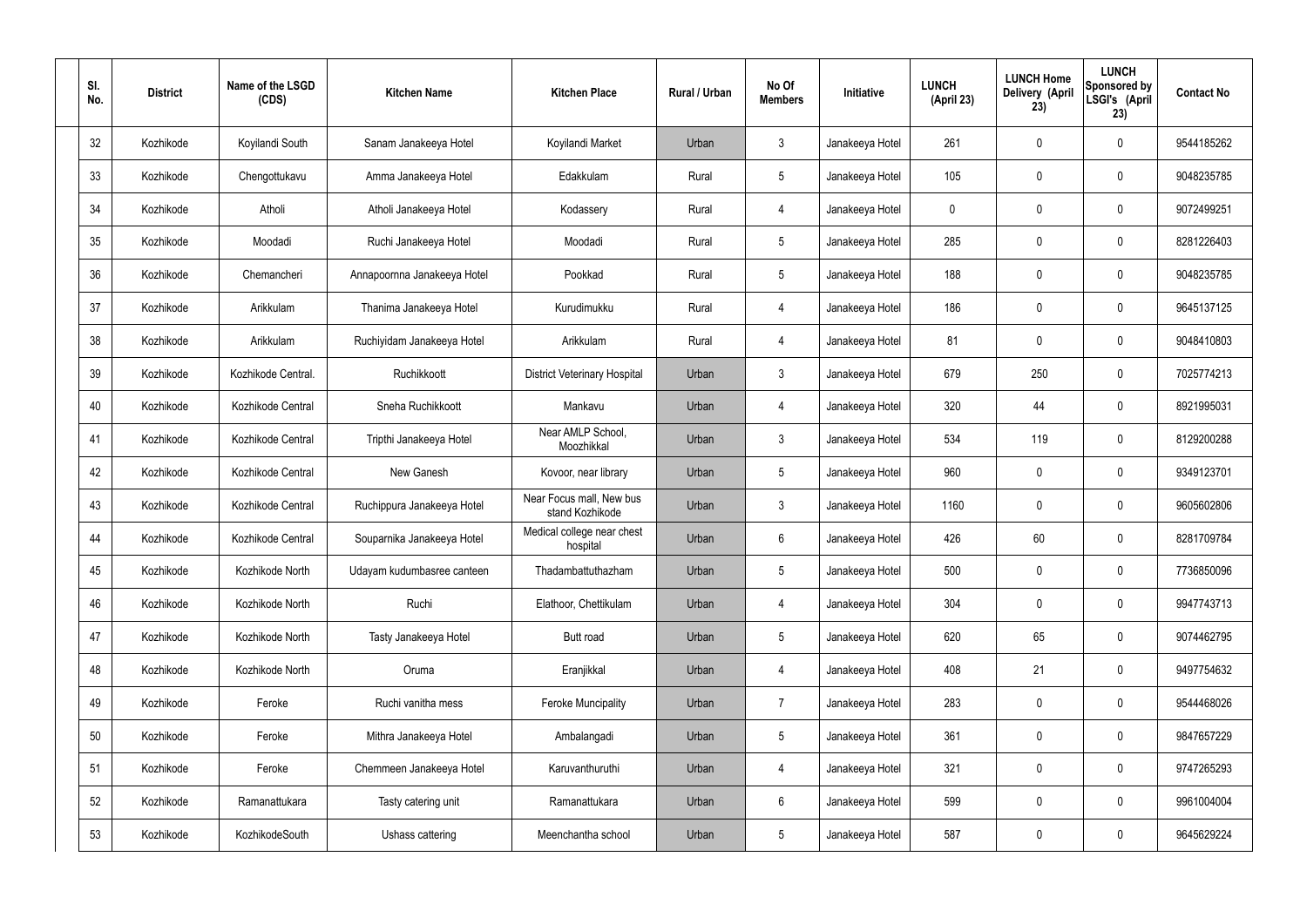|     | SI.<br>No. | <b>District</b> | Name of the LSGD<br>(CDS) | <b>Kitchen Name</b>                       | <b>Kitchen Place</b>               | <b>Rural / Urban</b> | No Of<br><b>Members</b> | Initiative      | <b>LUNCH</b><br>(April 23) | <b>LUNCH Home</b><br>Delivery (April<br>23) | <b>LUNCH</b><br>Sponsored by<br>LSGI's (April<br>23) | <b>Contact No</b> |
|-----|------------|-----------------|---------------------------|-------------------------------------------|------------------------------------|----------------------|-------------------------|-----------------|----------------------------|---------------------------------------------|------------------------------------------------------|-------------------|
| 107 | 54         | Kozhikode       | Kozhikode South           | Oruma                                     | Naduvattam                         | Urban                | 4                       | Janakeeya Hotel | 305                        | $\mathbf 0$                                 | $\mathbf 0$                                          | 9747405960        |
|     | 55         | Kozhikode       | Kozhikode South           | Ruchi Janakeeya Hotel                     | Kundayithode                       | Urban                | $5\phantom{.0}$         | Janakeeya Hotel | 554                        | $\mathbf 0$                                 | $\mathbf 0$                                          | 9526521036        |
|     | 56         | Kozhikode       | Kozhikode South           | Five star                                 | Palayam                            | Urban                | $\overline{4}$          | Janakeeya Hotel | 412                        | $\mathbf 0$                                 | $\mathbf 0$                                          | 9744307041        |
|     | 57         | Kozhikode       | Olavanna                  | Kailamadam Janakeeya Hotel                | Pantheerankavu bypass              | Rural                | $6\phantom{.}6$         | Janakeeya Hotel | 303                        | 103                                         | $\mathbf 0$                                          | 9526123535        |
|     | 58         | Kozhikode       | Olavanna                  | Snehitha Janakeeya Hotel                  | Kunnathupalam                      | Rural                | $6\overline{6}$         | Janakeeya Hotel | 237                        | 102                                         | $\mathbf 0$                                          | 9072771905        |
|     | 59         | Kozhikode       | Kadalundi                 | Kadambhari Janakeeya Hotel                | Mannoor valavil                    | Rural                | $6\phantom{.}6$         | Janakeeya Hotel | 146                        | 54                                          | $\mathbf 0$                                          | 9349923675        |
|     | 60         | Kozhikode       | Mukkam                    | Mukkam Friends Janakeeya hotel            | Mukkam                             | Urban                | $\overline{4}$          | Janakeeya Hotel | 456                        | $\mathbf 0$                                 | $\mathbf 0$                                          | 9497215604        |
|     | 61         | Kozhikode       | Mukkam                    | Oottupura Janakeeya Hotel                 | Manassery                          | Urban                | $\overline{4}$          | Janakeeya Hotel | 265                        | $\mathbf 0$                                 | $\mathbf 0$                                          | 9645563417        |
|     | 62         | Kozhikode       | Chathamangalam            | Prakruthi                                 | Chathamangalam vipanana<br>kendram | Rural                | $5\overline{)}$         | Janakeeya Hotel | 70                         | $\mathbf 0$                                 | $\mathbf 0$                                          | 9745828787        |
|     | 63         | Kozhikode       | Chathamangalam            | Oruma                                     | Milk society                       | Rural                | $5\phantom{.0}$         | Janakeeya Hotel | 70                         | 0                                           | $\mathbf 0$                                          | 9847872378        |
|     | 64         | Kozhikode       | Perumanna                 | Thushara Janakeeya Hotel                  | Vallikkunnu                        | Rural                | $5\phantom{.0}$         | Janakeeya Hotel | 0                          | 0                                           | $\mathbf 0$                                          | 8113873612        |
|     | 65         | Kozhikode       | Kodiyathur                | Kanivu                                    | Eranjimavu                         | Rural                | 4                       | Janakeeya Hotel | 0                          | 0                                           | $\mathbf 0$                                          | 9048094053        |
|     | 66         | Kozhikode       | Karassery                 | Karassery CDS Janakeeya Hotel             | Near karassery panchayath          | Rural                | 4                       | Janakeeya Hotel | 310                        | 0                                           | $\mathbf 0$                                          | 9645120636        |
|     | 67         | Kozhikode       | Kuruvattoor               | Nanma Janakeeya Hotel                     | Payambra                           | Rural                | $\overline{4}$          | Janakeeya Hotel | 172                        | $\mathbf 0$                                 | $\mathbf 0$                                          | 8547413299        |
|     | 68         | Kozhikode       | Mavoor                    | Koottayma Janakeeya Hotel                 | Mavoor                             | Rural                | $\overline{4}$          | Janakeeya Hotel | 290                        | $\mathbf 0$                                 | $\mathbf 0$                                          | 9961856227        |
|     | 69         | Kozhikode       | Peruvayal                 | Tripthi Janakeeya Hotel                   | Velliparambu                       | Rural                | $5\overline{)}$         | Janakeeya Hotel | 112                        | 0                                           | $\mathbf 0$                                          | 6238723687        |
|     | 70         | Kozhikode       | Kuttiadi                  | Janakeeya Hotel                           | Kuttiadi Town                      | Rural                | 9                       | Janakeeya Hotel | 283                        | 0                                           | $\mathbf 1$                                          | 8606099575        |
|     | 71         | Kozhikode       | Kavilumpara               | Kavilumpara panchayath Janakeeya<br>Hotel | Thottilpalam                       | Rural                | $\overline{4}$          | Janakeeya Hotel | 316                        | 0                                           | $\mathbf 0$                                          | 8157900256        |
|     | 72         | Kozhikode       | Maruthonkara              | Thanima Janakeeya Hotel                   | Adukkath                           | Rural                | $5\overline{)}$         | Janakeeya Hotel | 398                        | 0                                           | $\mathbf 0$                                          | 9846974198        |
|     | 73         | Kozhikode       | Velom                     | Samridhi                                  | Kallumpuram - Theekkuni            | Rural                | $5\overline{)}$         | Janakeeya Hotel | 193                        | 0                                           | $\mathbf 0$                                          | 9846813401        |
|     | 74         | Kozhikode       | Kunnummal                 | Ruchi Janakeeya Hotel                     | Kakkattil                          | Rural                | $5\phantom{.0}$         | Janakeeya Hotel | 264                        | 0                                           | $\mathbf 0$                                          | 9605800608        |
|     | 75         | Kozhikode       | Naripatta                 | Sthree sakthi Janakeeya Hotel             | Kaiveli                            | Rural                | $5\phantom{.0}$         | Janakeeya Hotel | 114                        | 0                                           | $\overline{0}$                                       | 9645339232        |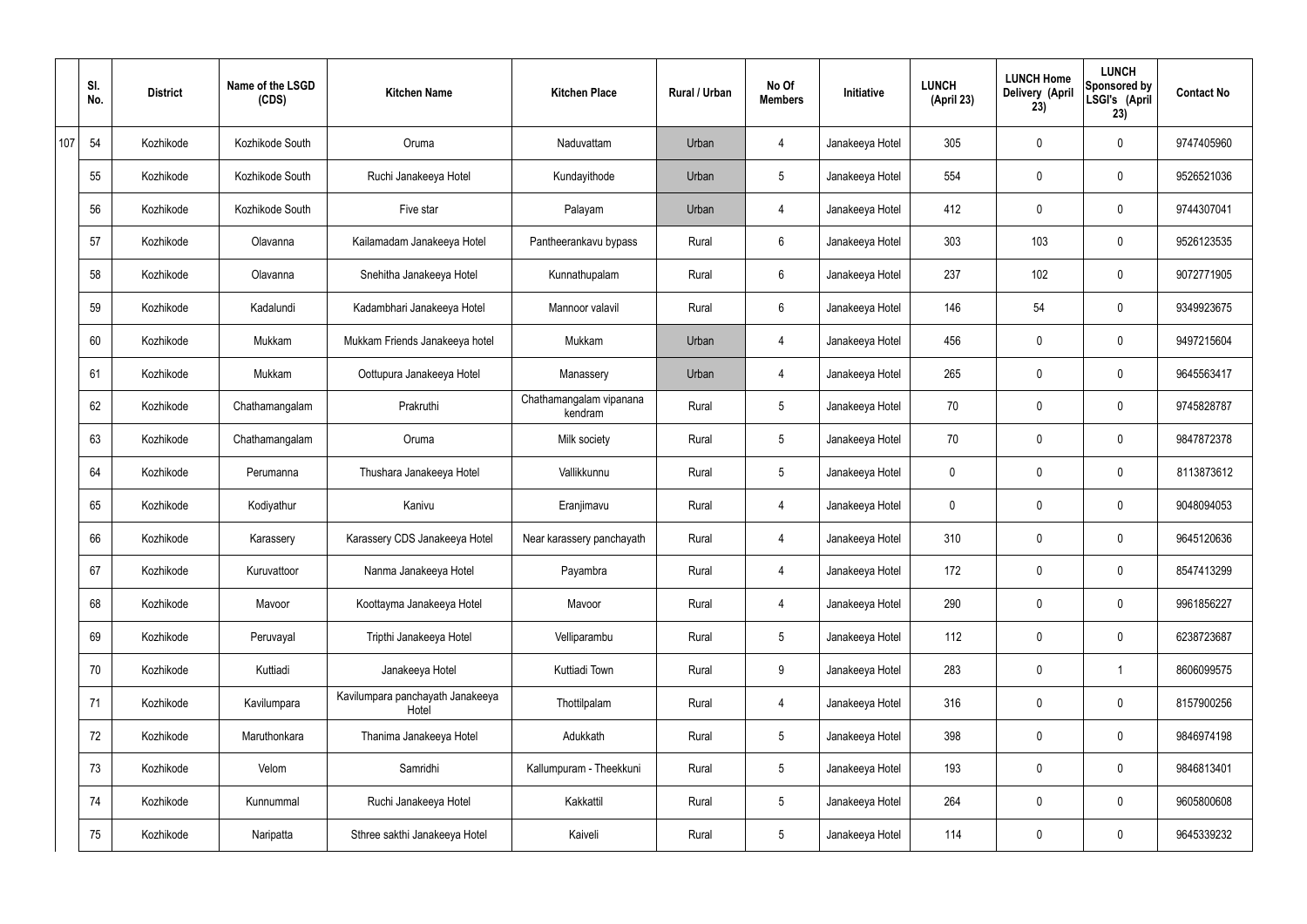| SI.<br>No. | <b>District</b> | Name of the LSGD<br>(CDS) | <b>Kitchen Name</b>                                  | <b>Kitchen Place</b>                               | Rural / Urban | No Of<br><b>Members</b> | Initiative      | <b>LUNCH</b><br>(April 23) | <b>LUNCH Home</b><br>Delivery (April<br>23) | <b>LUNCH</b><br>Sponsored by<br>LSGI's (April<br>23) | <b>Contact No</b> |
|------------|-----------------|---------------------------|------------------------------------------------------|----------------------------------------------------|---------------|-------------------------|-----------------|----------------------------|---------------------------------------------|------------------------------------------------------|-------------------|
| 76         | Kozhikode       | Kayakkodi                 | Samridhi Janakeeya Hotel                             | Kayakkodi                                          | Rural         | $5\phantom{.0}$         | Janakeeya Hotel | 208                        | $\mathbf 0$                                 | $\mathbf 0$                                          | 9495587551        |
| 77         | Kozhikode       | Thurayur                  | Cds coffee house                                     | Thurayur                                           | Rural         | $5\overline{)}$         | Janakeeya Hotel | 140                        | 0                                           | $\mathbf 0$                                          | 9048028293        |
| 78         | Kozhikode       | Payyoli                   | Lady fingers janakeeya hotel                         | Payyoli Municipality                               | Urban         | 4                       | Janakeeya Hotel | 235                        | 0                                           | $\mathbf 0$                                          | 8606505900        |
| 79         | Kozhikode       | Meppayur                  | Ruchi canteen                                        | Meppayur                                           | Rural         | $5\phantom{.0}$         | Janakeeya Hotel | 257                        | 0                                           | $\mathbf 0$                                          | 9447469729        |
| 80         | Kozhikode       | Thikkodi                  | Kaippunnyam Janakeeya Hotel                          | Thikkodi                                           | Rural         | $5\phantom{.0}$         | Janakeeya Hotel | 185                        | 0                                           | $\mathbf 0$                                          | 9526071250        |
| 81         | Kozhikode       | Keezhariyur               | Tripthi Janakeeya Hotel                              | Arayanattu para                                    | Rural         | 8                       | Janakeeya Hotel | 285                        | 0                                           | $\mathbf 0$                                          | 8592834034        |
| 82         | Kozhikode       | Chakkittappara            | Chakkittapara cds Hotel                              | Chakkittapara CDS                                  | Rural         | $\mathbf{3}$            | Janakeeya Hotel | 183                        | 0                                           | $\mathbf 0$                                          | 9526881089        |
| 83         | Kozhikode       | Cheruvannur               | Vanitha canteen                                      | near cheruvannur panchayath<br>office, Cheruvannur | Rural         | $5\,$                   | Janakeeya Hotel | 190                        | 0                                           | $\mathbf 0$                                          | 9400676505        |
| 84         | Kozhikode       | Koothali                  | Salkara stationary cum Coffee house<br>and photostat | Near Koothali panchayath<br>office                 | Rural         | $6\,$                   | Janakeeya Hotel | 105                        | 0                                           | $\mathbf 0$                                          | 9847642496        |
| 85         | Kozhikode       | Changaroth                | Changorath Janakeeya Hotel                           | Near Vadakkumbad HSS                               | Rural         | $5\overline{)}$         | Janakeeya Hotel | 100                        | 0                                           | $\mathbf 0$                                          | 9747353283        |
| 86         | Kozhikode       | Perambra                  | Perambra Janakeeya Hotel                             | Perambra                                           | Rural         | 4                       | Janakeeya Hotel | 305                        | $\mathbf 0$                                 | $\mathbf 0$                                          | 6238677483        |
| 87         | Kozhikode       | Kayanna                   | Kudumbashree Janakeeya Hotel<br>Kayanna              | Kayanna Bazar                                      | Rural         | $\mathbf{3}$            | Janakeeya Hotel | 96                         | 0                                           | $\mathbf 0$                                          | 9496130121        |
| 88         | Kozhikode       | Kayanna                   | Soorya janakeeya Hotel                               | Para Muthu Kayanna                                 | Rural         | $\mathbf{3}$            | Janakeeya Hotel | 135                        | $\mathbf 0$                                 | $\mathbf 0$                                          | 95396 14209       |
| 89         | Kozhikode       | Nochad                    | Kudumbashree Janakeeya Hotel                         | Muliyangal                                         | Rural         | $5\,$                   | Janakeeya Hotel | 186                        | $\mathsf{0}$                                | $\mathbf 0$                                          | 7034944936        |
| 90         | Kozhikode       | Nochad                    | Ruchi Janakeeya Hotel                                | Kalpathur                                          | Rural         | $5\phantom{.0}$         | Janakeeya Hotel | 100                        | 0                                           | $\mathbf 0$                                          | 9946006742        |
| 91         | Kozhikode       | Ayenchery                 | Janakeeya Hotel Ayanchery                            | Ayanchery                                          | Rural         | $\overline{4}$          | Janakeeya Hotel | 203                        | 0                                           | $\mathbf 0$                                          | 8078369520        |
| 92         | Kozhikode       | Maniyur                   | Ruchikoott Vanitha Hotel                             | Near maniyur panchayath<br>office, Navodaya stop   | Rural         | $\overline{4}$          | Janakeeya Hotel | 123                        | 0                                           | $\mathbf 0$                                          | 9400097895        |
| 93         | Kozhikode       | Villiappally              | Janakeeya Hotel Villiappally                         | Keezhal Mukku                                      | Rural         | $\overline{4}$          | Janakeeya Hotel | 205                        | 0                                           | $\mathbf 0$                                          | 8086472039        |
| 94         | Kozhikode       | Thiruvallur               | Ruchi Janakeeya Hotel                                | Thiruvallur                                        | Rural         | $5\phantom{.0}$         | Janakeeya Hotel | 190                        | 0                                           | $\mathbf 0$                                          | 9400723619        |
| 95         | Kozhikode       | Edachery                  | Kudumbasree cafe and helpdesk                        | Edachery                                           | Rural         | $\overline{4}$          | Janakeeya Hotel | 184                        | 0                                           | $\mathbf 0$                                          | 7736287974        |
| 96         | Kozhikode       | Nadapuram                 | Uttupura canteen and catering                        | Kallachi                                           | Rural         | $6\,$                   | Janakeeya Hotel | 304                        | 0                                           | $\mathbf 0$                                          | 9946448011        |
| 97         | Kozhikode       | Chekkyad                  | Ruchi vanitha hotel                                  | Puliyav                                            | Rural         | 4                       | Janakeeya Hotel | 201                        | 0                                           | $\pmb{0}$                                            | 9048541152        |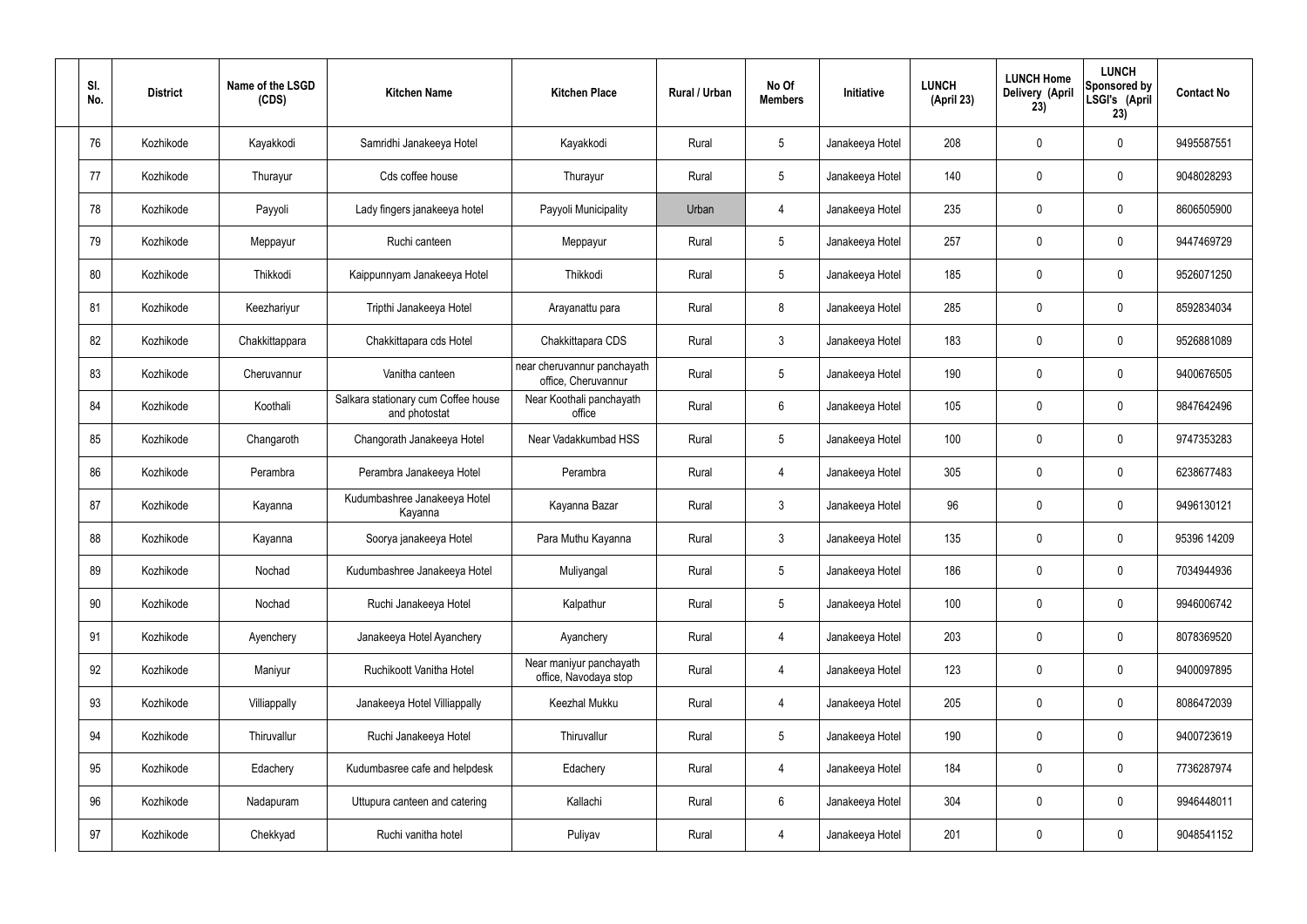|     | SI.<br>No.      | <b>District</b> | Name of the LSGD<br>(CDS) | <b>Kitchen Name</b>                   | <b>Kitchen Place</b>       | <b>Rural / Urban</b> | No Of<br><b>Members</b> | Initiative      | <b>LUNCH</b><br>(April 23) | <b>LUNCH Home</b><br><b>Delivery (April</b><br>23) | <b>LUNCH</b><br>Sponsored by<br>LSGI's (April<br>23) | <b>Contact No</b> |
|-----|-----------------|-----------------|---------------------------|---------------------------------------|----------------------------|----------------------|-------------------------|-----------------|----------------------------|----------------------------------------------------|------------------------------------------------------|-------------------|
|     | 98              | Kozhikode       | Valayam                   | Nanma Janakeeya Hotel                 | Valayam                    | Rural                | $5\phantom{.0}$         | Janakeeya Hotel | 138                        | $\mathbf 0$                                        | $\mathbf 0$                                          | 9207821783        |
|     | 99              | Kozhikode       | Purameri                  | Nanma Janakeeya Hotel                 | Purameri                   | Rural                | $6\phantom{.}6$         | Janakeeya Hotel | 209                        | $\mathbf 0$                                        | $\mathbf 0$                                          | 9745393164        |
|     | 100             | Kozhikode       | Vanimel                   | Vanimel Janakeeya Hotel               | Bhoomivathukkal            | Rural                | $5\phantom{.0}$         | Janakeeya Hotel | 75                         | $\mathbf 0$                                        | $\mathbf 0$                                          | 9048163049        |
|     | 101             | Kozhikode       | Tuneri                    | Menma Oottupura Janakeeya Hotel       | Tuneri                     | Rural                | $\mathbf{3}$            | Janakeeya Hotel | 166                        | $\mathbf 0$                                        | $\mathbf 0$                                          | 9745251928        |
|     | 102             | Kozhikode       | Onchiyam                  | Adukkala                              | Kannookkara                | Rural                | $\mathbf{3}$            | Janakeeya Hotel | 156                        | $\mathbf 0$                                        | $\mathbf 0$                                          | 8606115054        |
|     | 103             | Kozhikode       | Chorode                   | Janani Hotel and Catering Unit        | Chorode                    | Rural                | 4                       | Janakeeya Hotel | 213                        | $\mathbf 0$                                        | $\mathbf 0$                                          | 9645426343        |
|     | 104             | Kozhikode       | Eramala                   | Janakeeya Hotel - Eramala             | Orkkatteri                 | Rural                | 8                       | Janakeeya Hotel | 105                        | $\mathbf 0$                                        | $\mathbf 0$                                          | 9645239675        |
|     | 105             | Kozhikode       | Vadakara West             | Chithra Janakeeya Hotel               | Vadakara New bus stand     | Urban                | $\mathbf{3}$            | Janakeeya Hotel | 347                        | $\mathbf 0$                                        | $\mathbf 0$                                          | 9387762939        |
|     | 106             | Kozhikode       | Vadakara East             | Janakeeya Hotel Vadakara Municipality | Edodi                      | Urban                | $6\phantom{.}6$         | Janakeeya Hotel | 391                        | $\mathbf 0$                                        | $\mathbf 0$                                          | 9207604876        |
|     | 107             | Kozhikode       | Azhiyoor                  | Janakeeya Hotel Azhiyoor              | Chombala near Block Office | Rural                | 3                       | Janakeeya Hotel | 145                        | $\mathbf 0$                                        | $\mathbf 0$                                          | 8086159250        |
| 107 |                 |                 |                           |                                       |                            |                      | 514                     |                 | 27941                      | 818                                                | 10                                                   |                   |
|     | -1              | Malappuram      | Triprangode               | Vishista Vanitha Canteen              | Ottumpuram                 | Rural                | $5\phantom{.0}$         | Janakeeya Hotel | 195                        | 55                                                 | $\mathbf 0$                                          | 9526951352        |
|     | $\overline{2}$  | Malappuram      | Kondotty-2                | Amrutham Janakeeya Hotel              | Kondotty busstand          | Urban                | 4                       | Janakeeya Hotel | 496                        | $\mathbf 0$                                        | 4                                                    | 7356582539        |
|     | $3\phantom{.0}$ | Malappuram      | Ponmundam                 | Janakeeya hotel                       | Athanikkal                 | Rural                | $\overline{4}$          | Janakeeya Hotel | 268                        | $\pmb{0}$                                          | $\mathbf 0$                                          |                   |
|     | $\overline{4}$  | Malappuram      | Ponnani-1                 | Samridhi                              | Ponnani                    | Urban                | $5\phantom{.0}$         | Janakeeya Hotel | 86                         | $\pmb{0}$                                          | $\mathbf 0$                                          | 9526810552        |
|     | 5               | Malappuram      | Parappanangadi            | Dithoos janakeeya hotel               | Parappanangadi             | Urban                | 3 <sup>1</sup>          | Janakeeya Hotel | 194                        | 179                                                | $\mathbf 0$                                          | 9895376975        |
|     | 6               | Malappuram      | Edayur                    | mathuraka vanita hotel                | vattaparamb                | Rural                | $\mathbf{3}$            | Janakeeya Hotel | 97                         | $\pmb{0}$                                          | $\mathbf 0$                                          |                   |
|     | $\overline{7}$  | Malappuram      | Kaladi                    | Thripthi Janakeeya Hotel              | Naripparamb                | Rural                | $\overline{4}$          | Janakeeya Hotel | 130                        | $\pmb{0}$                                          | $\mathbf 0$                                          | 9048111134        |
|     | 8               | Malappuram      | Tavanur                   | Snehitha                              | Ayankalam                  | Rural                | $5\overline{)}$         | Janakeeya Hotel | 60                         | $\pmb{0}$                                          | $\mathbf 0$                                          | 9995887155        |
|     | 9               | Malappuram      | Karulai                   | Janakeeya Hotel                       | Karulayi Town              | Rural                | $\overline{4}$          | Janakeeya Hotel | 69                         | 22                                                 | $\mathbf 0$                                          | 9388070564        |
|     | 10              | Malappuram      | Melattur                  | Melattur Janakeeya Hotel              | Melattur                   | Rural                | 5 <sub>5</sub>          | Janakeeya Hotel | 314                        | $\pmb{0}$                                          | $\mathbf 0$                                          | 9497644650        |
|     | 11              | Malappuram      | Vallikkunnu               | Ruchikootu                            | Anangadi                   | Rural                | 4                       | Janakeeya Hotel | 191                        | 132                                                | $\boldsymbol{0}$                                     | 9846828029        |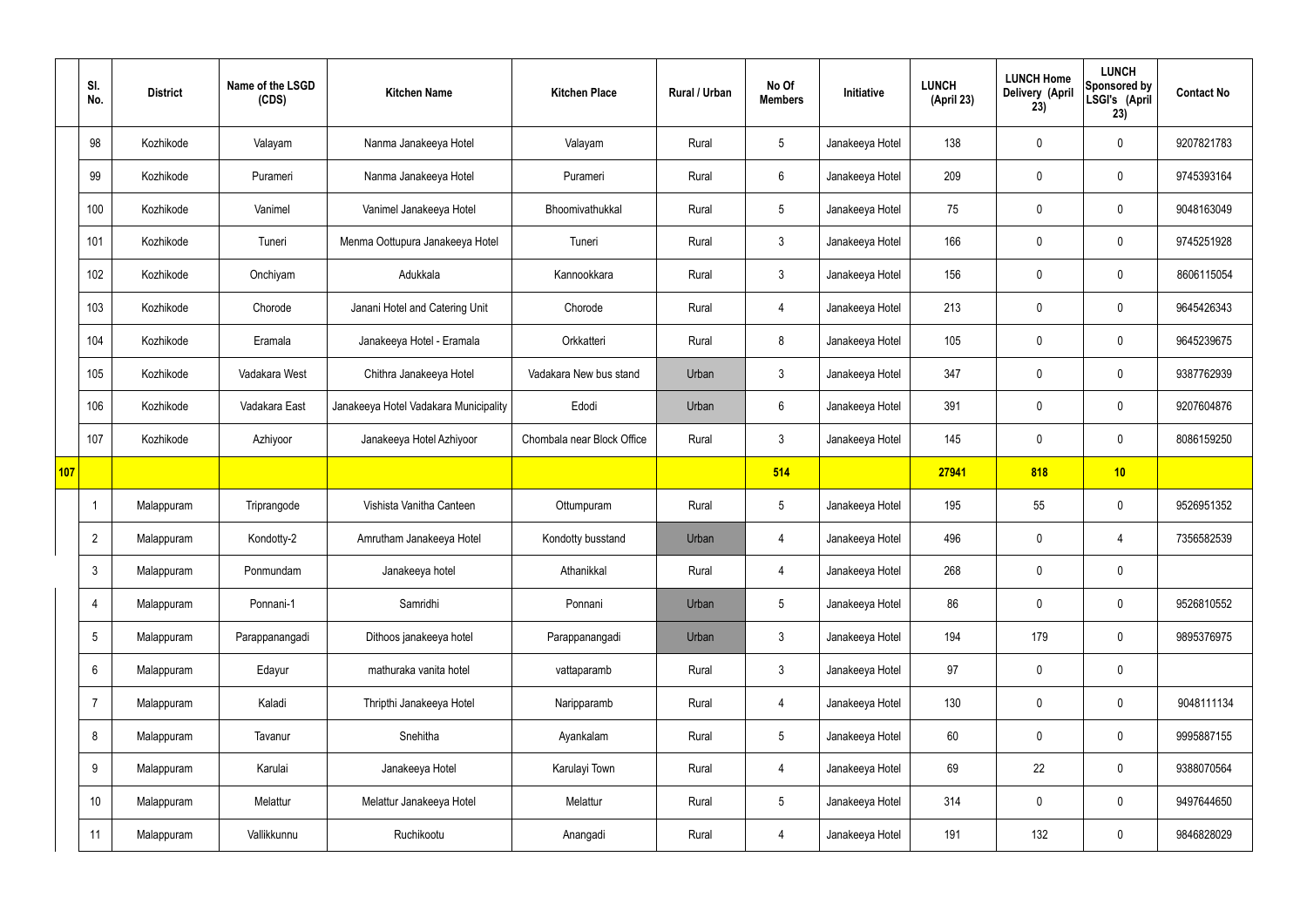| SI.<br>No.      | <b>District</b> | Name of the LSGD<br>(CDS) | <b>Kitchen Name</b>         | <b>Kitchen Place</b>                     | Rural / Urban | No Of<br><b>Members</b> | Initiative      | <b>LUNCH</b><br>(April 23) | <b>LUNCH Home</b><br>Delivery (April<br>23) | <b>LUNCH</b><br>Sponsored by<br>LSGI's (April<br>23) | <b>Contact No</b> |
|-----------------|-----------------|---------------------------|-----------------------------|------------------------------------------|---------------|-------------------------|-----------------|----------------------------|---------------------------------------------|------------------------------------------------------|-------------------|
| 12              | Malappuram      | Parappanangadi            | Sobhika Janakeeya hotel     | Parappanangadi                           | Urban         | $5\phantom{.0}$         | Janakeeya Hotel | 489                        | 175                                         | $\mathbf 0$                                          | 9048220552        |
| 13              | Malappuram      | Vazhakkad                 | Ruchi hotel vazhakkad       | Gup school vazhakkad                     | Rural         | $5\phantom{.0}$         | Janakeeya Hotel | 276                        | 221                                         | $\mathbf 0$                                          | 9656316072        |
| 14              | Malappuram      | Amarambalam               | Janakeeya Hotel             | Opposite Federal Bank<br>Pookkottumpadam | Rural         | $\overline{4}$          | Janakeeya Hotel | 85                         | $\overline{2}$                              | $\mathbf 0$                                          | 8157060589        |
| 15              | Malappuram      | Marakkara                 | Famous Hotel                | marakkara                                | Rural         | $\mathbf{3}$            | Janakeeya Hotel | 105                        | 0                                           | $\mathbf 0$                                          | 6238909658        |
| 16              | Malappuram      | Ozhur                     | Archana Vanitha Canteen     | Pulparambu                               | Rural         | $2^{\circ}$             | Janakeeya Hotel | 130                        | 0                                           | $\mathbf 0$                                          | 9645906084        |
| 17              | Malappuram      | Keezhuparambu             | Sisiram hotel keezhuparambu | New bazar kuniyil                        | Rural         | $5\phantom{.0}$         | Janakeeya Hotel | 81                         | 21                                          | $\mathbf 0$                                          | 8086830582        |
| 18              | Malappuram      | Irimbiliyam               | nandanam vanita hotel       | kotappuram                               | Rural         | $5\phantom{.0}$         | janakeeya Hotel | 203                        | 0                                           | $\mathbf 0$                                          | 7306302029        |
| 19              | Malappuram      | Porur                     | Kudumbasree vanitha canteen | Cherukod                                 | Rural         | $\overline{4}$          | Janakeeya Hotel | $\mathbf 0$                | 0                                           | $\mathbf 0$                                          | 9745425647        |
| 20              | Malappuram      | Tirunavaya                | Vibhava Cafesree            | Karathoor                                | Rural         | $\overline{4}$          | Janakeeya Hotel | 110                        | 40                                          | $\mathbf 0$                                          | 9645414837        |
| 21              | Malappuram      | Moothedam                 | Moothedam janakeeya hotel   | Karappuram                               | Rural         | $\mathfrak{Z}$          | Janakeeya Hotel | 179                        | 0                                           | $\mathbf 0$                                          | 9447630154        |
| 22              | Malappuram      | Vazhayur                  | Three Star Janakeeya Hotel  | Karad                                    | Rural         | $\overline{4}$          | Janakeeya Hotel | 278                        | 80                                          | $\overline{2}$                                       | 9744305921        |
| 23              | Malappuram      | urngattiri                | Oottupura                   | Therattummal                             | Rural         | $5\phantom{.0}$         | Janakeeya Hotel | 134                        | 92                                          | $\boldsymbol{0}$                                     | 9562851125        |
| 24              | Malappuram      | Maranchery                | Janakeeya Hotel maranchey   | Panambad                                 | Rural         | $5\phantom{.0}$         | Janakeeya Hotel | 42                         | 93                                          | 0                                                    | 9048081621        |
| 25              | Malappuram      | Athavanad                 | Janakeeya Bhakshanasala     | Vettichira                               | Rural         | $5\phantom{.0}$         | Janakeeya Hotel | $\mathbf 0$                | $\mathbf 0$                                 | $\mathbf 0$                                          | 9495291580        |
| 26              | Malappuram      | Pothukal                  | Vanitha Canteen             | Nettikulam                               | Rural         | $6\,$                   | Janakeeya Hotel | 160                        | $\mathbf 0$                                 | $\mathbf 0$                                          | 9048501397        |
| 27              | Malappuram      | Mampad                    | Bismi Cafe                  | Mampad                                   | Rural         | $\mathbf{3}$            | Janakeeya Hotel | $\mathbf 0$                | $\mathbf 0$                                 | $\mathbf 0$                                          | 9961170251        |
| 28              | Malappuram      | Marakkara                 | Ruchikoottu                 | <b>AC Nirappu</b>                        | Rural         | $5\phantom{.0}$         | Janakeeya Hotel | 50                         | $\mathbf 0$                                 | $\mathbf 0$                                          | 9745625415        |
| 29              | Malappuram      | Alipparambu               | Oottupura                   | Alipparambu                              | Rural         | $5\phantom{.0}$         | Janakeeya Hotel | 71                         | $\mathbf 0$                                 | $\mathbf 0$                                          | 9847690941        |
| 30 <sub>2</sub> | Malappuram      | Valanchery                | Janakkeeya Hotel            | Valanchery                               | Urban         | $5\phantom{.0}$         | Janakeeya Hotel | 214                        | $\mathbf 0$                                 | $\mathbf 0$                                          | 8593812408        |
| 31              | Malappuram      | Chaliyar                  | Chaliyar Janakeeya Hotel    | Akambaadam                               | Rural         | $\mathbf{3}$            | Janakeeya Hotel | 193                        | 43                                          | $\mathbf 0$                                          | 9605274841        |
| 32              | Malappuram      | Kalikavu                  | Friends Janakeeya Hotel     | Kalikavu                                 | Rural         | $\overline{4}$          | Janakeeya Hotel | 106                        | 13                                          | $\mathbf 0$                                          | 9745751684        |
| 33              | Malappuram      | Angadipuram               | Janakeeya Hotel             | Angadipuram                              | Rural         | 4                       | Janakeeya Hotel | 0                          | $\pmb{0}$                                   | $\boldsymbol{0}$                                     | 7902314724        |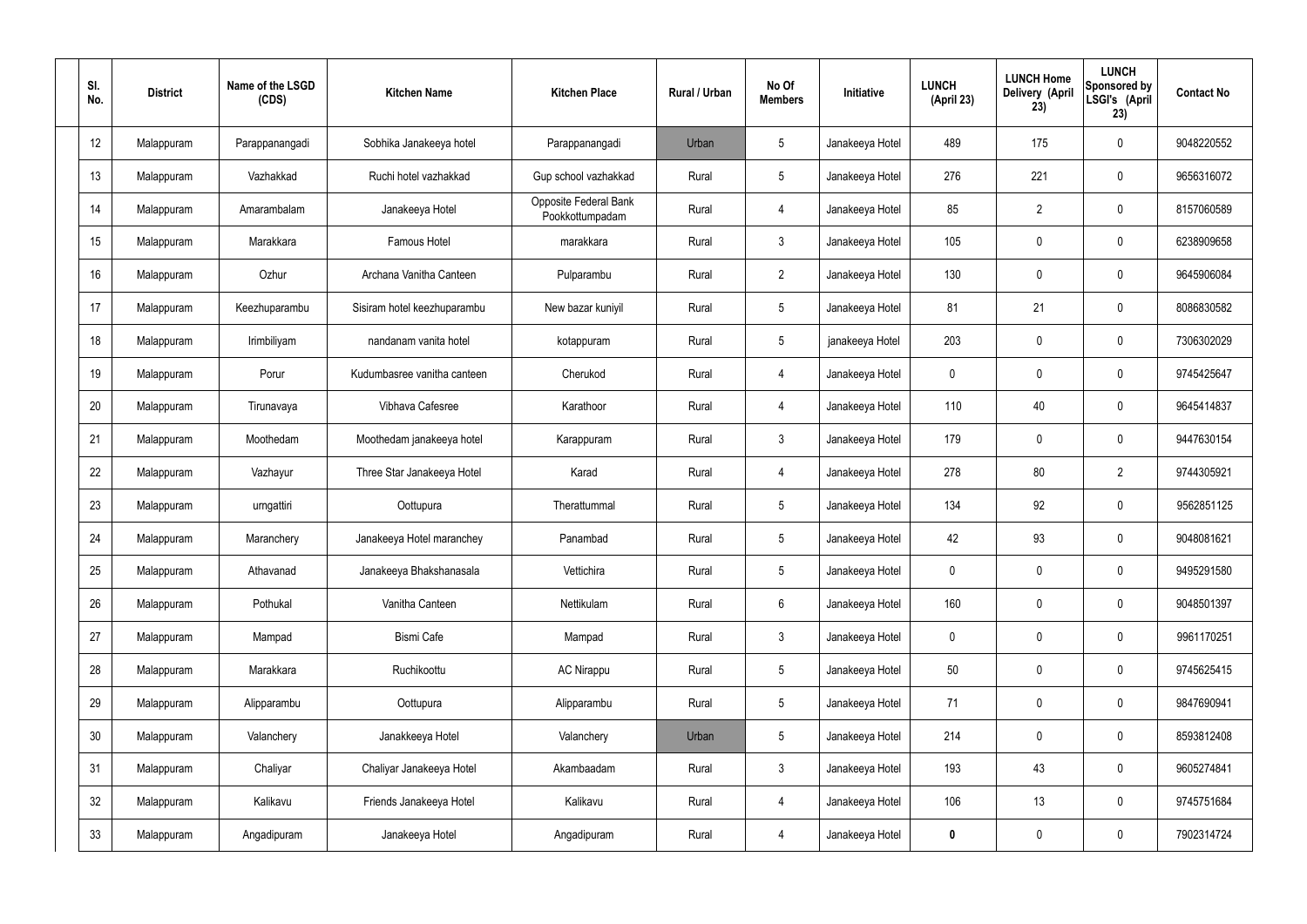| SI.<br>No. | <b>District</b> | Name of the LSGD<br>(CDS) | <b>Kitchen Name</b>                               | <b>Kitchen Place</b>   | Rural / Urban | No Of<br><b>Members</b> | Initiative      | <b>LUNCH</b><br>(April 23) | <b>LUNCH Home</b><br>Delivery (April<br>23) | <b>LUNCH</b><br>Sponsored by<br>LSGI's (April<br>23) | <b>Contact No</b> |
|------------|-----------------|---------------------------|---------------------------------------------------|------------------------|---------------|-------------------------|-----------------|----------------------------|---------------------------------------------|------------------------------------------------------|-------------------|
| 34         | Malappuram      | Puzhakkattri              | Jasmin                                            | Puzhakkattiri          | Rural         | $5\phantom{.0}$         | Janakeeya Hotel | 79                         | 121                                         | $\mathbf 0$                                          | 9495497872        |
| 35         | Malappuram      | Nannamukku                | Tanima                                            | Nannamukku             | Rural         | $5\phantom{.0}$         | Janakeeya Hotel | 140                        | 51                                          | $\mathbf 0$                                          | 8943417885        |
| 36         | Malappuram      | Moorkkanad                | Oruma Janakeeya Hotel                             | Moorkkanad             | Rural         | $5\phantom{.0}$         | Janakeeya Hotel | 142                        | 54                                          | $\mathbf 0$                                          | 9605728248        |
| 37         | Malappuram      | Edavanna                  | Souhrtham Janakeeya Hotel                         | Edavanna               | Rural         | $5\phantom{.0}$         | Janakeeya Hotel | 271                        | 57                                          | $\mathbf 0$                                          | 9746986110        |
| 38         | Malappuram      | Tirur                     | Ruchi Janakeeya Hotel                             | Tirur                  | Urban         | $\overline{4}$          | Janakeeya Hotel | 466                        | 49                                          | $\mathbf 0$                                          | 9895409528        |
| 39         | Malappuram      | Tirur                     | Amrutham Janakeeya Hotel                          | Tirur                  | Urban         | $\overline{4}$          | Janakeeya Hotel | 298                        | 0                                           | $\mathbf 0$                                          | 9745074259        |
| 40         | Malappuram      | Edappal                   | Daya Cafesree                                     | Edappal                | Rural         | $5\phantom{.0}$         | Janakeeya Hotel | 141                        | 0                                           | $\mathbf 0$                                          | 9895439056        |
| 41         | Malappuram      | Koottilangadi             | Janakeeya Hotel                                   | Koottilangadi          | Rural         | $\overline{4}$          | Janakeeya Hotel | 75                         | 26                                          | $\pmb{0}$                                            | 9539471939        |
| 42         | Malappuram      | Vattamkulam               | Vibhava Janakeeya Hotel                           | Edappal                | Rural         | $\overline{4}$          | Janakeeya Hotel | 222                        | 0                                           | $\mathbf 0$                                          | 9744844512        |
| 43         | Malappuram      | Nilambur                  | Annapporna Janakeeya Hotel                        | Nilambur               | Urban         | 8                       | Janakeeya Hotel | 369                        | 121                                         | $\mathbf 0$                                          | 8547795364        |
| 44         | Malappuram      | Puzhakkattri              | PT Group                                          | Ramapuram              | Rural         | $\overline{4}$          | Janakeeya Hotel | $\mathbf 0$                | 0                                           | $\boldsymbol{0}$                                     | 9745108676        |
| 45         | Malappuram      | Vazhikkadavu              | Vanitha Janakeeya Hotel                           | Manimooli              | Rural         | 4                       | Janakeeya Hotel | 146                        | 5                                           | $\boldsymbol{0}$                                     | 8943046755        |
| 46         | Malappuram      | Chungathara               | Chungathara Annapoorna Vanitha<br>Janakeeya Hotel | Chalikkulam            | Rural         | $\mathfrak{Z}$          | Janakeeya Hotel | 34                         | 0                                           | 0                                                    | 9745674102        |
| 47         | Malappuram      | Vallikunnu                | Punathil Janakeeya Hotel                          | Vallikunnu             | Rural         | $\overline{4}$          | Janakeeya Hotel | 135                        | 227                                         | $\mathbf 0$                                          | 9946051042        |
| 48         | Malappuram      | Tirurangadi               | Nirmalyam Janakeeya Hotel                         | Chanthappadi           | Urban         | $5\phantom{.0}$         | Janakeeya Hotel | 163                        | 203                                         | $\mathbf 0$                                          | 9895168511        |
| 49         | Malappuram      | Purathur                  | Purathur Janakeeya Hotel                          | Kavilakkad             | Rural         | 3 <sup>1</sup>          | Janakeeya Hotel | 87                         | 93                                          | $\mathbf 0$                                          | 9645170119        |
| 50         | Malappuram      | Kuruva                    | Swad                                              | Ambalaparamb           | Rural         | $\overline{4}$          | Janakeeya Hotel | 81                         | 67                                          | $\mathbf 0$                                          | 9495993543        |
| 51         | Malappuram      | Perumanna Klari           | Perumanna Klari Janakeeya Hotel                   | Near Panjayathu office | Rural         | $\mathbf{3}$            | Janakeeya Hotel | 117                        | 0                                           | $\mathbf 0$                                          | 7306197556        |
| 52         | Malappuram      | Kuttippuram               | Janakeeya Hotel Kuttippurram                      | Kuttipuram             | Rural         | $5\phantom{.0}$         | Janakeeya Hotel | 289                        | 0                                           | $\mathbf 0$                                          | 8921459017        |
| 53         | Malappuram      | Niramaruthur              | Annapporna Janakeeya Hotel                        | Mangad                 | Rural         | $\mathbf{3}$            | Janakeeya Hotel | 100                        | 0                                           | $\mathbf 0$                                          | 9746334349        |
| 54         | Malappuram      | Veliyancode               | Cafe Kudumbashree                                 | Eramangalam            | Rural         | $\mathfrak{Z}$          | Janakeeya Hotel | $\pmb{0}$                  | $\pmb{0}$                                   | $\pmb{0}$                                            | 9567575145        |
| 55         | Malappuram      | Pulilkal                  | Ruchi Koottu Janakeeya Hotel                      | Pulikkal               | Rural         | 4                       | Janakeeya Hotel | 128                        | 40                                          | $\pmb{0}$                                            | 9947039208        |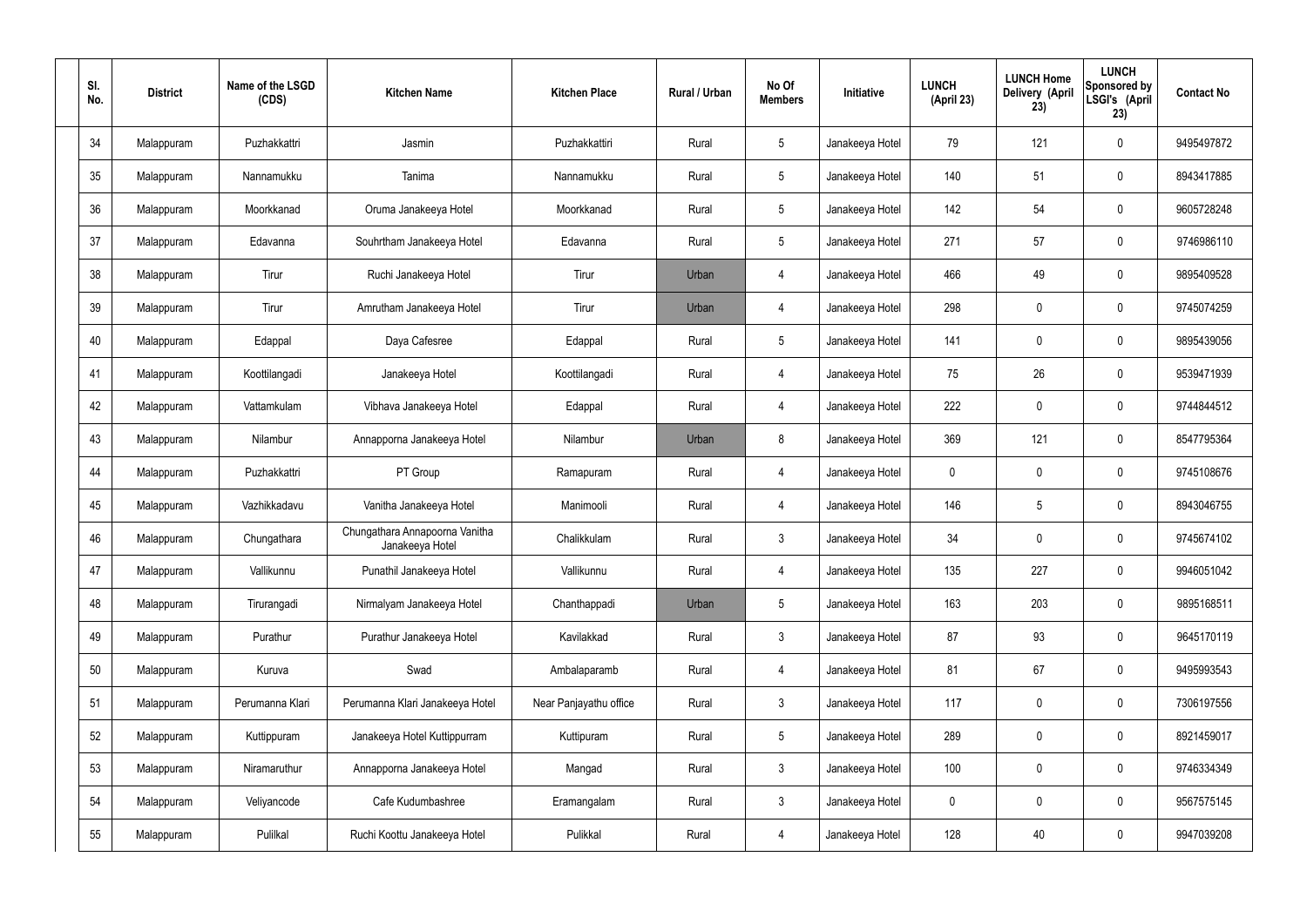| SI.<br>No. | <b>District</b> | Name of the LSGD<br>(CDS) | <b>Kitchen Name</b>          | <b>Kitchen Place</b> | Rural / Urban | No Of<br><b>Members</b> | Initiative      | <b>LUNCH</b><br>(April 23) | <b>LUNCH Home</b><br>Delivery (April<br>23) | <b>LUNCH</b><br>Sponsored by<br>LSGI's (April<br>23) | <b>Contact No</b> |
|------------|-----------------|---------------------------|------------------------------|----------------------|---------------|-------------------------|-----------------|----------------------------|---------------------------------------------|------------------------------------------------------|-------------------|
| 56         | Malappuram      | Karuvarakund              | Janakeeya Hotel              | Karuvarakund         | Rural         | 4                       | Janakeeya Hotel | 137                        | 8                                           | $\mathbf 0$                                          | 9562233316        |
| 57         | Malappuram      | Thuvvur                   | Janakeeya Hotel              | Thuvvur              | Rural         | $5\phantom{.0}$         | Janakeeya Hotel | $\mathbf 0$                | $\mathbf 0$                                 | $\mathbf 0$                                          | 8075365565        |
| 58         | Malappuram      | Kottakkal                 | Kottakkal Kitchen            | Kottakkal            | Urban         | $\mathbf{3}$            | Janakeeya Hotel | 240                        | $\mathbf 0$                                 | $\mathbf 0$                                          | 9946216609        |
| 59         | Malappuram      | Kuzhimanna                | Mythri Janakkeeya Hotel      | Cheruparamb          | Rural         | $\overline{4}$          | Janakeeya Hotel | 54                         | 90                                          | $\mathbf 0$                                          | 9961738543        |
| 60         | Malappuram      | Talakkad                  | Talakkad Janakeeya Hotel     | <b>BP</b> Angadi     | Rural         | $\overline{4}$          | Janakeeya Hotel | 270                        | 20                                          | $\mathbf 0$                                          | 9447824517        |
| 61         | Malappuram      | Areecode                  | Haritha sree Janakeeya Hotel | Pookottuchola        | Rural         | $\overline{4}$          | Janakeeya Hotel | 128                        | 44                                          | $\mathbf 0$                                          | 7025072558        |
| 62         | Malappuram      | Cherukkavu                | Kitchen Hut Janakeeya Hotel  | Chevayoor            | Rural         | $\overline{4}$          | Janakeeya Hoel  | 164                        | 60                                          | $\overline{2}$                                       | 9895195887        |
| 63         | Malappuram      | Thiruvali                 | Janakeeya hotel              | Thiruvali            | Rural         | $5\overline{)}$         | Janakeeya Hotel | 173                        | $\mathbf 0$                                 | $\mathbf 0$                                          | 9746385945        |
| 64         | Malappuram      | Alamcode                  | Janakeeya hotel              | Alamcode             | Rural         | $5\phantom{.0}$         | Janakeeya Hotel | 102                        | 71                                          | $\mathbf 0$                                          | 8129368109        |
| 65         | Malappuram      | Manjeri 1                 | Cafe Janakeeya hotel         | Manjeri              | Urban         | 6                       | Janakeeya Hotel | 206                        | 27                                          | $\overline{2}$                                       | 7336671011        |
| 66         | Malappuram      | kalpakanchery             | Janakeeya HOTEL              | Kalpakanchery        | Rural         | $\overline{4}$          | Janakeeya Hotel | 130                        | 0                                           | $\mathbf 0$                                          | 9048929947        |
| 67         | Malappuram      | Kodur                     | Janakeeya hotel              | vadakkemanna         | Rural         | $\mathbf{3}$            | Janakeeya hotel | $\mathbf 0$                | 0                                           | $\mathbf 0$                                          | 9605430938        |
| 68         | Malappuram      | Anakayam                  | janakeeya hotel              | Anakayam             | Rural         | $5\phantom{.0}$         | Janakeeya hotel | 236                        | $\mathbf 0$                                 | $\boldsymbol{0}$                                     | 7025840671        |
| 69         | Malappuram      | Malappuram                | Janakeeya Hotel              | Malappuram           | Urban         | $\mathbf{3}$            | Janakeeya Hotel | 225                        | $\mathsf{0}$                                | $\mathbf 0$                                          | 8281125864        |
| 70         | Malappuram      | Tanur                     | Azhimukham Janakeeya hotel   | tanur                | Urba          | $3\phantom{a}$          | Janakeeya Hotel | 271                        | $\mathsf{0}$                                | $\mathbf 0$                                          | 7594914843        |
| 71         | Malappuram      | Elamkulam                 | Janapriya                    | Kunnakav             | Rural         | $\overline{\mathbf{4}}$ | Janakeeya Hotel | 194                        | 0                                           | $\mathbf 0$                                          | 9496725446        |
| 72         | Malappuram      | Wandoor                   | Janakeeya Hotel              | wandoor              | Rural         | 4                       | Janakeeya Hotel | 207                        | 0                                           | $\mathbf 0$                                          | 8086064498        |
| 73         | Malappuram      | Perinthalmanna            | samrthi janakeeya hotei      | Perinthalmanna       | Urban         | $5\phantom{.0}$         | Janakeeya hotel | 111                        | 0                                           | $\mathbf 0$                                          | 7994259773        |
| 74         | Malappuram      | Munniyur                  | Oottupura                    | Munniyur             | Rural         | $5\phantom{.0}$         | Janakeeya Hotel | 225                        | 115                                         | $\pmb{0}$                                            | 7025766318        |
| 75         | Malappuram      | AR Nagar                  | Aiswarya                     | AR Nagar             | Rural         | $3\phantom{a}$          | Janakeeya Hotel | 267                        | 0                                           | $\mathbf 0$                                          | 9745518722        |
| 76         | Malappuram      | Thenjippalam              | Nanma                        | Thenjippalam         | Rural         | $\overline{\mathbf{4}}$ | Janakeeya Hotel | 306                        | 88                                          | $\mathbf 0$                                          | 9645220615        |
| 77         | Malappuram      | Peruvallur                | Anugraha                     | Super bazar          | Rural         | $5\phantom{.0}$         | Jankeeya Hotel  | 50                         | 95                                          | $\overline{2}$                                       | 9747037665        |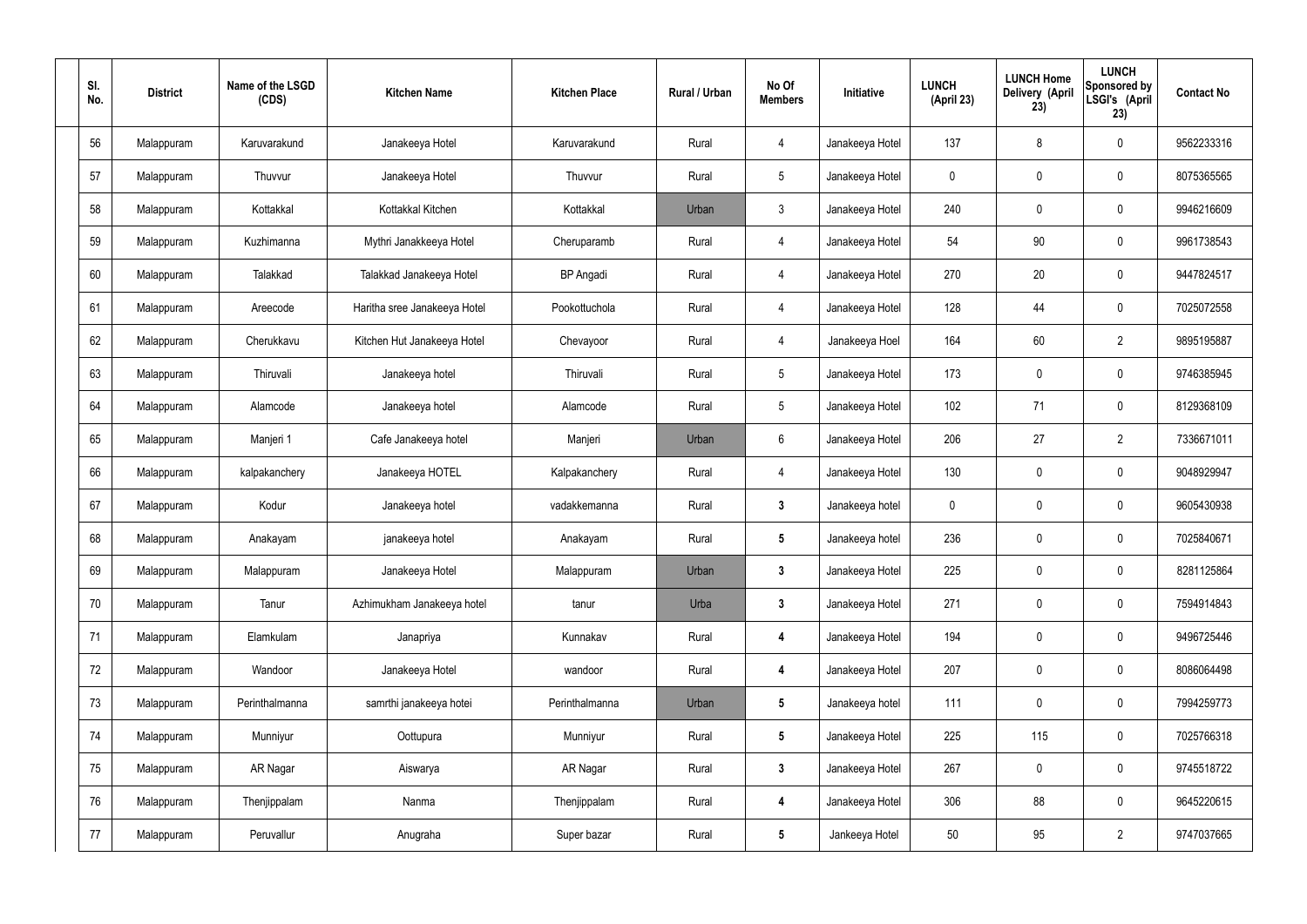| SI.<br>No. | <b>District</b> | Name of the LSGD<br>(CDS) | <b>Kitchen Name</b>        | <b>Kitchen Place</b> | Rural / Urban | No Of<br><b>Members</b> | Initiative      | <b>LUNCH</b><br>(April 23) | <b>LUNCH Home</b><br>Delivery (April<br>23) | <b>LUNCH</b><br>Sponsored by<br>LSGI's (April<br>23) | <b>Contact No</b> |
|------------|-----------------|---------------------------|----------------------------|----------------------|---------------|-------------------------|-----------------|----------------------------|---------------------------------------------|------------------------------------------------------|-------------------|
| 78         | Malappuram      | Muthuvallur               | Nanma janakeeya hotel      | Muthuparambu         | Rural         | $\boldsymbol{3}$        | Janakeeya hotel | 359                        | $\pmb{0}$                                   | $\pmb{0}$                                            | 9744406501        |
| 79         | Malappuram      | mankada                   | janakeeya hatel            | Aryiranazhipadi      | Rural         | $\mathbf{3}$            | janakeeya hotel | 0                          | $\pmb{0}$                                   | $\pmb{0}$                                            | 9539855520        |
| 80         | Malappuram      | Vengara                   | Ponnoos hotel              | Vengara              | Rural         | $\overline{3}$          | Janakeeya hotel | 320                        | $\mathbf 0$                                 | $\pmb{0}$                                            | 9947424618        |
| 81         | Malappuram      | Pulpatta                  | Santhwanam Janakeeya hotel | Padikkal parambil    | Rural         | $5\phantom{.0}$         | Janakeeya hotel | 102                        | 235                                         | $\pmb{0}$                                            | 9526367569        |
| 82         | Malappuram      | Keezhattur                | Keezhattur Janakeeya hotel | Keezhattur           | Rural         | $\overline{4}$          | Janakeeya hotel | 8                          | 0                                           | $\pmb{0}$                                            | 9539209640        |
| 83         | Malappuram      | Cheriyamundam             | Nanma janakeeya hotel      | Manchingapara        | Rural         | $\overline{4}$          | Janakeeya hotel | 100                        | $\pmb{0}$                                   | $\pmb{0}$                                            | 9496048689        |
| 84         | Malappuram      | Chelambre                 | Soorya Janakeeya hotel     | Pulluparamb          | Rural         | $\overline{\mathbf{3}}$ | Janakeeya hotel | 98                         | 89                                          | $\pmb{0}$                                            | 7994179285        |
| 85         | Malappuram      | Ponmala                   | Janakeeya hotel            | Chappangadi          | Rural         | $\overline{4}$          | Janakeeya hotel | 198                        | $\mathbf 0$                                 | $\mathbf 0$                                          | 9605811748        |
| 86         | Malappuram      | Thennala                  | <b>Bismi Hotel</b>         | Pookkiparamb         | Rural         | 4!                      | Jankeeya Hotel  | 145                        | $\mathbf 0$                                 | $\pmb{0}$                                            | 9995757092        |
| 87         | Malappuram      | Tanalur                   | Janakeeya Hotel            | Tanalur              | Rural         | $\mathbf{3}$            | Jankeeya Hotel  | 0                          | $\pmb{0}$                                   | $\pmb{0}$                                            |                   |
| 88         | Malappuram      | Parappur                  | Four star                  | Azad nagar           | Rural         | $5\phantom{.0}$         | Janakeeya Hotel | 205                        | $\mathbf 0$                                 | $\pmb{0}$                                            | 9961091317        |
| 89         | Malappuram      | Oorakam                   | Ammoos                     | Panchayath padi      | Rural         | $\mathbf{3}$            | Janakeeya Hotel | 457                        | $\pmb{0}$                                   | $\pmb{0}$                                            | 9526449294        |
| 90         | Malappuram      | Nannambra                 | Veeturuchi                 | Kundoor Athani       | Rural         | 4                       | Janakeeya Hotel | 26                         | 164                                         | 5                                                    | 9400618659        |
| 91         | Malappuram      | Pandikkad                 | Janakeeya Hotel            | Pandikkad            | Rural         | $\overline{\mathbf{4}}$ | Janakeeya Hotel | 140                        | $\mathbf 0$                                 | $\mathbf 0$                                          | 9995504081        |
| 92         | Malappuram      | Chokkad                   | Natturuchi                 | Chokkad              | Rural         | $5\phantom{.0}$         | Janakeeya Hotel | $\mathbf 0$                | $\mathbf 0$                                 | $\mathbf 0$                                          |                   |
| 93         | Malappuram      | Cheekode                  | Cheekode Janakeeya Hotel   | Cheekode             | Rural         | $\overline{\mathbf{4}}$ | Janakeeya Hotel | 9                          | 29                                          | $\pmb{0}$                                            |                   |
| 94         | Malappuram      | Makkarapparamb            | Subiksha                   | Makkarapparamb       | Rural         | $3\phantom{a}$          | Janakeeya Hotel | 63                         | 18                                          | $\pmb{0}$                                            | 8089003770        |
| 95         | Malappuram      | Ponnani-1                 | Devi Janakeeya Hotel       | Ponnani              | Urban         | $5\phantom{.0}$         | Janakeeya Hotel | 351                        | $\overline{0}$                              | $\mathbf 0$                                          | 9961919097        |
| 96         | malappuram      | Mangalam                  | Soubagya                   | mangalam             | Rural         | $5\phantom{.0}$         | janakeeya hotel | 148                        | 62                                          | $\pmb{0}$                                            | 7510235855        |
| 97         | Malappuram      | Trikkalangode             | janakeeya hotel            | karakkunnu           | Rural         | $6\phantom{.}6$         | Janakeeya Hotel | 292                        | $\mathbf 0$                                 | $\mathbf 0$                                          | 7994885461        |
| 98         | Malppuram       | Morayur                   | Janakeeya hotel            | Valanchery           | Rural         | $\mathbf{3}$            | Janakeeya hotel | 120                        | $\mathbf 0$                                 | $\mathbf 0$                                          |                   |
| 99         | Malappuram      | Perumbadapp               | Janakeeya hotel            | Perumbadapp          | Rural         | $\overline{\mathbf{4}}$ | Janakeeya hotel | 125                        | 75                                          | $\pmb{0}$                                            |                   |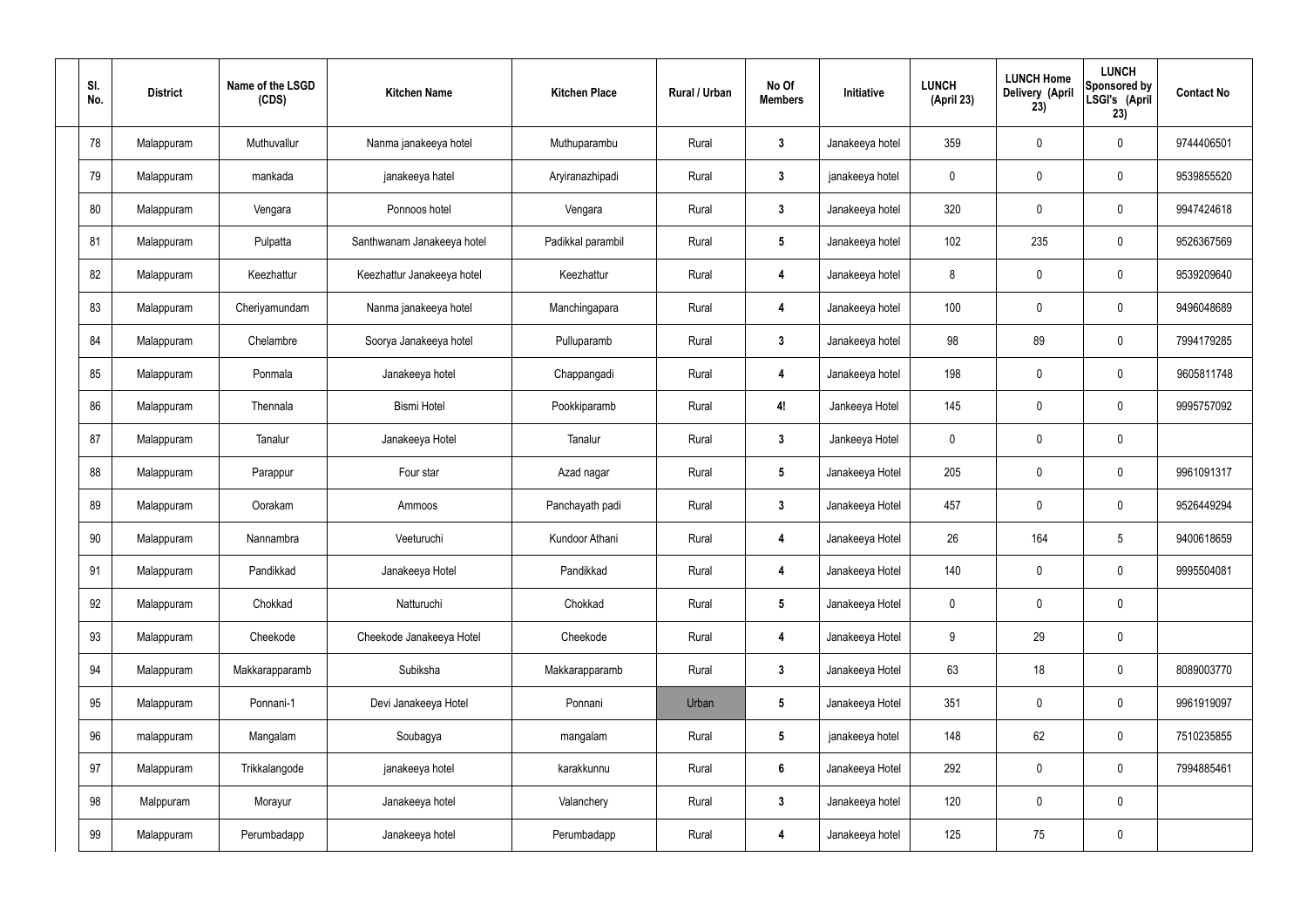| SI.<br>No. | <b>District</b> | Name of the LSGD<br>(CDS) | <b>Kitchen Name</b>        | <b>Kitchen Place</b> | Rural / Urban | No Of<br><b>Members</b> | Initiative      | <b>LUNCH</b><br>(April 23) | <b>LUNCH Home</b><br><b>Delivery (April</b><br>23) | <b>LUNCH</b><br>Sponsored by<br>LSGI's (April<br>23) | <b>Contact No</b> |
|------------|-----------------|---------------------------|----------------------------|----------------------|---------------|-------------------------|-----------------|----------------------------|----------------------------------------------------|------------------------------------------------------|-------------------|
| 100        | Malappuram      | Vettom                    | Samruthi Janakeeya Hotel   | Puthanpeedika        | Rural         | $\sqrt{5}$              | Janakeeya hotel | 214                        | 199                                                | 0                                                    | 9562419017        |
| 101        | Malappuram      | Kondotty                  | Janakeeya hotel            | vazhakad             | <b>RURAL</b>  | 4                       | janakeeya hotel | 278                        | 246                                                | 0                                                    |                   |
| 102        | Malappuram      | Pulamanthol               | Janakeeya hotel            | pulamanthole         | <b>RURAL</b>  | 4                       | Janakeeya hotel | 245                        | $\boldsymbol{0}$                                   | 0                                                    |                   |
| 103        | Malappuram      | Valavannur                | Jankeeya hotel             | Valavannur           | <b>RURAL</b>  | $\sqrt{5}$              | Janakeeya hotel | 252                        | $\mathbf 0$                                        | 0                                                    |                   |
| 104        | Malappuram      | kottakkal                 | Subhiksha Janakeeya hotel  | kotakkal             | <b>URBAN</b>  | 4                       | Janakeeya hotel | 308                        | $\mathbf 0$                                        | 0                                                    | 9495913491        |
| 105        | Malappuram      | Vettom                    | Thripthi Janakeeya Hotel   | Vakkad               | <b>RURAL</b>  | $\overline{4}$          | Janakeeya hotel | 302                        | 78                                                 | 0                                                    | 8943612862        |
| 106        | Malappuram      | Nilambur                  | Ajva Janakeeya hotel       | Minarvapadi          | <b>URBAN</b>  | 5                       | Janakeeya hotel | $\mathbf 0$                | $\boldsymbol{0}$                                   | 0                                                    | 8086868912        |
| 107        | Malappuram      | Nilambur                  | Unity Janakeeya hotel      | nilambur             | <b>URBAN</b>  | $\overline{4}$          | Janakeeya hotel | 485                        | $\mathbf 0$                                        | 0                                                    | 7034758053        |
| 108        | Malappuram      | Vallikkunn                | Rasakkut                   | Vallikunnu           | Rural         | 4                       | janakeeyahotel  | 172                        | 127                                                | 0                                                    | 7034945074        |
| 109        | Malappuram      | kuruva                    | Ruchi                      | Kurava               | Rural         | $\sqrt{5}$              | Janakeeyahotel  | 137                        | 45                                                 | 0                                                    | 9745414800        |
| 110        | Malappuram      | Kannamangalam             | Ruchikoott                 | Cheroor              | Rural         | $\mathbf{3}$            | Janakeeya Hotel | 221                        | $\boldsymbol{0}$                                   | 0                                                    | 9747812113        |
| 111        | Malappuram      | Othukkungal               | janakeeya hotel            | Othukkungal          | Rural         | $\sqrt{5}$              | Janakeeya Hotel | 276                        | 0                                                  | 0                                                    | 9656716066        |
| 112        | Malappuram      | Pookkottur                | janakeeya hotel            | valluvambram         | Rural         | 4                       | Janakeeya Hotel | 0                          | $\mathbf 0$                                        | 0                                                    | 9447334084        |
| 113        | Malappuram      | Edakkara                  | Edakkara janakeeya hotel   | Edakkara             | Rural         | $\overline{4}$          | janakeeya hotel | 225                        | $\pmb{0}$                                          | 0                                                    | 9495232698        |
| 114        | Malappuram      | porur                     | Thanima Janakeeya Hotel    | Porur                | Rural         | $\mathbf{3}$            | janakeeya hotel | 55                         | $\pmb{0}$                                          | $\mathbf 0$                                          | 9539928567        |
| 115        | Malappuram      | Pulikkal                  | al madeena Janakeeya Hotel | pulikkal             | Rural         | $\overline{\mathbf{4}}$ | Janakeeya Hotel | 74                         | 47                                                 | 0                                                    |                   |
| 116        | malappuram      | Tanur                     | amma janakeeyahottel       | Tanur                | Urban         | $5\phantom{.0}$         | janakeeyahottel | 323                        | $\mathbf 0$                                        | 0                                                    |                   |
| 117        | malappuram      | Pallikkal                 | padheyam janakeeyahottel   | Pallikkal            | Rural         | $5\phantom{.0}$         | janakeeyahotel  | 58                         | 128                                                | 0                                                    |                   |
| 118        | Malappuram      | Chelembra                 | janakeeyahotel2            | Chelembra            | Rural         | $\boldsymbol{4}$        | janakeeyahotel  | 89                         | 145                                                | 0                                                    |                   |
| 119        | Malappuram      | Purathur                  | Safa Janakeeya Hotel       | Paravanna            | Rural         | $\boldsymbol{4}$        | Janakeeya Hotel | $\mathbf 0$                | $\pmb{0}$                                          | 0                                                    | 9544792994        |
| 120        | malappuram      | vazhayur                  | puthuma janakeeyahotel     | Vazhayur             | Rural         | $\boldsymbol{4}$        | janakeeyahotel  | 172                        | 42                                                 | 0                                                    |                   |
| 121        | malappuram      | Mangalam                  | Swathistam                 | Vadikkal             | Rural         | 4                       | janakeeyahotel  | $\overline{0}$             | $\pmb{0}$                                          | 0                                                    | 9061799096        |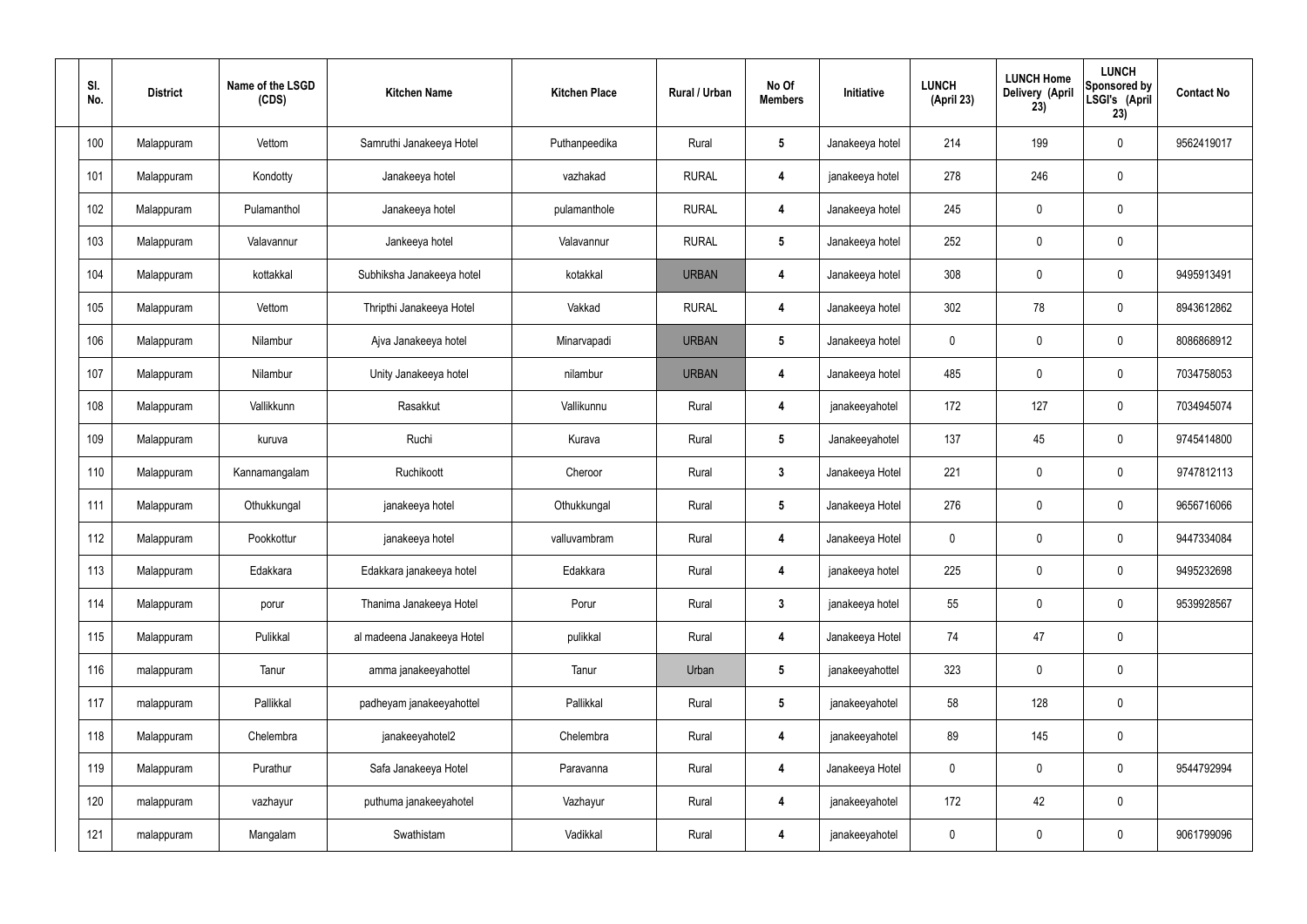|     | SI.<br>No.     | <b>District</b> | Name of the LSGD<br>(CDS) | <b>Kitchen Name</b>          | <b>Kitchen Place</b>                      | Rural / Urban | No Of<br><b>Members</b> | Initiative      | <b>LUNCH</b><br>(April 23) | <b>LUNCH Home</b><br>Delivery (April<br>23) | <b>LUNCH</b><br>Sponsored by<br>LSGI's (April<br>23) | <b>Contact No</b> |
|-----|----------------|-----------------|---------------------------|------------------------------|-------------------------------------------|---------------|-------------------------|-----------------|----------------------------|---------------------------------------------|------------------------------------------------------|-------------------|
|     | 122            | malappuram      | kuttippuram               | nilayoram janakeeya hotel    | Kuttipuram                                | Rural         | 4                       | janakeeyahotel  | 218                        | 0                                           | $\mathbf 0$                                          |                   |
|     | 123            | malapluram      | thazhekode                | Thazhekode Janakeeya Hotel   | Thazhekode                                | Rural         | 4                       | Janakeeya Hotel | 260                        | 0                                           | $\mathbf 0$                                          |                   |
|     | 124            | malappuram      | munniyur                  | my kitchen                   | Alinchuvad                                | Rural         | $5\overline{)}$         | janakeeya hotel | 23                         | 58                                          | $\mathbf 0$                                          | 8589809765        |
|     | 125            | Malappuram      | Mangalam                  | Ruchikkoottu                 | Mangalam                                  | Rural         | 4                       | Janakeeya hotel | 140                        | 60                                          | $\mathbf 0$                                          | 6235095207        |
|     | 126            | Malappuram      | Ponnani                   | Thripthi                     | Ponnani                                   | Urban         | $5\overline{)}$         | Janakeeya Hotel | 164                        | $\mathbf 0$                                 | $\mathbf 0$                                          | 7994839506        |
|     | 127            | Malappuram      | Tanur                     | Krishna                      | Tanur                                     | Urban         | $5\phantom{.0}$         | janakeeya hotel | 0                          | $\mathbf 0$                                 | $\mathbf 0$                                          |                   |
|     | 128            | Malappuram      | Thazhekode                | ashraya                      | Maatrakkal                                | <b>RURAL</b>  | $6\phantom{.}$          | janakeeya hotel | 284                        | $\mathbf 0$                                 | $\mathbf 0$                                          | 9656135078        |
| 128 |                |                 |                           |                              |                                           |               | 535                     |                 | 20426                      | 4747                                        | 17                                                   |                   |
|     |                | Palakkad        | Elapully                  | Nakshathra Vanitha canteen   | Canteen                                   | Rural         | 4                       | Janakeeya Hotel | 195                        | 0                                           | $\mathbf 0$                                          | 20426             |
|     | $\overline{2}$ | Palakkad        | Nalleppilly               | Vanitha Canteen              | Canteen                                   | Rural         | 4                       | Janakeeya Hotel | 184                        | $\mathbf 0$                                 | $\mathbf 0$                                          | 9656232569        |
|     | $\mathbf{3}$   | Palakkad        | Chittur                   | Thanal vanitha Canteen       | Thathamangalam, Mettuvalavu               | Urban         | $\mathbf{3}$            | Janakeeya Hotel | 350                        | 0                                           | $\mathbf 0$                                          | 9447105400        |
|     | 4              | Palakkad        | chittur                   | urapp janakeeya hotel        | Anicode junction                          | urban         | $5\phantom{.0}$         | Janakeeya hotel | 231                        | $\mathbf 0$                                 | $\mathbf 0$                                          | 9349930549        |
|     | 5              | Palakkad        | polpully                  | subiksha janakeeya hotel     | kallootiyal                               | Rural         | $5\phantom{.0}$         | Janakeeya hotel | 155                        | 0                                           | $\mathbf 0$                                          | 9495197498        |
|     | 6              | Palakkad        | Eruthenpathy              | Nila janakeeya hotel         | Mooniilmada muniyappan<br>kshethram near  | Rural         | $5\overline{)}$         | Janakeeya hotel | 138                        | $\mathbf 0$                                 | $\mathbf 0$                                          | 9037290925        |
|     | $\overline{7}$ | Palakkad        | Perumatty                 | Nanam Janakeeya hotel        | kannimari                                 | Rural         | $\mathbf{3}$            | Janakeeya hotel | 105                        | $\mathbf 0$                                 | $\mathbf 0$                                          | 9605529657        |
|     | 8              | Palakkad        | Vadakarapathy             | soubhagya janakeeya hotel    | vadakarapathy panchayath                  | Rural         | $5\phantom{.0}$         | Janakeeya hotel | 193                        | $\mathbf 0$                                 | $\mathbf 0$                                          | 9633578756        |
|     | 9              | Palakkad        | Kozhinjampara             | Sreesakthi Janakeeya hotel   | Kozhinjampara<br>gramapanchayth, near bus | Rural         | $5\phantom{.0}$         | Janakeeya hotel | 160                        | $\mathbf 0$                                 | $\mathbf 0$                                          | 9847121105        |
|     | 10             | Palakkad        | Vadakkenchery             | Oottupura Vanitha Canteen    | Panchayath building,<br>Vadakkenchery     | Rural         | $\overline{4}$          | Janakeeya Hotel | 207                        | 0                                           | $\bf{0}$                                             | 9656360141        |
|     | 11             | Palakkad        | PKD North                 | Cafesree                     | opp. ksrtc bus stand,<br>Manjakulam road  | Urban         | $5\phantom{.0}$         | Janakeeya Hotel | 0                          | 0                                           | $\mathbf 0$                                          | 9037332005        |
|     | 12             | Palakkad        | Ongallur                  | Amma canteen                 | Ongallur vipanana kendram                 | Rural         | $\overline{4}$          | Janakeeya Hotel | 118                        | 0                                           | $\mathbf 0$                                          | 7560924507        |
|     | 13             | Palakkad        | Muthuthala                | Sreelakshmi vanitha canteen  | Muthuthala panchayath                     | Rural         | 4                       | Janakeeya Hotel | 87                         | $\mathbf 0$                                 | $\mathbf 0$                                          | 7558865485        |
|     | 14             | Palakkad        | Koppam                    | Natturuchi kudumbashree cafe | Near koppam village                       | Rural         | $5\phantom{.0}$         | Janakeeya Hotel | 53                         | 0                                           | $\overline{0}$                                       | 8075779172        |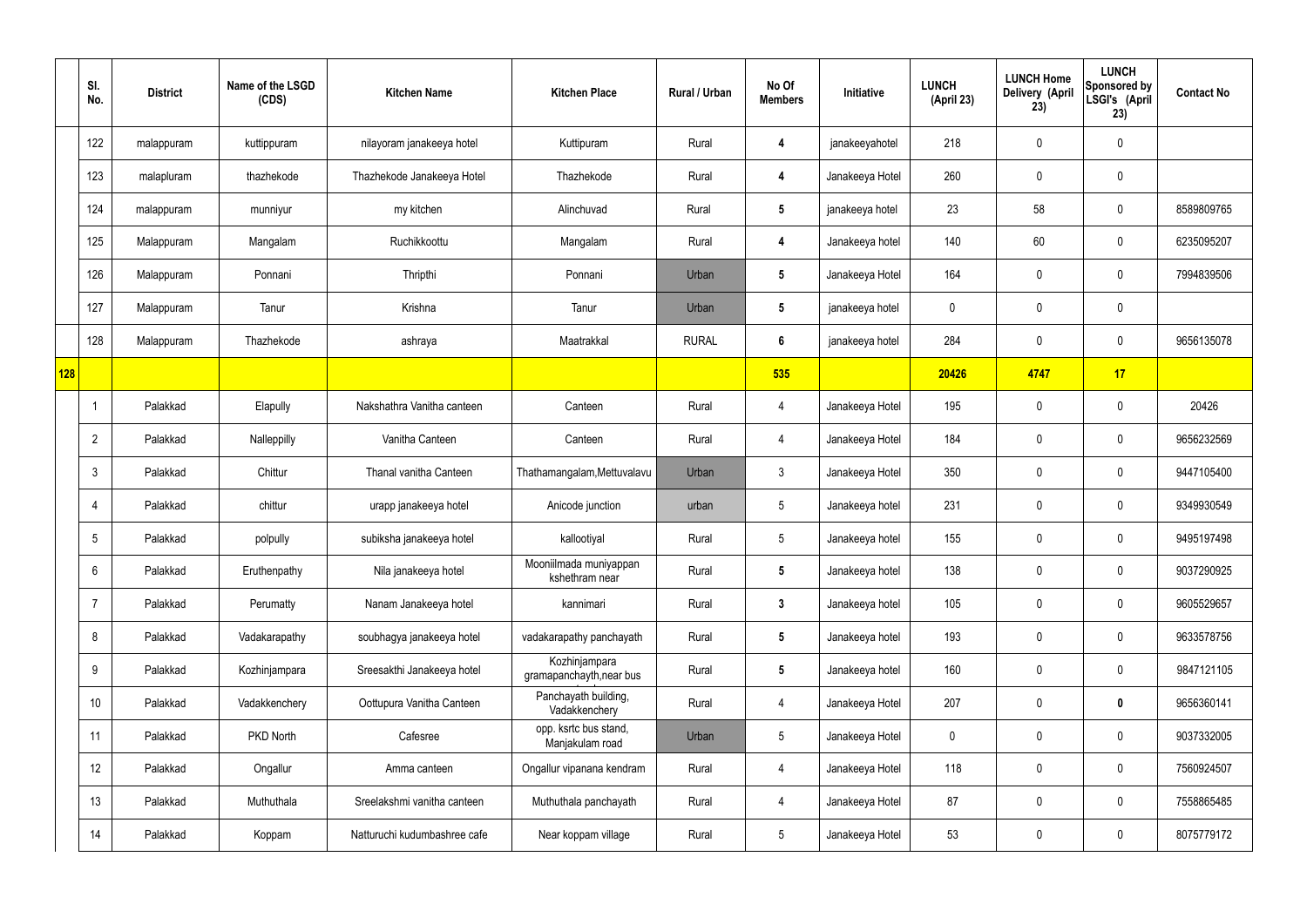| SI.<br>No. | <b>District</b> | Name of the LSGD<br>(CDS) | <b>Kitchen Name</b>             | <b>Kitchen Place</b>                      | Rural / Urban | No Of<br><b>Members</b> | Initiative       | <b>LUNCH</b><br>(April 23) | <b>LUNCH Home</b><br>Delivery (April<br>23) | <b>LUNCH</b><br>Sponsored by<br>LSGI's (April<br>23) | <b>Contact No</b> |
|------------|-----------------|---------------------------|---------------------------------|-------------------------------------------|---------------|-------------------------|------------------|----------------------------|---------------------------------------------|------------------------------------------------------|-------------------|
| 15         | Palakkad        | Paruthur                  | Mamatty vanitha canteen         | Near panchayath                           | Rural         | 5                       | Janakeeya Hotel  | 74                         | 0                                           | $\mathbf 0$                                          | 9544847874        |
| 16         | Palakkad        | Vilayur                   | Souhritha caffesree (Ruchipura) | Near Vilayur Panchayath                   | Rural         | 6                       | Janakeeya Hotel  | 219                        | 0                                           | $\mathbf 0$                                          | 9747342046        |
| 17         | palakkad        | Kulukkallur               | Snehitha Janakeeya hotel        | Kulukkallur panchayath                    | Rural         | $5\phantom{.0}$         | Janakeeya hotel  | 80                         | 0                                           | $\mathbf 0$                                          | 9746701454        |
| 18         | Palakkad        | Pattambi                  | Janakeeya hotel                 | near Govt samskritha college,<br>Pattambi | Urban         | 4                       | Janakeeya hotel  | $\mathbf 0$                | 0                                           | $\mathbf 0$                                          | 9562043428        |
| 19         | Palakkad        | Erimayur                  | Thanima Vanitha Canteen         | Panchayath building, Erimayur             | Rural         | $5\overline{)}$         | Janakeeya Hotel  | 75                         | 0                                           | $\overline{2}$                                       | 9746440633        |
| 20         | Palakkad        | Kizhekkencheri            | Vanitha Canteen                 | Panchayath Building,<br>Kizhakkenchery    | Rural         | 4                       | Janakeeya Hotel  | 85                         | 0                                           | -1                                                   | 9747923418        |
| 21         | Palakkad        | Peringottukkurrissi       | Aiswarya Vanitha canteen        | Panchayth building                        | Rural         | $\mathbf{3}$            | Janakeeya Hotel  | 95                         | 0                                           | $\mathbf 0$                                          | 9048665884        |
| 22         | Palakkad        | Mundoor                   | Bharath vanitha canteen         | Panchayath building                       | Rural         | $\mathbf{3}$            | Janakeeya Hotel  | 152                        | 84                                          | $\mathbf 0$                                          | 8592830607        |
| 23         | Palakkad        | Kodumbu                   | kripa                           | kodumb panchayath                         | Rural         | 4                       | Janakeeya HoteL  | 66                         | 0                                           | $\mathbf 0$                                          | 9048682860        |
| 24         | Palakkad        | Thirumittakode            | Thirumuttam Janakeeya Hotel     | Karukaputhur                              | Rural         | 6                       | Janakeeya Hotel  | 230                        | 0                                           | $\mathbf 0$                                          | 9072841599        |
| 25         | Palakkad        | Akathethara               | Nanma canteen                   | kalyanamandapam                           | Rural         | $\mathbf{3}$            | Janakeeya Hotel  | 68                         | 0                                           | $\boldsymbol{0}$                                     | 7025563510        |
| 26         | Palakkad        | Marutharoad               | flavours cantteen               | panchayath                                | Rural         | $5\phantom{.0}$         | Janakeeya Hotela | 125                        | 0                                           | $\boldsymbol{0}$                                     | 9746227966        |
| 27         | Palakkad        | Trithala                  | Kairali Vanitha Hotel           | Thirthala                                 | Rural         | $5\phantom{.0}$         | Janakeeya Hotel  | 145                        | 0                                           | 0                                                    | 9048710155        |
| 28         | Palakkad        | Kongad                    | Annapoorna vanitha canteen      | Near Kongad village office                | Rural         | $5\phantom{.0}$         | Janakeeya Hotel  | 143                        | $\mathbf 0$                                 | $\mathbf 0$                                          | 9645425774        |
| 29         | Palakkad        | Sreekrishnapuram          | Subiksha canteen                | Near panchayath office                    | Rural         | $3\phantom{a}$          | Janakeeya Hotel  | 94                         | $\mathbf 0$                                 | $\mathbf 0$                                          | 8086697226        |
| 30         | Palakkad        | Pallassana                | dhanalakshmi vanitha canteen    | pallassana panchayath<br>building         | Rural         | $5\phantom{.0}$         | Janakeeya Hotel  | 157                        | $\mathbf 0$                                 | $\mathbf 0$                                          | 8943225892        |
| 31         | Palakkad        | Nenmmara                  | Nemmara Janakeeya hotel         | Nemmara junction                          | Rural         | $\overline{4}$          | Janakeeya hotel  | 263                        | $\mathbf 0$                                 | $\mathbf 0$                                          | 8157850935        |
| 32         | Palakkad        | Ayilur                    | Janakeeya hotel                 | Thalavettanpara, Ayilur                   | Rural         | $\mathbf{3}$            | Janakeeya hotel  | 169                        | 0                                           | $\mathbf 0$                                          | 9539517856        |
| 33         | Palakkad        | Melarkode                 | Janakeeya Hotel                 | near Melarkode panchayath                 | Rural         | 4                       | Janakeeya hotel  | 167                        | 0                                           | $\mathbf 0$                                          | 8606193918        |
| 34         | Palakkad        | Vandazhi                  | janakeeya hotel                 | Kaniyamangalam                            | Rural         | $\mathbf{3}$            | Janakeeya hotel  | 59                         | 0                                           | $\mathbf 0$                                          | 9645919937        |
| 35         | Palakkad        | Nelliayampathy            | Janakeeya hotel                 | near Panchayat, kaikaty                   | Rural         | $\overline{4}$          | Janakeeya hotel  | 79                         | $\mathbf 0$                                 | $\mathbf 0$                                          | 9497123529        |
| 36         | Palakkad        | Elavanchery               | Snehatheeram                    | Near GUPS, Vattekkad                      | Rural         | $5\phantom{.0}$         | Janakeeya Hotel  | 245                        | 0                                           | $\boldsymbol{0}$                                     | 9744195274        |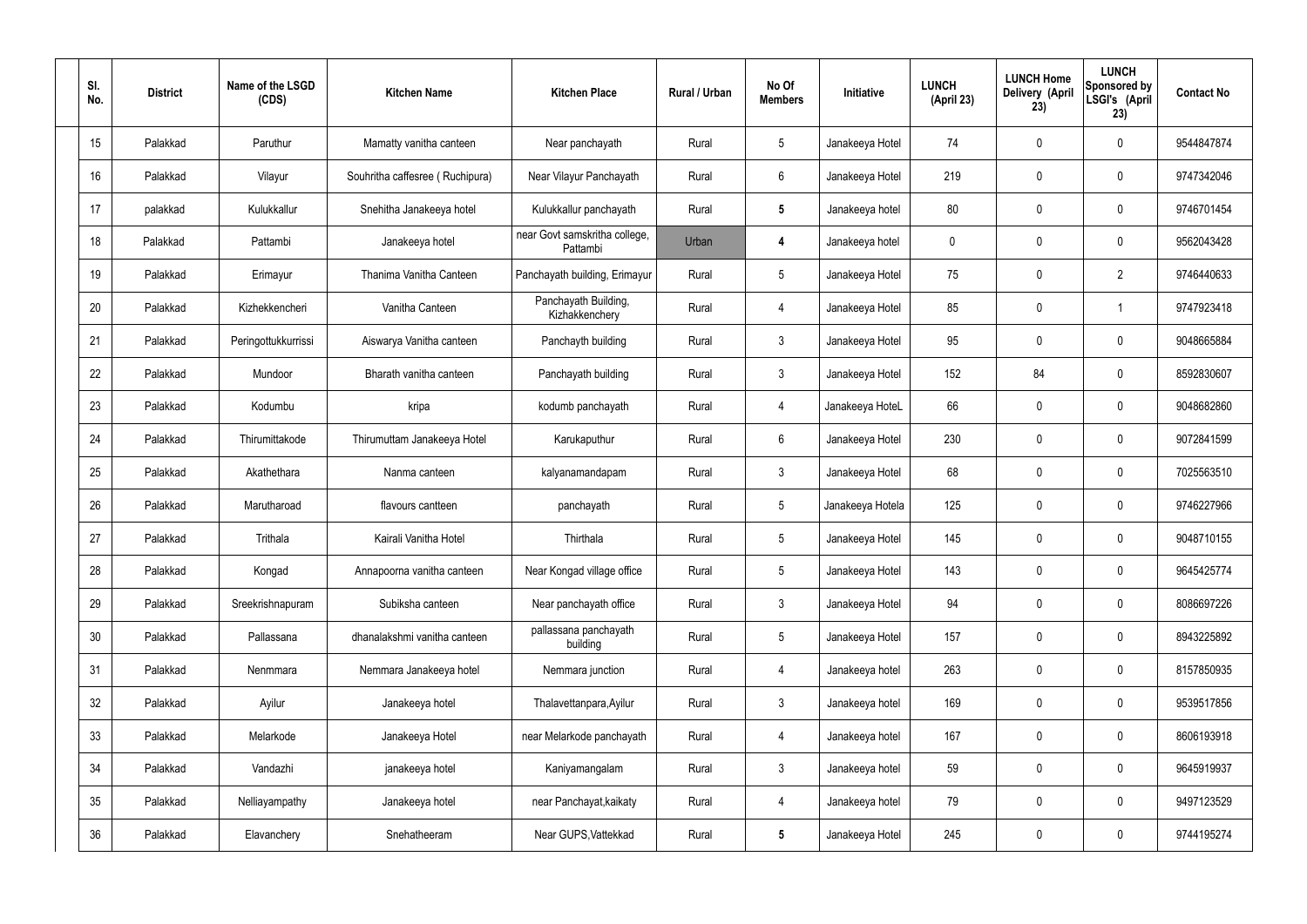|     | SI.<br>No. | <b>District</b> | Name of the LSGD<br>(CDS) | <b>Kitchen Name</b>                      | <b>Kitchen Place</b>                            | <b>Rural / Urban</b> | No Of<br><b>Members</b> | Initiative       | <b>LUNCH</b><br>(April 23) | <b>LUNCH Home</b><br>Delivery (April<br>23) | <b>LUNCH</b><br>Sponsored by<br>LSGI's (April<br>23) | <b>Contact No</b> |
|-----|------------|-----------------|---------------------------|------------------------------------------|-------------------------------------------------|----------------------|-------------------------|------------------|----------------------------|---------------------------------------------|------------------------------------------------------|-------------------|
|     | 37         | Palakkad        | Kollemkode                | Priya Vanitha Canteen                    | Block Panchayath Office,<br>Kollengode          | Rural                | 4                       | Janakeeya Hotel  | 239                        | $\mathbf 0$                                 | $\mathbf 0$                                          | 9745456764        |
|     | 38         | Palakkad        | Koduvayur                 | Samridhi Kudumbashree Vanitha<br>Canteen | Panchayath Building                             | Rural                | $5\overline{)}$         | Janakeeya Hotel  | 98                         | $\mathbf 0$                                 | $\mathbf 0$                                          | 8086263595        |
|     | 39         | Palakkad        | Pattanchery               | Sreelakshmi vanitha canteen              | Panchayath Building                             | Rural                | $\overline{4}$          | Janakeeya Hotel  | 48                         | $\mathbf 0$                                 | $\mathbf 0$                                          | 8086916932        |
|     | 40         | Palakkad        | Pudunagaram               | Janakeeya Hotel                          | Near KSEB, Pudunagaram                          | Rural                | $\boldsymbol{4}$        | Janakeeya hotel  | 198                        | $\mathbf 0$                                 | $\mathbf 0$                                          | 9497241598        |
|     | 41         | Palakkad        | Vadavanoor                | Sree Muruka Janakeeya Hotel              | Vydhyasala, Vadavanoor                          | Rural                | $5\phantom{.0}$         | Janakeeya hotel  | 200                        | $\mathbf 0$                                 | $\mathbf 0$                                          | 9567011729        |
|     | 42         | Palakkad        | Peruvemba                 | Samridi Janakeeya Hotel                  | Peruvemba Junction                              | Rural                | $\boldsymbol{4}$        | Jankeeya hotel   | 180                        | $\mathbf 0$                                 | $\mathbf 0$                                          | 918089611261      |
|     | 43         | Palakkad        | Muthalamada               | Janakeeya Hotel                          | Chulliyarmedu                                   | Rural                | $\boldsymbol{4}$        | Jankeeya hotel   | 327                        | $\mathbf 0$                                 | $\mathbf 0$                                          | 9633730067        |
|     | 44         | Palakkad        | Cherppalasseri            | Swad Janakiyahotel, CPY                  | Scheduled caste coperative<br>society hall, cpy | Urban                | $5\overline{)}$         | Janakeeya Hotel  | 255                        | $\mathbf 0$                                 | $\mathbf 0$                                          | 9447746082        |
|     | 45         | Palakkad        | Vellinezhi                | Aiswarya kudumbashree                    | Adakkaputhur                                    | Rural                | $\mathbf{3}$            | Janakeeya Hotel  | 93                         | $\mathbf 0$                                 | $\mathbf 0$                                          | 9747730588        |
|     | 46         | Palakkad        | Keralasseri               | Bhagyasree janakeeya hotel               | Near village office                             | Rural                | $\mathbf{3}$            | Janakeeya Hotel  | 60                         | $\mathbf 0$                                 | $\mathbf 0$                                          | 8606125128        |
|     | 47         | Palakkad        | Kottayi                   | Kudumbashree Vanitha canteen             | Near Kottayi Panchayath                         | Rural                | 4                       | Jankeeya hotel   | 90                         | $\mathbf 0$                                 | $\mathbf 0$                                          | 9605699847        |
|     | 48         | Palakkad        | anakkara                  | udayasurya vanitha canteen               | kumbidi                                         | rural                | $5\phantom{.0}$         | Janakeeya Hotel  | 260                        | $\mathbf 0$                                 | $\mathbf 0$                                          | 9895947614        |
|     | 49         | Palakkad        | kappur                    | jeevanam hotel                           | kumaranellur                                    | rural                | 6                       | Janakeeya Hotel  | 196                        | 0                                           | $\mathbf 0$                                          | 9605308385        |
| 102 | 50         | Palakkad        | Malampauzha               | Nandhanam canteen                        | near fantasy park                               | Rural                | $5\overline{)}$         | Janakeeya HotelT | 230                        | $\mathbf 0$                                 | $\mathbf 0$                                          | 807587062         |
|     | 51         | Palakkad        | Puduppariyaram            | Anaswara Canteen                         | Panchayath                                      | Rural                | $\overline{4}$          | Janakeeya Hotel  | 172                        | $\mathbf 0$                                 | $\mathbf 0$                                          | 9526677781        |
|     | 52         | Palakkad        | kadambazhipuram           | Reshmi janakeeya hotel                   | 16 mail                                         | Rural                | $5\phantom{.0}$         | Janakeeya Hotel  | $90\,$                     | $\mathbf 0$                                 | $\mathbf 0$                                          | 9048375891        |
|     | 53         | Palakkad        | Kadambazhipuram           | Ardhram Janakeeya hotel                  | Pulapatta                                       | Rural                | $\mathbf{3}$            | Janakeeya Hotel  | 54                         | $\mathbf 0$                                 | $\mathbf 0$                                          | 9495775246        |
|     | 54         | Palakkad        | Kannambra                 | Sree kurumba canteen                     | kannambra                                       | Rural                | $\overline{4}$          | Janakeeya Hotel  | 203                        | $\mathbf 0$                                 | $\mathbf 0$                                          | 8157815819        |
|     | 55         | Palakkad        | karakkurissi              | Janakiya hotel                           | Near ammus auditorium,<br>Ayappankavu           | Rural                | $\mathbf{3}$            | Janakeeya Hotel  | 145                        | $\mathbf 0$                                 | $\mathbf 0$                                          | 6238788932        |
|     | 56         | Palakkad        | Thenkara                  | Subiksham janakeeya hotel                | Ayurveda hospital compound<br>Then kara         | Rural                | 5 <sub>5</sub>          | Janakeeya Hotel  | 125                        | $\mathbf 0$                                 | $\mathbf 0$                                          | 9747557333        |
|     | 57         | Palakkad        | Alanallur                 | Keerthi vanitha canteen and catering     | Near panchayath Alanallur                       | Rural                | $5\phantom{.0}$         | Janakeeya hotel  | 237                        | $\mathbf 0$                                 | $\mathbf 0$                                          | 9495447569        |
|     | 58         | Palakkad        | Pudur                     | Asil canteen                             | Pudur panchayath                                | Rural                | 4                       | Janakeeya hotel  | 69                         | $\pmb{0}$                                   | $\boldsymbol{0}$                                     | 8086968050        |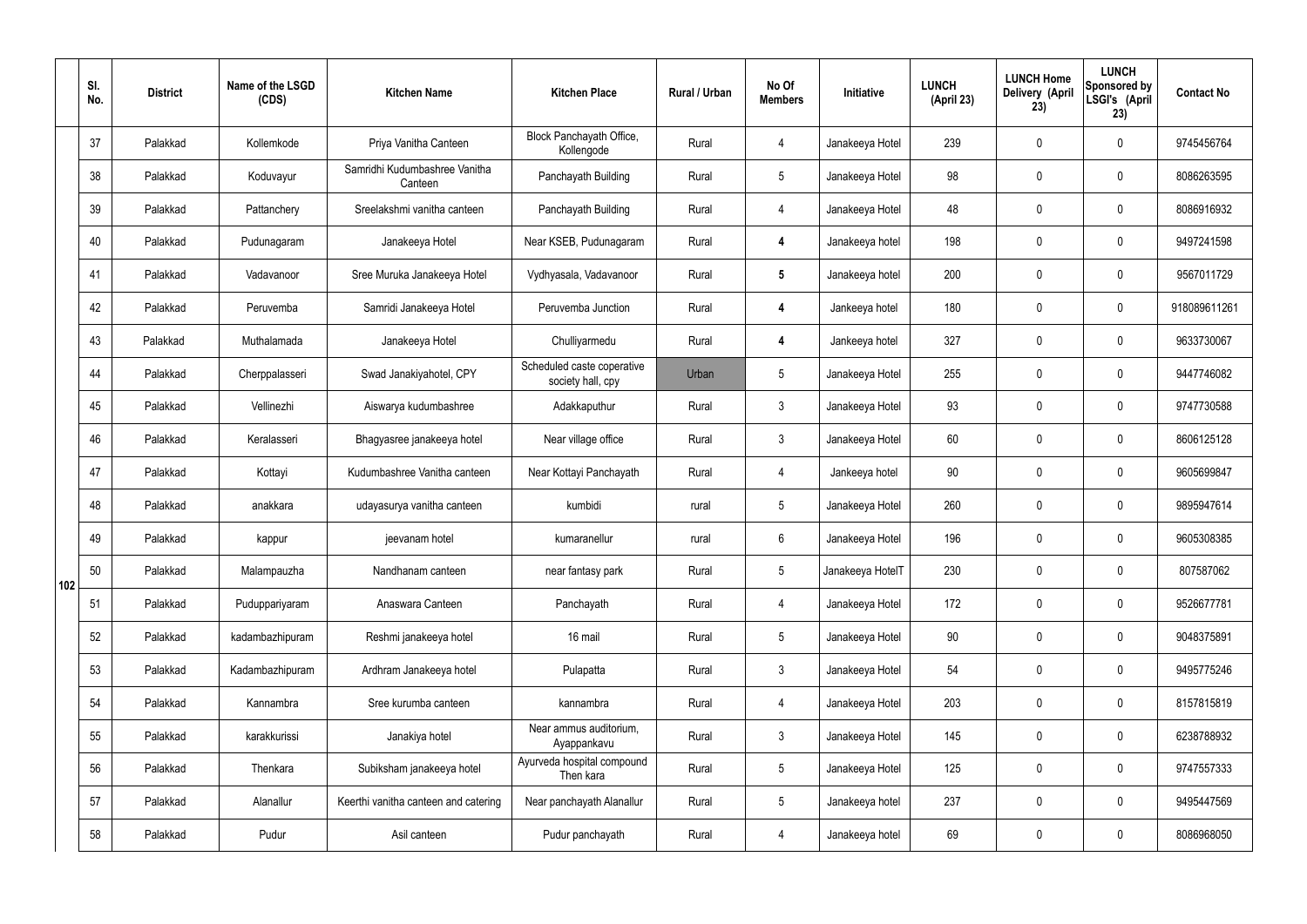| SI.<br>No. | <b>District</b> | Name of the LSGD<br>(CDS) | <b>Kitchen Name</b>                         | <b>Kitchen Place</b>                       | Rural / Urban | No Of<br><b>Members</b> | <b>Initiative</b> | <b>LUNCH</b><br>(April 23) | <b>LUNCH Home</b><br>Delivery (April<br>23) | <b>LUNCH</b><br>Sponsored by<br>LSGI's (April<br>23) | <b>Contact No</b> |
|------------|-----------------|---------------------------|---------------------------------------------|--------------------------------------------|---------------|-------------------------|-------------------|----------------------------|---------------------------------------------|------------------------------------------------------|-------------------|
| 59         | Palakkad        | Parali                    | Annasree Janakeeya hotel                    | Near parali panchayath                     | Rural         | 4                       | Janakeeya hotel   | 141                        | 0                                           | $\mathbf 0$                                          | 8281829238        |
| 60         | Palakkad        | Mannur                    | Kudumbasree janakeeya hotel                 | Mannur panchayath                          | Rural         | $5\phantom{.0}$         | Janakeeya hotel   | 105                        | 0                                           | $\mathbf 0$                                          | 9495771095        |
| 61         | Palakkad        | Kuzhalmannam              | Janasree jankeeya hotel                     | Kuzhalmannam block<br>panchayth            | Rural         | $\mathbf{3}$            | Jankeeya hotel    | 160                        | 0                                           | $\mathbf 0$                                          | 9847364980        |
| 62         | Palakkad        | Kavassery                 | samridhi Janakeeya Hotel                    | Alathur road, kavasheery                   | Rural         | $6\phantom{.}6$         | Janakeeya hotel   | 75                         | $\mathbf 0$                                 | $\mathbf 0$                                          | 9747570761        |
| 63         | palakkad        | chalissery                | Thanal janakeeya hotel                      | chalissery panchayath building             | Rural         | $\mathfrak{Z}$          | Janakeeya hotel   | 55                         | $\boldsymbol{0}$                            | $\boldsymbol{0}$                                     | 9562702284        |
| 64         | palakkad        | Kottopadam                | Iva canteen and catering janakeeya<br>hotel | Block building, Near<br>aryambavu junction | Rural         | 4                       | Janakeeya hotel   | 215                        | 0                                           | $\mathbf 0$                                          | 9074818126        |
| 65         | palakkad        | kumaramputhur             | Ruchi cafe janakeeya hotel                  | Panchayath kumaramputhur                   | Rural         | $\mathbf{3}$            | Janakeeya hotel   | 303                        | $\mathbf 0$                                 | $\mathbf 0$                                          | 8589968705        |
| 66         | palakkad        | Malampuzha                | Amma janakeeya hotel                        | kadukkamkunnu, Malampuzha                  | Rural         | $\mathbf{3}$            | Janakeeya hotel.  | 340                        | 0                                           | $\mathbf 0$                                          | 9446521664        |
| 67         | palakkad        | Alathur                   | Rich Janakeeya hotel                        | Near bus stand, Alathur                    | Rural         | 4                       | Janakeeya hotel   | 235                        | 0                                           | 13                                                   | 9947030779        |
| 68         | palakkad        | Karimpuzha                | Janakeeya hotel                             | Karimpuzha panchayath                      | Rural         | $\mathbf{3}$            | Janakeeya hotel   | 78                         | 0                                           | $\mathbf 0$                                          | 9961502739        |
| 69         | Palakkad        | Thenkurissi               | Eyeshee janakeeya hotel                     | Panchayth building,<br>Thenkurissi         | Rural         | 4                       | Jankeeya hotel    | 94                         | $\mathbf 0$                                 | $\mathbf 0$                                          | 9995662723        |
| 70         | Palakkad        | Agali                     | Janakeeya Hotel                             | Block Panchayath building,<br>Agali        | Rural         | $5\phantom{.0}$         | Jankeeya hotel    | 155                        | 0                                           | $\mathbf 0$                                          | 9037878897        |
| 71         | Palakkad        | Sholayur                  | Powrnami janakeeya hotel                    | anakkatty bus stand                        | Rural         | 4                       | Jankeeya hotel    | 132                        | 0                                           | $\mathbf{0}$                                         | 9159556404        |
| 72         | Palakkad        | Puthushery                | Janakeeya hotel                             | Puthushery panchayath                      | Rural         | $5\phantom{.0}$         | Janakeeya hotel   | 164                        | 0                                           | $\mathbf 0$                                          | 9562772723        |
| 73         | Palakkad        | Karimba                   | Janakeeya hotel                             | Panchayath premise                         | Rural         | $3\phantom{a}$          | Janakeeya Hotel   | 210                        | 0                                           | $\mathbf 0$                                          | 9562163979        |
| 74         | Palakkad        | Nagalasseri               | Janakeeya hotel                             | near koottanad bus stand                   | Rural         | $5\phantom{.0}$         | Janakeeya hotel   | 235                        | 0                                           | $\mathbf 0$                                          | 8921928291        |
| 75         | Palakkad        | Mathur                    | Nila janakeeya Hotel                        | Near Panchayth, Mathur                     | Rural         | 4                       | Jankeeya hotel    | 151                        | 0                                           | $\mathbf 0$                                          | 9562356483        |
| 76         | Palakkad        | Chalavara                 | Janakeeya hotel                             | Chalavara panchayath                       | Rural         | $5\phantom{.0}$         | Janakeeya hotel   | 138                        | 0                                           | $\boldsymbol{0}$                                     | 9544659942        |
| 77         | Palakkad        | Ananganadi                | vanitha cateen                              | near Ananganadi panchayath                 | Rural         | $\mathbf{3}$            | Janakeeya Hotel   | 76                         | 0                                           | $\boldsymbol{0}$                                     | 8921410495        |
| 78         | Palakkad        | Lakkidiperur              | Janakeeya hotel                             | Lekkidi perur panchayath                   | Rural         | $5\phantom{.0}$         | Jankeeya hotel    | 124                        | 0                                           | $\boldsymbol{0}$                                     | 6238921903        |
| 79         | Palakkad        | Nellaya                   | Janakeeya hotel                             | Nellaya panchayath                         | Rural         | 4                       | Janakeeya hotel   | 0                          | 0                                           | $\boldsymbol{0}$                                     | 9562432883        |
| 80         | Palakkad        | Shornur                   | Oottupura Janakeeya hotel                   | near bus stand, Shoranur                   | Urban         | $5\phantom{.0}$         | Janakeeya hotel   | 255                        | 0                                           | $\overline{0}$                                       | 9747102377        |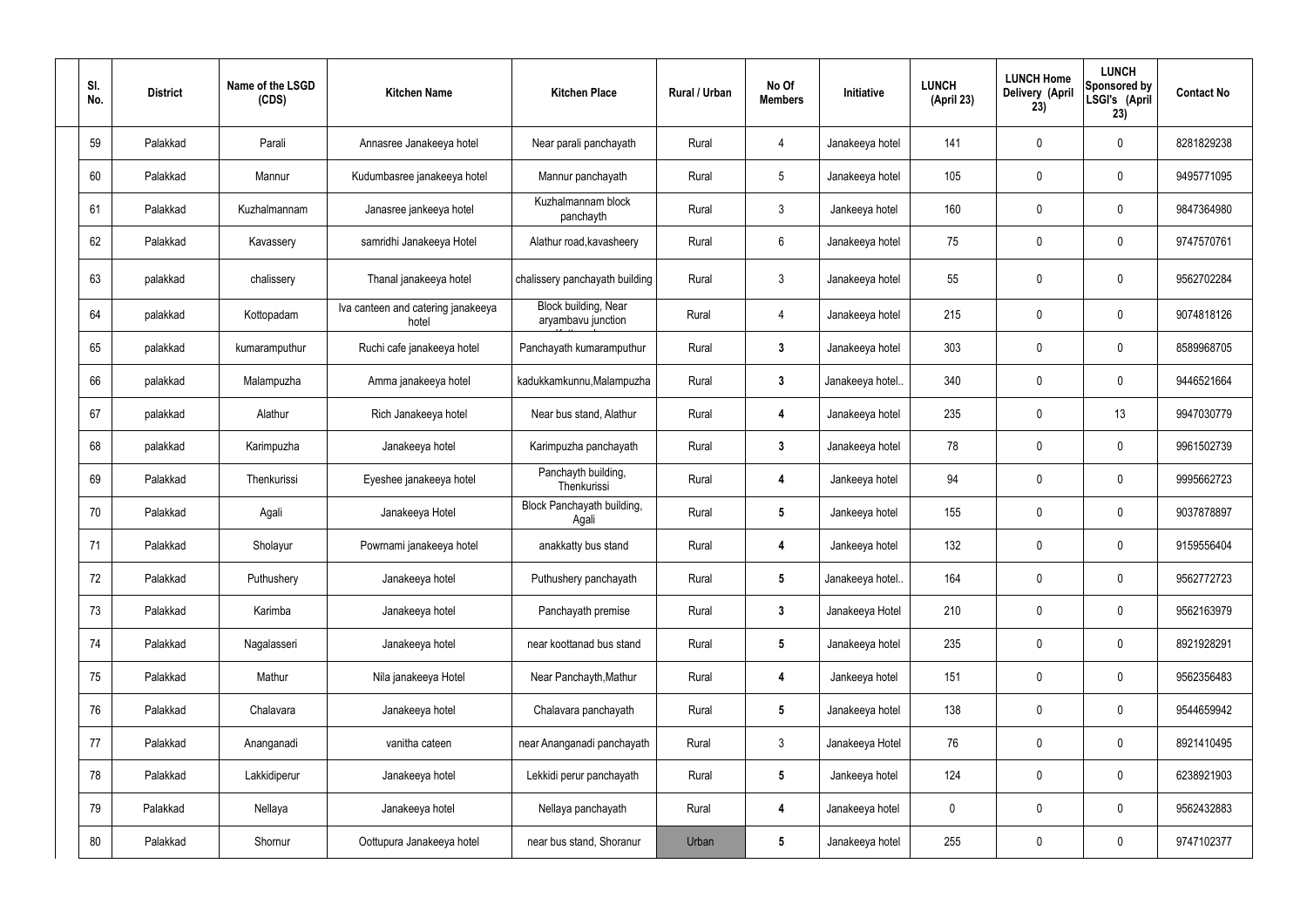| SI.<br>No. | <b>District</b> | Name of the LSGD<br>(CDS) | <b>Kitchen Name</b>             | <b>Kitchen Place</b>                       | Rural / Urban | No Of<br><b>Members</b> | Initiative      | <b>LUNCH</b><br>(April 23) | <b>LUNCH Home</b><br>Delivery (April<br>23) | <b>LUNCH</b><br>Sponsored by<br>LSGI's (April<br>23) | <b>Contact No</b> |
|------------|-----------------|---------------------------|---------------------------------|--------------------------------------------|---------------|-------------------------|-----------------|----------------------------|---------------------------------------------|------------------------------------------------------|-------------------|
| 81         | Palakkad        | Shornur                   | Snehadeepam Janakeeya hotel     | Shoranur municipality                      | Urban         | 4                       | Janakeeya hotel | $\mathbf 0$                | $\mathbf 0$                                 | $\mathbf 0$                                          | 6238755729        |
| 82         | Palakkad        | Thrikkadiri               | Janakeeya hotel                 | Samskarika nilayam                         | Rural         | 4                       | Janakeeya hotel | 59                         | $\mathbf 0$                                 | $\mathbf 0$                                          | 9544806032        |
| 83         | palakkad        | Vaniyamkulam              | Janakeeya hotel                 | near PK DAS hospital                       | Rural         | $\mathbf{3}$            | Janakeeya hotel | 245                        | 0                                           | $\mathfrak{Z}$                                       | 9947408415        |
| 84         | Palakkad        | Ambalappara               | Janakiya hotel                  | ambalappara<br>kalyanamandapam             | Rural         | $5\phantom{.0}$         | Janakeeya Hotel | $\mathbf 0$                | $\mathbf 0$                                 | $\mathbf 0$                                          | 8129562289        |
| 85         | Palakkad        | Vallappuzha               | Janakeeya hotel                 | Hayath Complex, Vallappuzha                | Rural         | $5\phantom{.0}$         | Janakeeya Hotel | 123                        | 0                                           | $\mathbf 0$                                          | 8086406897        |
| 86         | Palakkad        | Shoranur                  | Ela janakeeya hotel             | Vpc market, kulappully                     | Urban         | $\mathbf{3}$            | Janakeeya hotel | 121                        | $\mathbf 0$                                 | $\mathbf 0$                                          | 8129769113        |
| 87         | Palakkad        | Mankara                   | Subiksha Janakeeya hotel        | Near Mankara Panchayath                    | Rural         | $5\phantom{.0}$         | Janakeeya hotel | 92                         | $\mathbf 0$                                 | $\mathbf 0$                                          | 8549045637        |
| 88         | Palakkad        | Kanjirapuzha              | Surya Janakeeya hotel,          | Kanjirapuzha, panchayath                   | Rural         | $5\phantom{.0}$         | Janakeeya hotel | 165                        | $\mathbf 0$                                 | $\mathbf 0$                                          | 9048698194        |
| 89         | Palakkad        | Thachanattukara           | Haritham janakeeya hotel        | 53 mile, Thachanattukara                   | Rural         | $3\phantom{a}$          | Janakeeya hotel | 230                        | 0                                           | $\mathbf 0$                                          | 9605097810        |
| 90         | Palakkad        | Puthukode                 | Puthuma jankeeya hotel          | Thachanadi junction                        | Rural         | $6\phantom{.}6$         | Janakeeya hotel | 236                        | $\mathbf 0$                                 | $\mathbf 0$                                          | 9744459080        |
| 91         | Palakkad        | Tarur                     | Jankeeya Hotel                  | Infront of vilage office, Tarurk           | Rural         | 4                       | Janakeeya hotel | 89                         | $\mathbf 0$                                 | $\mathbf 0$                                          | 8606780959        |
| 92         | Palakkad        | Pirayiri                  | Janakeeya hotel                 | Near Panchayath office                     | Rural         | $5\phantom{.0}$         | Janakeeya hotel | 99                         | 0                                           | $\boldsymbol{0}$                                     | 9037495586        |
| 93         | Palakkad        | Palakkad ulb              | Ruchi                           | Near Balaji hospital, Fort<br>Maidan       | Urban         | 4                       | Janakeeya hotel | 249                        | $\pmb{0}$                                   | $\mathbf 0$                                          | 7994185687        |
| 94         | Palakkad        | Pookkottukavu             | Punya                           | Pookkottukavu Centre                       | Rural         | 4                       | Janakeeya Hotel | 93                         | $\pmb{0}$                                   | $\mathbf 0$                                          | 9745511432        |
| 95         | Palakkad        | Kuthanoor                 | Suryodayam jankeeya hotel       | Kalapara, kuthanoor                        | Rural         | $5\phantom{.0}$         | Jankeeya hotel  | 75                         | $\pmb{0}$                                   | $\mathbf 0$                                          | 9995159738        |
| 96         | Palakkad        | Thiruvegappura            | Janakeeya Hotel                 | Kaippuram                                  | Rural         | $5\phantom{.0}$         | Jankeeya hotel  | 127                        | $\pmb{0}$                                   | $\mathbf 0$                                          | 8921882903        |
| 97         | Palakkad        | Thachampara               | Vanitha canteen Janakeeya Hotel | Thachampara town                           | Rural         | $\boldsymbol{4}$        | Jankeeya hotel  | 137                        | $\pmb{0}$                                   | $\mathbf 0$                                          | 9497826216        |
| 98         | Palakkad        | Kannadi                   | Sweet jankeeya hotel            | Yakkara junction                           | Rural         | $3\phantom{a}$          | Jankeeya hotel  | 320                        | $\pmb{0}$                                   | $\boldsymbol{0}$                                     | 9846918028        |
| 99         | Palakkad        | Pattithara                | Bavana janakeeya hotel          | kottappadam                                | Rural         | $5\phantom{.0}$         | Janakeeya hotel | $\pmb{0}$                  | $\pmb{0}$                                   | $\mathbf 0$                                          | 9074163402        |
| 100        | Palakkad        | Mannarkkad                | Janakeeya Hotel                 | muncipal building, busstand,<br>mannarkkad | Urban         | 4                       | Janakeeya hotel | 116                        | $\pmb{0}$                                   | $\mathbf 0$                                          |                   |
| 101        | Palakkad        | Pirayiri                  | Kudumbashree janakeeya hotel    | Kallekkad Block Panchayath                 | Rural         | $5\phantom{.0}$         | janakeeya hotel | 80                         | $\pmb{0}$                                   | $\boldsymbol{0}$                                     | 8137940343        |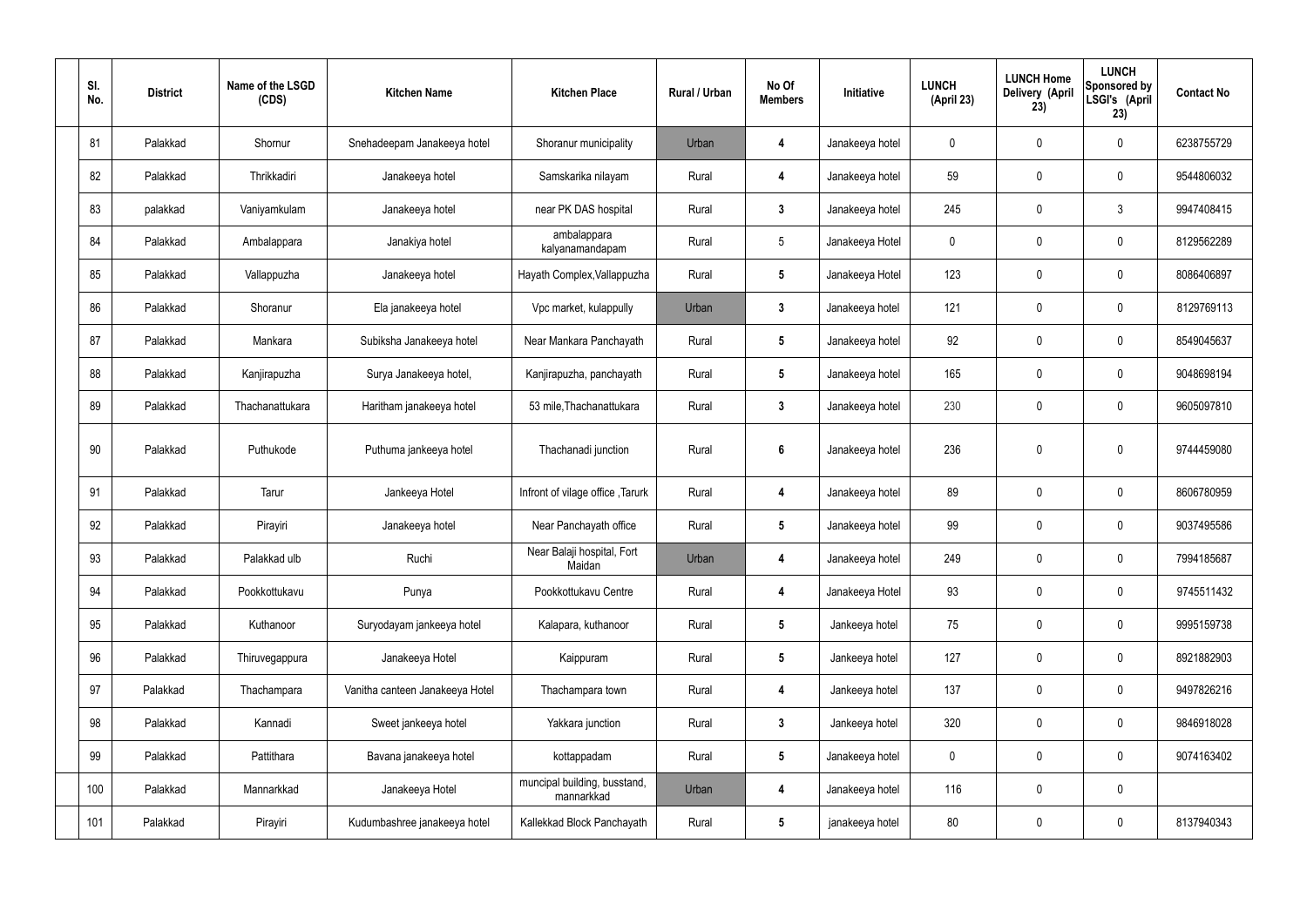|    | SI.<br>No.      | <b>District</b> | Name of the LSGD<br>(CDS) | <b>Kitchen Name</b>             | <b>Kitchen Place</b>  | Rural / Urban | No Of<br><b>Members</b> | Initiative      | <b>LUNCH</b><br>(April 23) | <b>LUNCH Home</b><br>Delivery (April<br>23) | <b>LUNCH</b><br>Sponsored by<br>LSGI's (April<br>23) | <b>Contact No</b> |
|----|-----------------|-----------------|---------------------------|---------------------------------|-----------------------|---------------|-------------------------|-----------------|----------------------------|---------------------------------------------|------------------------------------------------------|-------------------|
|    | 102             | Palakkad        | Marutharoad               | Sreelakshmi janakeeya hotel     | Pirivusala            | Rural         | 4                       | janakeeya hotel | 218                        | 0                                           | $\mathbf 0$                                          | 9048636162        |
|    | 103             | Palakkad        | Puthussery                | Ruchi janakeeya hotel           | puthussery junction   | Rural         | $5\overline{)}$         | janakeeya hotel | 120                        | $\mathbf 0$                                 | $\mathbf 0$                                          |                   |
| 99 |                 |                 |                           |                                 |                       |               | 439                     |                 | 14970                      | 84                                          | 19                                                   |                   |
|    |                 | Pathanamthitta  | Anicadu                   | Janatha janakeeya hotel         | Nooromave             | Rural         | $\mathbf{3}$            | Janakeeya Hotel | 103                        | $\mathbf 0$                                 | $\mathbf 0$                                          | 6282875679        |
|    | $\overline{2}$  | Pathanamthitta  | Kaviyoor                  | Janakeeya Hotel                 | Manakkachira          | Rural         | 4                       | Janakeeya Hotel | 157                        | 0                                           | $\mathbf 0$                                          | 9747886172        |
|    | $\mathbf{3}$    | Pathanamthitta  | Kottanadu                 | Janakeeya Hotel                 | Kottanadu             | Rural         | 4                       | Janakeeya Hotel | 69                         | 0                                           | $\overline{0}$                                       | 6282382608        |
|    | $\overline{4}$  | Pathanamthitta  | Kalloopara                | Janakeeya Hotel                 | Kalloopara            | Rural         | $5\overline{)}$         | Janakeeya Hotel | 105                        | 0                                           | $\mathbf 0$                                          | 9947471024        |
|    | $5\phantom{.0}$ | Pathanamthitta  | Kunnamthanam              | Thripthi Hotel                  | Kunnamthanam          | Rural         | $\mathbf{3}$            | Janakeeya Hotel | 68                         | $\mathbf 0$                                 | $\mathbf 0$                                          | 6235908328        |
|    | 6               | pathanamthitta  | mallappally               | janakeeya hotel                 | mallappally           | Rural         | $\mathbf{3}$            | janakeeya hotel | 118                        | 0                                           | $\mathbf 0$                                          | 9744194830        |
|    | 7               | Pathanamthitta  | kottangal                 | janakeeya hotel                 | kottangal             | Rural         | $\mathbf{3}$            | Janakeeya Hotel | 112                        | $\mathbf 0$                                 | $\mathbf 0$                                          | 9526690541        |
|    | 8               | Pathanamthitta  | Nedumpuram                | Nedumpram Janakeeya Hotel       | Podiyadi              | Rural         | $5\overline{)}$         | Janakeeya Hotel | 0                          | 0                                           | $\mathbf 0$                                          | 919188291409      |
|    | 9               | Pathanamthitta  | Niranam                   | Sakhi cafe                      | Niranam               | Rural         | $\mathbf{3}$            | Janakeeya Hotel | 56                         | 0                                           | $\mathbf 0$                                          | 919526423710      |
|    | 10              | Pathanamthitta  | Peringara                 | Haritha samrudhi Catering       | <b>PMVHS Pringara</b> | Rural         | 4                       | Janakeeya Hotel | 80                         | 0                                           | $\mathbf 0$                                          | 919961219550      |
|    | 11              | Pathanamthitta  | Peringara                 | Pulari janakeeya Hotel          | swamipalam            | Rural         | $\overline{4}$          | Janakeeya hotel | 56                         | $\mathbf 0$                                 | $\mathbf 0$                                          | 919656132036      |
|    | 12              | Pathanamthitta  | Kuttor                    | Nanma Catering                  | <b>GHS Kuttoor</b>    | Rural         | 3 <sup>1</sup>          | Janakeeya Hotel | 130                        | 0                                           | $\mathbf 0$                                          | 919526323212      |
|    | 13              | Pathanamthitta  | Kadapra                   | Niradeepam janakeeya hotel      | Kadapra               | Rural         | 4                       | Janakeeya Hotel | 41                         | 0                                           | $\mathbf 0$                                          | 9656512066        |
|    | 14              | Pathanamthitta  | Eraviperoor               | Avi cafe                        | Avi cafe              | Rural         | $\mathbf{3}$            | Janakeeya Hotel | 134                        | 0                                           | $\mathbf 0$                                          | 6238013293        |
|    | 15              | Pathanamthitta  | Koipuram                  | Ammas kudumbashree cafe         | Muttamon              | Rural         | $5\overline{)}$         | Janakeeya Hotel | 68                         | 0                                           | $\mathbf 0$                                          | 9961485931        |
|    | 16              | Pathanamthitta  | Thottappuzhassery         | Thottapuzhassery Jankeeya Hotel | Thottapuzhassery      | Rural         | 4                       | Janakeeya Hotel | $\mathbf 0$                | 0                                           | $\mathbf 0$                                          | 9656403054        |
|    | 17              | Pathanamthitta  | Puramattom                | Top N Taste                     | Puramattom            | Rural         | $\mathbf{3}$            | Janakeeya Hotel | 30 <sub>o</sub>            | 0                                           | $\mathbf 0$                                          | 9526728230        |
|    | 18              | Pathanamthitta  | Ayroor                    | Janakeeya Hotel                 | Ayroor                | Rural         | $6\phantom{.}6$         | Janakeeya Hotel | 30 <sub>o</sub>            | 0                                           | $\mathbf 0$                                          | 8086653951        |
|    | 19              | Pathanamthitta  | Ezhumattor                | Swad Hotel                      | Thadiyoor             | Rural         | $\mathfrak{Z}$          | Janakeeya Hotel | 45                         | 0                                           | $\overline{0}$                                       | 9526857335        |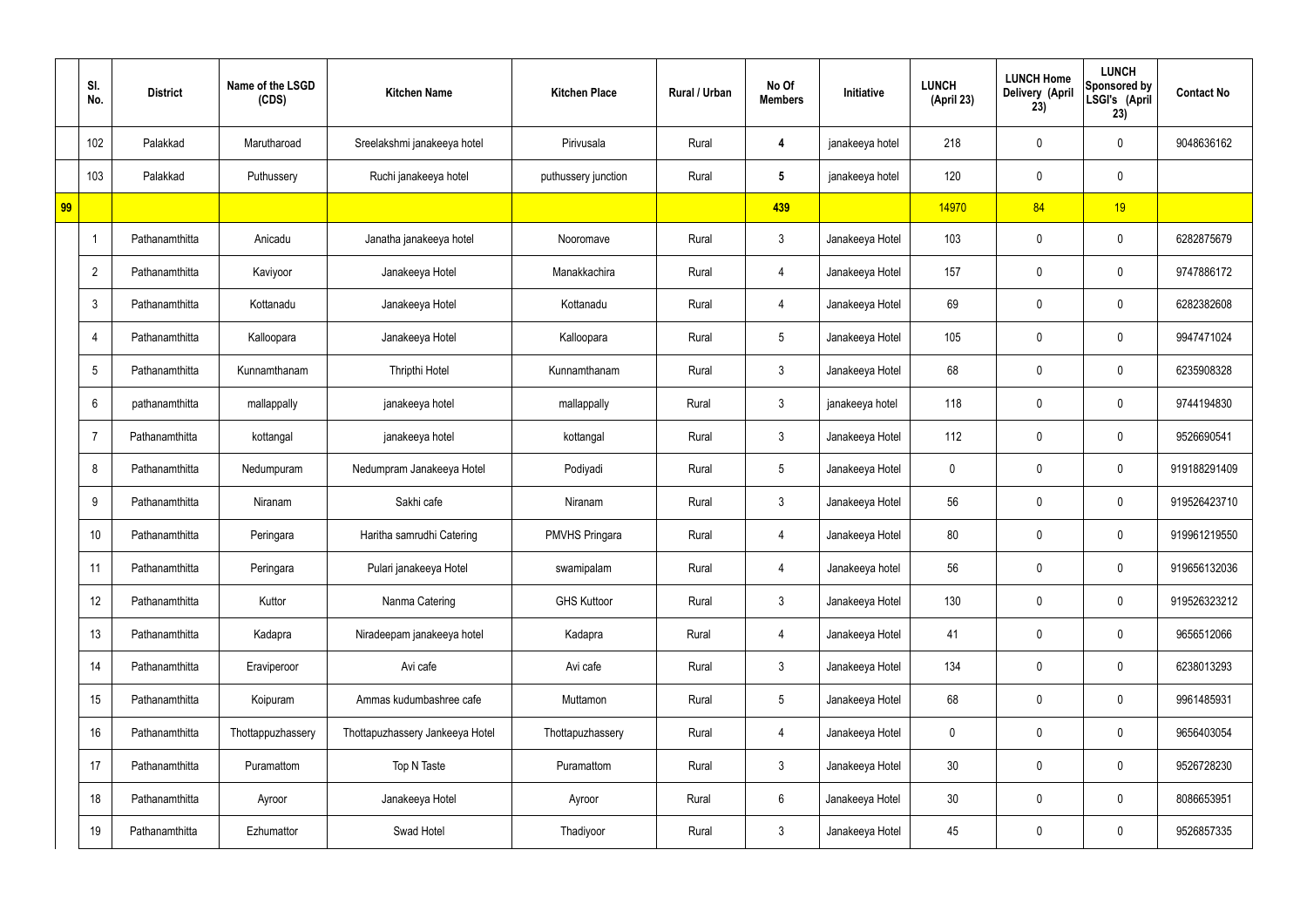|    | SI.<br>No. | <b>District</b> | Name of the LSGD<br>(CDS) | <b>Kitchen Name</b>       | <b>Kitchen Place</b>        | Rural / Urban | No Of<br><b>Members</b> | Initiative      | <b>LUNCH</b><br>(April 23) | <b>LUNCH Home</b><br>Delivery (April<br>23) | <b>LUNCH</b><br>Sponsored by<br>LSGI's (April<br>23) | <b>Contact No</b> |
|----|------------|-----------------|---------------------------|---------------------------|-----------------------------|---------------|-------------------------|-----------------|----------------------------|---------------------------------------------|------------------------------------------------------|-------------------|
|    | 20         | Pathanamthitta  | Kozhencherry              | Ruchi Janakeeya hotel     | Community hall, kozhenchery | Rural         | 4                       | Janakeeya Hotel | 61                         | 0                                           | $\mathbf 0$                                          | 9947387912        |
|    | 21         | Pathanamthitta  | Mallappuzhassery          | Snehadeepam               | Paramootil                  | Rural         | $6\phantom{.}6$         | Janakeeya Hotel | $\mathbf 0$                | 0                                           | $\boldsymbol{0}$                                     | 9847170052        |
|    | 22         | Pathanamthitta  | Chennerkara               | Thanal Kudumbasree Cafe   | Nallanikunnu                | Rural         | $5\phantom{.0}$         | Janakeeya Hotel | 45                         | 0                                           | $\boldsymbol{0}$                                     | 9747469562        |
|    | 23         | Pathanamthitta  | Cherukole                 | Janakeeya Hotel           | Cherukole                   | Rural         | $\mathbf{3}$            | Janakeeya Hotel | 65                         | 0                                           | $\boldsymbol{0}$                                     | 7907811728        |
|    | 24         | Pathanamthitta  | Elanthoor                 | Janakeeya Hotel           | Vary                        | Rural         | 4                       | Janakeeya Hotel | 45                         | 0                                           | $\boldsymbol{0}$                                     | 9946047385        |
|    | 25         | Pathanamthitta  | naranganam                | janakeeya hotel           | kadammanitta                | Rural         | $\mathbf{3}$            | janakeeya hotel | 50                         | 0                                           | $\mathbf 0$                                          | 9744478962        |
|    | 26         | Pathanamthitta  | Omalloor                  | Janakeeya Hotel           | Omalloor                    | Rural         |                         | Janakeeya Hotel | 92                         | 0                                           | $\mathbf 0$                                          |                   |
|    | 27         | Pathanamthitta  | Chittar                   | Chittar janakiya hotel    | Koothattukulam              | Rural         | $\mathbf{3}$            | Janakeeya Hotel | 90                         | 95                                          | $\mathbf 0$                                          | 9072374618        |
|    | 28         | Pathanamthitta  | Naranammoozhi             | Thanima                   | Arakkamon                   | Rural         | $\mathbf{3}$            | Janakeeya Hotel | $\mathbf 0$                | $\boldsymbol{0}$                            | $\mathbf 0$                                          | 9605021278        |
|    | 29         | Pathanamthitta  | Perunadu                  | Perunadu Janakeeya Hotel  | Perunadu                    | Rural         | $5\phantom{.0}$         | Janakeeya Hotel | $\mathbf 0$                | 0                                           | $\mathbf 0$                                          |                   |
| 58 | 30         | Pathanamthitta  | Ranni-Angadi              | Angadi Janakeeya Hotel    | Thoodathil church hall      | Rural         | $5\phantom{.0}$         | Janakeeya Hotel | 16 <sup>°</sup>            | 112                                         | $\mathbf 0$                                          | 9961190622        |
|    | 31         | Pathanamthitta  | Ranni-Pazhavangadi        | Navami Hotel              | Makkappuzha                 | Rural         | 4                       | Janakeeya Hotel | $\mathbf 0$                | 0                                           | $\mathbf 0$                                          | 9562135824        |
|    | 32         | Pathanamthitta  | Seethathodu               | Thanima catering unit     | Seethathodu                 | Rural         | $5\phantom{.0}$         | Janakeeya Hotel | 80                         | 75                                          | 0                                                    | 9747622310        |
|    | 33         | Pathanamthitta  | Ranni                     | Janakeeya Hotel           | Ranni                       | Rural         | $\overline{4}$          | Janakeeya Hotel | 14                         | 64                                          | $\mathbf 0$                                          | 99462338752       |
|    | 34         | Pathanamthitta  | Vechhoochira              | Annapoorneswary hotel     | Venkurinji                  | Rural         | $\overline{4}$          | Janakeeya Hotel | 18                         | 180                                         | $\mathbf 0$                                          | 8547264134        |
|    | 35         | Pathanamthitta  | Vadasserikara             | Thannal Janakeeya Hotel   | Vadasserikara               | Rural         | $5\phantom{.0}$         | Janakeeya Hotel | 35                         | 95                                          | $\mathbf 0$                                          | 8590107684        |
|    | 36         | Pathanamthitta  | Vallickodu                | Janakeeya Hotel           | Vallicodu                   | Rural         | $5\phantom{.0}$         | Janakeeya Hotel | 104                        | 0                                           | $\mathbf 0$                                          | 8547121591        |
|    | 37         | Pathanamthitta  | Pramadom                  | Aishwarya Janakeeya Hotel | Pramadom                    | Rural         | $\mathbf{3}$            | Janakeeya Hotel | 50                         | 0                                           | $\mathbf 0$                                          | 9495312020        |
|    | 38         | Pathanamthitta  | Aruvappulam               | Janakeeya Hotel           | Kallely                     | Rural         | $\mathbf{3}$            | Janakeeya Hotel | 80                         | 0                                           | $\mathbf 0$                                          | 9656700499        |
|    | 39         | Pathanamthitta  | mylapra                   | Manna janakeeya hotel     | mylapra                     | Rural         | $\mathbf{3}$            | janakeeya hotel | 0                          | 0                                           | $\mathbf 0$                                          | 9961750470        |
|    | 40         | Pathanamthitta  | Thannithodu               | Flowers janakeeya hotel   | Thannithodu                 | Rural         | $\mathfrak{Z}$          | Janakeeya hotel | 157                        | 0                                           | $\mathbf 0$                                          | 9061295035        |
|    | 40         | Pathanamthitta  | Malayappuzha              | Janakeeya Hotel           | Malayappuzha                | Rural         | $\mathfrak{Z}$          | Janakeeya Hotel | 203                        | 0                                           | $\pmb{0}$                                            |                   |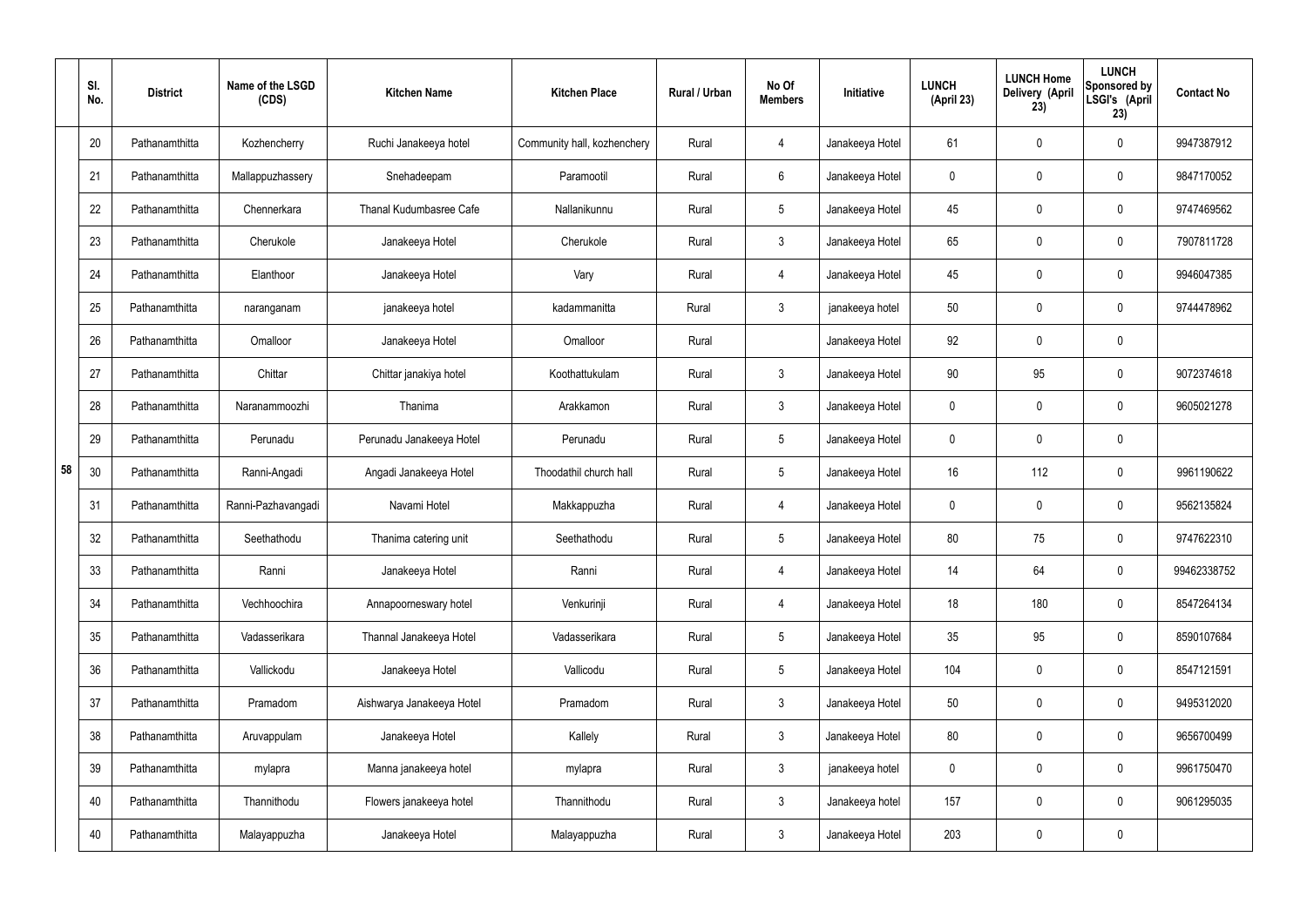|    | SI.<br>No.     | <b>District</b>    | Name of the LSGD<br>(CDS) | <b>Kitchen Name</b>           | <b>Kitchen Place</b>                 | Rural / Urban | No Of<br><b>Members</b> | Initiative      | <b>LUNCH</b><br>(April 23) | <b>LUNCH Home</b><br>Delivery (April<br>23) | <b>LUNCH</b><br>Sponsored by<br>LSGI's (April<br>23) | <b>Contact No</b> |
|----|----------------|--------------------|---------------------------|-------------------------------|--------------------------------------|---------------|-------------------------|-----------------|----------------------------|---------------------------------------------|------------------------------------------------------|-------------------|
|    | 41             | Pathanamthitta     | Konni                     | Janakeeya Hotel               | Konni                                | Rural         | 3                       | Janakeeya Hotel | $\mathbf 0$                | $\mathbf 0$                                 | $\mathbf 0$                                          |                   |
|    | 43             | Pathanamthitta     | Kalanjoor                 | Kalanjoor janakeeya Hotel     | Kalanjoor                            | Rural         | $\overline{4}$          | Janakeeya Hotel | 130                        | $\mathbf 0$                                 | $\mathbf 0$                                          | 6238045066        |
|    | 44             | Pathanamthitta     | Ezhamkulam                | Swad Catering Unit            | Enathu                               | Rural         | $5\overline{)}$         | Janakeeya Hotel | 200                        | $\mathbf 0$                                 | $\mathbf 0$                                          | 9747243317        |
|    | 45             | Pathanamthitta     | Kodumon                   | Ruchiyidam Janakeeya Hotel    | Kodumon                              | Rural         | $\overline{7}$          | Janakeeya Hotel | 65                         | $\mathbf 0$                                 | $\mathbf 0$                                          | 75611017112       |
|    | 46             | Pathanamthitta     | Erathu                    | Janakeeya Hotel               | Erathu                               | Rural         | 4                       | Janakeeya Hotel | 120                        | $\mathbf 0$                                 | $\mathbf 0$                                          | 9645102262        |
|    | 47             | Pathanamthitta     | Enadimangalam             | Janakeeya Hotel               | Elamannoor                           | Rural         | $\overline{4}$          | Janakeeya Hotel | 121                        | $\mathbf 0$                                 | $\mathbf 0$                                          |                   |
|    | 48             | Pathanamthitta     | Kadampanadu               | Janakeeya Hotel               | Mannady                              | Rural         | 3                       | Janakeeya Hotel | 82                         | $\pmb{0}$                                   | $\mathbf 0$                                          |                   |
|    | 49             | Pathanamthitta     | Pallickal                 |                               |                                      | Rural         |                         | Janakeeya Hotel | 173                        | $\mathbf 0$                                 | $\mathbf 0$                                          |                   |
|    | 50             | Pathanamthitta     | Thumpamon                 | Ruchi Cafe                    | Mampilali                            | Rural         | $5\phantom{.0}$         | Janakeeya Hotel | 147                        | $\mathbf 0$                                 | $\mathbf 0$                                          | 9188300026        |
|    | 51             | Pathanamthitta     | Kulanada                  | Bhagyalekshmi cafe unit       | Kaipuzha                             | Rural         | 3                       | Janakeeya Hotel | $\mathbf 0$                | $\mathbf 0$                                 | $\mathbf 0$                                          |                   |
|    | 52             | Pathanamthitta     | Pandalam Thekkekara       | Pandalam Thekkekara           | Thatta                               | Rural         | 3                       | Janakeeya Hotel | 129                        | $\mathbf 0$                                 | $\mathbf 0$                                          | 9526224922        |
|    | 53             | Pathanamthitta     | Aranmula                  | Janakeeya Hotel               | Aranmula                             | Rural         | 5 <sub>5</sub>          | Janakeeya Hotel | 12                         | $\pmb{0}$                                   | $\mathbf 0$                                          | 9656296503        |
|    | 54             | Pathanamthitta     | Mezhuveli                 | Thripthi Janakeeya Hotel      | Mezhuveli                            | Rural         | 3                       | Janakeeya Hotel | 38                         | $\mathbf 0$                                 | $\mathbf 0$                                          | 9495265971        |
|    | 55             | Pathanamthitta     | Adoor                     | Amma Catering Unit            | Adoor                                | Urban         | $5\phantom{.0}$         | Janakeeya Hotel | 125                        | $\pmb{0}$                                   | $\mathbf 0$                                          | 8606887490        |
|    | 56             | Pathanamthitta     | Pandalam                  | Ruchi catering                | Sivarenjini Auditorium               | Urban         | 5 <sub>5</sub>          | Janakeeya Hotel | $\pmb{0}$                  | $\pmb{0}$                                   | $\mathbf 0$                                          | 9846212739        |
|    | 57             | Pathanamthitta     | Thiruvalla East           | janakeeya hotel               | near private bus stand<br>thiruvalla | Urban         | $5\phantom{.0}$         | Janakeeya Hotel | 338                        | $\pmb{0}$                                   | $\pmb{0}$                                            | 919847729416      |
|    | 58             | Pathanamthitta     | <b>Thiruvalla West</b>    | janakeeya hotel               | kizhakkan muthoor                    | Urban         | $5\phantom{.0}$         | Janakeeya Hotel | 190                        | $\mathbf 0$                                 | $\mathbf 0$                                          | 919656132036      |
|    | 59             | Pathanamthitta     | Pathanamthitta            | Janakeeya Hotel               | Near Municipality Office             | Urban         | $5\phantom{.0}$         | Janakeeya Hotel | 130                        | $\mathbf 0$                                 | $\mathbf 0$                                          |                   |
| 58 |                |                    |                           |                               |                                      |               | 229                     |                 | 4607                       | 621                                         | $\bullet$                                            |                   |
|    |                | Thiruvananthapuram | Parassala                 | Bhagyalekshmi janakeeya hotel | Mundaplavila                         | Rural         | $5\phantom{.0}$         | Janakeeya Hotel | 250                        | $\boldsymbol{0}$                            | $\bf{0}$                                             | 9895463718        |
|    | $\overline{2}$ | Thiruvananthapuram | Karode                    | Karode janakeeya hotel        | Paavaara,<br>pazhaya uchakkada       | Rural         | $5\phantom{.0}$         | Janakeeya Hotel | 308                        | $\boldsymbol{0}$                            | $\bf{0}$                                             | 9605122139        |
|    | $\mathfrak{Z}$ | Thiruvananthapuram | Thirupuram                | Thirupuram janakeeya hotel    | Pazhayakada                          | Rural         | $5\phantom{.0}$         | Janakeeya Hotel | 160                        | $\bm{0}$                                    | $\bf{0}$                                             | 7034723987        |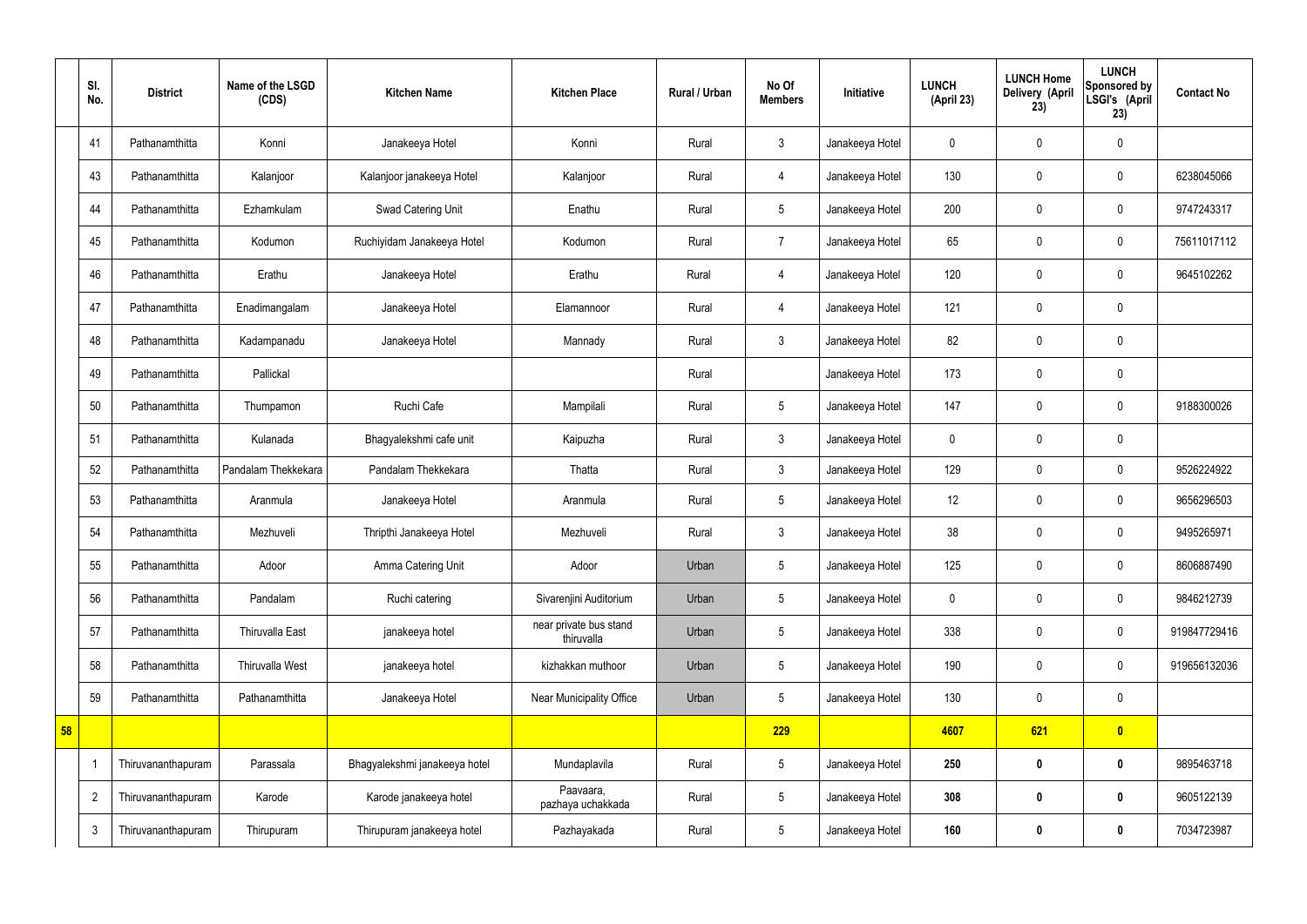| SI.<br>No. | <b>District</b>    | Name of the LSGD<br>(CDS) | <b>Kitchen Name</b>                       | <b>Kitchen Place</b>                       | Rural / Urban | No Of<br><b>Members</b> | Initiative      | <b>LUNCH</b><br>(April 23) | <b>LUNCH Home</b><br>Delivery (April<br>23) | <b>LUNCH</b><br>Sponsored by<br>LSGI's (April<br>23) | <b>Contact No</b> |
|------------|--------------------|---------------------------|-------------------------------------------|--------------------------------------------|---------------|-------------------------|-----------------|----------------------------|---------------------------------------------|------------------------------------------------------|-------------------|
| 4          | Thiruvananthapuram | Chenkal                   | Karuna janakeeya hotel                    | Udiyankulangara                            | Rural         | $5\phantom{.0}$         | Janakeeya Hotel | 300                        | 0                                           | 0                                                    | 9746726109        |
| -5         | Thiruvananthapuram | Kulathoor                 | Nakshatra janakeeya hotel                 | Attapuram                                  | Rural         | $5\phantom{.0}$         | Janakeeya Hotel | 278                        | 0                                           | $\bm{0}$                                             | 8301924221        |
| 6          | Thiruvananthapuram | Neyyattinkara 1           | Oottupura                                 | Neyyattinkara                              | Urban         | $5\phantom{.0}$         | Janakeeya Hotel | 460                        | 0                                           | $\bf{0}$                                             | 8129192485        |
| 7          | Thiruvananthapuram | Neyyattinkara 1           | Cafesree Janakeeya Hotel                  | Vazhimukku                                 | Urban         | $5\phantom{.0}$         | Janakeeya Hotel | 433                        | 0                                           | $\bm{0}$                                             | 9995604997        |
| 8          | Thiruvananthapuram | Neyyattinkara 1           | Thripthi janakeeya Hotel                  | perumpazhuthoor                            | urban         | $\overline{4}$          | janakeeya Hotel | 220                        | $\boldsymbol{0}$                            | $\bf{0}$                                             | 6282944199        |
| 9          | Thiruvananthapuram | Neyyattinkara 2           | Harsha catering unit                      | Neyyattinkara                              | Urban         | $5\phantom{.0}$         | Janakeeya Hotel | 250                        | 0                                           | $\bm{0}$                                             | 9048822770        |
| 10         | Thiruvananthapuram | Neyyattinkara 2           | Devarose Janakeeya Hotel                  | Amaravila                                  | Urban         | $5\phantom{.0}$         | Janakeeya Hotel | 65                         | $\boldsymbol{0}$                            | $\bf{0}$                                             | 9995028659        |
| 11         | Thiruvananthapuram | Kollayil                  | ems janakeeya hotel                       | Dhanuvachapuram                            | Rural         | $5\phantom{.0}$         | Janakeeya Hotel | 495                        | 0                                           | $\bm{0}$                                             | 8157880624        |
| 12         | Thiruvananthapuram | Kunnathukal               | Aiswarya Janakeeya Hotel -<br>Kunnathukal | Kuruwad, paliyodu                          | Rural         | $\mathbf{3}$            | Janakeeya Hotel | 105                        | $\boldsymbol{0}$                            | $\bf{0}$                                             | 9539549507        |
| 13         | Thiruvananthapuram | Vellarada                 | Eden Janakeeya Hotel                      | Panachamoodu, Vellarada                    | Rural         | $5\phantom{.0}$         | Janakeeya Hotel | 111                        | 0                                           | $\bf{0}$                                             | 8547973305        |
| 14         | Thiruvananthapuram | Vellarada                 | Chandrika Janakeeya Hotel - Vellarada     | Vellarada                                  | Rural         | $6\phantom{.}$          | Janakeeya Hotel | 653                        | 0                                           | $\bf{0}$                                             | 9539366295        |
| 15         | Thiruvananthapuram | Aryankode                 | Aryan Janakeeya Hotel - Aryankode         | Aryankode                                  | Rural         | $5\phantom{.0}$         | Janakeeya Hotel | 319                        | 0                                           | $\bf{0}$                                             | 9746905408        |
| 16         | Thiruvananthapuram | Aryankode                 | stree souhritha jh                        | chemboor                                   | Rural         | $5\phantom{.0}$         | Janakeeya Hotel | 174                        | 0                                           | 0                                                    |                   |
| 17         | Thiruvananthapuram | Ottashekharamangala<br>m  | Minnaram Janakeeya Hotel                  | Kuravara, Near<br>Ottashekharamangalam UPS | Rural         | $\overline{4}$          | Janakeeya Hotel | 346                        | 0                                           | $\mathbf 0$                                          | 9567553161        |
| 18         | Thiruvananthapuram | Kollayil                  | Janakeeya Hotel                           | Mylakkara                                  | Rural         | $5\phantom{.0}$         | Janakeeya Hotel | 137                        | 0                                           | $\mathbf 0$                                          | 9605076268        |
| 19         | Thiruvananthapuram | perunkadavila             | shankholi janakeeya hotel                 | perunkadavila                              | rural         | $\mathfrak{Z}$          | Janakeeya Hotel | 187                        | 0                                           | $\pmb{0}$                                            |                   |
| 20         | Thiruvananthapuram | Amboori                   | Janakeeya Hotel                           | Amboori                                    | Rural         | $5\phantom{.0}$         | Janakeeya Hotel | 120                        | 0                                           | $\pmb{0}$                                            | 9747169098        |
| 21         | Thiruvananthapuram | Athiyanoor                | Kudumbashree janakeeya hotel              | Venpakal                                   | Rural         | 4                       | Janakeeya Hotel | 325                        | 0                                           | $\pmb{0}$                                            | 919562752580      |
| 22         | Thiruvananthapuram | Kottukal                  | Vismaya janakeeya hotel                   | Uchakkada                                  | Rural         | $5\phantom{.0}$         | Janakeeya Hotel | 434                        | 0                                           | $\mathbf 0$                                          | 6282447041        |
| 23         | Thiruvananthapuram | Kottukal                  | Udaya janakeeya Hotel                     | Punnakkulam                                | Rural         | 4                       | Janakeeya Hotel | 0                          | 0                                           | $\pmb{0}$                                            |                   |
| 24         | Thiruvananthapuram | Karumkulam                | Alil Janakeeya Hotel                      | Pallam                                     | Rural         | $5\phantom{.0}$         | Janakeeya Hotel | 0                          | $\boldsymbol{0}$                            | $\mathbf 0$                                          | 917736513673      |
| 25         | Thiruvananthapuram | Venganoor                 | Venganoor Ruchi janakeeya hotel           | Peringamala                                | Rural         | $10$                    | Janakeeya Hotel | 90                         | 0                                           | $\pmb{0}$                                            | 9656309710        |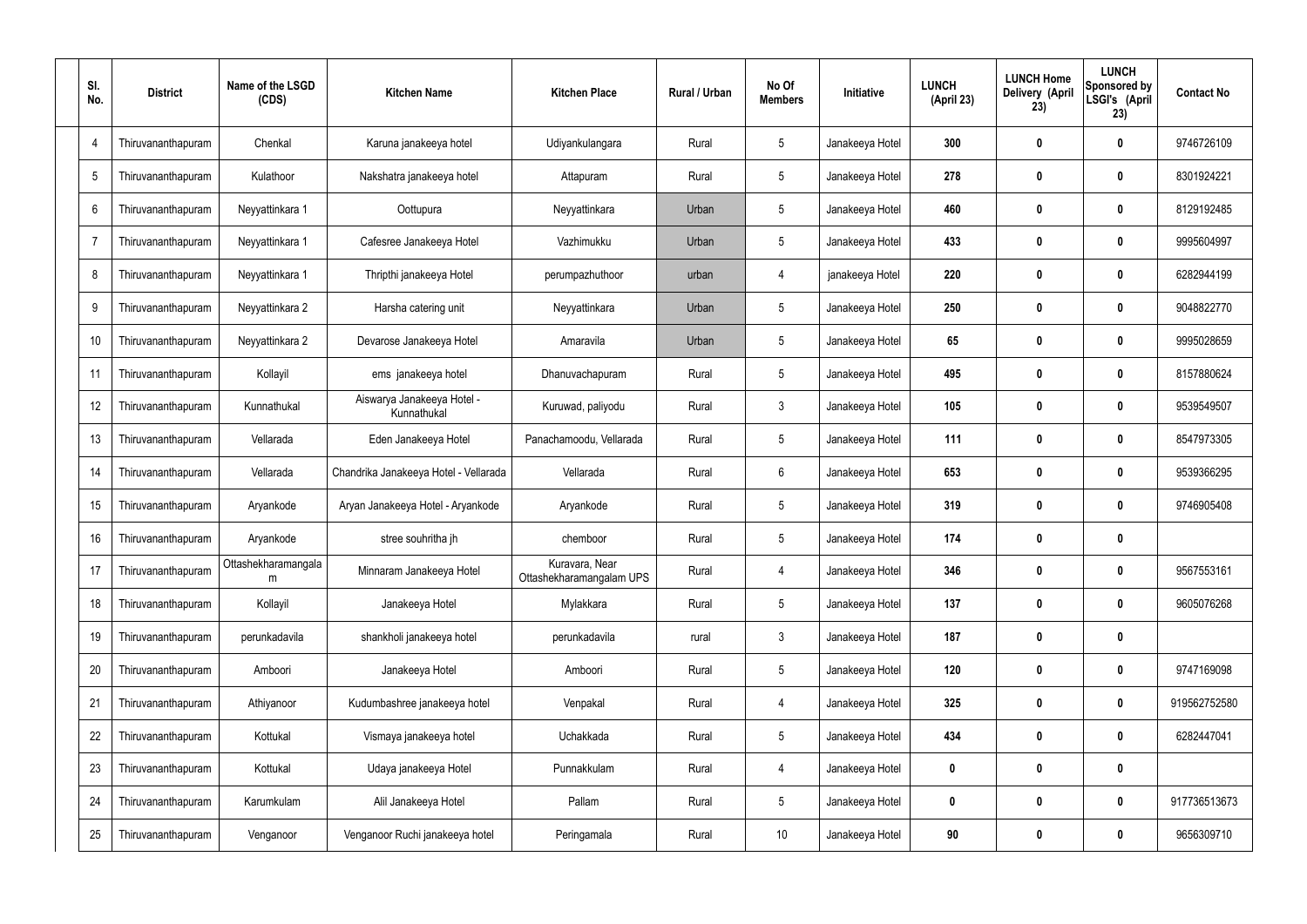| SI.<br>No. | <b>District</b>    | Name of the LSGD<br>(CDS)  | <b>Kitchen Name</b>                           | <b>Kitchen Place</b>                              | Rural / Urban | No Of<br><b>Members</b> | Initiative      | <b>LUNCH</b><br>(April 23) | <b>LUNCH Home</b><br>Delivery (April<br>23) | <b>LUNCH</b><br>Sponsored by<br>LSGI's (April<br>23) | <b>Contact No</b> |
|------------|--------------------|----------------------------|-----------------------------------------------|---------------------------------------------------|---------------|-------------------------|-----------------|----------------------------|---------------------------------------------|------------------------------------------------------|-------------------|
| 26         | Thiruvananthapuram | Vilavoorkkal               | Priyam Janakeeya Hotel                        | Chanthamukku, Peyadu Jn                           | Rural         | $\sqrt{5}$              | Janakeeya Hotel | 342                        | 0                                           | $\mathbf 0$                                          | 7902504494        |
| 27         | Thiruvananthapuram | Vilavoorkal                | Vilavoorkal janakeeya hotel                   | Pottayil                                          | Rural         | $5\phantom{.0}$         | Janakeeya Hotel | 321                        | 0                                           | $\boldsymbol{0}$                                     | 9497883130        |
| 28         | Thiruvananthapuram | Kalliyoor                  | Stree Shakthi Janakeeya Hotel                 | Kalliyoor                                         | Rural         | $\sqrt{5}$              | Janakeeya Hotel | 325                        | 0                                           | $\mathbf 0$                                          | 9074998782        |
| 29         | Thiruvananthapuram | Maranalloor                | Mayooram Janakeeya Hotel                      | Mannadikkonam                                     | Rural         | $\overline{4}$          | Janakeeya Hotel | 156                        | 0                                           | $\boldsymbol{0}$                                     | 9847371025        |
| 30         | Thiruvananthapuram | Pallichal                  | Vandhanam Janakeeya hotel                     | Naruvamoodu                                       | Rural         | $\overline{4}$          | Janakeeya Hotel | 190                        | 0                                           | $\boldsymbol{0}$                                     | 9562636222        |
| 31         | Thiruvananthapuram | Vilappil                   | Sreebhadra janakeey a hotel                   | peyad                                             | Rural         | $\sqrt{5}$              | Janakeeya Hotel | 256                        | 0                                           | $\boldsymbol{0}$                                     | 919496194745      |
| 32         | Thiruvananthapuram | Malayinkeezhu              | Thapasya janakeeya hotel                      | Aruvacode                                         | Rural         | $\sqrt{5}$              | Janakeeya Hotel | 179                        | 0                                           | 0                                                    | 9074329707        |
| 3,3        | Thiruvananthapuram | balaramapuram              | Karunya                                       | balaramapuram                                     | Rural         | $\sqrt{5}$              | Janakeeya Hotel | 256                        | 0                                           | $\boldsymbol{0}$                                     |                   |
| 34         | Thiruvananthapuram | Andoorkonam                | Thiruvathira janakeeya hotel                  | Kaniyapuram                                       | Rural         | $\mathbf{3}$            | Janakeeya Hotel | 0                          | 0                                           | $\boldsymbol{0}$                                     | 8921698989        |
| 35         | Thiruvananthapuram | Kadinamkulam               | Sabarmathi janakeeya hotel                    | Chitattumukku                                     | Rural         | $\overline{4}$          | Janakeeya Hotel | 60                         | 0                                           | $\mathbf 0$                                          |                   |
| 36         | Thiruvananthapuram | Azhoor                     | Kudumbadsree janakeeya hotel                  | Azhoor                                            | Rural         | $\overline{4}$          | Janakeeya Hotel | 70                         | 0                                           | 0                                                    | 8129060294        |
| 37         | Thiruvanathapuram  | Pothencode                 | Pothencode Kudumbashree Janakeeya<br>hotel    | Pothencode ayiroorppara<br>Farmers centre         | Rural         | $\sqrt{5}$              | Janakeeya Hotel | 150                        | 0                                           | 0                                                    | 9037832338        |
| 38         | Thiruvananthapuram | Mangalapuram               | Mangalapuram Kudumbashree<br>Janakeeya Hotel  | Managalapuram Junction,<br>Near Panchayath Office | Rural         | 5                       | Janakeeya Hotel | 215                        | 0                                           | 0                                                    | 9995459534        |
| 39         | Thiruvananthapuram | Mangalapuram               | Swad Kudumbashree Janakeeya hotel             | Murukkumpuzha                                     | Rural         | $\mathfrak{Z}$          | Janakeeya Hotel | 120                        | 0                                           | $\pmb{0}$                                            | 8281624670        |
| 40         | Thiruvananthapuram | Mangalapuram               | Ruchisagaram Kudumbashree<br>Janakeeya Hotel  | Chembakamangalam                                  | Rural         | $5\,$                   | Janakeeya Hotel | 110                        | $\boldsymbol{0}$                            | $\mathbf 0$                                          | 8139079929        |
| 41         | Thiruvanathapuram  | <b>TVM Corporation CDS</b> | Krishnakripa Janakeeya hotel                  | Anayara                                           | Urban         | $\sqrt{5}$              | Janakeeya Hotel | 611                        | $\boldsymbol{0}$                            | $\mathbf 0$                                          | 9745823832        |
| 42         | Thiruvanathapuram  | <b>TVM Corporation CDS</b> | Vanitha Janakeeya Hotel                       | Manvila                                           | Urban         | $\overline{4}$          | Janakeeya Hotel | 375                        | $\boldsymbol{0}$                            | $\mathbf 0$                                          | 8129412369        |
| 43         | Thiruvanathapuram  | <b>TVM Corporation CDS</b> | Bhagyalekshmi Kudumbashree<br>Janakeeya Hotel | EK Nayanar Trust, Medical<br>College              | Urban         | $6\,$                   | Janakeeya Hotel | 250                        | $\boldsymbol{0}$                            | $\pmb{0}$                                            |                   |
| 44         | Thiruvanathapuram  | <b>TVM Corporation CDS</b> | Tripthi Janakeeya Hotel                       | Pallithura                                        | Urban         | $\mathfrak{Z}$          | Janakeeya Hotel | 478                        | $\boldsymbol{0}$                            | $\mathbf 0$                                          | 9387738568        |
| 45         | Thiruvanathapuram  | <b>TVM Corporation CDS</b> | soubhagya janakeeya Hotel                     | kazhakoottam                                      | Urban         | $\mathbf{3}$            | janakeeya Hotel | 455                        | $\boldsymbol{0}$                            | $\pmb{0}$                                            | 8921555192        |
| 46         | Thiruvanathapuram  | <b>TVM Corporation CDS</b> | Uthradam Janakeeya Hotel                      | Pattom                                            | Urban         | $\mathfrak{Z}$          | janakeeya Hotel | 778                        | $\boldsymbol{0}$                            | $\mathbf 0$                                          | 8281062575        |
| 47         | Thiruvananthapuram | <b>TVM Corporation CDS</b> | Kismath Janakeeya Hotel                       | Pottakuzhi                                        | Urban         | $\mathfrak{Z}$          | Janakeeya Hotel | 640                        | 0                                           | $\boldsymbol{0}$                                     | 8281088923        |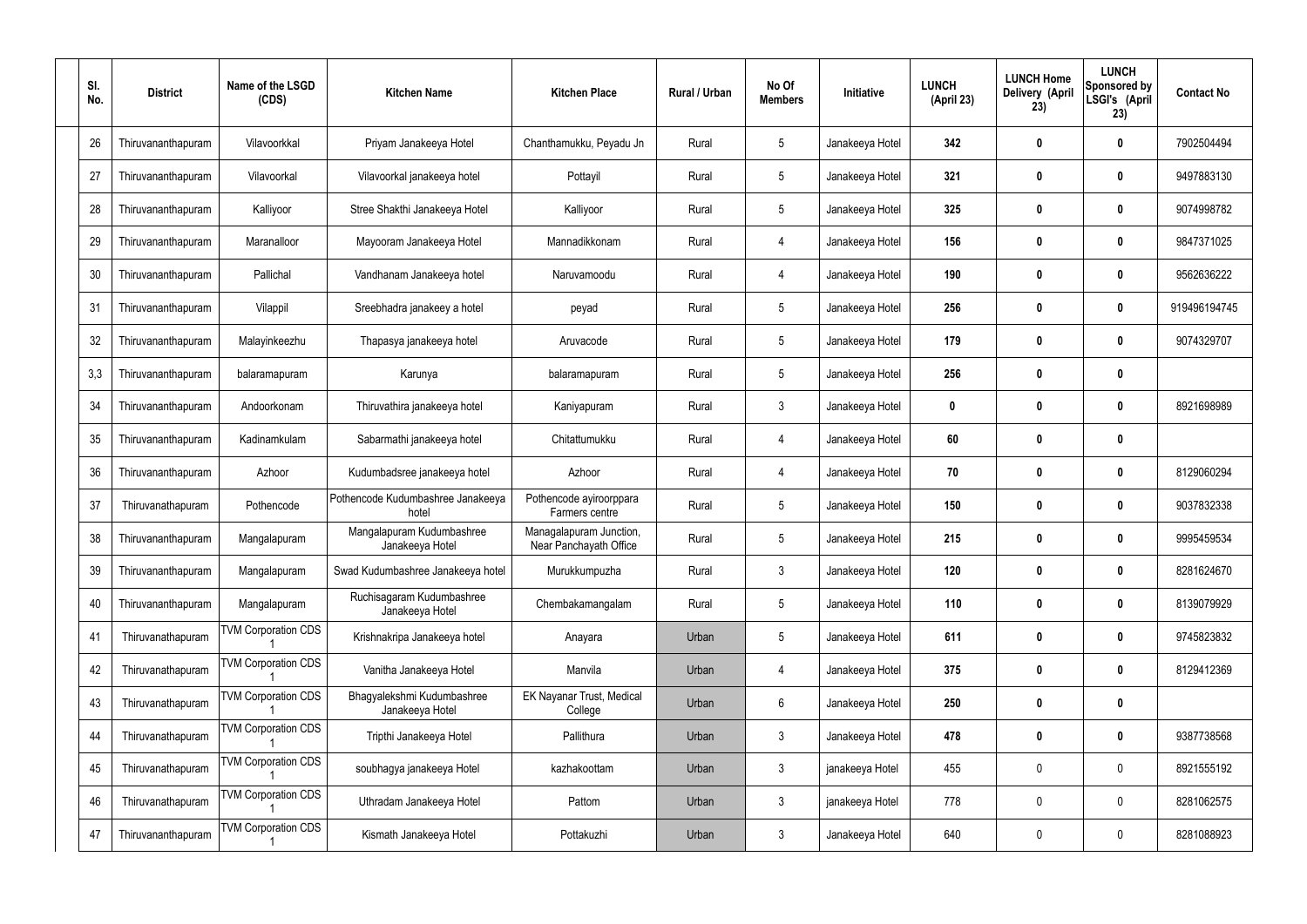|     | SI.<br>No. | <b>District</b>    | Name of the LSGD<br>(CDS)                    | <b>Kitchen Name</b>                  | <b>Kitchen Place</b>                              | Rural / Urban | No Of<br><b>Members</b> | Initiative      | <b>LUNCH</b><br>(April 23) | <b>LUNCH Home</b><br>Delivery (April<br>23) | <b>LUNCH</b><br>Sponsored by<br>LSGI's (April<br>23) | <b>Contact No</b> |
|-----|------------|--------------------|----------------------------------------------|--------------------------------------|---------------------------------------------------|---------------|-------------------------|-----------------|----------------------------|---------------------------------------------|------------------------------------------------------|-------------------|
|     | 48         | Thiruvananthapuram | <b>TVM Corporation CDS</b>                   | Anugraha janakeeya Hotel             | sreekaryam                                        | Urban         | 4                       | Janakeeya Hotel | 297                        | 0                                           | $\mathbf 0$                                          |                   |
|     | 49         | Thiruvananthapuram | <b>TVM Corporation CDS</b>                   | janakeeya hotel                      | mannarakkonam                                     | Urban         | $\mathbf{3}$            | Janakeeya Hotel | 421                        | 0                                           | $\pmb{0}$                                            | 8129179622        |
|     | 50         | Thiruvananthapuram | <b>TVM Corporation CDS</b>                   | Salt and Pepper                      | Poomalliyoorkkonam                                | Urban         | $\mathbf{3}$            | Janakeeya Hotel | 325                        | 0                                           | $\mathbf 0$                                          | 8593986935        |
|     | 51         | Thiruvananthapuram | <b>TVM Corporation CDS</b>                   | Sreebhadra Janakeeya Hotel           | Pettah                                            | Urban         | 4                       | Janakeeya Hotel | 326                        | 0                                           | $\pmb{0}$                                            | 9847227647        |
|     | 52         | Thiruvananthapuram | <b>TVM Corporation CDS</b>                   | kalavara Janakeeya Hotel             | vattiyoorkavu                                     | Urban         | $\mathbf{3}$            | Janakeeya Hotel | 345                        | 0                                           | $\mathbf 0$                                          | 9847655426        |
|     | 53         | Thiruvananthapuram | <b>TVM Corporation CDS</b>                   | punartham kudumbashree               | kudappanakunnu                                    | Urban         | $\mathfrak{Z}$          | Janakeeya Hotel | 176                        | 0                                           | $\pmb{0}$                                            | 9747115789        |
|     | 54         | Thiruvananthapuram | <b>TVM Corporation CDS</b><br>$\overline{2}$ | peroor JH                            | Palayam                                           | Urban         | $\mathbf{3}$            | Janakeeya Hotel | 365                        | 0                                           | 0                                                    | 8086119633        |
| 110 | 55         | Thiruvananthapuram | Aryanadu                                     | Aryanad Janakeeya Hotel              | Aryanad                                           | Rural         | 6                       | Janakeeya Hotel | 218                        | 0                                           | $\pmb{0}$                                            | 9207447839        |
|     | 56         | Thiruvananthapuram | Kuttichal                                    | Kutichal Janakeeya Hotel             | Kuttichal                                         | Rural         | $5\phantom{.0}$         | Janakeeya Hotel | 140                        | 0                                           | $\mathbf 0$                                          | 9446331479        |
|     | 57         | Thiruvananthapuram | Poovachal                                    | Poovachal Janakeeya Hotel            | Poovachal Panchayath                              | Rural         | $5\phantom{.0}$         | Janakeeya Hotel | 102                        | 0                                           | $\boldsymbol{0}$                                     | 9495225046        |
|     | 58         | Thiruvananthapuram | Vithura                                      | Navodaya Janakeeya hotel             | Koppam, Vithura                                   | Rural         | 4                       | Janakeeya Hotel | 0                          | 0                                           | $\mathbf 0$                                          | 9946837014        |
|     | 59         | Thiruvananthapuram | Tholicode                                    | Tholicode Janakeeya Hotel            | Pulimoodu, Near Bharath<br>Petrol Pump, Tholicode | Rural         | 4                       | Janakeeya Hotel | 216                        | 0                                           | $\mathbf 0$                                          | 9539995862        |
|     | 60         | Thiruvananthapuram | uzhamalackal                                 | mazhavil jh                          | Puthukulangara                                    | Rural         | $5\overline{)}$         | Janakeeya Hotel | 320                        | 0                                           | $\mathbf 0$                                          | 96457 54988       |
|     | 61         | Thiruvananthapuram | <b>TVPM Corpn CDS 4</b>                      | Maithri Janakeeya Hotel              | Poozhyakkunnu, Nemom, TVM                         | Urban         | 5                       | Janakeeya Hotel | 0                          | 0                                           | $\mathbf 0$                                          | 9846905594        |
|     | 62         | Thiruvananthapuram | TVPM. Corpn. CDS III                         | Janatha hotel                        | Over bridge                                       | Urban         | 9                       | Janakeeya Hotel | 0                          | 0                                           | $\pmb{0}$                                            | 919746149160      |
|     | 63         | Thiruvananthapuram | TVPM. Corpn. CDS III                         | Asraya Janakeeya Hotel               | <b>DPI</b>                                        | Urban         | 4                       | Janakeeya Hotel | 655                        | 0                                           | $\pmb{0}$                                            | 918113008306      |
|     | 64         | Thiruvananthapuram | TVPM. Corpn. CDS III                         | Ruchikkoott                          | Mudavanmukal                                      | Urban         | 4                       | Janakeeya Hotel | 0                          | 0                                           | $\pmb{0}$                                            | 917907579424      |
|     | 65         | Thiruvananthapuram | TVPM. Corpn. CDS IV                          | Janakeeya hotel tvm corporation cds4 | Vallakkadavu                                      | Urban         | 5                       | Janakeeya Hotel | 286                        | 0                                           | $\pmb{0}$                                            | 8129795072        |
|     | 66         | Thiruvananthapuram | TVPM. Corpn. CDS IV                          | Karuna Janakeeya Hotel               | Avaduthura                                        | Urban         | 5                       | Janakeeya Hotel | 276                        | 0                                           | $\mathfrak{Z}$                                       | 9567523799        |
|     | 67         | Thiruvananthapuram | Anadu                                        | Nanma anad                           | Govt LPS Anad                                     | Rural         | 4                       | Janakeeya Hotel | 0                          | 0                                           | $\pmb{0}$                                            | 9645709754        |
|     | 68         | Thiruvananthapuram | Vembayam                                     | Liya canteen                         | Perumboor near panchayath<br>office               | Rural         | 5                       | Janakeeya Hotel | 0                          | 0                                           | $\pmb{0}$                                            | 9544337362        |
|     | 69         | Thiruvananthapuram | Vembayam                                     | Four's Janakeeya Hotel               | Naduveli Konchira                                 | Rural         | 4                       | Janakeeya Hotel | 212                        | 0                                           | $\pmb{0}$                                            | 9526253578        |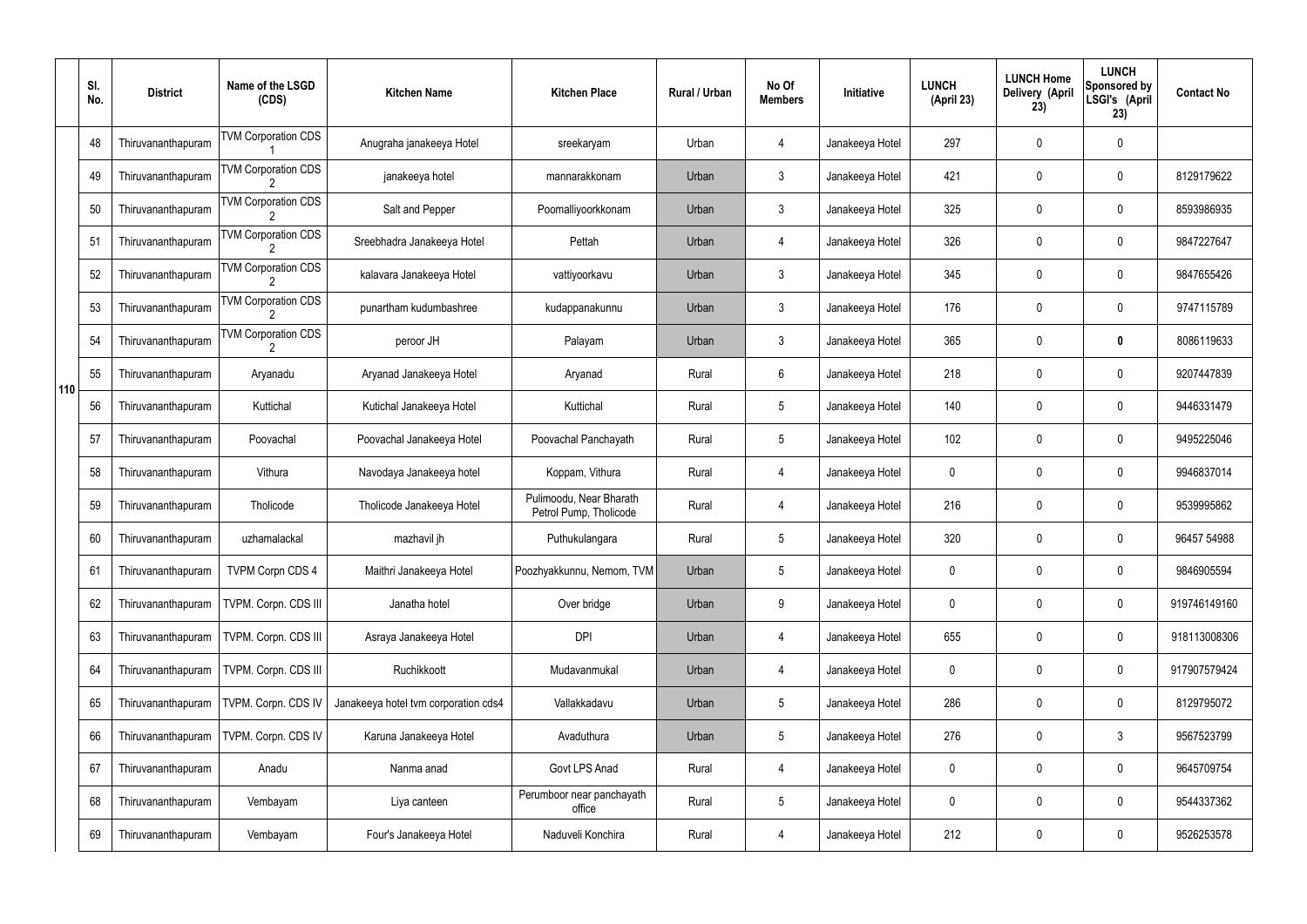| SI.<br>No. | <b>District</b>    | Name of the LSGD<br>(CDS) | <b>Kitchen Name</b>                 | <b>Kitchen Place</b>                      | Rural / Urban | No Of<br><b>Members</b> | Initiative      | <b>LUNCH</b><br>(April 23) | <b>LUNCH Home</b><br>Delivery (April<br>23) | <b>LUNCH</b><br>Sponsored by<br>LSGI's (April<br>23) | <b>Contact No</b> |
|------------|--------------------|---------------------------|-------------------------------------|-------------------------------------------|---------------|-------------------------|-----------------|----------------------------|---------------------------------------------|------------------------------------------------------|-------------------|
| 70         | Thiruvananthapuram | Nedumangad 1              | Subhiksham                          | Irinjayam                                 | Urban         | 4                       | Janakeeya Hotel | 296                        | 0                                           | 0                                                    | 9745606588        |
| 71         | Thiruvananthapuram | Nedumangad 1              | Ootupura                            | Pazhakutty                                | Urban         | 6                       | Janakeeya Hotel | 432                        | 0                                           | $\mathbf 0$                                          | 7510910614        |
| 72         | Thiruvananthapuram | Nedumangad 2              | Niravu                              | Near ksrtc bus stand                      | Urban         | $\overline{4}$          | Janakeeya Hotel | 443                        | 0                                           | $\mathbf 0$                                          | 9645958207        |
| 73         | Thiruvananthapuram | Nedumangad 2              | Ruchiyidam                          | Near Municipality                         | Urban         | $\mathbf 0$             | Janakeeya Hotel | 416                        | 0                                           | $\mathbf 0$                                          | 9846371353        |
| 74         | Thiruvananthapuram | Karakulam                 | Karakulam Vanitha hotel             | Karakulam Junction                        | Rural         | $\overline{4}$          | Janakeeya Hotel | 424                        | 0                                           | $\mathbf 0$                                          | 9747176668        |
| 75         | Thiruvananthapuram | Panavoor                  | Kudumbashree vanitha hotel          | HI auditorium near panavoor<br>panchayath | Rural         | $6\phantom{.}$          | Janakeeya Hotel | 236                        | 0                                           | 4                                                    | 9526740817        |
| 76         | Thiruvananthapuram | Aruvikara                 | Nanma                               | Aruvikara junction                        | Rural         | $\mathbf{3}$            | Janakeeya hotel | 0                          | 0                                           | $\mathbf 0$                                          | 8606524464        |
| 77         | Thiruvananthapuram | Pullampara                | Janakeeya Hotel                     | Kalumkinmukham                            | Rural         | $5\phantom{.0}$         | Janakeeya Hotel | 195                        | 0                                           | $\mathbf 0$                                          |                   |
| 78         | Thiruvananthapuram | Pangode                   | Bhagyalekshmi janakeeya hotel       | Pangodu Panchayath Hall                   | Rural         | $5\phantom{.0}$         | Janakeeya Hotel | 288                        | 0                                           | $\mathbf 0$                                          |                   |
| 79         | Thiruvananthapuram | Manickal                  | Janakeeya hotel                     | Pirappancode                              | Rural         | $6\phantom{.}$          | Janakeeya Hotel | 200\$                      | 0                                           | $\boldsymbol{0}$                                     | 9745874522        |
| 80         | Thiruvananthapuram | Vamanapuram               | Pournami Kalamachal                 | Kalamachal                                | Rural         | $5\phantom{.0}$         | Janakeeya Hotel | 252                        | 0                                           | $\boldsymbol{0}$                                     | 9846825964        |
| 81         | Thiruvananthapuram | kallara                   | Amma janakeeya hotel                | kallara                                   | rural         | 4                       | Janakeeya Hotel | 373                        | 0                                           | $\boldsymbol{0}$                                     | 8111891405        |
| 82         | Thiruvananthapuram | nellanad                  | Nellanad janakeeya hotel            | keezhayikkonam                            | rural         | 6                       | Janakeeya Hotel | 288                        | 0                                           | 0                                                    | 9946994811        |
| 83         | Thiruvananthapuram | Pazhayakunnummel          | Chaitanya janakeeya hotel           | Pazhayakunnumel                           | Rural         | $5\phantom{.0}$         | Janakeeya Hotel | 0                          | 0                                           | $\mathbf 0$                                          | 9496997201        |
| 84         | Thiruvananthapuram | Karavaram                 | Takkolam, Karavaram janakeeya hotel | Pullurmukk, kallambalam                   | Rural         | $5\phantom{.0}$         | Janakeeya Hotel | 160                        | $\mathbf 0$                                 | $\mathbf 0$                                          | 9539723288        |
| 85         | Thiruvananthapuram | Kilimanoor                | Tanima vanitha canteen              | Kilimanoor                                | Rural         | $\overline{4}$          | Janakeeya Hotel | 173                        | 0                                           | $\mathbf 0$                                          | 9846657166        |
| 86         | Thiruvananthapuram | Pulimath                  | Iswarya catering unit               | Pulimath, Karet                           | Rural         | $\overline{4}$          | Janakeeya Hotel | 75                         | $\mathbf 0$                                 | $\mathbf 0$                                          | 9645514593        |
| 87         | Thiruvananthapuram | Navaikkulam               | Kudumbashree janakeeya hotel        | Kadambaattukonam                          | Rural         | $5\phantom{.0}$         | Janakeeya Hotel | $\mathbf 0$                | 0                                           | $\mathbf 0$                                          | 9400619476        |
| 88         | Thiruvananthapuram | Nagaroor                  | Janakeeya Hotel                     | Altharamoodu                              | Rural         | $5\phantom{.0}$         | Janakeeya Hotel | 162                        | 0                                           | $\mathbf 0$                                          | 7034964806        |
| 89         | Thiruvananthapuram | Pallikal                  | pallikkal janakeeya hotel           | pakalkkuri                                | rural         | 4                       | Janakeeya Hotel | 128                        | 0                                           | $\mathbf 0$                                          | 9447886364        |
| 90         | Thiruvananthapuram | Madavoor                  | Madavoor janakeeya hotel            | madavoor                                  | rural         | $5\phantom{.0}$         | Janakeeya Hotel | 143                        | $\boldsymbol{0}$                            | $\pmb{0}$                                            | 9526206002        |
| 91         | Thiruvananthapuram | Chirayinkeezh             | Sevenstar Janakeeya Hotel           | Sarkkara                                  | Rural         | $5\,$                   | Janakeeya Hotel | 89                         | 0                                           | $\boldsymbol{0}$                                     | 8921556636        |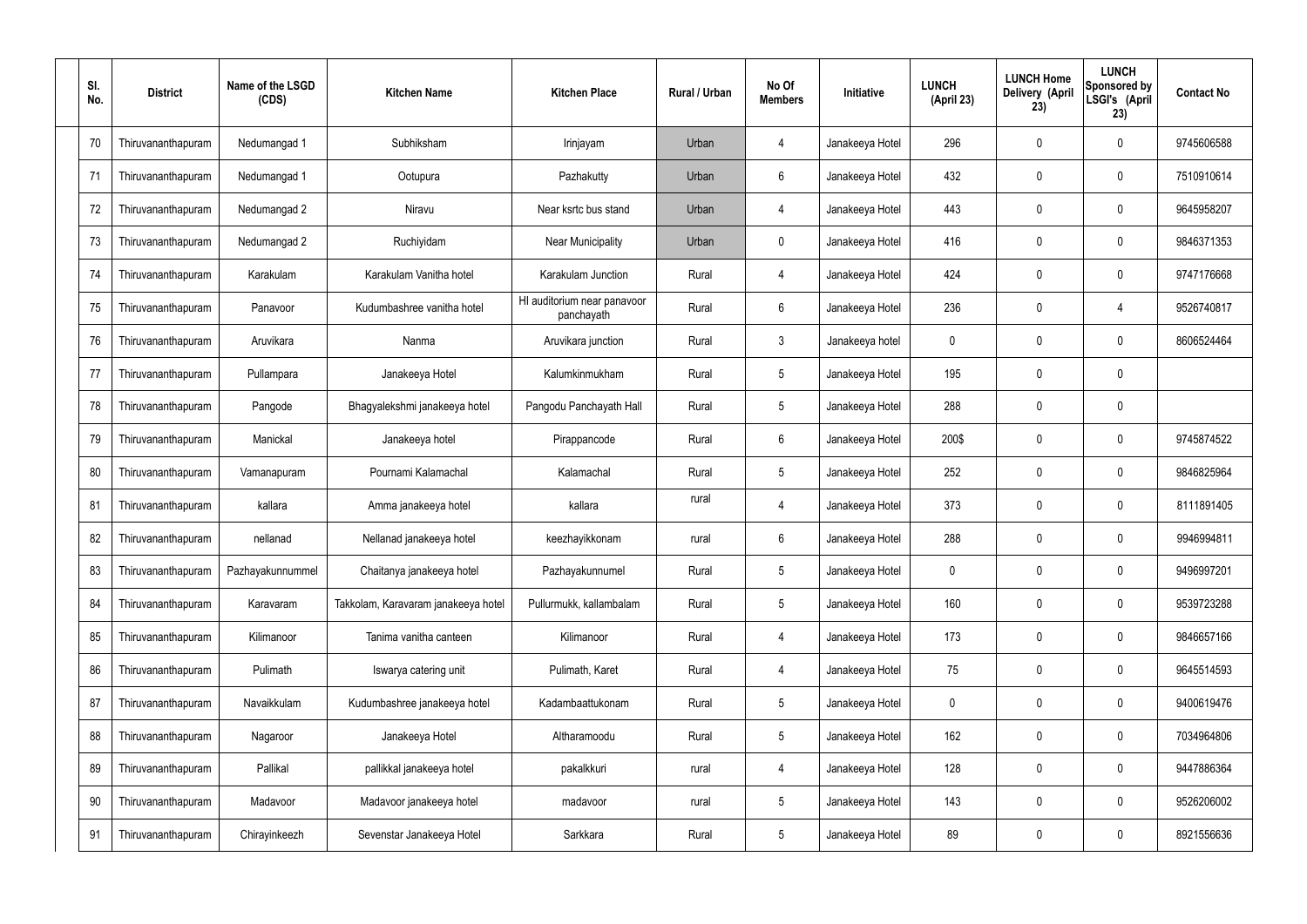|     | SI.<br>No.     | <b>District</b>    | Name of the LSGD<br>(CDS) | <b>Kitchen Name</b>                | <b>Kitchen Place</b>     | Rural / Urban | No Of<br><b>Members</b> | Initiative      | <b>LUNCH</b><br>(April 23) | <b>LUNCH Home</b><br>Delivery (April<br>23) | <b>LUNCH</b><br>Sponsored by<br>LSGI's (April<br>23) | <b>Contact No</b> |
|-----|----------------|--------------------|---------------------------|------------------------------------|--------------------------|---------------|-------------------------|-----------------|----------------------------|---------------------------------------------|------------------------------------------------------|-------------------|
|     | 92             | Thiruvananthapuram | Kadaykkavoor              | Karmalamatha Janakeeya Hotel       | Kadakkavoor              | Rural         | 5                       | Janakeeya Hotel | 114                        | 0                                           | $\mathbf 0$                                          | 9645405591        |
|     | 93             | Thiruvananthapuram | Mudakkal                  | Sarovaram Janakeeya Hotel          | Valakkadu                | Rural         | $\mathbf{3}$            | Janakeeya Hotel | 75                         | $\mathbf 0$                                 | $\mathbf 0$                                          | 8086240900        |
|     | 94             | Thiruvananthapuram | Vakkom                    | Jananai Janakeeya Hotel            | SN Junction, Jeeva Dhara | Rural         | $5\overline{)}$         | Janakeeya Hotel | 86                         | $\mathbf 0$                                 | $\mathbf 0$                                          | 8137014724        |
|     | 95             | Thiruvananthapuram | Vakkom                    | Diya Janakeeya Hotel               | Panayile Kadavu          | Rural         | $5\overline{)}$         | Janakeeya Hotel | 108                        | $\mathbf 0$                                 | $\mathbf 0$                                          | 8590439391        |
|     | 96             | Thiruvananthapuram | Kizhuvilam                | Kudumbashree vanitha canteen       | Kizhuvillam              | Rural         | $\overline{4}$          | Janakeeya Hotel | 119                        | $\mathbf 0$                                 | $\mathbf 0$                                          | 9747361312        |
|     | 97             | Thiruvananthapuram | Anchuthengu               | Swad Janakeeya Hotel               | Anchuthengu              | Rural         | $5\phantom{.0}$         | Janakeeya Hotel | 96                         | $\mathbf 0$                                 | $\mathbf 0$                                          |                   |
|     | 98             | Thiruvananthapuram | Attingal                  | Bhagyashree janakeeya hotel        | Attingal                 | Urban         | $5\phantom{.0}$         | Janakeeya Hotel | 108                        | $\mathbf 0$                                 | $\mathbf 0$                                          | 9539968503        |
|     | 99             | Thiruvananthapuram | Cherunniyoor              | Lekshmi janakeeya hotel            | Dhalavapuram             | Rural         | $\mathbf{3}$            | Janakeeya Hotel | 89                         | $\mathbf 0$                                 | $\mathbf 0$                                          | 9995391999        |
|     | 100            | Thiruvananthapuram | Chemmaruthi               | Dreams janakeeya hotel             | Mavinmoodu, muthana      | Rural         | 5                       | Janakeeya Hotel | $\mathbf 0$                | $\mathbf 0$                                 | $\mathbf 0$                                          | 8129240185        |
|     | 101            | Thiruvananthapuram | Chemmaruthi               | Natturuchi janakeeya hotel         | Panayara&sivapuram       | Rural         | $5\overline{)}$         | Janakeeya Hotel | 94                         | $\mathbf 0$                                 | $\mathbf 0$                                          | 8129240185        |
|     | 102            | Thiruvananthapuram | Chemmaruthi               | Bhanusree                          | Chavadimukku             | Rural         | 4                       | Janakeeya Hotel | 150                        | $\mathbf 0$                                 | $\mathbf 0$                                          | 8129240185        |
|     | 103            | Thiruvananthapuram | Chemmaruthi               | saphalyam janakeeya Hotel          | chemmaruthi              | Rural         | 5                       | Janakeeya hotel | 161                        | $\mathbf 0$                                 | $\mathbf 0$                                          | 9539925641        |
|     | 104            | Thiruvananthapuram | Manamboor                 | Manamboor janakeeya hotel          | Kavalayoor               | Rural         | 4                       | Janakeeya Hotel | 120                        | 0                                           | 0\$                                                  | 9074388684        |
|     | 105            | Thiruvananthapuram | Edava                     | Sreenandha janakeeyahotel          | Kaappil                  | Rural         | $5\phantom{.0}$         | Janakeeya Hotel | 147                        | $\mathbf 0$                                 | $\mathbf 0$                                          | 9895337334        |
|     | 106            | Thiruvananthapuram | Elakamon                  | Sreenarayana janakeeya hotel       | Elakamon                 | Rural         | $\overline{7}$          | Janakeeya Hotel | $\pmb{0}$                  | $\mathbf 0$                                 | $\mathbf 0$                                          | 8086637798        |
|     | 107            | Thiruvananthapuram | Elakamon                  | kudumbashree janakeeya hotel       | Elakamon                 | Rural         | $5\phantom{.0}$         | janakeeya hotel | $\pmb{0}$                  | $\mathbf 0$                                 | $\mathbf 0$                                          | 8590725126        |
|     | 108            | Thiruvananthapuram | Vettoor                   | Kashi janakeeya hotel              | Vettoor                  | Rural         | $\overline{4}$          | Janakeeya Hotel | 65                         | $\mathbf 0$                                 | $\mathbf 0$                                          | 9061547396        |
|     | 109            | Thiruvananthapuram | Ottoor                    | Kudumbashree Janakeeya hotel       | ottoor                   | rural         | $\mathbf{3}$            | Janakeeya Hotel | 58                         | $\pmb{0}$                                   | $\mathbf 0$                                          | 8590570561        |
|     | 110            | Thiruvanathapuram  | Varkala                   | Janakeeya hotel                    | Varkala municipality     | Urban         | $5\phantom{.0}$         | Janakeeya Hotel | 56                         | $\pmb{0}$                                   | $\mathbf 0$                                          | 8943261611        |
| 110 |                |                    |                           |                                    |                          |               | 501                     |                 | 23656                      | $\mathbf{0}$                                | $\overline{7}$                                       |                   |
|     | -1             | Thrissur           | Kadangodu                 | Janakeeya Hotel Kadangod           | Kadangod                 | Rural         | 4                       | Janakeeya Hotel | 93                         | 100                                         | $\overline{7}$                                       |                   |
|     | $\overline{2}$ | Thrissur           | Chalakudy                 | Thripthy Janakeeya Hotel Chalakudy | North Busstand Chalakudy | Urban         | 4                       | Janakeeya Hotel | 260                        | 146                                         | $\mathbf 0$                                          | 9544048190        |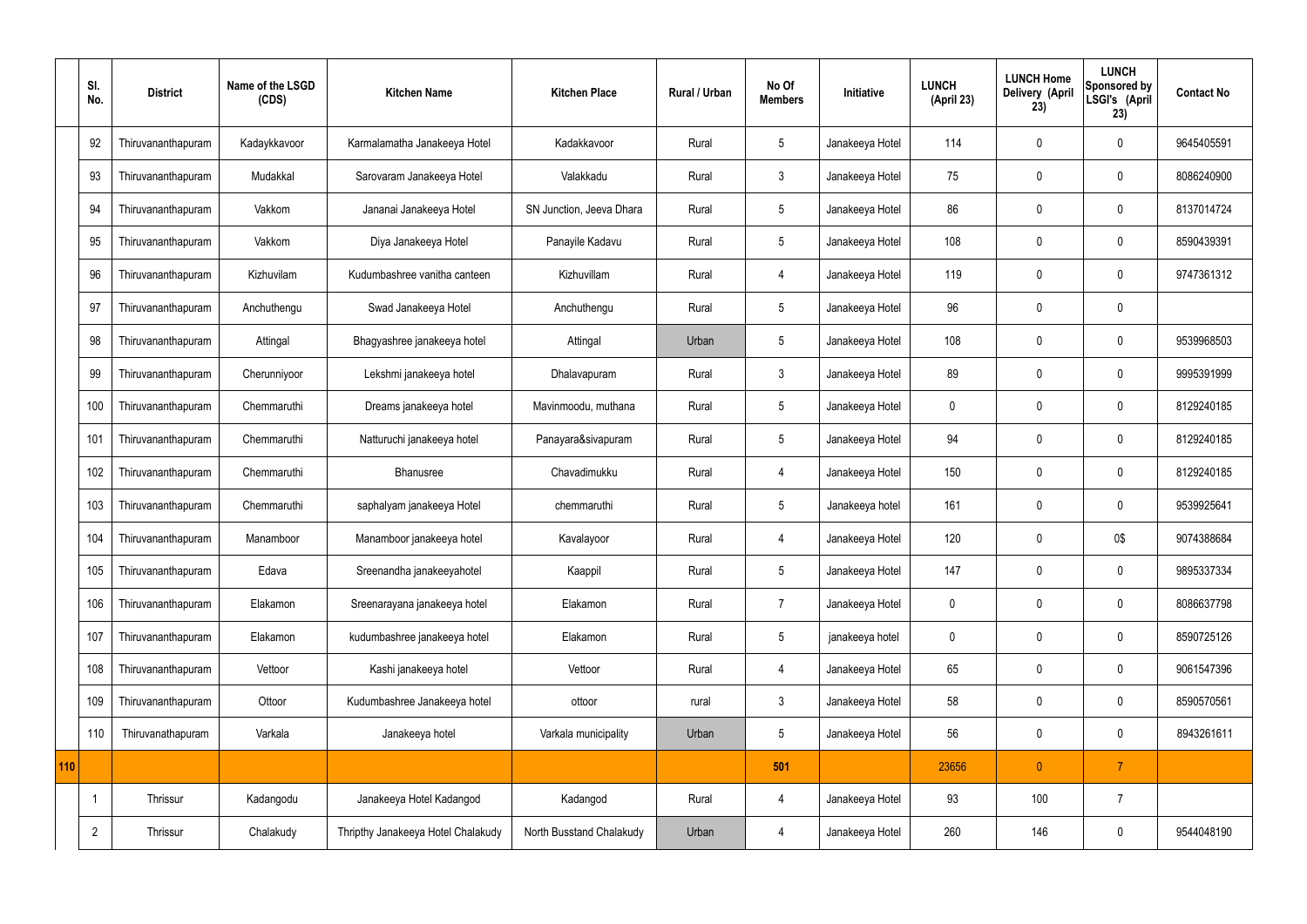| SI.<br>No.     | <b>District</b> | Name of the LSGD<br>(CDS) | <b>Kitchen Name</b>                             | <b>Kitchen Place</b>                       | <b>Rural / Urban</b> | No Of<br><b>Members</b> | Initiative      | <b>LUNCH</b><br>(April 23) | <b>LUNCH Home</b><br>Delivery (April<br>23) | <b>LUNCH</b><br>Sponsored by<br>LSGI's (April<br>23) | <b>Contact No</b> |
|----------------|-----------------|---------------------------|-------------------------------------------------|--------------------------------------------|----------------------|-------------------------|-----------------|----------------------------|---------------------------------------------|------------------------------------------------------|-------------------|
| 3              | Thrissur        | Pananchery                | Pananchery Janakeeya Hotel                      | Pattikkad                                  | Rural                | $5\overline{)}$         | Janakeeya Hotel | 137                        | 55                                          | $\mathbf 0$                                          | 9746354118        |
| 4              | Thrissur        | Kadavallur                | Janakeeya Hotel Kadavalloor                     | Panjayath Compound                         | Rural                | $\overline{4}$          | Janakeeya Hotel | 69                         | 53                                          | $\mathbf 0$                                          |                   |
| 5              | Thrissur        | Kattoor                   | Janakeeya Hotel Kattoor                         | Near pompay school, Kattoor                | Rural                | $5\phantom{.0}$         | Janakeeya Hotel | 97                         | 0                                           | $\mathbf 0$                                          | 9605263717        |
| 6              | Thrissur        | Elavally                  | Janakeeya Hotel Elavally                        | Elavally Panchayath<br>Compound            | Rural                | $\overline{4}$          | Janakeeya Hotel | 161                        | 0                                           | $\mathbf 0$                                          | 9744738247        |
| $\overline{7}$ | Thrissur        | Paralam                   | Paralam Janakeeya Hotel                         | Nanma Kudumbashree<br>canteen              | Rural                | $\mathbf{3}$            | Janakeeya Hotel | $\mathbf 0$                | 268                                         | $\mathbf 0$                                          | 9744441594        |
| 8              | Thrissur        | Kadukutty                 | Uppum Mulakum Janakeeya Hotel<br>Kadukutty      | Kottamuri Junction                         | Rural                | $5\overline{)}$         | Janakeeya Hotel | 45                         | 28                                          | $\mathbf 0$                                          | 9846634710        |
| 9              | Thrissur        | Thrissur 2                | Kuttanellur Janakeeya Hotel                     | Kuttanellur                                | Urban                | $5\overline{)}$         | Janakeeya Hotel | $\mathbf 0$                | 0                                           | $\mathbf 0$                                          | 8330800498        |
| 10             | Thrissur        | Pazhayannur               | Janakeeya Hotel, Pazhayanoor                    | Pazhayannur Panchayath                     | Rural                | $\overline{4}$          | Janakeeya Hotel | 246                        | $\mathbf 0$                                 | $\mathbf 0$                                          | 9400257329        |
| 11             | Thrissur        | Aloor                     | Aloor Janakeeya Hotel                           | Aloor                                      | Rural                | $5\overline{)}$         | Janakeeya Hotel | 74                         | 28                                          | $\mathbf 0$                                          | 9946922936        |
| 12             | Thrissur        | Muriyad                   | Jankeeya Hotel, Muriyad                         | Karuna Canteen, Muriyad                    | Rural                | $5\overline{)}$         | Janakeeya Hotel | 65                         | $\mathbf 0$                                 | $\mathbf 0$                                          | 9961920358        |
| 13             | Thrissur        | Valapad                   | Janakeeya Hotel Valapad                         | Valapad Chanthapadi                        | Rural                | $6\overline{6}$         | Janakeeya Hotel | 123                        | 0,                                          | $\overline{7}$                                       | 9846972134        |
| 14             | Thrissur        | Kaipamangalam             | Kaipamngalam Janakeeya Hotel                    | Kaipamangalam Panchayath                   | Rural                | $\mathbf{3}$            | Janakeeya Hotel | 196                        | $\mathbf 0$                                 | $\overline{1}$                                       |                   |
| 15             | Thrissur        | Annamanada                | Snehitha Catering                               | Annamanada                                 | Rural                | 5                       | Janakeeya Hotel | 34                         | 15                                          | $\mathbf 0$                                          | 9747712615        |
| 16             | Thrissur        | Vellangallur              | Janakeeya Hotel Vellangallur                    | Panchayath Community Hall                  | Rural                | $6\overline{6}$         | Janakeeya Hotel | 43                         | 29                                          | $\mathbf 0$                                          | 9947462258        |
| 17             | Thrissur        | Pavaratty                 | Janakeeya Hotel Pavaratty                       | Akashaya Vanitha Canteen                   | Rural                | $\mathbf{3}$            | Janakeeya Hotel | 125                        | $\mathbf 0$                                 | $\mathbf 0$                                          |                   |
| 18             | Thrissur        | Edathiruthy               | Janakeeya Hotel Edathuruthi (Nalinam<br>Stores) | Opposite of GLPS,<br>Chenthrappinni Centre | Rural                | $\overline{4}$          | Janakeeya Hotel | 145                        | $\mathbf 0$                                 | $\overline{2}$                                       |                   |
| 19             | Thrissur        | Adatt                     | Janakeeya Hotel Adat                            | Muthuvara                                  | Rural                | $\overline{7}$          | Janakeeya Hotel | 96                         | 39                                          | $\mathbf 0$                                          | 6235203703        |
| 20             | Thrissur        | Irinjalakuda 1            | Janakeeya Hotel Irinjalakuda Cds1               | Irinjalakuda Muncipality                   | Urban                | 4                       | Janakeeya Hotel | 76                         | $\pmb{0}$                                   | $\mathbf 0$                                          | 9526912506        |
| 21             | Thrissur        | Parapookkara              | Janakeeya Hotel, Parapookkara                   | Panchayath Canteen                         | Rural                | $5\phantom{.0}$         | Janakeeya Hotel | 120                        | $\pmb{0}$                                   | $\mathbf 0$                                          | 9605428611        |
| 22             | Thrissur        | Puthanchira               | Annapoorna Janakeeya Hotel<br>Puthenchira       | Panchayath Community Hall                  | Rural                | 5 <sup>5</sup>          | Janakeeya Hotel | 55                         | 20                                          | $\mathbf 0$                                          | 919539164678      |
| 23             | Thrissur        | SreeNarayanapuram         | Sree Narayana Puram Janakeeya<br>Hotel          | Sreenarayanapuram<br>Panchayath            | Rural                | $5\overline{)}$         | Janakeeya Hotel | 218                        | $\pmb{0}$                                   | $\mathbf 1$                                          |                   |
| 24             | Thrissur        | Nadathara                 | Nadathara Janakeeya Hotel                       | Moorkanikkara                              | Rural                | $5\phantom{.0}$         | Janakeeya Hotel | 35 <sub>5</sub>            | 43                                          | $\mathbf 0$                                          | 9744611176        |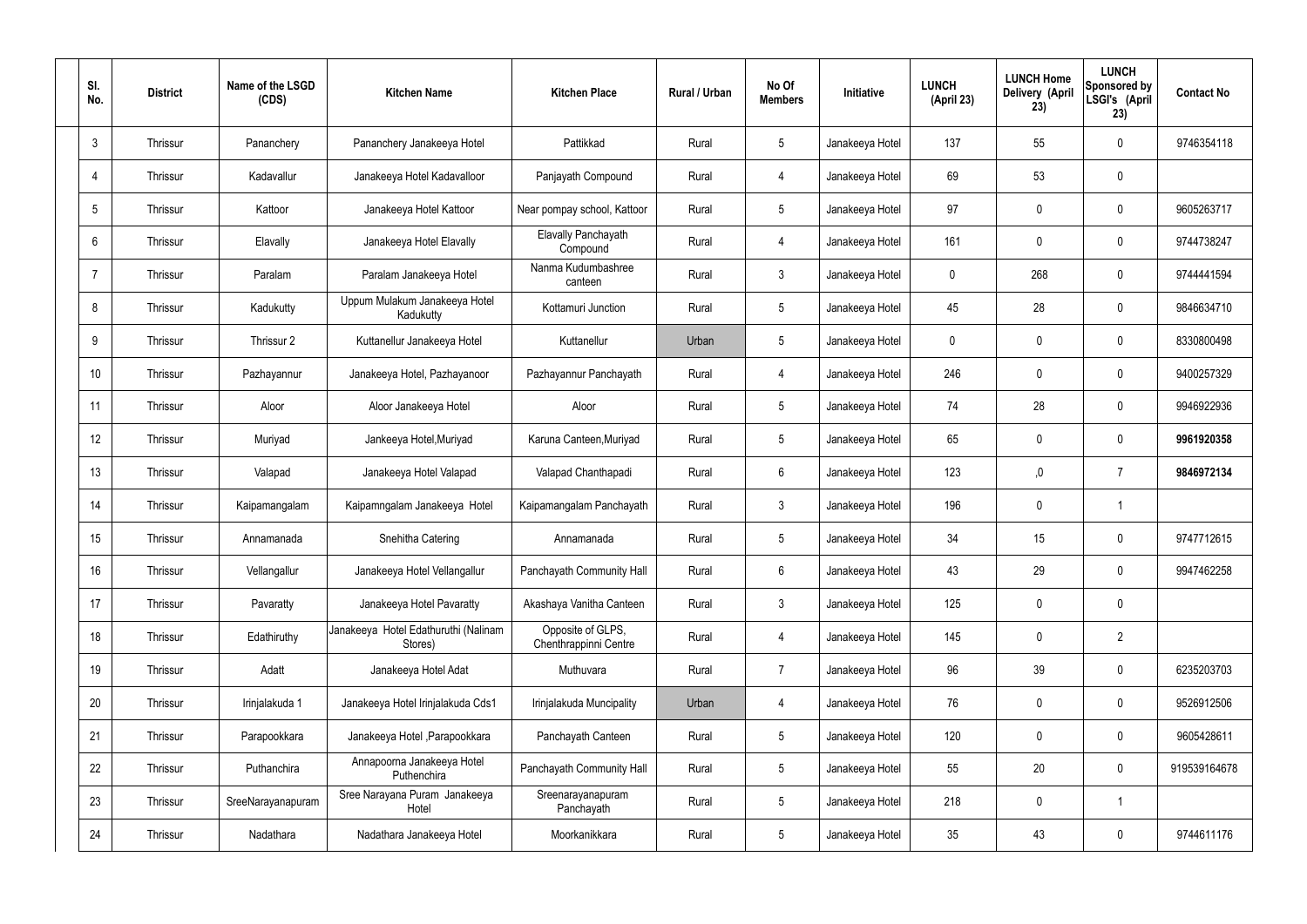| SI.<br>No. | <b>District</b> | Name of the LSGD<br>(CDS) | <b>Kitchen Name</b>                        | <b>Kitchen Place</b>                         | Rural / Urban | No Of<br><b>Members</b> | Initiative      | <b>LUNCH</b><br>(April 23) | <b>LUNCH Home</b><br>Delivery (April<br>23) | <b>LUNCH</b><br>Sponsored by<br>LSGI's (April<br>23) | <b>Contact No</b> |
|------------|-----------------|---------------------------|--------------------------------------------|----------------------------------------------|---------------|-------------------------|-----------------|----------------------------|---------------------------------------------|------------------------------------------------------|-------------------|
| 25         | Thrissur        | Vallachira                | Vallachira Janakeeya Hotel                 | Vallachira Gramapanchayath                   | Rural         | 4                       | Janakeeya Hotel | $\mathbf 0$                | 35                                          | $\mathbf 0$                                          | 9744804256        |
| 26         | Thrissur        | Poyya                     | Janakeeya Hotel , Poyya                    | Poyya Junction                               | Rural         | $5\phantom{.0}$         | Janakeeya Hotel | 17                         | 14                                          | $\mathbf 0$                                          | 7902318250        |
| 27         | Thrissur        | Wadakanchery 1            | Vrindavan Janakeeya Hotel                  | Ottupara                                     | Urban         | $5\phantom{.0}$         | Janakeeya Hotel | 139                        | 76                                          | $\mathbf 0$                                          |                   |
| 28         | Thrissur        | Varandarappilly           | Janakeeya Hotel                            | Varandarappilly Panchayath                   | Rural         | $5\phantom{.0}$         | Janakeeya Hotel | 73                         | 29                                          | $\mathbf 0$                                          | 9048283463        |
| 29         | Thrissur        | Nenmanikkara              | Vanitha Janakeeya Hotel                    | Paliyekkara, Nenmanikkara<br>Gramapanchayath | Rural         | $5\phantom{.0}$         | Janakeeya Hotel | 54                         | 20                                          | $\boldsymbol{0}$                                     | 9747494386        |
| 30         | Thrissur        | Kodakara                  | Nanma Janakeeya Hotel                      | Kodakara Bus Stand                           | Rural         | $5\phantom{.0}$         | Janakeeya Hotel | 235                        | 227                                         | $\mathbf 0$                                          | 9946283762        |
| 31         | Thrissur        | Thekkumkkara              | Janakeeya Hotel Thekkumkara                | Vanitha Canteen, Thekkumkara                 | Rural         | $\overline{4}$          | Janakeeya Hotel | 50                         | $\mathbf 0$                                 | $\mathbf 0$                                          |                   |
| 32         | Thrissur        | Alagappa Ngar             | Janakeeya Hotel                            | Amballur                                     | Rural         | $5\phantom{.0}$         | Janakeeya Hotel | 174                        | 37                                          | $\boldsymbol{0}$                                     | 8606553521        |
| 33         | Thrissur        | Kolazhy                   | Janakeeya Hotel Kolazhy                    | <b>ZMLP School</b>                           | Rural         | $\overline{4}$          | Janakeeya Hotel | $\mathbf 0$                | 73                                          | $\mathbf 0$                                          | 9645535725        |
| 34         | Thrissur        | Manalur                   | Janakeeya Hotel Manalur                    | Govt High School, Manaloor                   | Rural         | $6\phantom{.}6$         | Janakeeya Hotel | $\mathbf 0$                |                                             | $\mathbf{0}$                                         | 9446619441        |
| 35         | Thrissur        | Arimpur                   | Janakeeya Hotel Arimbur                    | Kudumbashree Vanitha<br>Canteen , Arimbur    | Rural         | $5\phantom{.0}$         | Janakeeya Hotel | 176                        | 64                                          | $\mathbf 0$                                          | 9946789338        |
| 36         | Thrissur        | Thanniyam                 | Thannyam Janakeeya Hotel                   | Peringottukara                               | Rural         | 4                       | Janakeeya Hotel | 43                         | 19                                          | $\mathbf 0$                                          | 9048570194        |
| 37         | Thrissur        | Madakkathara              | Madakkathara Annapoorna Janakeeya<br>Hotel | Madakkathara                                 | Rural         | $6\phantom{.}6$         | Janakeeya Hotel | 97                         | 76                                          | $\overline{2}$                                       | 9388431507        |
| 38         | Thrissur        | Athirappilly              | Panchayath Kudumbashree Canteen            | Athirappilly                                 | Rural         | $\mathbf{3}$            | Janakeeya Hotel | $\mathbf 0$                | $\mathbf 0$                                 | $\mathbf 0$                                          | 9496151187        |
| 39         | Thrissur        | Kodassery                 | Five Star Janakeeya Hotel                  | Kodassery                                    | Rural         | $\overline{4}$          | Janakeeya Hotel | 155                        | 53                                          | $\mathbf 0$                                          | 9846464927        |
| 40         | Thrissur        | Mattathur                 | Karunya<br>kudumbShree                     | Vellikkulangara                              | Rural         | $\overline{4}$          | Janakeeya Hotel | 208                        | 128                                         | $\mathbf{1}$                                         | 8086449102        |
| 41         | Thrissur        | Koratty                   | Ruchi Janakeeya Hotel                      | Koratty                                      | Rural         | $\overline{4}$          | Janakeeya Hotel | 95                         | 25                                          | 0.00\$                                               | 9496527583        |
| 42         | Thrissur        | Thrikkoor                 | Susthira Janakeeya Hotel                   | Alengaad                                     | Rural         | $\mathfrak{Z}$          | Janakeeya Hotel | 152                        | 46                                          | $5\phantom{.0}$                                      | 8111847055        |
| 43         | Thrissur        | Venkitangu                | Ottupura<br>Janakeeya Hotel Vengidangu     | Vengidangu Panchayath                        | Rural         | $\mathfrak{Z}$          | Janakeeya Hotel | 191                        | 61                                          | $\mathbf 0$                                          | 8156981840        |
| 44         | Thrissur        | Padiyoor                  | Padiyoor<br>Janakeya Hotel                 | HDC School, Kakkathuruthy                    | Rural         | $5\phantom{.0}$         | Janakeeya Hotel | 79                         | 42                                          | $\mathbf 0$                                          | 9048341118        |
| 45         | Thrissur        | Pariyaram                 | Samridhi Janakeeya Hotel                   | Pariyaram                                    | Rural         | $5\phantom{.0}$         | Janakeeya Hotel | 103                        | 99                                          | $\mathbf 0$                                          | 7025950795        |
| 46         | Thrissur        | Wadakanchery cds2         | Janakeeya Hotel, Wadakanchery cds2         | Minaloor                                     | Urban         | $\mathfrak{Z}$          | Janakeeya Hotel | 88                         | 0                                           | $\mathbf 0$                                          |                   |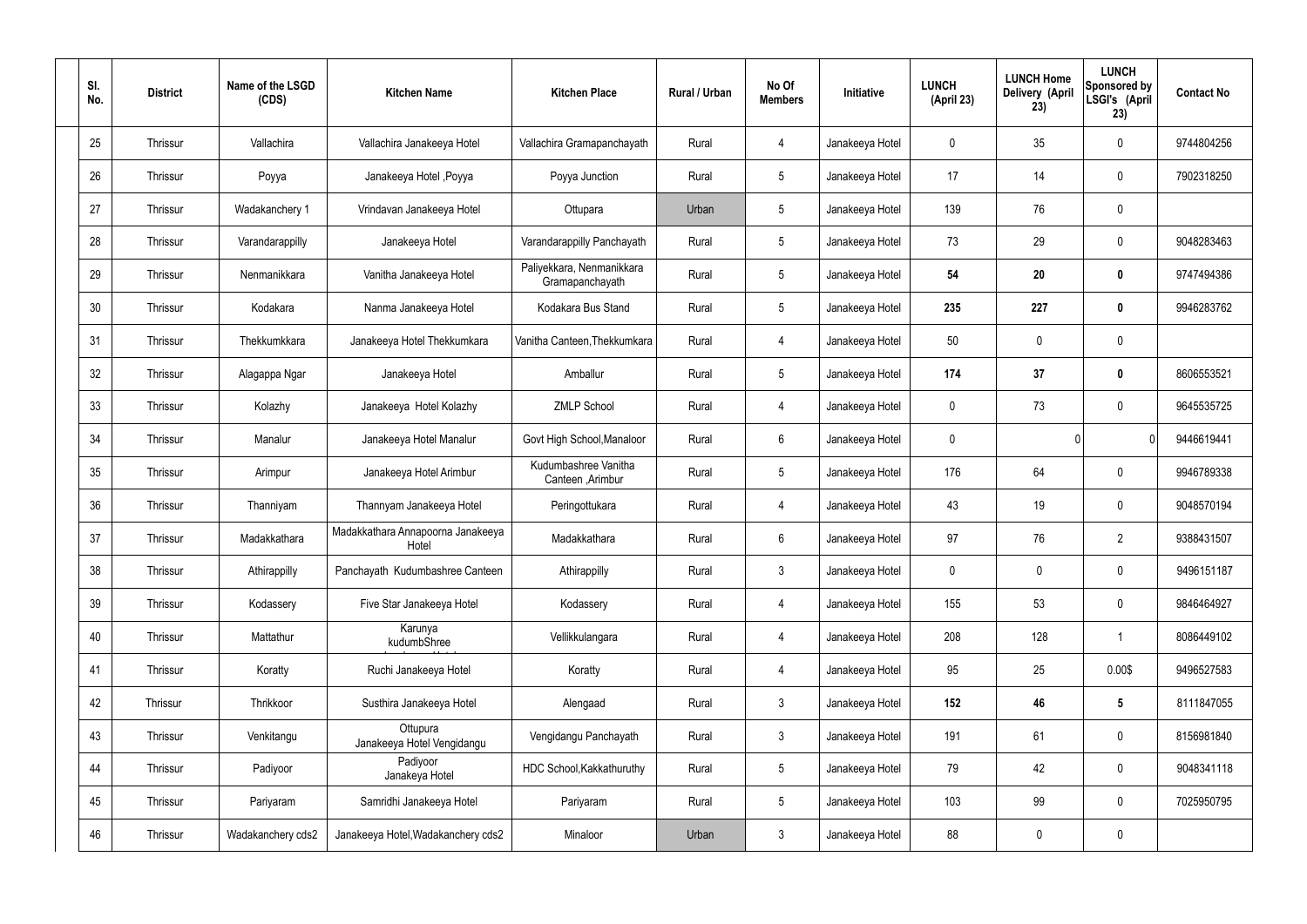|    | SI.<br>No. | <b>District</b> | Name of the LSGD<br>(CDS) | <b>Kitchen Name</b>               | <b>Kitchen Place</b>               | Rural / Urban | No Of<br><b>Members</b> | Initiative      | <b>LUNCH</b><br>(April 23) | <b>LUNCH Home</b><br>Delivery (April<br>23) | <b>LUNCH</b><br>Sponsored by<br>LSGI's (April<br>23) | <b>Contact No</b> |
|----|------------|-----------------|---------------------------|-----------------------------------|------------------------------------|---------------|-------------------------|-----------------|----------------------------|---------------------------------------------|------------------------------------------------------|-------------------|
|    | 47         | <b>Thrissur</b> | Kodungaloor cds2          | Jathikka Janakeeya Hotel          | Arakkulam                          | Urban         | 4                       | Janakeeya Hotel | 122                        | $\mathbf 0$                                 | $\mathbf 0$                                          | 9745397171        |
|    | 48         | <b>Thrissur</b> | Punnayur                  | Kaipunnyam Janakeeya Hotel        | Edakazhiyur                        | Rural         | $5\overline{)}$         | Janakeeya Hotel | 65                         | 43                                          | $\mathbf 0$                                          | 9744680885        |
| 98 | 49         | <b>Thrissur</b> | Velookkara                | Velookkara Janakeeya Hotel        | Panchayath shopping complex        | Rural         | $\mathbf{3}$            | Janakeeya Hotel | $\mathbf 0$                | $\mathbf 0$                                 | $\mathbf 0$                                          | 9048756685        |
|    | 50         | <b>Thrissur</b> | Meloor                    | Thanima Janakeeya Hotel Meloor    | Meloor centre                      | Rural         | 4                       | Janakeeya Hotel | 122                        | 28                                          | $\mathbf 0$                                          | 7902354039        |
|    | 51         | <b>Thrissur</b> | Vallathol Nagar           | Janakeeya Hotel, Vallathol Nagar  | near youth welfare center          | rural         | $5\overline{)}$         | Janakeeya Hotel | 179                        | $\mathbf 0$                                 | $\mathbf 0$                                          | 9961296574        |
|    | 52         | <b>Thrissur</b> | Eriyad                    | janakeeya Hotel, eriyad           | community hall                     | Rural         | 4                       | Janakeeya Hotel | 110                        | $\mathbf 0$                                 | $\mathbf 0$                                          |                   |
|    | 53         | <b>Thrissur</b> | Edavilangu                | Janakeeya Hotel, Edavilangu       | Edavilangu Center                  | Rural         | $\overline{4}$          | Janakeeya Hotel | 250                        | $\mathbf 0$                                 | $\mathbf 0$                                          |                   |
|    | 54         | <b>Thrissur</b> | Avanoor                   | Janakeeya Hotel, Avanoor          | near panchayath office,<br>Avanoor | Rural         | $5\overline{)}$         | Janakeeya Hotel | $\mathbf 0$                | $\mathbf 0$                                 | $\mathbf 0$                                          | 9447343516        |
|    | 55         | <b>Thrissur</b> | Mala                      | Janakeeya hotel Mala              | Near panchayath office, Mala       | Rural         | $\overline{4}$          | Janakeeya Hotel | 132                        | 16                                          | $\mathbf 0$                                          | 9946442260        |
|    | 56         | Thrissur        | Guruvayur1                | Guruvayur Janakeeya Hotel         | Guruvayur                          | Urban         | $\mathbf{3}$            | Janakeeya Hotel | 399                        | 309                                         | $\mathbf 0$                                          | 9961227858        |
|    | 57         | Thrissur        | Vadakkekad                | Kudumbasree janakeeya hotel       | Nalam kallu                        | Rural         | 4                       | Janakeeya Hotel | 73                         | 62                                          | $\mathbf 0$                                          | 9645190166        |
|    | 58         | Thrissur        | Kadappuram                | Kadappuram janakeeya hotel        | Kadappuram panchayath<br>building  | Rural         | 4                       | Janakeeya Hotel | 27                         | 15                                          | $\mathbf 0$                                          | 8156984319        |
|    | 59         | <b>Thrissur</b> | Chavakkad                 | Chavakkad Janakeeya hotel         | Chavakkad, near bus stand          | Urban         | 5 <sup>5</sup>          | Janakeeya Hotel | 185                        | 51                                          | $\mathbf 0$                                          | 7560874804        |
|    | 60         | Thrissur        | Engadiyoor                | pavithra janikeeya hotel          | Pokulangara                        | Rural         | $5\overline{)}$         | Janakeeya Hotel | 75                         | $\pmb{0}$                                   | $\mathbf 0$                                          | 9562239618        |
|    | 61         | Thrissur        | Varavoor                  | Friends janakeeya hotel, Varavoor | Thichur                            | Rural         | $3\phantom{a}$          | Janakeeya Hotel | 84                         | $\pmb{0}$                                   | $\mathbf 0$                                          |                   |
|    | 62         | Thrisssur       | Punnayurkulam             | Punnayurkkulam janakeeya hotel    | Althara centre                     | Rural         | $5\overline{)}$         | Janakeeya Hotel | 95                         | 40                                          | $\mathbf 0$                                          | 8086093454        |
|    | 63         | Thrissur        | Thiruwilamala             | Villuadry Janakeeya hotel         | Thiruwilamala                      | Rural         | $5\overline{)}$         | Janakeeya Hotel | 182                        | $\pmb{0}$                                   | $\mathbf 0$                                          | 9846174729        |
|    | 64         | Thrissur        | Kattakampal               | Janakeeya Hotel Kattakampal       | Chirakkal                          | Rural         | $\overline{4}$          | Janakeeya Hotel | 25                         | 64                                          | $\mathbf 0$                                          |                   |
|    | 65         | Thrissur        | Kandanassery              | kandanassery janakeeya hotel      | kandanassery                       | Rural         | $5\overline{)}$         | Janakeeya Hotel | 35                         | 55                                          | $\mathbf 0$                                          |                   |
|    | 66         | Thrissur        | Kaiparambu                | Janakeeya Hotel Kaiparambu        | Near mundoor health center         | Rural         | $5\overline{)}$         | janakeeya hotel | 50                         | 22                                          | $\mathbf 0$                                          | 9645828069        |
|    | 67         | Thrissur        | Thrissur 2(new)           | kitchen girls janakeeya hotel     | Olari                              | urban         | 4                       | janakeeya hotel | 133                        | 128                                         | $\mathbf 0$                                          | 9388828112        |
|    | 68         | Thrissur        | Kuzhur                    |                                   | kuzhur                             | Rural         | $\overline{4}$          | janakeeya hotel | $\pmb{0}$                  | $\pmb{0}$                                   | $\boldsymbol{0}$                                     | 9526566073        |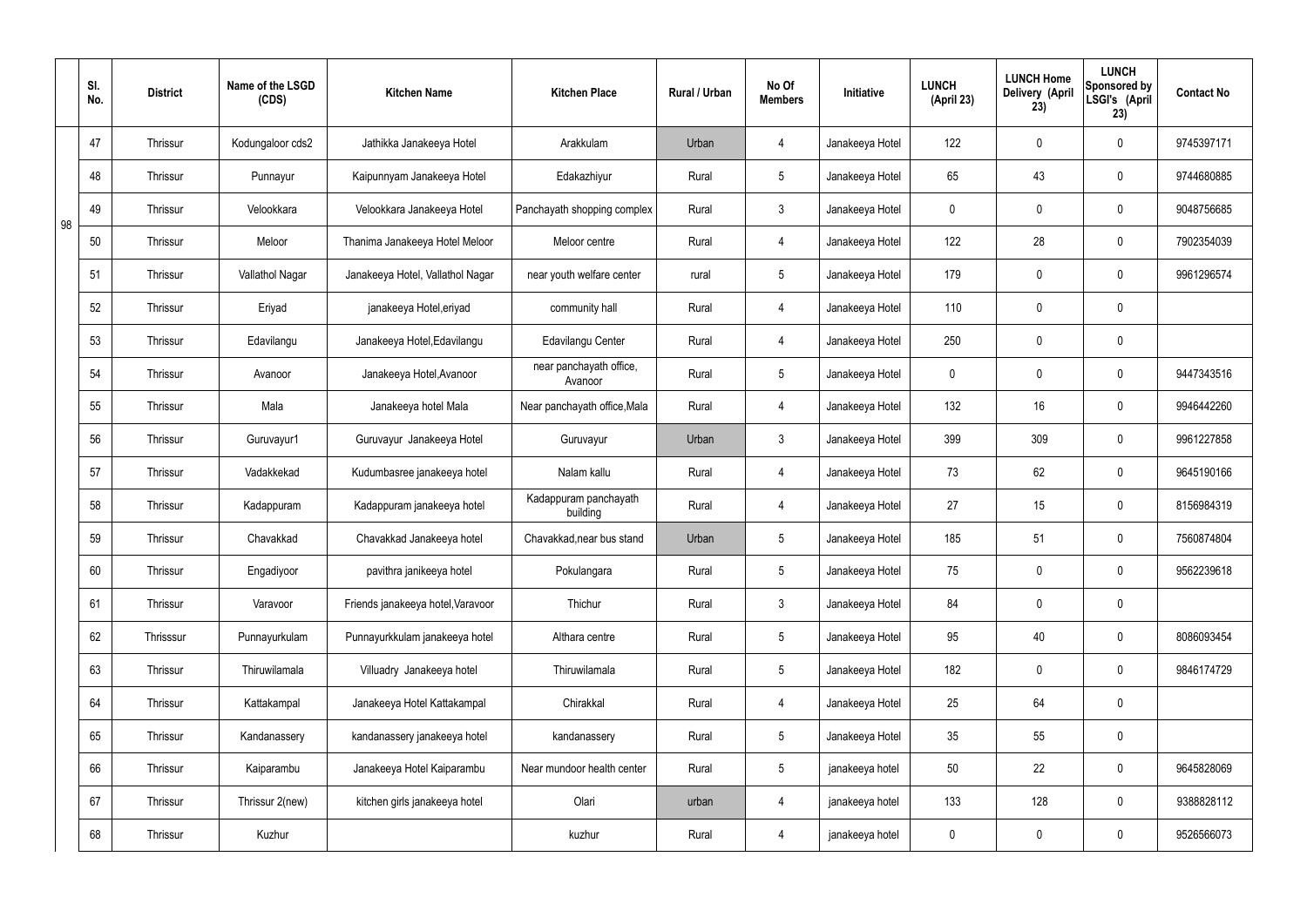| SI.<br>No. | <b>District</b> | Name of the LSGD<br>(CDS) | <b>Kitchen Name</b>          | <b>Kitchen Place</b>                   | Rural / Urban | No Of<br><b>Members</b> | Initiative      | <b>LUNCH</b><br>(April 23) | <b>LUNCH Home</b><br>Delivery (April<br>23) | <b>LUNCH</b><br>Sponsored by<br>LSGI's (April<br>23) | <b>Contact No</b> |
|------------|-----------------|---------------------------|------------------------------|----------------------------------------|---------------|-------------------------|-----------------|----------------------------|---------------------------------------------|------------------------------------------------------|-------------------|
| 69         | Thrissur        | Chazhur                   | Chazur Janakeeya Hotel       | Pazhuvil Center                        | Rural         | 4                       | janakeeya hotel | 60                         | 13                                          | $\mathbf 0$                                          | 9061946216        |
| 70         | Thrissur        | Nattika                   | uttupura                     | Thriprayar                             | Rural         | 5 <sup>5</sup>          | janakeeya hotel | 172                        | $\mathbf 0$                                 | $\mathbf 0$                                          | 9544055637        |
| 71         | Thrissur        | Thalikulam                | Nidhi janakeeya hotel        | Puthenthodu                            | Rural         | $5\overline{)}$         |                 | 196                        | $\mathbf 0$                                 | $\mathbf 0$                                          | 8606213960        |
| 72         | Thrissur        | Vadanapilly               | vadanappilly janakeeya hotel | vadanapilly                            | Rural         | $5\overline{)}$         | janakeeya hotel | $\mathbf 0$                | $\mathbf 0$                                 | $\mathbf 0$                                          | 9947728948        |
| 73         | Thrissur        | orumanayur                | orumanayur janakeeya hotel   | orumanayur                             | rural         | $5\overline{)}$         | janakeeya hotel | 79                         | 44                                          | $\mathbf 0$                                          | 9995588758        |
| 74         | Thrissur        | Panjal                    | Five-star Janakeeya hotel    | Panjal                                 | Rural         | $5\phantom{.0}$         | janakeeya hotel | 186                        | $\mathbf 0$                                 | $\mathbf 0$                                          | 9746847353        |
| 75         | Thrissur        | veloor                    | Veloor Janakeeya hotel       | veloor                                 | Rural         | $5\overline{)}$         | janakeeya hotel | 67                         | 45                                          | $\mathbf 0$                                          | 9447724685        |
| 76         | Thrissur        | Chowanoor                 |                              | Chowanoor                              | Rural         | $\mathbf{3}$            | janakeeya hotel | 63                         | 38                                          | $\mathbf 0$                                          | 9,526,340,307     |
| 77         | Thrissur        | Puthur                    | Puthur janakeeyahotel        | puthur                                 | Rural         | $5\overline{)}$         | janakeeya hotel | 75                         | 64                                          | $\mathbf 0$                                          | 6238101595        |
| 78         | Thrissur        | Erumapetty                | subhiksha janakeeya hotel    | Erumapetty                             | Rural         | $5\overline{)}$         | janakeeya hotel | 100                        | 30                                          | $\mathbf 0$                                          | 9207201880        |
| 79         | Thrissur        | Kondazhy                  | Santhwanam Janakeeya Hotel   | Kondazhy                               | Rural         | 4                       | janakeeya hotel | 14                         | $\mathbf 0$                                 | $\mathbf 0$                                          | 9526401759        |
| 80         | Thrissur        | Mullurkkara               | Kaniv Janakeeya Hotel        | Atoor                                  | Rural         | 4                       | janakeeya hotel | $\mathbf 0$                | $\mathbf 0$                                 | $\mathbf 0$                                          |                   |
| 81         | Thrissur        | Porkkulam                 | Porkulam janakeeya hotel     | Parempadam                             | Rural         | $5\overline{)}$         | Janakeeya hotel | $\mathbf 0$                | 53                                          | $\mathbf 0$                                          | 8129017841        |
| 82         | Thrissur        | Puthukkad                 | Puthukkad Janakeeya Hotel    | Puthukkad                              | Rural         | $5\phantom{.0}$         | Janakeeya hotel | 68                         | 19                                          | $\mathbf 0$                                          | 7356668644        |
| 83         | Thrissur        | Choondal                  | Choondal Janakeeya Hotel     | <b>Kechery Centre</b>                  | Rural         | 8                       | Janakeeya Hotel | 80                         | 30                                          | $\mathbf 0$                                          |                   |
| 84         | Thrissur        | Cherpu                    | Cherpu Janakeeya Hotel       | Cherpu                                 | Rural         | $3\phantom{a}$          | Janakeeya Hotel | $\mathbf 0$                | 75                                          | $\mathbf 0$                                          | 9605375648        |
| 85         | Thrissur        | Mathilakam                | Mathilakam Janakeeya hotel   | Mathilakam gramapanchayath<br>compound | Rural         | $3\phantom{a}$          | Janakeeya hotel | 93                         | $\pmb{0}$                                   | $\mathbf 0$                                          | 9995986808        |
| 86         | Thrissur        | Anthikad                  | Anthikad Janakeeya hotel     | Anthikad                               | Rural         | $\overline{4}$          | Janakeeya hotel | $\mathbf 0$                | $\pmb{0}$                                   | $\mathbf 0$                                          |                   |
| 87         | Thrissur        | Mullassery                | Mullassery Janakeeya Hotel   | Mullassery centre                      | Rural         | $5\overline{)}$         | Janakeeya hotel | 115                        | 94                                          | $\mathbf 0$                                          |                   |
| 88         | Thrissur        | Karalam                   | Karalam Janakeeya Hotel      | Chemmada, Karalam                      | Rural         | $\overline{4}$          | Janakeeya hotel | 89                         | $\pmb{0}$                                   | $\mathbf 0$                                          | 6282924636        |
| 89         | Thrissur        | Poomangalam               | Poomangalam Janakeeya Hotel  | Edakkulam                              | Rural         | $3\phantom{a}$          | Janakeeya hotel | $\mathbf 0$                | $\pmb{0}$                                   | $\mathbf 0$                                          | 919947255537      |
| 90         | Thrissur        | MG Kavu                   | Annapoorna Janakeeya Hotel   | MG Kavu                                | Rural         | 4                       | Janakeeya hotel | 101                        | 142                                         | $\mathbf 0$                                          | 7558080131        |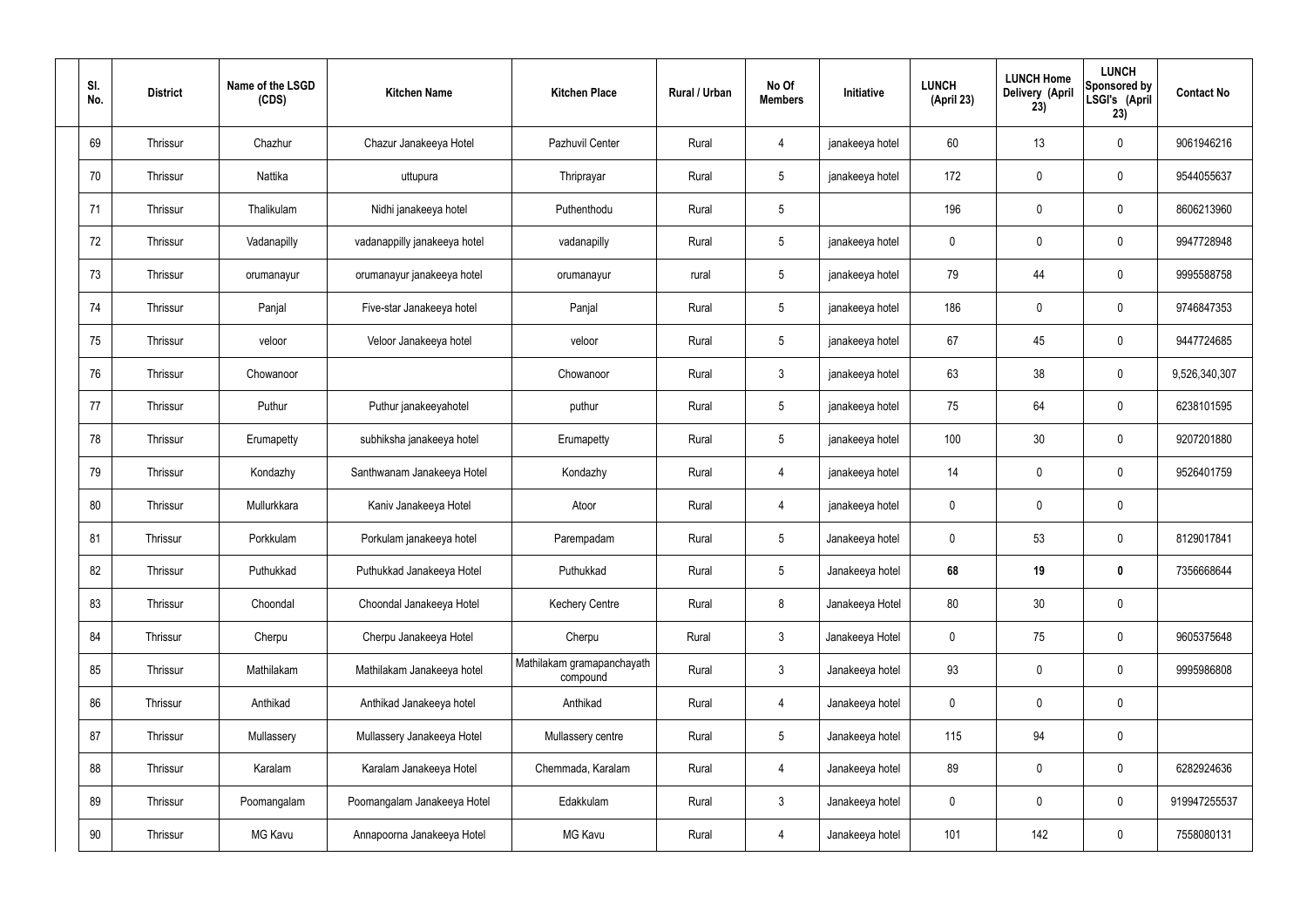| SI.<br>No.      | <b>District</b> | Name of the LSGD<br>(CDS) | <b>Kitchen Name</b>              | <b>Kitchen Place</b>                   | Rural / Urban | No Of<br><b>Members</b> | Initiative      | <b>LUNCH</b><br>(April 23) | <b>LUNCH Home</b><br>Delivery (April<br>23) | <b>LUNCH</b><br>Sponsored by<br>LSGI's (April<br>23) | <b>Contact No</b> |
|-----------------|-----------------|---------------------------|----------------------------------|----------------------------------------|---------------|-------------------------|-----------------|----------------------------|---------------------------------------------|------------------------------------------------------|-------------------|
| 91              | Thrissur        | chelakkara                | Nila janakeeya hotel             | chelakkara                             | rural         | $5\overline{)}$         | janakeeya hotel | 111                        | 0                                           | $\mathbf 0$                                          | 9747856037        |
| 92              | Thrissur        | Avinissery                | Avinissery Janakeeya Hotel       | Palakkal                               | Rural         | $\overline{4}$          | janakeeya hotel | $\mathbf 0$                | $\mathbf 0$                                 | $\mathbf 0$                                          |                   |
| 93              | Thrissur        | Nadathara 2               | Grandmaas Janakeeya hotel        | Nadathara                              | Rural         | $5\overline{)}$         | Janakeeya Hotel | 123                        | 199                                         | $\overline{2}$                                       | 7034752180        |
| 94              | Thrissur        | Chavakkad                 | Janakeeya hotel                  | Chavakkad                              | Urban         | $5\overline{)}$         | Janakeeya hotel | $\mathbf 0$                | $\mathbf 0$                                 | $\mathbf 0$                                          | 9048965884        |
| 95              | <b>Thrissur</b> | Mala 2                    | Janakeeya hotel                  |                                        | Rural         | $5\phantom{.0}$         | janakeeya hotel | 124                        | 48                                          | $\mathbf 0$                                          | 9567844586        |
| 96              | Thrissur        | Thrissur1                 | Janakeeya hotel                  | Mannuthy                               | Urban         | $5\phantom{.0}$         | janakeeya hotel | 90                         | 10                                          | $\mathbf 0$                                          | 9746287281        |
| 97              | <b>Thrissur</b> | Vadanappilly2             | Janakeeya hotel                  | Vadanappilly                           | Rural         | $3\phantom{a}$          | janakeeya hotel | 190                        | $\boldsymbol{0}$                            | $\mathbf 0$                                          | 9947728948        |
| 98              | Thrissur        | Engandiyoor 2             | Ammayoon Janakeeya Hotel         | Engandiyoor                            | Rural         | 4                       | janakeeya hotel | 80                         | $\boldsymbol{0}$                            | $\mathbf 0$                                          | 7025375178        |
|                 |                 |                           |                                  |                                        |               | 437                     |                 | 9261                       | 3685                                        | 28                                                   |                   |
| -1              | Wayanad         | Vellamunda                | Thanima mess                     | 8/4 vellamuda                          | Rural         | 4                       | janakeeya Hotel | 212                        | $\mathbf 0$                                 | $\mathbf 0$                                          | 7025659685        |
| $\overline{2}$  | Wayanad         | Thavinjal                 | Sobhagya Vanitha mess            | Thalappuzha<br>chungam                 | Rural         | 4                       | janakeeya Hotel | 156                        | 45                                          | $\mathbf 0$                                          | 9497247541        |
| $\mathbf{3}$    | Wayanad         | Vythiri                   | Dharshana catering               | Vythiri                                | Rural         | $\overline{4}$          | janakeeya Hotel | 205                        | $\mathbf 0$                                 | $\mathbf 0$                                          | 9074598184        |
| $\overline{4}$  | Wayanad         | Mullankolly               | Kairali catering group           | Mullankolli                            | Rural         | $\mathbf{3}$            | janakeeya Hotel | 195                        | $\mathbf 0$                                 | $\mathbf 0$                                          | 9526706627        |
| $5\overline{)}$ | Wayanad         | Poothadi                  | Mary matha mess                  | Kenichira                              | Rural         | $5\phantom{.0}$         | janakeeya Hotel | 172                        | $\pmb{0}$                                   | $\mathbf 0$                                          | 9526376970        |
| 6               | Wayanad         | Meppadi                   | Cafe Kudumbashree                | Meppadi                                | Rural         | $5\overline{)}$         | janakeeya Hotel | 189                        | $\pmb{0}$                                   | $\mathbf 0$                                          | 9207935764        |
| $\overline{7}$  | Wayanad         | Pozhuthana                | Dhanya mess                      | Pozhuthana                             | Rural         | $3\phantom{a}$          | janakeeya Hotel | 185                        | 0                                           | $\mathbf 0$                                          | 8111838165        |
| 8               | Wayanad         | Thondernad                | Thanima canteen                  | Korom                                  | Rural         | $3\phantom{a}$          | janakeeya Hotel | 105                        | $\pmb{0}$                                   | $\mathbf 0$                                          | 8943476943        |
| 9               | Wayanad         | Meenangady                | Haritham Janakeeya Hotel         | Opposite police station,<br>Meenangadi | Rural         | $6\overline{6}$         | janakeeya Hotel | 260                        | 0                                           | $\mathbf 0$                                          | 9526895975        |
| 10              | Wayanad         | Nenmeni                   | Minnaram Mess and Chappathi Unit | Cheeral                                | Rural         | $5\phantom{.0}$         | janakeeya Hotel | 172                        | 0                                           | $\mathbf 0$                                          | 8086835886        |
| 11              | Wayanad         | Thirunelli                | Adigamanai Mess and Catering     | Kartikulam                             | Rural         | $5\overline{)}$         | janakeeya Hotel | 136                        | 0                                           | $\mathbf 0$                                          | 9207406211        |
| 12              | Wayanad         | Mananthavady              | Dhanasree canteen                | Mananthavadi                           | Urban         | $5\phantom{.0}$         | janakeeya Hotel | 280                        | 0                                           | $\mathbf 0$                                          | 9496997382        |
| 13              | Wayanad         | Ambalavayal               | <b>Ruchi Catering</b>            | kalathuvayal                           | Rural         | $5\phantom{.0}$         | janakeeya Hotel | 299                        | 0                                           | $\boldsymbol{0}$                                     | 9495084437        |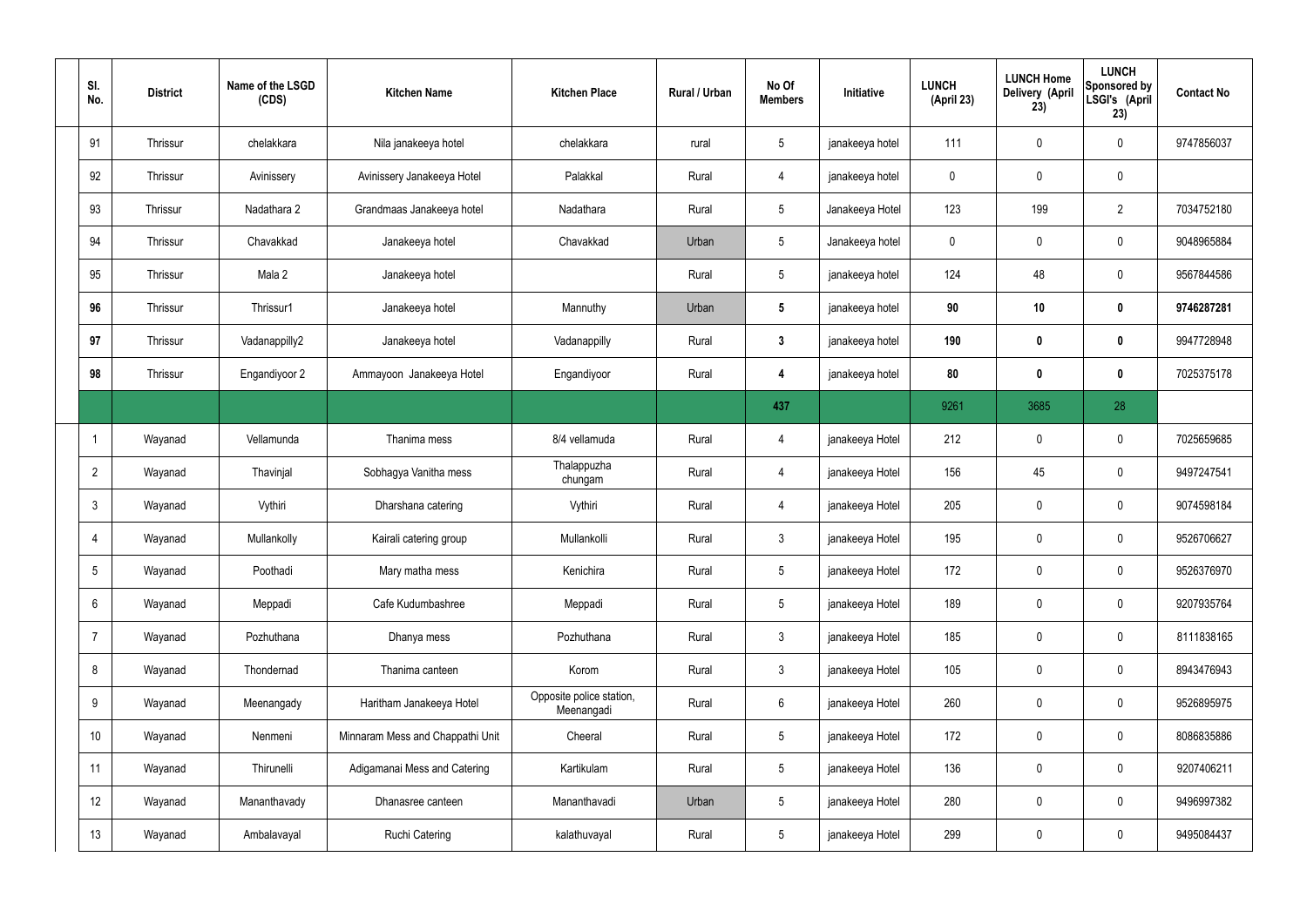|    | SI.<br>No. | <b>District</b> | Name of the LSGD<br>(CDS) | <b>Kitchen Name</b> | <b>Kitchen Place</b>           | Rural / Urban | No Of<br><b>Members</b> | Initiative      | <b>LUNCH</b><br>(April 23) | <b>LUNCH Home</b><br>Delivery (April<br>23) | <b>LUNCH</b><br>Sponsored by<br>LSGI's (April<br>23) | <b>Contact No</b> |
|----|------------|-----------------|---------------------------|---------------------|--------------------------------|---------------|-------------------------|-----------------|----------------------------|---------------------------------------------|------------------------------------------------------|-------------------|
| 28 | 14         | Wayanad         | Kaniyambetta              | sree Vinayaka       | millumukk                      | rural         | $5\overline{)}$         | janakeeya Hotel | 198                        | $\mathbf 0$                                 | $\mathbf 0$                                          | 9061486938        |
|    | 15         | Wayanad         | Pulpally                  | Vinayaka catering   | Pulpally                       | Rural         | $5\overline{)}$         | janakeeya Hotel | 258                        | $\mathbf 0$                                 | $\mathbf 0$                                          | 9947319307        |
|    | 16         | Wayanad         | Noolpuzha                 | Friends catering    | Naikketty                      | Rural         | $5\overline{)}$         | janakeeya Hotel | 198                        | $\pmb{0}$                                   | $\mathbf 0$                                          | 7558019388        |
|    | 17         | Wayanad         | Panamaram                 | Testy mess          | Panamaram                      | Rural         | $\overline{4}$          | janakeeya Hotel | 150                        | $\pmb{0}$                                   | $\mathbf 0$                                          | 9605814620        |
|    | 18         | wayanad         | Moopainad                 | vanitha mess        | vaduvanchal                    | Rural         | $5\phantom{.0}$         | janakeeya Hotel | 186                        | $\mathbf 0$                                 | $\mathbf 0$                                          | 974596708         |
|    | 19         | wayanad         | Edavaka                   | <b>Teasty Mess</b>  | Irumbupalam                    | Rural         | $\overline{4}$          | janakeeya Hotel | 170                        | $\pmb{0}$                                   | $\mathbf 0$                                          | 9847842390        |
|    | 20         | wayanad         | kalpetta                  | shiya catering      | pallithazhe, kalpetta town     | urban         | $\mathbf{3}$            | janakeeya Hotel | 353                        | $\mathbf 0$                                 | $\mathbf 0$                                          | 6282822890        |
|    | 21         | wayanad         | sulthan bathery           | preethis            | near telephone exchange        | urban         | $5\phantom{.0}$         | janakeeya Hotel | 412                        | $\mathbf 0$                                 | $\mathbf 0$                                          | 9961088393        |
|    | 22         | wayanad         | Muttil                    | swad cattering      | Muttil bus stand               | Rural         | $5\overline{)}$         | janakeeya Hotel | 193                        | $\mathbf 0$                                 | $\mathbf 0$                                          | 9074461322        |
|    | 23         | wayanad         | padinjarathara            | oruma               | padinjarathara town            | Rural         | $5\phantom{.0}$         | janakeeya Hotel | 286                        | $\pmb{0}$                                   | $\mathbf 0$                                          | 9495814542        |
|    | 24         | wayanad         | kalpetta                  | Anjuse cattering    | kalpetta town                  | Urban         | $5\phantom{.0}$         | janakeeya Hotel | 313                        | $\pmb{0}$                                   | $\mathbf 0$                                          | 9745883809        |
|    | 25         | wayanad         | Thariyode                 | Haritham            | kavumadham town                | Rural         | $\mathbf{3}$            | janakeeya Hotel | 142                        | $\pmb{0}$                                   | $\mathbf 0$                                          | 9074095457        |
|    | 26         | wayanad         | Mananthavady              | chothis mess        | Kozhikode road<br>Mananthavady | Urban         | $\mathbf{3}$            | janakeeya Hotel | 200                        | $\pmb{0}$                                   | $\mathbf 0$                                          | 9947376596        |
|    | 27         | wayanad         | vengapalli                | Annapoorna          | vengapalli town                | Rural         | $5\phantom{.0}$         | janakeeya Hotel | 411                        | $\pmb{0}$                                   | $\mathbf 0$                                          | 7592831851        |
|    | 28         | Wayanad         | Kottathara                | Jyothi vanitha mess | Venniyod                       | Rural         | $\mathbf{3}$            | janakeeya Hotel | 148                        | $\mathbf 0$                                 | $\mathbf 0$                                          | 9961844026        |
|    | 29         | Wayanad         | <b>Sulthan Bathery</b>    | Elite               | Mysore road, Bathery           | Urban         | $\mathbf{3}$            | janakeeya Hotel | 397                        | $\mathbf 0$                                 | $\mathbf 0$                                          | 9778180571        |
|    |            |                 |                           | 778                 |                                |               | 122                     |                 | 6581                       | 45                                          | $\mathbf{0}$                                         |                   |
|    | 29         |                 |                           |                     |                                | <b>TOTAL</b>  | 4638                    |                 | 12950                      | 11191                                       | 269                                                  |                   |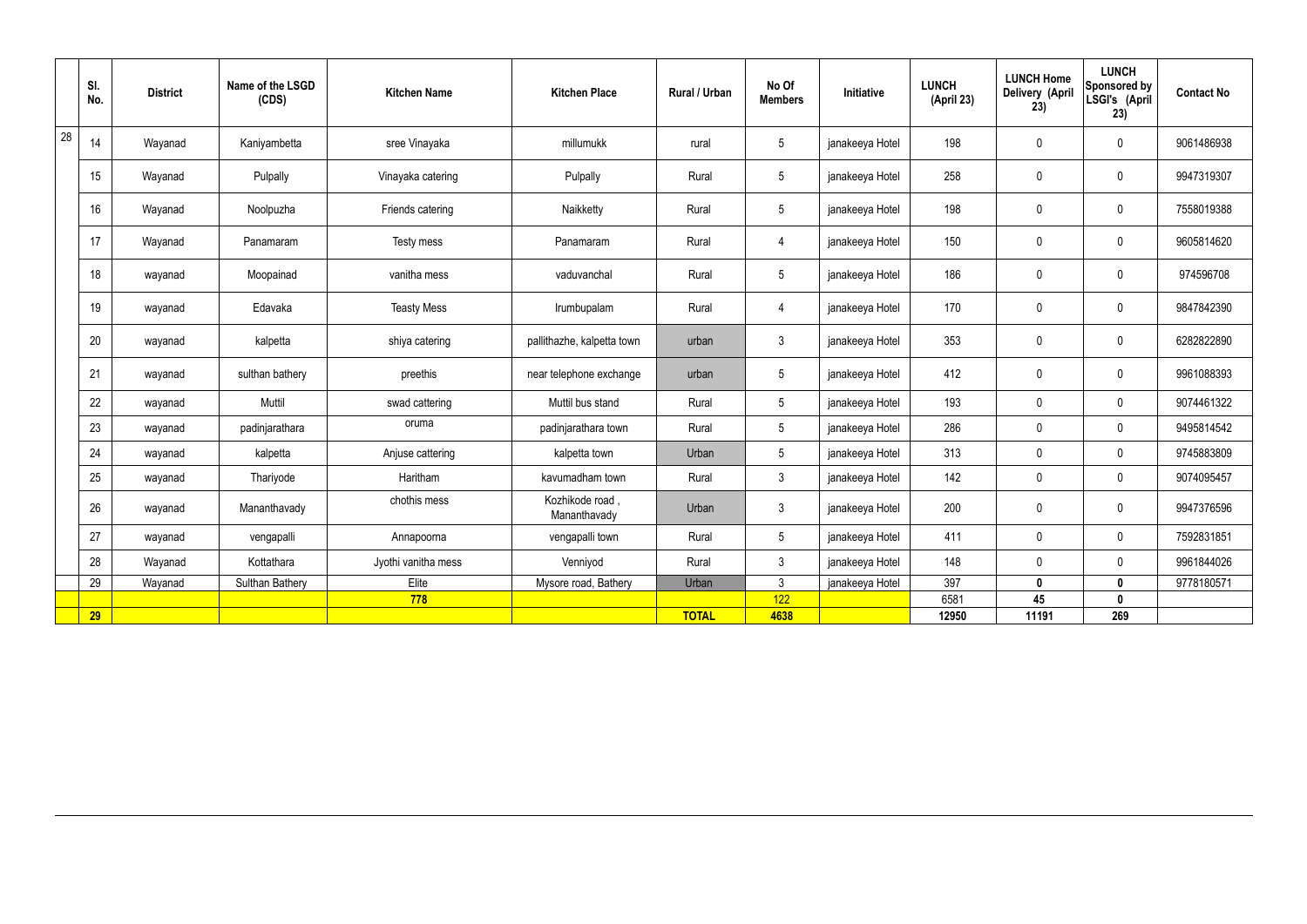| SI.<br>No. | <b>District</b> | Name of the LSGD<br>(CDS)                                                                        | <b>Kitchen Name</b>                                | <b>Kitchen Place</b>  | Rural / Urban                   | No Of<br><b>Members</b> | Initiative                                                           | <b>LUNCH</b><br>(April 23) | <b>LUNCH Home</b><br><b>Delivery (April</b><br>23) | <b>LUNCH</b><br>Sponsored by<br>LSGI's (April<br>23) | <b>Contact No</b> |
|------------|-----------------|--------------------------------------------------------------------------------------------------|----------------------------------------------------|-----------------------|---------------------------------|-------------------------|----------------------------------------------------------------------|----------------------------|----------------------------------------------------|------------------------------------------------------|-------------------|
|            |                 |                                                                                                  | STATUS OF JANAKEEYA HOTELS FUNCTIONING IN DISTRICT |                       |                                 |                         | STATUS OF FOOD DISTRIBUTED THROUGH JANAKEEYA HOTELS AS ON 23.04.2022 |                            |                                                    |                                                      |                   |
|            | <b>District</b> | <b>Total</b><br><b>Janakeeya Hotels</b>                                                          | <b>Rural Units</b>                                 | <b>Urban</b><br>units | <b>STATUS OF</b><br><b>FOOD</b> | Home<br><b>Delivery</b> | Food Sponsored<br>by LSGIs                                           |                            | <b>TOTAL Meals</b><br><b>Distributed</b>           |                                                      |                   |
|            | <b>TVM</b>      | 110                                                                                              | 79                                                 | 31                    | 23,656                          | $\overline{0}$          | $\overline{7}$                                                       |                            | 23,663                                             |                                                      |                   |
|            | <b>KLM</b>      | 82                                                                                               | 72                                                 | 10 <sup>°</sup>       | 14436                           | $\overline{0}$          |                                                                      |                            | 14,437                                             |                                                      |                   |
|            | PTA             | 59                                                                                               | 54                                                 | $\sqrt{5}$            | 4485                            | 621                     | $\overline{0}$                                                       |                            | 5,106                                              |                                                      |                   |
|            | <b>ALP</b>      | 89                                                                                               | 80                                                 | $\overline{9}$        | 6344                            | 3962                    | 194                                                                  |                            | 10,500                                             |                                                      |                   |
|            | <b>KTM</b>      | 82                                                                                               | 74                                                 | 8 <sup>°</sup>        | 97                              | $\overline{0}$          | $\overline{0}$                                                       | 97<br>7,051                |                                                    |                                                      |                   |
|            | <b>IDK</b>      | 50                                                                                               | 49                                                 | $\blacktriangleleft$  | 7045                            | $\overline{0}$          | 6 <sup>°</sup>                                                       | 19,185                     |                                                    |                                                      |                   |
|            | <b>EKM</b>      | 115                                                                                              | 81                                                 | 34                    | 18271                           | 914                     | $\overline{0}$                                                       |                            |                                                    |                                                      |                   |
|            | <b>TSR</b>      | 98                                                                                               | 87                                                 | 11                    | 9,261                           | 3,685                   | 28                                                                   |                            | 12,974                                             |                                                      |                   |
|            | PGT             | $102$                                                                                            | 92                                                 | 10 <sup>°</sup>       | 14,970                          | 84                      | 19                                                                   |                            | 15,073                                             |                                                      |                   |
|            | <b>MLP</b>      | 128                                                                                              | 107                                                | 21                    | 20,426                          | 4747                    | 17                                                                   |                            | 25,190                                             |                                                      |                   |
|            | <b>WYD</b>      | 29                                                                                               | 24                                                 | 5 <sub>1</sub>        | 6581                            | 45                      | $\overline{0}$                                                       |                            | 6,626                                              |                                                      |                   |
|            | <b>KKD</b>      | 107                                                                                              | 77 <sub>1</sub>                                    | 30 <sup>°</sup>       | 27,941                          | 818                     | 10                                                                   |                            | 28,769                                             |                                                      |                   |
|            | <b>KNR</b>      | 91                                                                                               | 76                                                 | 15 <sub>1</sub>       | 17,225                          | $\overline{0}$          | 15 <sub>15</sub>                                                     |                            | 17,240                                             |                                                      |                   |
|            | <b>KSG</b>      | 44                                                                                               | 38                                                 | 6 <sup>1</sup>        | 6768                            | $\overline{0}$          | $\pmb{0}$                                                            |                            | 6,768                                              |                                                      |                   |
|            | <b>Total</b>    | 1186                                                                                             | 990                                                | 196                   | 177,506                         | 14,876                  | 297                                                                  |                            | 192,679                                            |                                                      |                   |
|            |                 |                                                                                                  | 2262                                               |                       |                                 | 192,679                 |                                                                      |                            |                                                    |                                                      |                   |
|            | <b>Date</b>     | <b>Grand Total of meals</b><br><b>Distributed through</b><br>Janakeeya hotel as<br>on 23.04.2022 | Urban<br>units                                     | <b>Total</b><br>units | Rs. 20 /Lunch<br><b>Parcel</b>  | Home<br><b>Delivery</b> | <b>LUNCH</b><br>sponsored by<br><b>LSGIs</b>                         |                            | <b>Total Meals</b>                                 |                                                      |                   |
|            |                 | 990                                                                                              | 196                                                | 1186                  | 177,506                         | 14,876                  | 297                                                                  | 192,679                    |                                                    |                                                      |                   |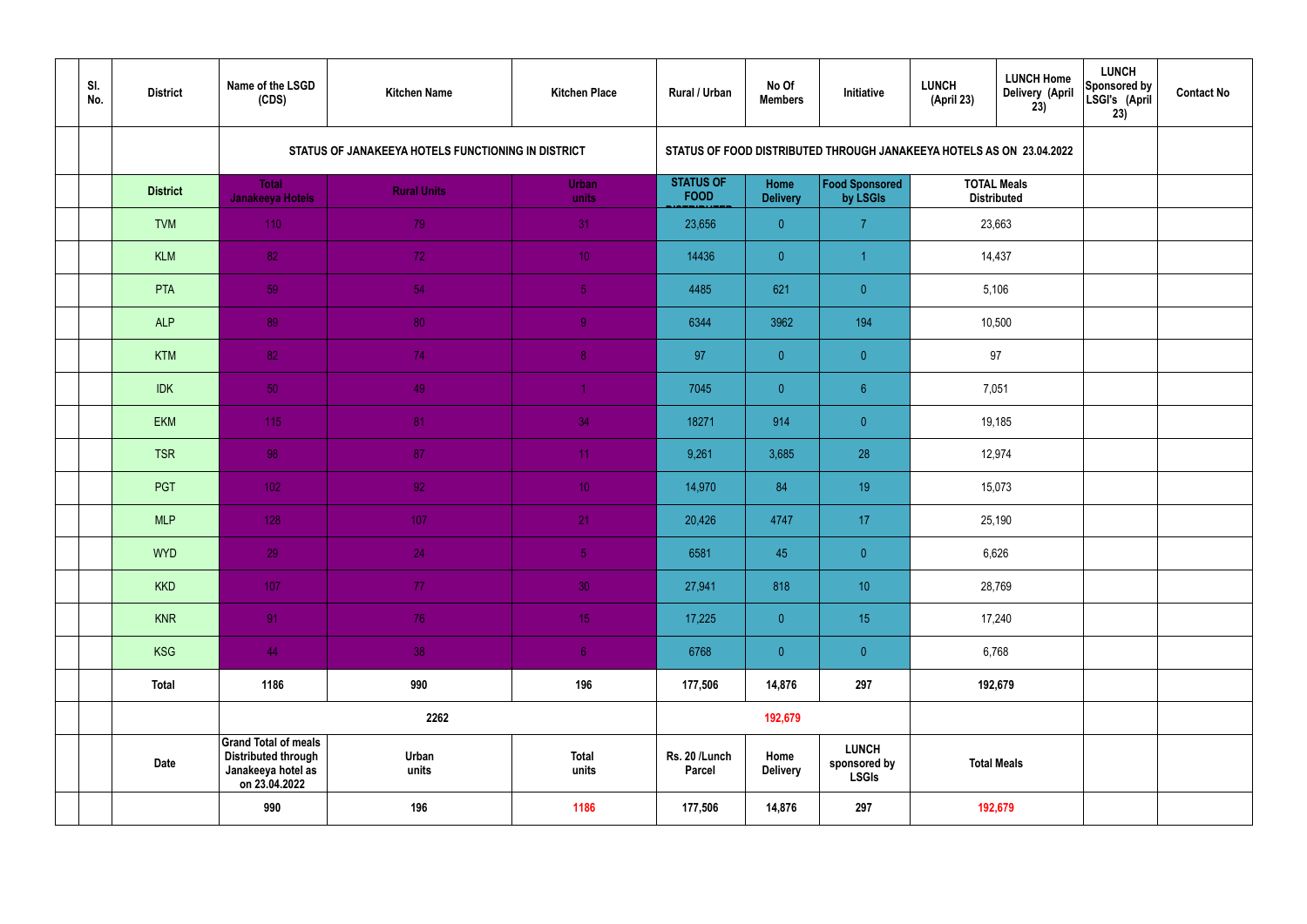| SI.<br>No. | <b>District</b> | Name of the LSGD<br>(CDS) | <b>Kitchen Name</b> | <b>Kitchen Place</b> | <b>Rural / Urban</b> | No Of<br><b>Members</b> | Initiative | <b>LUNCH</b><br>(April 23) | <b>LUNCH Home</b><br><b>Delivery (April</b><br>23) | LUNCH<br>Sponsored by<br>'LSGI's<br>(April<br>23) | <b>Contact No</b> |
|------------|-----------------|---------------------------|---------------------|----------------------|----------------------|-------------------------|------------|----------------------------|----------------------------------------------------|---------------------------------------------------|-------------------|
|------------|-----------------|---------------------------|---------------------|----------------------|----------------------|-------------------------|------------|----------------------------|----------------------------------------------------|---------------------------------------------------|-------------------|

| Districts with same number of hotels<br>(Each district use seperate cell for filling the | tvm                                                                                                                                                                                                                                                                                                                                                                                                                                                                                                                                                                                                                                                                                                                                                                     | Wayanad                                                                                       | Alappuzha      | Malappuram     | Kozhikode      | Thrissur       | Kollam      |               |  |  |  |
|------------------------------------------------------------------------------------------|-------------------------------------------------------------------------------------------------------------------------------------------------------------------------------------------------------------------------------------------------------------------------------------------------------------------------------------------------------------------------------------------------------------------------------------------------------------------------------------------------------------------------------------------------------------------------------------------------------------------------------------------------------------------------------------------------------------------------------------------------------------------------|-----------------------------------------------------------------------------------------------|----------------|----------------|----------------|----------------|-------------|---------------|--|--|--|
| details)                                                                                 | Ernakulam                                                                                                                                                                                                                                                                                                                                                                                                                                                                                                                                                                                                                                                                                                                                                               | Kasaragod                                                                                     | Kottayam       | Palakkad       | Pathanamthitta | Ernakulam      | Kasaragod   |               |  |  |  |
| Districts with number of hotels increased                                                |                                                                                                                                                                                                                                                                                                                                                                                                                                                                                                                                                                                                                                                                                                                                                                         |                                                                                               |                |                |                |                |             |               |  |  |  |
| (Each district use seperate cell for filling the<br>details)                             |                                                                                                                                                                                                                                                                                                                                                                                                                                                                                                                                                                                                                                                                                                                                                                         |                                                                                               |                |                |                |                |             |               |  |  |  |
| Districts with number of hotels with zero entry of<br>meals                              | Thrissur(12)                                                                                                                                                                                                                                                                                                                                                                                                                                                                                                                                                                                                                                                                                                                                                            | Kasargod (5)                                                                                  | Kottayam(7)    | Alappuzha (59) | Malappuram(16) | Kozhikode (05) | Kannur- (6) | Ernakulam(26) |  |  |  |
| (Each district use seperate cell for filling the<br>details)                             | pathanamthitta(10)                                                                                                                                                                                                                                                                                                                                                                                                                                                                                                                                                                                                                                                                                                                                                      | Trivandum (15)                                                                                | ERNAKULAM (99) | Palakkad(6)    | Wayanad -nill  | Idukki(39)     | Kollam (10) |               |  |  |  |
| New hotels started (numbers)                                                             |                                                                                                                                                                                                                                                                                                                                                                                                                                                                                                                                                                                                                                                                                                                                                                         |                                                                                               |                |                |                |                |             |               |  |  |  |
| New hotels started at (location)                                                         |                                                                                                                                                                                                                                                                                                                                                                                                                                                                                                                                                                                                                                                                                                                                                                         |                                                                                               |                |                |                |                |             |               |  |  |  |
|                                                                                          | TVM-vithura, tvmcds 4I, II                                                                                                                                                                                                                                                                                                                                                                                                                                                                                                                                                                                                                                                                                                                                              | andoorkonam Chemmaruthi - Dreams<br>janatha ruchikkoott Elakamon - Achoos<br>Aruvikkara, anad |                |                |                |                |             |               |  |  |  |
|                                                                                          | kottayam - ,Ayarkunnam,chemp, Madapally,melukavu,t v puram, Thalanadu thiruvarppu, pampady,vechoor vechoor                                                                                                                                                                                                                                                                                                                                                                                                                                                                                                                                                                                                                                                              |                                                                                               |                |                |                |                |             |               |  |  |  |
|                                                                                          | Alappuzha - Ala Alappuzha North Alappuzha South Alappuzha South Alappuzha South Ambalappuzha North Ambalappuzha South Arattupuzha Arookutty Aroor Aryad Budhanoor<br>Chambakulam Chenganoor Chennam Pallippuram Cheriyanad Cherthala Municipality Cherthala Municipality Cherthala South Chingoli Chunakkara Devikulangara Edathua Ezhupunna Harippad<br>Kadakkarappally Kandalloor Kanjikuzhy Karthikappally Kavalam Kodamthurath Krishnapuram Kuthiyathode Mannar Mavelikkara Thamarakulam Mavelikkara Thekkekara Mulakkuzha Muttar Nedumudy<br>Neelamperoor Panavally Pandanad Pattanakkad Pulincunnu Puliyoor Punnapra North Punnapra South Purakad Purakad Ramankary Thaicattussery Thakazhy Thannermukkom Thiruvanvandoor Thuravoor<br>Vayalar Veliyanad Venmoney |                                                                                               |                |                |                |                |             |               |  |  |  |
|                                                                                          | Assamannoor,Chendamangalam,cheranelloor,Edakkattuvayal,Edavanakkad,Keezhmad,Kochi East,Kochi South,kochiwest,kuzhuppilly,Kunnukara,manjalloor,Maradu,Paingottoor,Pootrikka, thrikkakkara west,<br>Thrikkakkara east,                                                                                                                                                                                                                                                                                                                                                                                                                                                                                                                                                    |                                                                                               |                |                |                |                |             |               |  |  |  |
|                                                                                          | Kozhikode - Koduvally, Kattippara, Atholi, Kodiyathur, Perumanna (today off)                                                                                                                                                                                                                                                                                                                                                                                                                                                                                                                                                                                                                                                                                            |                                                                                               |                |                |                |                |             |               |  |  |  |
|                                                                                          | Idukki - Alakode, Edavetty, konnathadi, kumali, Senapathy,                                                                                                                                                                                                                                                                                                                                                                                                                                                                                                                                                                                                                                                                                                              |                                                                                               |                |                |                |                |             |               |  |  |  |
| <b>Remarks</b>                                                                           | "Kollam:- Ittiva, Clappana, Oachira, Thazhava, Karunagapally, Perayam, Chirakkara-Bhoomika, Kalluvathukkal, Kummil, Nedumpana, Kottamkara, JHs not opened today."                                                                                                                                                                                                                                                                                                                                                                                                                                                                                                                                                                                                       |                                                                                               |                |                |                |                |             |               |  |  |  |
|                                                                                          | Pathanamthitta: Nedumbram, thottappuzhasherry, mallappuzhashery, naranamoozhi, perunadu, pazhavangadi mylapra, konni, kulanada, pandalam                                                                                                                                                                                                                                                                                                                                                                                                                                                                                                                                                                                                                                |                                                                                               |                |                |                |                |             |               |  |  |  |
|                                                                                          | Thrissur - Athirappilly, Velookara, Avanoor, Kuzhur, Mullurkara, anthikkad, Manaloor, Chavakkad, Thrissur 2, Avinissery, Vadanappilly, Poomangalam                                                                                                                                                                                                                                                                                                                                                                                                                                                                                                                                                                                                                      |                                                                                               |                |                |                |                |             |               |  |  |  |